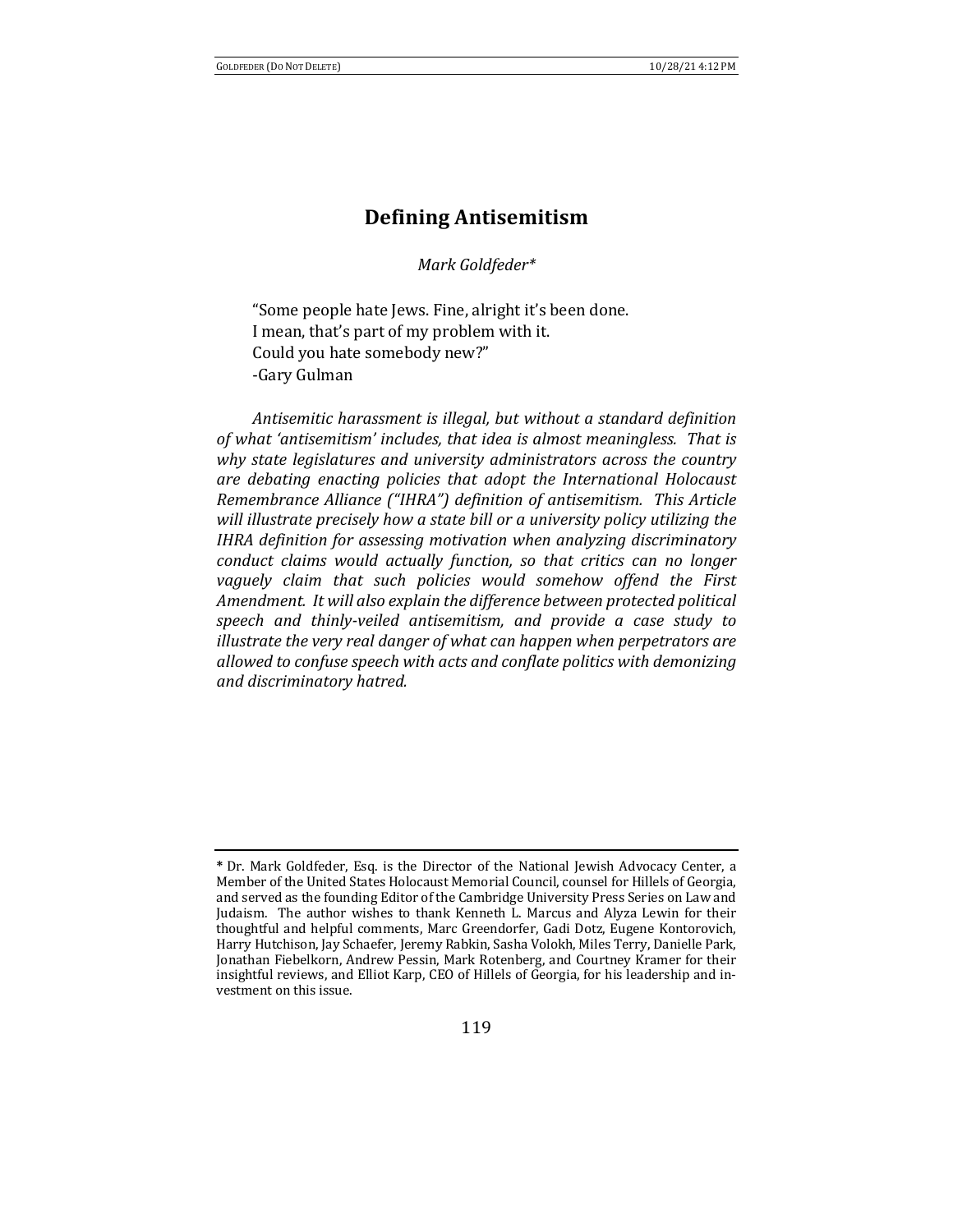| L        |                                                              |  |
|----------|--------------------------------------------------------------|--|
| H        |                                                              |  |
| HL.      | TITLE VI AND THE EXECUTIVE ORDER ON COMBATING                |  |
|          |                                                              |  |
| $IV_{-}$ | THE NEXT STEP FOR STATES AND UNIVERSITIES: PROACTIVELY       |  |
|          |                                                              |  |
|          | V. THE MODEL POLICY DOES NOT RESTRICT OR SUPPRESS SPEECH 154 |  |
|          |                                                              |  |
|          | 1. The Model Policy Does Not Restrict or Prohibit            |  |
|          |                                                              |  |
|          | 2. The Model Policy Does Not Create Any Gray Area            |  |
|          |                                                              |  |
|          | 3. Finally, Such a Policy Will Not Impermissibly             |  |
|          |                                                              |  |
| VI.      | ADOPTING THE DEFINITION HELPS STATES AND SCHOOLS             |  |
|          | MONITOR, PREVENT, AND EDUCATE ABOUT ANTISEMITISM  164        |  |
|          | Adopting a Definition Would Help States and Schools<br>A.    |  |
|          |                                                              |  |
|          | Adopting a Definition Would Help States and Schools<br>B.    |  |
|          | Educate Their Constituencies About Antisemitism  168         |  |
|          |                                                              |  |
| VIII.    | A CASE STUDY IN THE NECESSITY OF CLEARLY DEFINING TERMS 184  |  |
|          |                                                              |  |
|          | B.                                                           |  |
| IX.      |                                                              |  |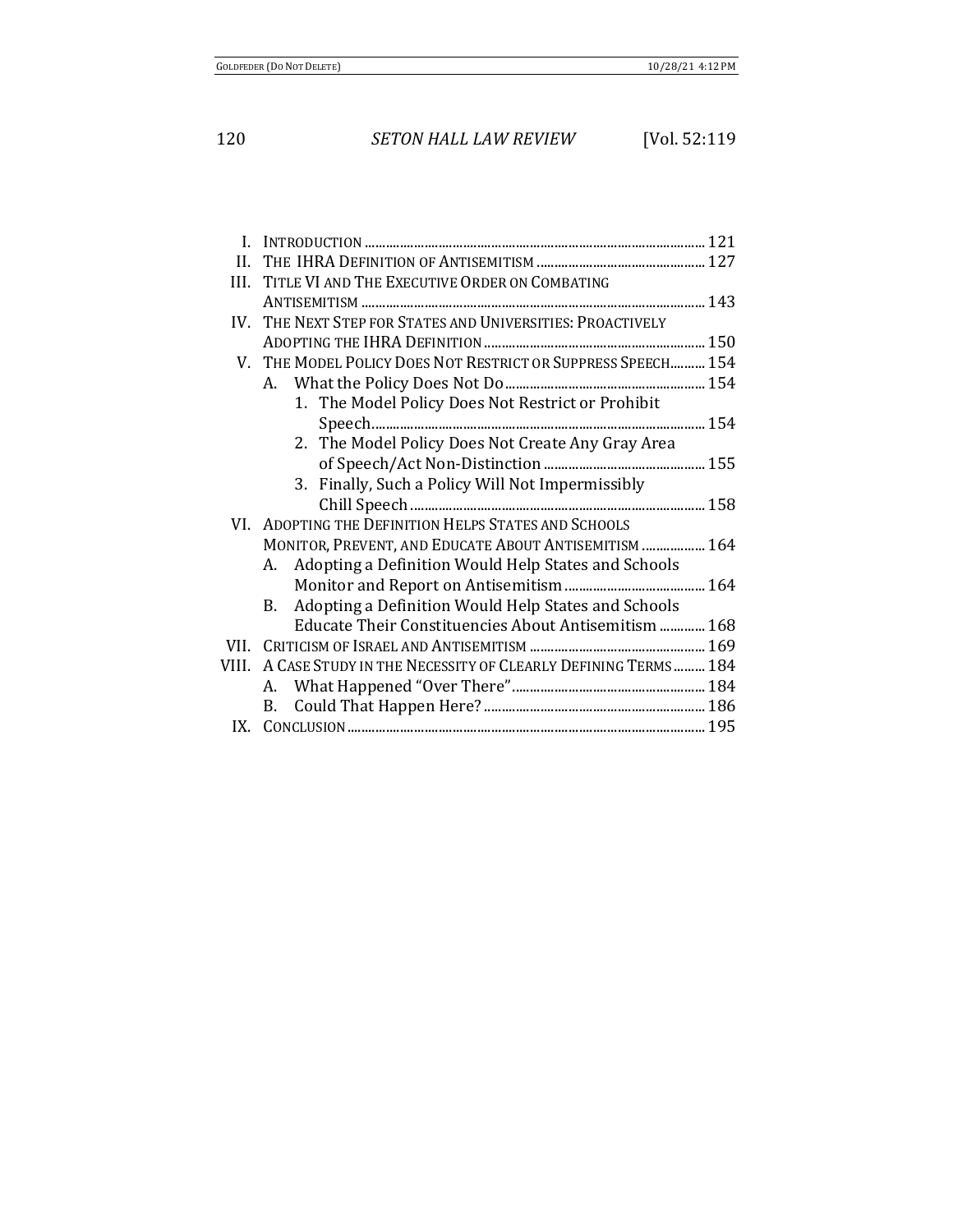#### I. INTRODUCTION

Antisemitism, loosely defined (we shall soon see why) as the prejudice against and hatred of the Jewish people, is often called the oldest form of hatred in the history of man.<sup>1</sup> Unfortunately, it is also perhaps the most persistent.<sup>2</sup> And, despite the fact that we are still within living memory of the Holocaust, $3$  for the past several years antisemitism has been making a public comeback, $4$  even in these United States, $5$  and even during a pandemic. $6$ 

Each year since 1979, the Anti-Defamation League has published a report that measures the number of antisemitic acts in the United States.<sup>7</sup> In 2017, there were 1,986 reported antisemitic incidents, a 57 percent increase over the previous year, and the biggest annual jump

<sup>&</sup>lt;sup>1</sup> Hillel Halkin, *The Persistence of the Oldest Hatred*, N.Y. TIMES (Sept. 10, 2019), https://www.nytimes.com/2019/09/10/books/review/how-to-fight-anti-semitismbari-weiss.html; see generally Ildikó Barna et al., Contemporary Forms of the Oldest *Hatred: Modern Antisemitism in the Visegrád Countries, in* THE NOBLE BANNER OF HUMAN RIGHTS: ESSAYS IN MEMORY OF TOM LANTOS, 303-38 (Katrina Lantos Swett, Anna-Mária Biró & Máté Fischer eds., 2018).

<sup>&</sup>lt;sup>2</sup> *Introduction, in* ANTISEMITISM: A HISTORY 8 (Albert S. Lindemann & Richard S. Levy eds., 2010).

<sup>&</sup>lt;sup>3</sup> See generally FACING HISTORY AND OURSELVES, HOLOCAUST AND HUMAN BEHAVIOR, 606-11, 662 (2017). 

<sup>&</sup>lt;sup>4</sup> Ahmed Shaheed (Special Rapporteur on Freedom of Religion or Belief), *The* Elimination of All Forms of Religious Intolerance, U.N. Doc. A/74/358 (Sept. 20, 2019); Eva Cossé, *The Alarming Rise of Antisemitism in Europe: European Governments and Public Should Stand Up Against Hate*, HUM. RTS. WATCH (June 4, 2019, 10:12 AM), https:// www.hrw.org/news/2019/06/04/alarming-rise-anti-semitism-europe. 

<sup>&</sup>lt;sup>5</sup> See generally AUDIT OF ANTI-SEMITIC INCIDENTS: YEAR IN REVIEW 2018, ANTI-DEFAMATION LEAGUE (2019), https://www.adl.org/media/13144/download [hereinafter] 2018 REVIEW]; LEONARD SAXE ET AL., BRANDEIS UNIV.: MAURICE & MARILYN COHEN CTR. FOR MODERN JEWISH STUDIES, HOTSPOTS OF ANTISEMITISM AND ANTI-ISRAEL SENTIMENT ON US CAMPUSES (2016), https://bir.brandeis.edu/bitstream/handle/10192/33070/ AntisemitismCampuses102016.pdf?sequence=1&isAllowed=y.

<sup>&</sup>lt;sup>6</sup> Dina Porat, Position Paper, *Blaming the Jews and Israel for the Coronavirus Pandemic: Historical Background and Current-Day Reactions*, TEL AVIV UNIV.: KANTOR CTR., July 6, 2020; see also Walter Russell Mead, *Amid the Pandemic, Anti-Semitism Flares Up*, WALL ST. J. (Apr. 15, 2020, 6:53 PM), https://www.wsj.com/articles/amid-thepandemic-anti-semitism-flares-up-11586991224; Samantha Mandeles, *Investigation:* How Anti-Israel Activists Are Hijacking The Coronavirus Crisis And Turning It Against *Israel*, LEGAL INSURRECTION (Apr. 9, 2020, 9:00 PM), https://legalinsurrection.com/ 2020/04/investigation-how-anti-israel-activists-are-hijacking-the-coronavirus-crisisand-turning-it-against-israel/#more-312987.

<sup>&</sup>lt;sup>7</sup> 2018 REVIEW, supra note 5; Anti-Semitic Incidents Remained at Near-Historic Levels *in* 2019; Assaults Against Jews More Than Doubled, ANTI-DEFAMATION LEAGUE (Apr. 30, 2019), https://www.adl.org/news/press-releases/anti-semitic-incidents-remained-atnear-historic-levels-in-2018-assaults.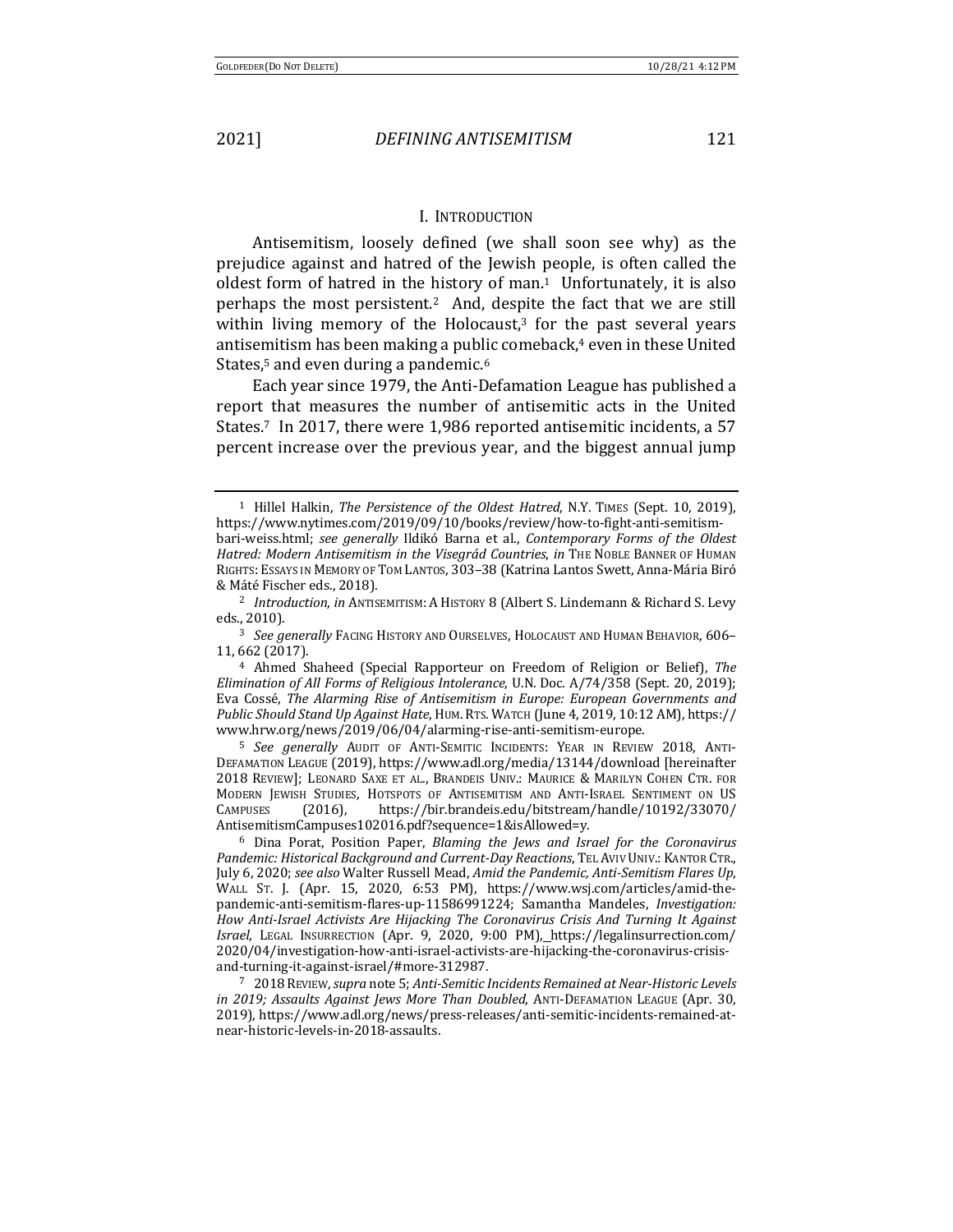since the organization started tracking these numbers.<sup>8</sup> In 2018, there was a 105 percent increase in the number of recorded physical assaults on Jewish people, including the deadliest attack on Jews in the history of the United States at the Tree of Life Synagogue in Pittsburgh.<sup>9</sup> On university campuses around the country, antisemitism has become entrenched, systemic, broad, and deep, with recent studies showing that the number of Jewish students experiencing antisemitism on campuses across the United States spiked to nearly 75 percent.<sup>10</sup> In 2017 alone there were more than 204 reports of antisemitic incidents of harassment, vandalism, or assault against Jewish students on campusan 89 percent increase from the previous year.<sup>11</sup> The numbers continued to rise in  $2018<sub>12</sub>$  and the student organization, Hillel International, "reported that antisemitic incidents reached an all-time high  $\ldots$  during the 2019–2020 academic year at the 550 U.S. colleges and universities that it serves."<sup>13</sup>

These statistics ought to raise serious concerns for American society and prompt further investment in identifying and dealing with the underlying illnesses<sup>14</sup> that fuel this never-ending hatred. This is true not only because it is simply wrong to be antisemitic, but also because history has shown that antisemitism is often a form of gateway racism;<sup>15</sup> the proverbial "canary in the coal mine of intolerance." $16$ 

11 2018 REVIEW, *supra* note 5, at 29.

<sup>12</sup> *See* Jeremy Bauer-Wolf, *A Surge of Anti-Semitism*, INSIDE HIGHER ED (Dec. 5, 2018), https://www.insidehighered.com/news/2018/12/05/anti-semitic-incidents-surgecollege-campuses-after-pittsburgh-synagogue-shooting.

<sup>13</sup> Greta Anderson, *Responding to Rise in Campus Anti-Semitism*, INSIDE HIGHER ED (Sept. 9, 2020), https://www.insidehighered.com/news/2020/09/09/anti-semitismrise-new-semester-starts.

<sup>14</sup> See, e.g., NATHAN W. ACKERMAN & MARIE JOHODA, ANTI-SEMITISM AND EMOTIONAL DISORDER; A PSYCHOANALYTICAL INTERPRETATION (Max Horkheimer & Samuel H. Flowerman eds., 1950) (discussing the social and psychological roots of prejudice, with a focus on the research highlighting the close correlation between a number of deep-rooted personality disturbances and antisemitism).

<sup>15</sup> DENNIS PRAGER & JOSEPH TELUSHKIN, WHY THE JEWS?: THE REASON FOR ANTISEMITISM, THE MOST ACCURATE PREDICTOR OF HUMAN EVIL 201 (2003); Jerry Klinger, *The Canary in the Coal Mine? American Jewry 1654-1770*, JEWISH AM. SOC. FOR HISTORIC PRESERVATION, http://www.jewish-american-society-for-historic-preservation.org/images/The\_ Canary\_in\_the\_Coal\_Mine.pdf (last visited Oct. 6, 2019).

16 Bill Rinehart, *Rising Antisemitism Is 'Canary in a Coal Mine' For Other Communities*, CIN. PUB. RADIO (Apr. 9, 2019), https://www.wvxu.org/local-news/2019-04-09/risinganti-semitism-is-canary-in-a-coal-mine-for-other-communities; Jonathan Freedland, 

<sup>8 2018</sup> REVIEW, *supra* note 5, at 7.

<sup>&</sup>lt;sup>9</sup> *Id.* at 8.

<sup>&</sup>lt;sup>10</sup> LEONARD SAXE ET AL., BRANDEIS UNIV.: MAURICE & MARILYN COHEN CTR. FOR MODERN JEWISH STUDIES, ANTISEMITISM AND THE COLLEGE CAMPUS: PERCEPTIONS AND REALITIES 1, 13 (2015), https://bir.brandeis.edu/bitstream/handle/10192/30810/AntisemitismCampus072715.pdf.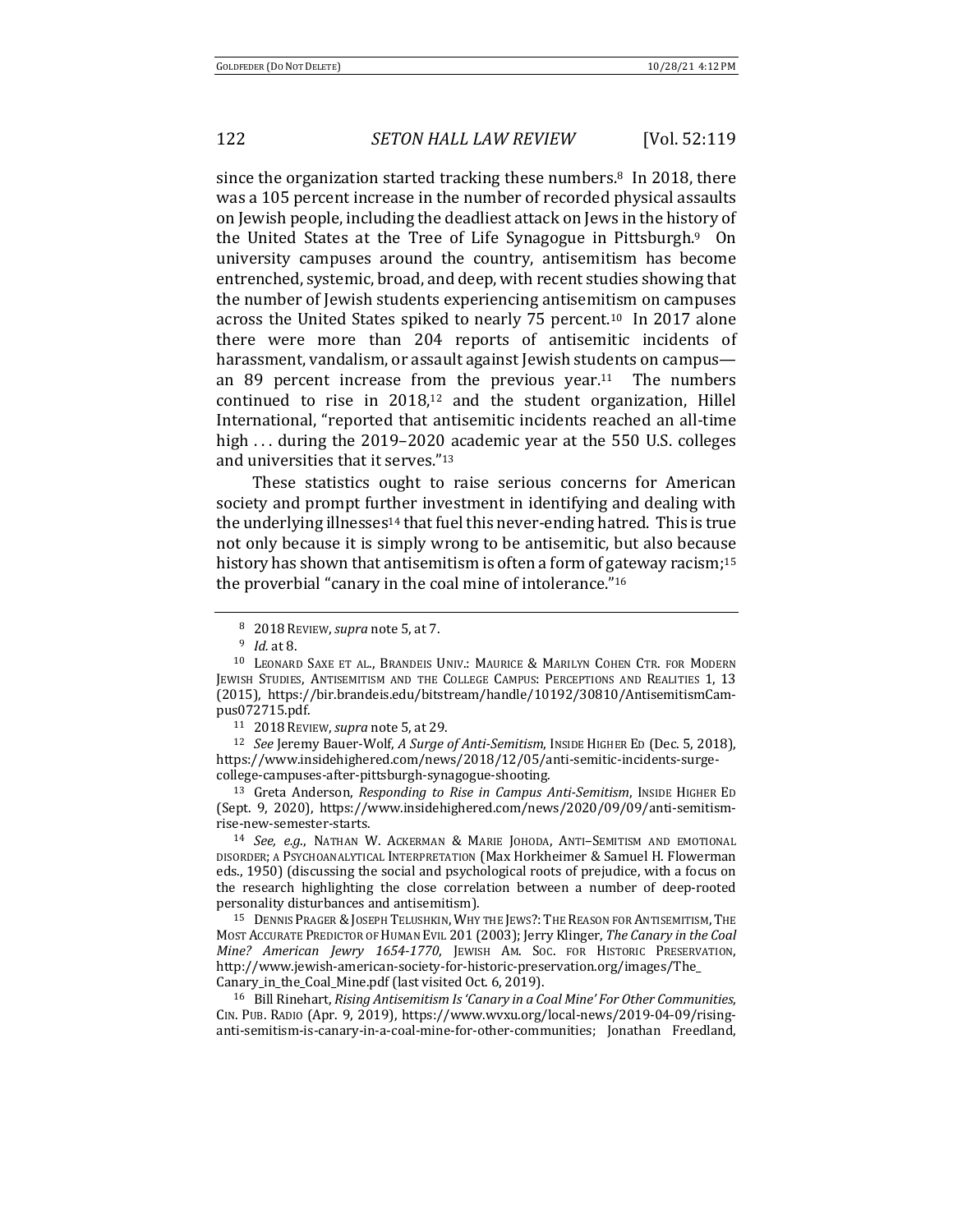It is impossible to fully answer the question of why antisemitism persists, but former Chief Rabbi Lord Jonathan Sacks believed that "one root cause is the cognitive failure called scapegoating. When bad things happen to a group, its members can ask one of two questions: 'What did we do wrong?' or 'Who did this to us?'"<sup>17</sup> A group that asks what they can do differently in the future will move forward, but a group that asks who else they can blame will begin to persecute the ones who look most different.<sup>18</sup> Historically, this has often been the Jews,<sup>19</sup> but Rabbi Sacks posits that the underlying problem is a society's unhealthy inability to tolerate difference. "And because we are all different, the hate that begins with Jews never ends with Jews  $\dots$  Antisemitism is the world's most reliable early warning sign of a major threat to freedom  $\dots$  It matters to all of us. Which is why we must fight it together."20

As Ahmed Shaheed, the United Nations Special Rapporteur on freedom of religion or belief, noted in his recent Human Rights Council report on antisemitism, "antisemitism, if left unchecked by Governments, poses risks not only to Jews, but also to members of other minority communities. Antisemitism is toxic to democracy and mutual respect of citizens and threatens all societies in which it goes unchallenged."21

There are multiple opinions<sup>22</sup> and best practices guides<sup>23</sup> on how to best combat antisemitism in a variety of different contexts.<sup>24</sup> For

<sup>20</sup> *Id. See generally* RABBI JONATHAN SACKS, THE DIGNITY OF DIFFERENCE: HOW TO AVOID THE CLASH OF CIVILIZATIONS (2002).

Opinion, *Antisemitism Matters: Jews Are the Canary in the Coalmine*, GUARDIAN (Mar. 30, 2018, 12:04 PM), https://www.theguardian.com/commentisfree/2018/mar/30/ antisemitism-jews-canary-coalmine-fake-news; Antisemitism May Be Canary in the Coal *Mine of Intolerance*, JEWISH NEWS OF N. CAL. (Dec. 19, 2014), https://www.jweekly.com/ 2014/12/19/anti-semitism-may-be-canary-in-the-coal-mine-of-intolerance/.

<sup>&</sup>lt;sup>17</sup> *The Mutation of Antisemitism*, OFF. OF RABBI SACKS (Apr. 19, 2017), https://rabbisacks.org/the-mutation-of-antisemitism/ [hereinafter *Mutation of Antisemitism*].

<sup>18</sup> *Id.*

 $19$  As Rabbi Sacks notes, "for a thousand years [the Jews] were the most conspicuous non-Christian minority in Europe and today because Israel is the most conspicuous non-Muslim country in the Middle East." *Id.* 

<sup>&</sup>lt;sup>21</sup> *See* Ahmed Shaheed (Special Rapporteur on Freedom of Religion or Belief), *The Elimination of All Forms of Religious Intolerance* 2/23, U.N. Doc. A/74/358 (Sept. 20, 2019). See below for reasons why this might be the case.

<sup>&</sup>lt;sup>22</sup> *See BARI WEISS, HOW TO FIGHT ANTISEMITISM* (2019).

<sup>&</sup>lt;sup>23</sup> See Kenneth L. Marcus, *Best Practices Guide for Combating Campus Antisemitism* and Anti-Israelism, Louis D. BRANDEIS CTR. FOR HUMAN RIGHTS UNDER LAW, https://brandeiscenter.com/wp-content/uploads/2017/10/guide\_01.pdf (last visited July 30, 2021).

<sup>&</sup>lt;sup>24</sup> *See, e.g.*, ONLINE ANTISEMITISM TASK FORCE (2019), https://www.antisemitismtaskforce.org/ (last visited Aug. 28, 2020) ("[D]edicated solely to proactively seeking out, monitoring, and actively reporting online antisemitic content to remove it from the web.").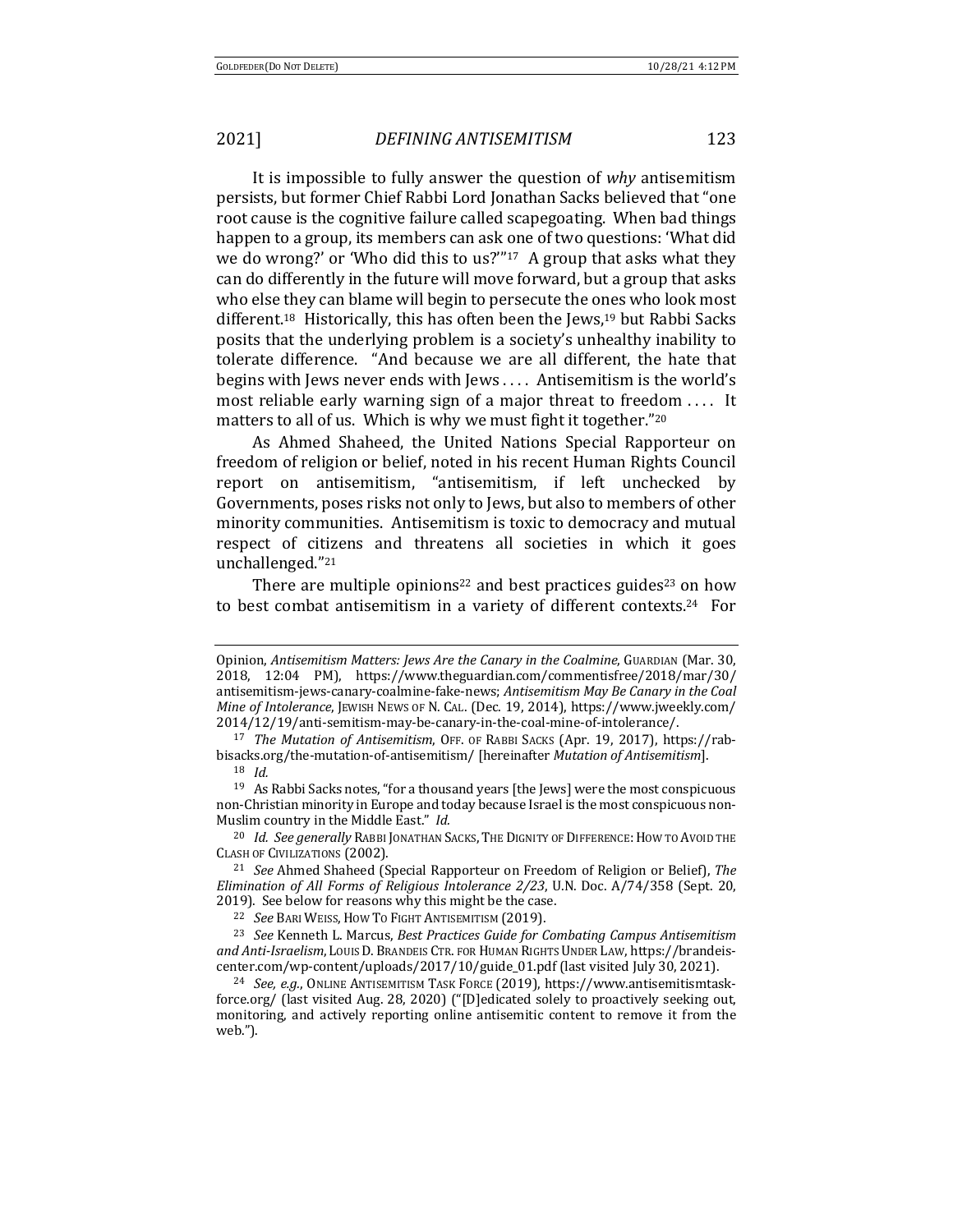example, while many organizations push for more nuanced general education about religion<sup>25</sup> or programming about the benefits of diversity,<sup>26</sup> former New York Times editor Bari Weiss urges Jews to take control by taking pride in their heritage.<sup>27</sup> In the meantime, however, from a policy perspective, the government must take steps to stem a quantifiable and incontrovertible antisemitic tide. State officials and institutions, including educational institutions, have a responsibility to protect citizens and students from hate and bigotry. They must be given the necessary tools to both educate their constituencies about what contemporary antisemitism looks like and stem those criminal and discriminatory acts that are motivated by antisemitism.

One major problem is the lack of an accepted definition of antisemitism. A recent survey found that "*more than half* of Americans 18 to 29 years old—the cohort most widely represented among college students and recent graduates—said they didn't know the meaning of the word 'anti-Semitism.<sup>"28</sup> The same report found that nearly *half of the general American population* is unfamiliar with the term.<sup>29</sup>

Antisemitic harassment is illegal, $30$  but without a standard definition of what antisemitism includes, that idea is almost

<sup>&</sup>lt;sup>25</sup> Joshua M. Z. Stanton & Benjamin P. Marcus, *The Key to Fighting Antisemitism? Children*, FORWARD (Feb. 26, 2019), https://forward.com/opinion/419961/the-key-tofighting-antisemitism-children/. 

<sup>&</sup>lt;sup>26</sup> Confront Hate and Antisemitism: Teaching About Antisemitism, U.S. HOLOCAUST MEM'L MUSEUM (2019), https://www.ushmm.org/confront-antisemitism/teachingabout-antisemitism (providing resources and guides to teach about fighting all kinds of prejudice); RABBI EVAN MOFFIC, FIRST THE JEWS: COMBATING THE WORLD'S LONGEST-RUNNING HATE CAMPAIGN  $(2019)$  (urging people to respond to antisemitism by learning to appreciate the other and focus on common ground).

<sup>&</sup>lt;sup>27</sup> *See, e.g.*, WEISS, supra note 22.

<sup>&</sup>lt;sup>28</sup> Seffi Kogen, *It's Time We Taught Anti-Semitism*, INSIDE HIGHER ED (Feb. 2, 2021), https://www.insidehighered.com/views/2021/02/02/anti-semitism-major-problemcampuses-and-students-must-be-educated-about-it-opinion (citing AvI MAYER, AM. JEWISH COMM., THE STATE OF ANTISEMITISM IN AMERICA 2020 (2020), https://www.ajc.org/ sites/default/files/pdf/2020-11/The\_State\_of\_Antisemitism\_in\_America\_2020.pdf).

<sup>&</sup>lt;sup>29</sup> "While just over half (53%) of the general public has heard of antisemitism and knows what it means, a quarter of respondents  $(25%)$  said they had heard the term but aren't sure what it means and fully a fifth—21%—said they had never heard the term before." AVI MAYER, AM. JEWISH COMM., THE STATE OF ANTISEMITISM IN AMERICA 2020, at 7 (2020), https://www.ajc.org/sites/default/files/pdf/2020-11/The State of Antisemitism\_in\_America\_2020.pdf.

<sup>30</sup> Aside from a variety of more explicit state anti-discrimination laws (*see* [EROME HUNT, CTR. FOR AM. PROGRESS ACTION FUND, A STATE-BY-STATE EXAMINATION OF NONDISCRIMINATION LAWS AND POLICIES 5-6 (2012), https://www.americanprogress.org/ wp-content/uploads/issues/2012/06/pdf/state\_nondiscrimination.pdf), Title VII of the Civil Rights Act of 1964 protects employees against many forms of discrimination, including race, gender, national origin, sex, and religion, while Title VI protects Jewish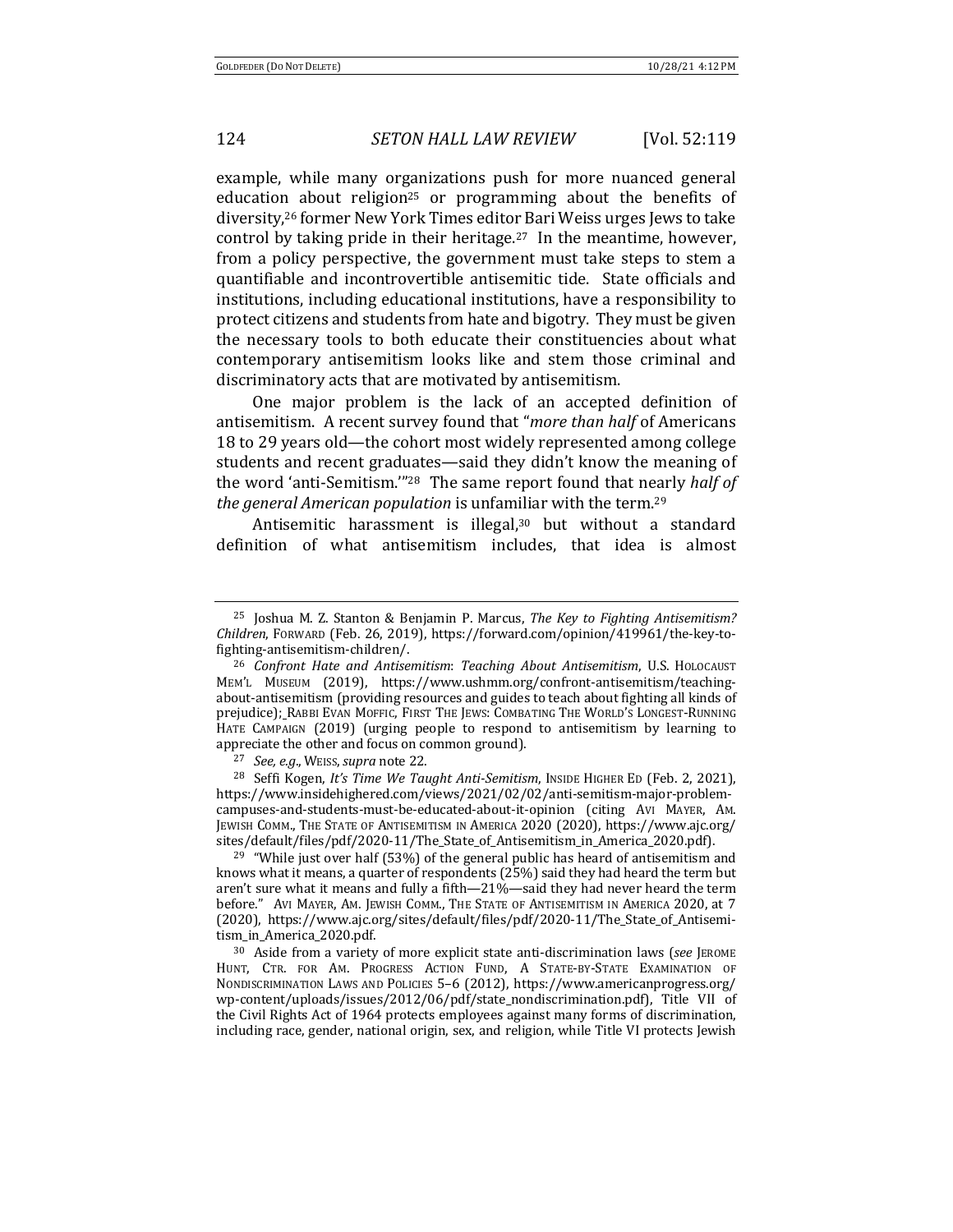meaningless.<sup>31</sup> That is why numerous state legislatures<sup>32</sup> are considering enacting specific statutes that not only address antisemitic behavior, but adopt a definition of antisemitism to better protect against discriminatory antisemitic harassment. State laws would affect state schools, but to their credit many university systems—both public and private—are not waiting to be told that they have to care more about, and do more for, their Jewish students. The clear rise in antisemitic feeling and behavior,<sup>33</sup> especially on campuses, $34$  led several universities<sup>35</sup> to proactively embrace a definition of antisemitism to better educate their campus communities about what antisemitism is<sup>36</sup> and to better protect against illegal antisemitic harassment.

This Article is addressed to the remainder of state legislatures and university officials who have not yet clarified their existing anti-

32 As of the time of this writing, at least thirteen states are considering legislation to adopt the IHRA definition of anti-Semitism, not including Florida, which already adopted the definition.

<sup>33</sup> Antisemitic Incidents Hit All-Time High in 2019, ANTI-DEFAMATION LEAGUE (May 12, 2020), https://www.adl.org/news/press-releases/antisemitic-incidents-hit-all-timehigh-in-2019. 

34 *See* Anderson, *supra* note 13.

students from discrimination based on their race or national origin. See Civil Rights Act of 1964 §§ 6-7, 42 U.S.C. § 2000e (1964).

<sup>&</sup>lt;sup>31</sup> Some have asked why antisemitism needs defining more than other discriminatory behaviors, and as discussed in various sections throughout this article, the answer is threefold: 1) throughout the generations no other hatred has been this amorphous and shifting, and therefore defying of definition; 2) related to that, modern antisemitism is unique because people can and do commit horrible acts of antisemitic discrimination and then claim that they were merely being "anti-Israel," and the lack of a definition allows them to get away with it; and 3) notwithstanding all of the above, the importance of clarity in such definitions is not unique to antisemitism—to the extent that any other group feels it is routinely and systemically discriminated against, and that there is a need for a definition to clarify what is and is not hate speech—that group's concerns should be addressed in a similar manner. In a somewhat related vein, the Black Lives Matter movement *has* argued that many states and universities do not understand structural racism, and students at dozens of schools have published their lists of demands for change. *See, e.g.*, THE DEMANDS, https://www.thedemands.org/ (last visited Jan. 17, 2020).

<sup>&</sup>lt;sup>35</sup> See, e.g., Arizona State University Student Government Adopted SR 05 in Support of the Jewish Students and the Pro Israel Community with a 15-1-3 Vote, STUDENTS SUPPORTING ISRAEL (2019), https://www.ssimovement.org/asu.html; *Pace University Student* Government Adopts Universal Definition of Anti-Semitism, JEWISH NEWS SYNDICATE (Oct. 29, 2020), https://www.jns.org/pace-university-student-government-adopts-universaldefinition-of-anti-semitism/; *Florida State University Adopts IHRA's Definition of Antisemitism*, JERUSALEM POST (Aug. 17, 2020), https://www.jpost.com/diaspora/floridastate-university-adopts-ihras-definition-of-antisemitism-638706.

<sup>&</sup>lt;sup>36</sup> John Thrasher, *A Message from President John Thrasher: An Update on Antisemitism and Religious Discrimination*, FLA. ST. U. NEWS (Aug. 12, 2020, 3:50 PM), https://news.fsu.edu/news/university-news/2020/08/12/a-message-from-president-john-thrasher-an-update-on-antisemitism-and-religious-discrimination/.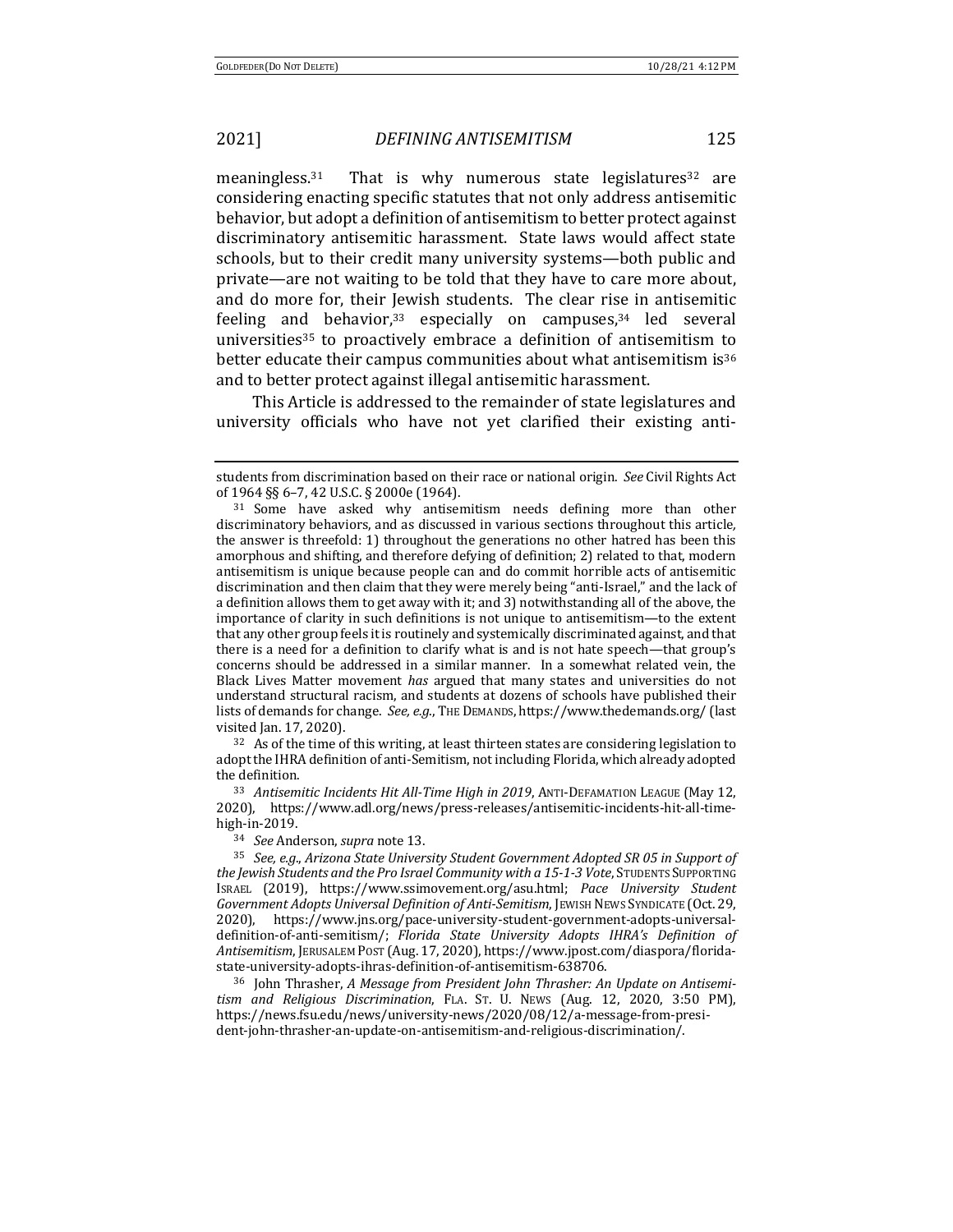discrimination provisions by defining antisemitism. It proposes two somewhat interrelated policy actions: (a) the passing of state-level legislation, and (b) the adoption of university policies, to define antisemitism using the internationally accepted International Holocaust Remembrance Alliance ("IHRA") definition of antisemitism.<sup>37</sup> These actions would not create any new laws or regulations, but would only ensure that existing laws and regulations protecting Jewish people are enforced.

These proposals build on the work of many others, including the groundbreaking work of former U.S. Department of Education Assistant Secretary for Civil Rights Kenneth Marcus,<sup>38</sup> Professor Eugene Kontorovich, the intellectual force behind state anti-Boycott Divestment and Sanctions ("BDS") bills,<sup>39</sup> and Senators Tim Scott and Bob Casey, sponsors of a similar act undertaken at the federal level.<sup>40</sup> This Article will illustrate how and why the efforts to have states and universities adopt the IHRA definition of antisemitism are proceeding<sup>41</sup> and are likely to succeed. Most importantly, it will also delineate precisely what a state bill or a university policy utilizing the IHRA definition to assess the motivation behind discriminatory conduct claims would *not* do, so that future critics cannot vaguely raise First Amendment or constitutional concerns.<sup>42</sup> Next, the Article will explain the difference

<sup>&</sup>lt;sup>37</sup> Working Definition of Antisemitism, INT'L HOLOCAUST REMEMBRANCE ALLIANCE, https://www.holocaustremembrance.com/resources/working-definitions-charters/working-definition-antisemitism (last visited Jan. 22, 2021).

<sup>38</sup> *See* Kenneth L. Marcus, *The New OCR Anti-Semitism Policy*, 2 J. FOR STUDY OF ANTISEMITISM 479 (2011), https://papers.ssrn.com/sol3/papers.cfm?abstract\_id= 1813192. Marcus was instrumental in ensuring that Title VI would also be used to protect students of faith. See also Kenneth L. Marcus, *Anti-Zionism as Racism: Campus* Anti-Semitism and the Civil Rights Act of 1964, 15 WM. & MARY BILL RTS J. 837, 839 (2007) (arguing "anti-Semitic harassment at [institutions receiving federal assistance], constitutes racial discrimination prohibited by Title VI when sufficiently severe, pervasive, and objectively offensive as to deny equal educational opportunities to Jewish students").

<sup>&</sup>lt;sup>39</sup> See Podcast: Eugene Kontorovich on the Legalities and Controversies of Anti-BDS Law, Mosaic Mag. (Mar. 7, 2019), https://mosaicmagazine.com/observation/historyideas/2019/03/podcast-eugene-kontorovich-on-the-legalities-and-controversies-ofanti-bds-law/; see also Eugene Kontorovich, Opinion, *Israel Anti-Boycott Bill Does Not Violate Free Speech*, WASH. Post (July 27, 2017), https://www.washingtonpost.com/ news/volokh-conspiracy/wp/2017/07/27/israel-anti-boycott-bill-does-not-violatefree-speech/.

<sup>&</sup>lt;sup>40</sup> *See* Anti-Semitism Awareness Act of 2019, S. 852, 116th Cong. (2019).

<sup>&</sup>lt;sup>41</sup> This gradual adoption is proceeding domestically and around the world. See Chris Parr, *More* Universities Adopt IHRA Antisemitism Definition, RES. PROF. NEWS (Dec. 9, 2020), https://www.researchprofessionalnews.com/rr-news-uk-universities-2020- 12-more-universities-adopt-ihra-antisemitism-definition/.

<sup>&</sup>lt;sup>42</sup> For a discussion of similar concerns raised in the context of state BDS legislation. see Mark Goldfeder, *Stop Defending Discrimination: Anti-Boycott, Divestment, and*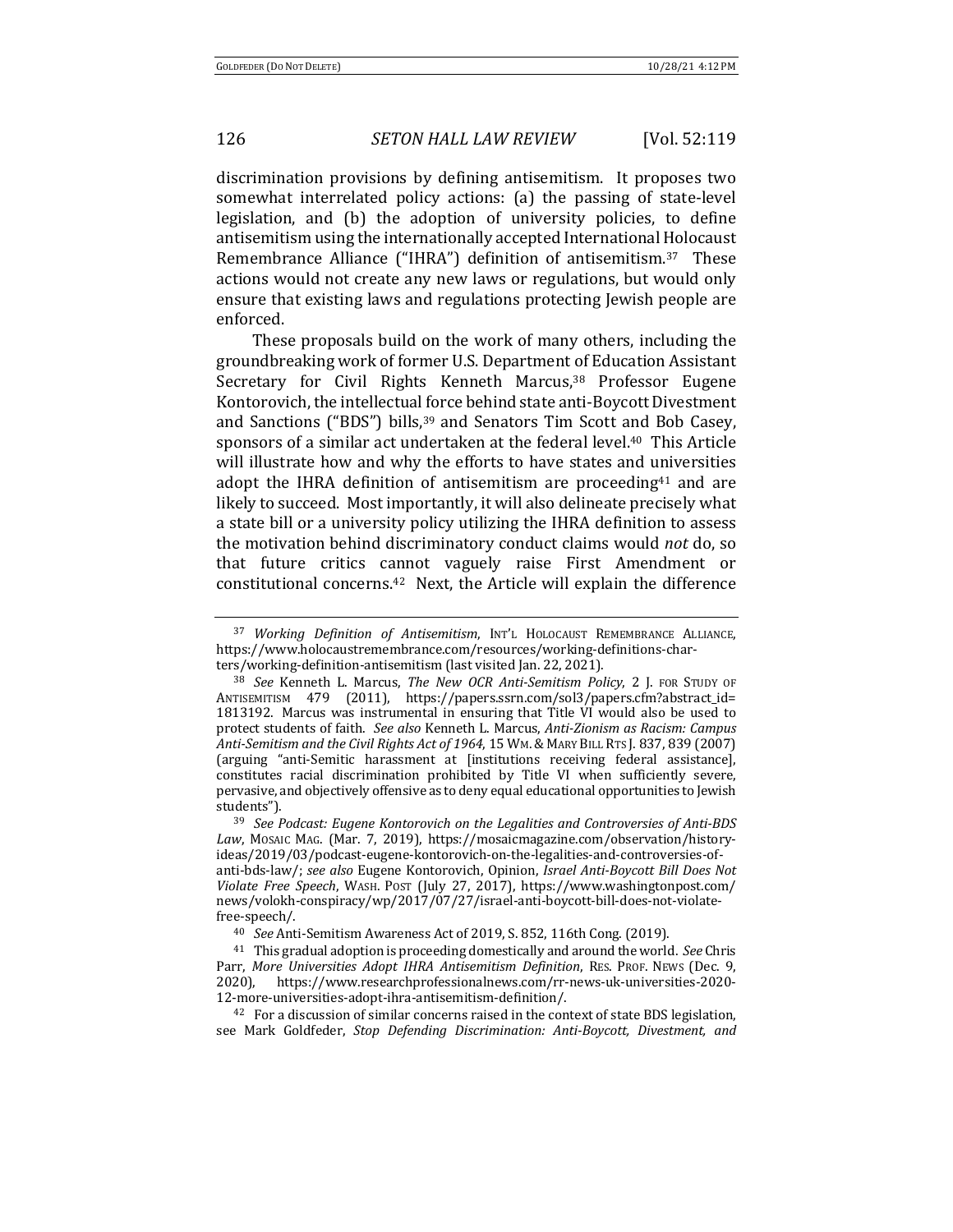between criticism of Israel and thinly veiled antisemitism. Finally, the Article will provide a case study to illustrate the very real danger of what can happen when perpetrators are allowed to obfuscate their intentions by confusing speech with acts and conflating politics with demonizing and discriminatory hatred.

#### II. THE IHRA DEFINITION OF ANTISEMITISM

The International Holocaust Remembrance Alliance (originally the Task Force for International Cooperation on Holocaust Education, Remembrance, and Research) is an intergovernmental organization that "unites governments and experts to strengthen, advance and promote Holocaust education, research and remembrance and to uphold the commitments to [the 2000 Declaration of the Stockholm International Forum on the Holocaust]."<sup>43</sup> As "the only intergovernmental organization mandated to focus solely on Holocaustrelated issues," and "with evidence that the scourge of antisemitism is once again on the rise," IHRA experts resolved to take a leading role in combatting antisemitism, and "determined that in order to begin to address the problem of antisemitism, there must be clarity about what antisemitism is."<sup>44</sup> The Committee on Antisemitism and Holocaust Denial first developed their definition in 2003–2004,<sup>45</sup> and published it as a Working Definition in January 2005.<sup>46</sup> The U.S. State Department endorsed the definition as a guide in 2007, $47$  started using it in 2010, $48$ and in  $2016<sup>49</sup>$  when the Working Definition was formally adopted by a

44 Antisemitism, INT'L HOLOCAUST REMEMBRANCE ALLIANCE, https://www.holocaustremembrance.com/antisemitism (last visited Jan. 17, 2020).

Sanctions Statutes are Fully Constitutional, 50 TEX. TECH. L. REV. 207, 218-38 (2018) [hereinafter Goldfeder, *Stop Defending Discrimination*].

<sup>&</sup>lt;sup>43</sup> About Us, INT'L HOLOCAUST REMEMBRANCE ALLIANCE, https://www.holocaustremembrance.com/about-us (last visited Jan. 17, 2020); *Stockholm Declaration*, INT'L HOLOCAUST REMEMBRANCE ALLIANCE, https://holocaustremembrance.com/about-us/stockholm-declaration (last visited Jan. 17, 2020).

<sup>&</sup>lt;sup>45</sup> See Anti-Semitism Across Borders: Hearing Before the Subcomm. on Afr., Glob. Health, Glob. Human Rights., & Int'l Orgs. of the H. Comm. on Foreign Affairs, 115th Cong. (2017), https://www.govinfo.gov/content/pkg/CHRG-115hhrg24753/html/CHRG-115hhrg24753.htm.

<sup>&</sup>lt;sup>46</sup> Manfred Gerstenfeld, *To Fight Antisemitism, You Have to Define It, ARUTZ SHEVA,* http://www.israelnationalnews.com/Articles/Article.aspx/22096 (last visited Aug. 1, 2020).

<sup>47</sup> https://2001-2009.state.gov/g/drl/rls/56589.htm

<sup>&</sup>lt;sup>48</sup> *Id.*; *Defining Antisemitism*, U.S. DEP'T OF STATE, https://www.state.gov/defininganti-semitism/ (last visited Oct. 19, 2021).

<sup>49</sup> *Defining Antisemitism, supra* note 48.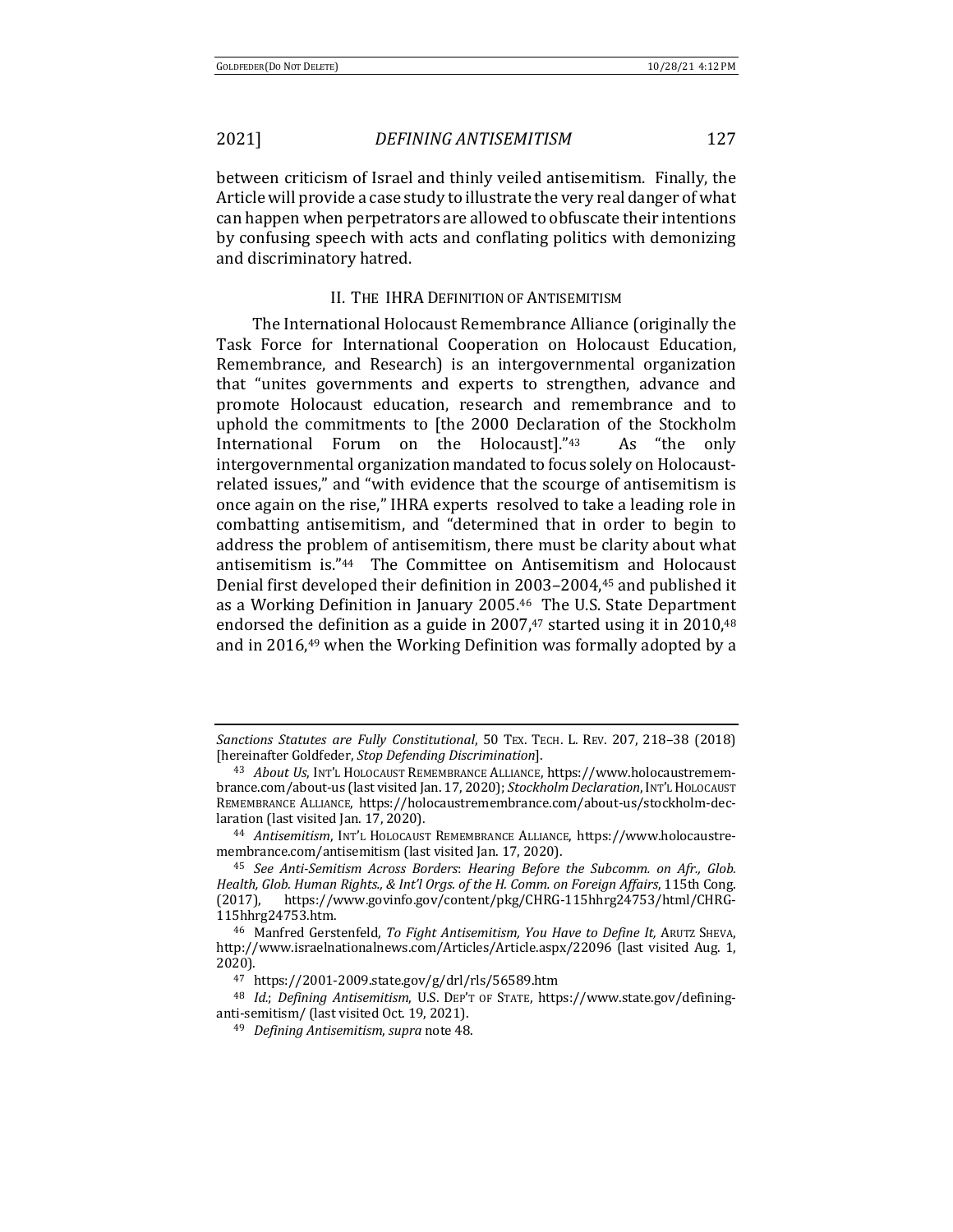plenary meeting of the then thirty-one countries in the IHRA,<sup>50</sup> officially adopted it.<sup>51</sup> The definition (along with its accompanying illustrations) reads as follows:

"Antisemitism is a certain perception of Jews, which may be expressed as hatred toward Jews. Rhetorical and physical manifestations of antisemitism are directed toward Jewish or non-Jewish individuals and/or their property, toward Jewish community institutions and religious facilities."

To guide IHRA in its work, the following examples may serve as illustrations:

Manifestations might include the targeting of the state of Israel, conceived as a Jewish collectivity. However, criticism of Israel similar to that leveled against any other country cannot be regarded as antisemitic. Antisemitism frequently charges Jews with conspiring to harm humanity, and it is often used to blame Jews for "why things go wrong." It is expressed in speech, writing, visual forms and action, and employs sinister stereotypes and negative character traits.

Contemporary examples of antisemitism in public life, the media, schools, the workplace, and in the religious sphere could, taking into account the overall context, include, but are not limited to:

- Calling for, aiding, or justifying the killing or harming of Jews in the name of a radical ideology or an extremist view of religion.
- Making mendacious, dehumanizing, demonizing, or stereotypical allegations about Jews as such or the power of Jews as collective—such as, especially but not exclusively, the myth about a world Jewish conspiracy or of Jews controlling the media, economy, government or other societal institutions.

<sup>50</sup> *31 Countries Adopt New Definition of Anti-Semitism that Includes Anti-Zionism,* TOWER (June 3, 2016, 3:24 PM), http://www.thetower.org/3462-31-countries-adoptnew-definition-of-anti-semitism-that-includes-anti-zionism/.

<sup>51</sup> *Defining Antisemitism, supra note 48.*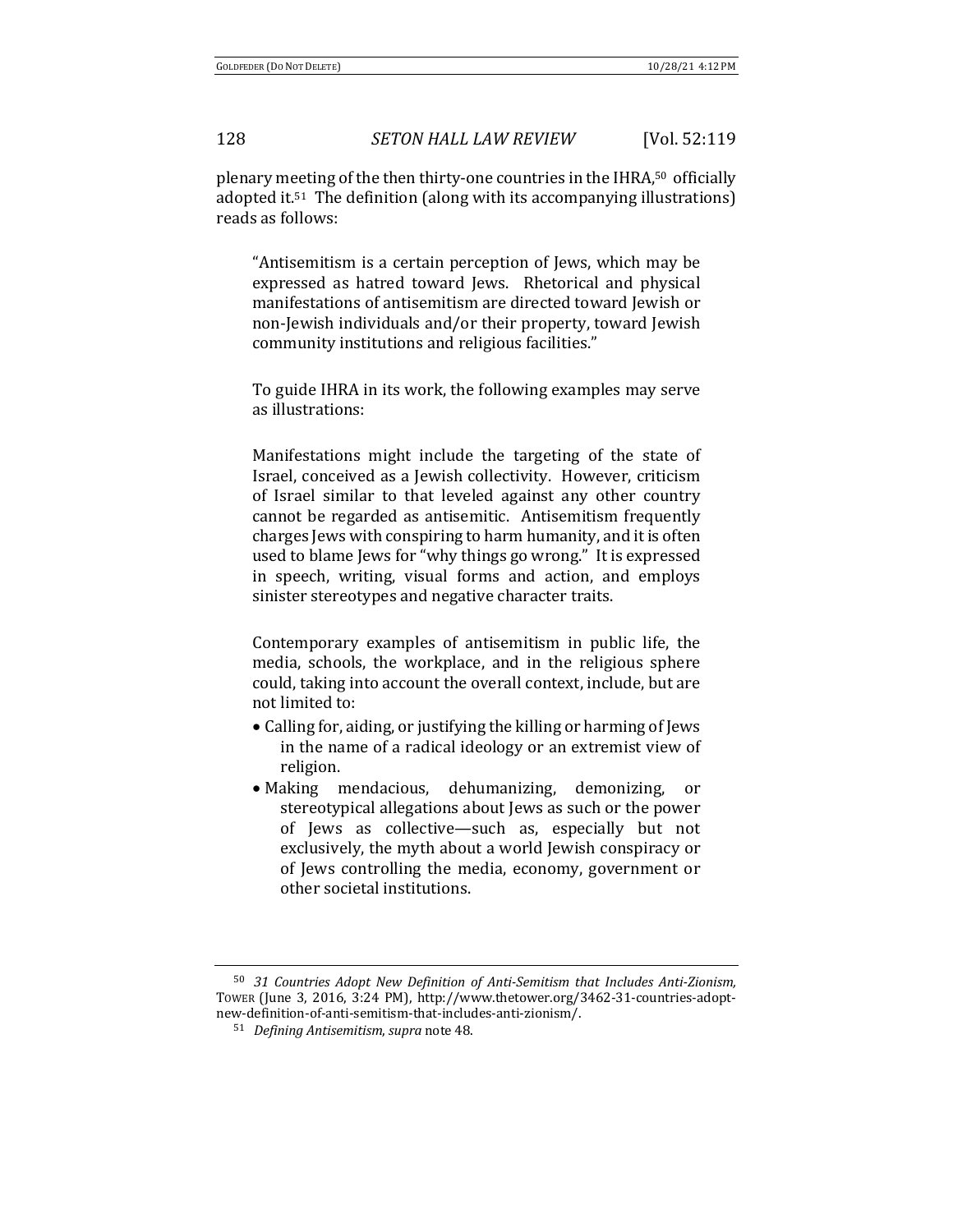- Accusing Jews as a people of being responsible for real or imagined wrongdoing committed by a single Jewish person or group, or even for acts committed by non-Jews.
- Denying the fact, scope, mechanisms (e.g.[,] gas chambers) or intentionality of the genocide of the Jewish people at the hands of National Socialist Germany and its supporters and accomplices during World War II (the Holocaust<sup>[]</sup>.]
- Accusing the Jews as a people, or Israel as a state, of inventing or exaggerating the Holocaust.
- Accusing Jewish citizens of being more loyal to Israel, or to the alleged priorities of Jews worldwide, than to the interests of their own nations.
- Denying the Jewish people their right to self-determination, e.g., by claiming that the existence of a State of Israel is a racist endeavor.
- Applying double standards by requiring of it a behavior not expected or demanded of any other democratic nation.
- Using the symbols and images associated with classic antisemitism (e.g., claims of Jews killing Jesus or blood libel) to characterize Israel or Israelis.
- Drawing comparisons of contemporary Israeli policy to that of the Nazis.
- Holding Jews collectively responsible for actions of the state of Israel.

**Antisemitic acts** are criminal when they are so defined by law (for example, denial of the Holocaust or distribution of antisemitic materials in some countries).

**Criminal acts are antisemitic** when the targets of attacks, whether they are people or property—such as buildings, schools, places of worship and cemeteries—are selected because they are, or are perceived to be, Jewish or linked to Jews. 

**Antisemitic discrimination** is the denial to Jews of opportunities or services available to others and is illegal in many countries.<sup>52</sup>

<sup>52</sup> *Defining Antisemitism, supra* note 48 (quoting *Working Definition of Antisemitism,* INT'L HOLOCAUST REMEMBRANCE ALLIANCE, https://www.holocaustremembrance.com/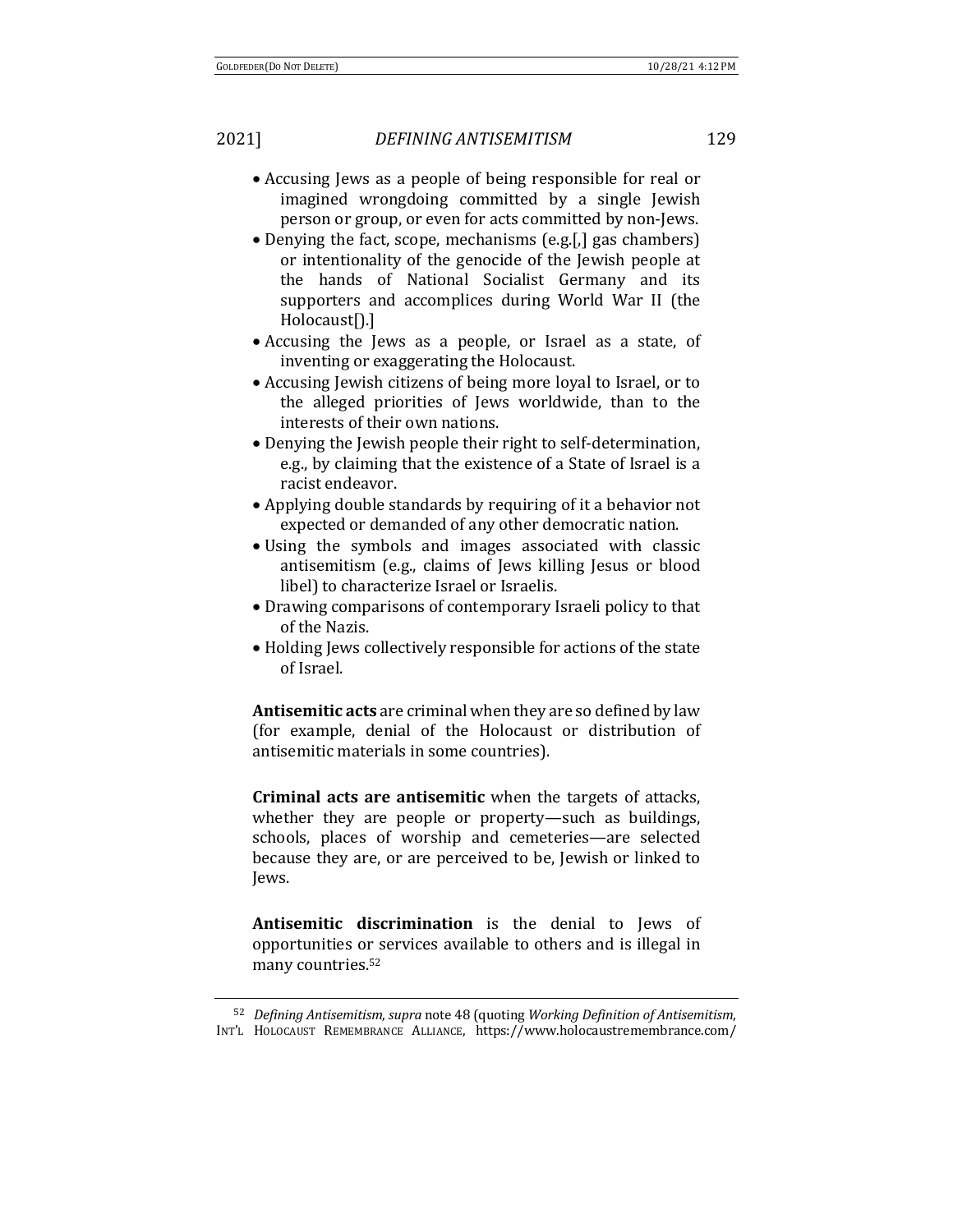There are two reasons why this definition is appropriate to use when assessing motivation behind discriminatory acts. The first relates to the practical difficulty of defining antisemitism, and the second relates to the legal standard of objectivity required when assessing discriminatory intent.

While the term antisemitism is relatively modern—it was first popularized by German journalist Wilhelm Marr in 1879<sup>53</sup>—the history of hating Jews goes back much further.<sup>54</sup> There is nowhere near enough space in this article for even a brief history of antisemitism,<sup>55</sup> but it is worth noting that some patterns consistently emerge, in particular when it comes to antisemitism's focus; the form if not the content of its justifications; and the effective process by which it allows otherwise decent people to do horrible things.

In terms of its focus, antisemitism often looks at Jews as a collective,<sup>56</sup> the idea that while individual Jews might be tolerable, Jews as a separate collective identity should not be allowed to exist with the same rights as other groups.<sup>57</sup> That is why the majority of antisemitism

<sup>54</sup> Anti-Semitism, HIST. (last updated June 10, 2019), https://www.history.com/topics/holocaust/anti-semitism.

resources/working-definitions-charters/working-definition-antisemitism (last visited Jan. 22, 2021).

<sup>53</sup> FACING HISTORY AND OURSELVES, *supra* note 3. Why not the term anti-Jewish? According to Marr's biographer, Moshe Zimmerman, the term antisemitism itself, as opposed to anti-Jewish, "became popular  $\dots$  because of its scientific pretentions. The term was also somewhat vague and thus 'good cover' against 'legal suits,' casting 'a cloak of uncertainty over the intent of the hatred against the Jews." Thorsten Fuchshuber, From Wilhelm Marr to Mavi Marmama: Antisemitism and Anti-Zionism as Forms of Anti-*Jewish Action, in ANTI-ZIONISM AND ANTISEMITISM: THE DYNAMICS OF DELEGITIMIZATION 30, 31-*32 (2019) (citing Moshe Zimmermann, Wilhelm Marr The Patriarch of Anti-Semitism 90, 94 (1986)). In short, "the term *antisemitism* served the same 'purpose which the term "anti-Zionism" serves today—evading the accusation of engaging in something improper.'" *Id.* at 32.

<sup>55</sup> *See, e.g.*, LÉON POLIAKOV, THE HISTORY OF ANTISEMITISM: FROM THE TIME OF CHRIST TO THE COURT JEWS (Richard Howard trans., Univ. Penn. Press 2003) (1955); ROBERT S. WISTRICH, ANTISEMITISM: THE LONGEST HATRED (1991); HADASSA BEN-ITTO, THE LIE THAT WOULDN'T DIE: THE PROTOCOLS OF THE ELDERS OF ZION (2005); MICHAEL BURLEIGH, THE RACIAL STATE: GERMANY 1933-1945 (1991); ANTISEMITISM: A HISTORICAL ENCYCLOPEDIA OF PREJUDICE AND PERSECUTION (Richard S. Levy ed., 2005); JAMES W. PARKES, ANTISEMITISM (1963).

 $56$  When Marr founded the 'League of Antisemites,' for example, he wrote that "[n]ot individual Jews, but the Jewish spirit and Jewish consciousness have overpowered the world." Wilhem Marr, *Der Sieg des Judenthums ueber das Germanenthum vom nicht confessionellen Standpunkt ausbetrachtet*, (Paul Mendes-Flohr & Jehuda Reinharz trans., 1879) *in* The Jew IN THE MODERN WORLD: A DOCUMENTARY HISTORY 331, 332 (Paul Mendes-Flohr & Jehuda Reinharz eds., 2d ed. 1995).

<sup>57</sup> See, e.g., Rabbi Sacks on the Connection Between Judaism and Israel, OFF. OF RABBI SACKS (Apr. 29, 2019), https://rabbisacks.org/rabbi-sacks-on-the-connection-betweenjudaism-and-israel/. See also Per Ahlmark, former leader of the Swedish Liberal Party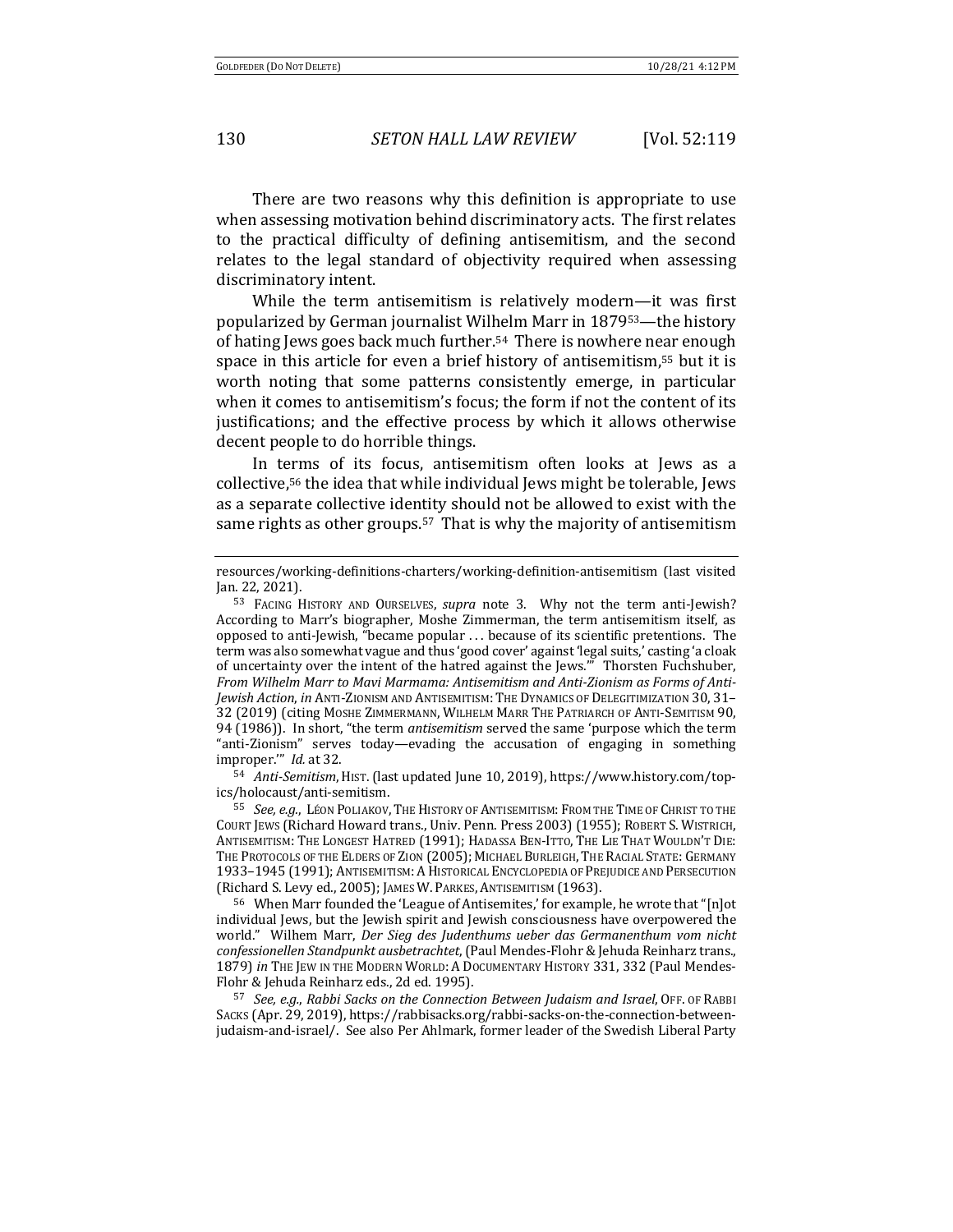in any given era tends to focus on the primary form of collective Jewish identity at that point in time.<sup>58</sup> Throughout the Middle Ages Jews were mostly a religious community and so they were hated for their religion—even if the particular Jews being oppressed were not religiously Jewish.<sup>59</sup> In the nineteenth and twentieth centuries, when many Jews became secularized, the primary unifying collective identity of Jews was their ethnicity, and so the hatred mutated to focus on raceeven when the assimilated Jews being murdered had only a trace amount of Jewish blood. $60$  Today, when the primary collective embodiment of Jewish people on the world stage is the people of Israel in their nation state, Jews around the world are hated and held accountable for 'their' state—even if they are not Israeli.<sup>61</sup>

In each instance the essence of antisemitism remains the same $$ even if the focus somewhat shifts. Antisemitism, or anti-Jewishness, is

anchored in the denial of the very legitimacy of the Jews as a people  $\ldots$  [It is] an assault upon whatever is the core of Jewish self-definition at any given moment in time—be it the Jewish religion, or Israel as the 'civil religion' or juridical expression of the Jewish people.<sup>62</sup>

While antisemitism's focus can shift over time, in every generation those manifesting such bigotry use some variant of the same refrain: "we don't hate Jews, we just can't stand  $\frac{1}{10}$ "<sup>63</sup> To justify their hatred in a

and Deputy Prime Minister of Sweden, remarking that while antisemitism may begin by primarily attacking the collective Jews, "[s]uch attacks ... [start] a chain reaction of assaults . . . on individual Jews and Jewish institutions." Per Ahlmark, *The Old in the New Anti-Semitism*, PROJECT SYNDICATE, https://www.project-syndicate.org/commentary/ the-old-in-the-new-anti-semitism; Per Ahlmark, Yad Vashem, Speech at International *Conference on the Legacy of Holocaust Survivors, in VIDAL SASSOON INTERNATIONAL CENTER* FOR THE STUDY OF ANTISEMITISM, ANNUAL REPORT 8 (2002).

<sup>&</sup>lt;sup>58</sup> James Wald, *The New Replacement Theory: Anti-Zionism, Antisemitism, and the Denial of History, in ANTI-ZIONISM AND ANTISEMITISM: THE DYNAMICS OF DELEGITIMIZATION 2, 2-*3 (2019).

<sup>59</sup> *See, e.g.*, Thomas F. Madden, *The Truth About the Spanish Inquisition*, CRISIS (Oct. 1, 2003), https://www.crisismagazine.com/2003/the-truth-about-the-spanishinquisition-2.

<sup>&</sup>lt;sup>60</sup> See, e.g., The Nuremberg Laws: Background & Overview, JEWISH VIRTUAL LIBR., https://www.jewishvirtuallibrary.org/background-and-overview-of-the-nuremberglaws (last visited Jan. 23, 2021).

<sup>61</sup> *See, e.g., The Mutating Virus: Understanding Antisemitism*, OFF. OF RABBI SACKS (Sept. 27, 2016), https://rabbisacks.org/mutating-virus-understanding-antisemitism/ [hereinafter *The Mutating Virus*].

<sup>&</sup>lt;sup>62</sup> Irwin Cotler, *Global Antisemitism: Assault on Human Rights* (Yale Initiative for the Interdisc. Study of Antisemitism, Working Paper No. 3, 2009), https://isgap.org/wpcontent/uploads/2011/10/irwin-cotler-online-final1.pdf.

 $63$  Students Supporting Israel at Columbia University - SSI Columbia (@SSIcolumbia), FACEBOOK (Sept. 14, 2018), https://www.facebook.com/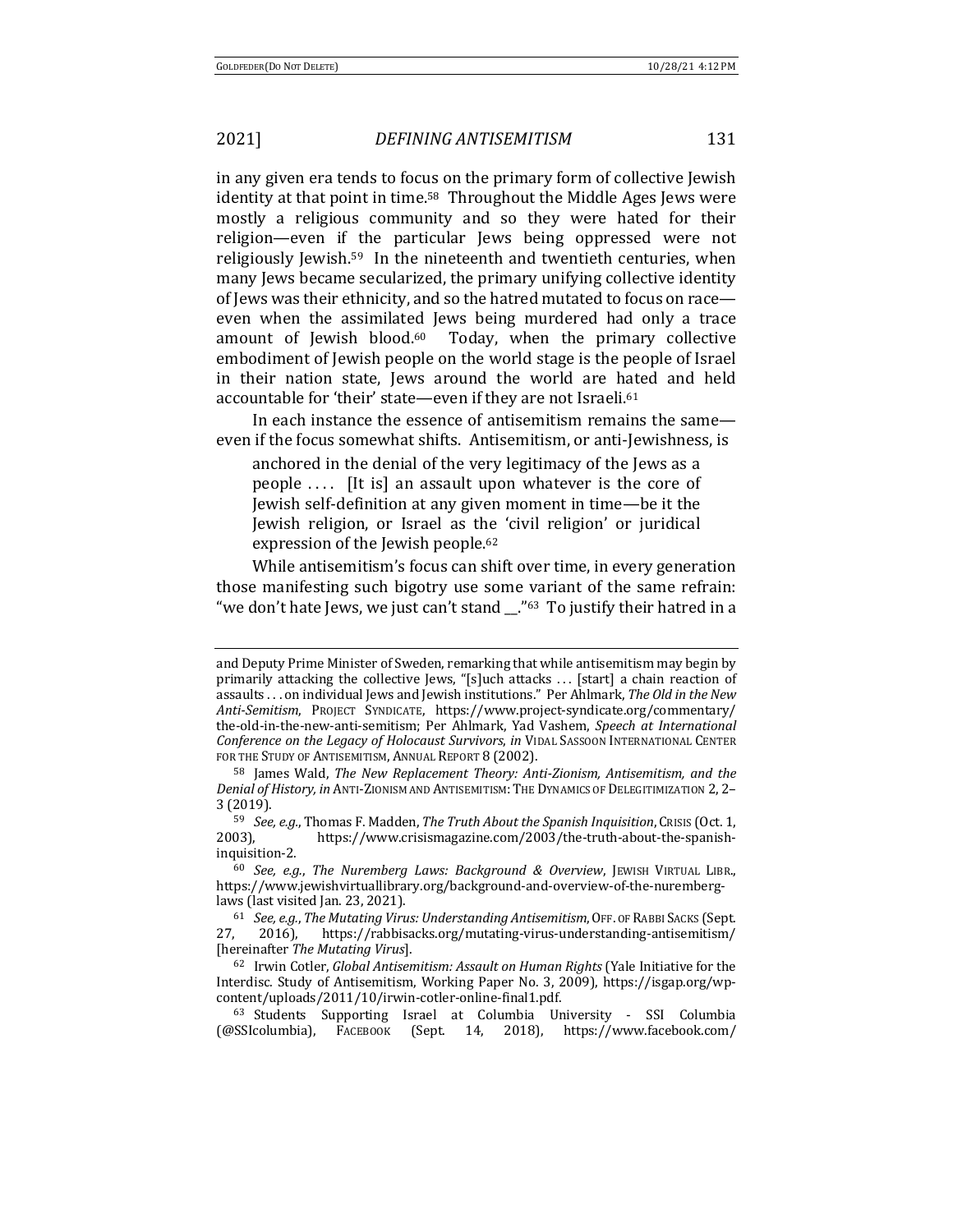socially acceptable way, antisemites need a rationale that can pass in polite society—ideally one that appeals directly to the highest source of authority currently in vogue. As Rabbi Sacks notes, sometimes the justification maps directly onto the target. $64$  For example, in the Middle Ages, the highest source of authority was religion; $65$  in post-Enlightenment Europe, it was science;<sup>66</sup> and today, it involves using (or abusing) the language of human rights with selective claims of social justice that see only  $I_{\text{ews}}$ ,  $67$  or the  $I_{\text{ews}}$  state,  $68$  as worthy of condemnation.69 

 $64$  Rabbi Jonathan Sacks, Keynote Address of The Future of the Jewish Communities in Europe Conference Before The European Parliament in Brussels (Sept. 27, 2016) [hereinafter The Future of Jewish Communities in Europe], https://www.ohchr.org/ Documents/Issues/Religion/Submissions/OfficeofRabbiSacks.pdf.

 $65$  During the medieval crusades and the pogroms of the nineteenth and twentieth centuries, in which Jews were massacred and maimed, the persecutors focused more on Christian themes for their religious justifications, including charges of deicide and blood libels. See Marvin Perry & Frederick M. Schweitzer, Antisemitism: Myth and Hate from ANTIQUITY TO THE PRESENT 73-117 (2002). Throughout the Biblical period, though, the people of Israel also experienced various forms of overtly religious persecution, largely because they refused to accept the pagan and idolatrous practices of their surrounding communities. See A Brief History on Anti-Semitism, ANTI-DEFAMATION LEAGUE (2013), https://www.adl.org/sites/default/files/documents/assets/pdf/education-outreach/Brief-History-on-Anti-Semitism-A.pdf. 

<sup>66</sup> Hence the reliance on pseudoscientific studies about racial eugenics. See *Antisemitism in History: Racial Antisemitism, 1875–1945*, U.S. HOLOCAUST MEM'L MUSEUM, https://encyclopedia.ushmm.org/content/en/article/antisemitism-in-history-racialantisemitism-18751945 (last visited Jan. 30, 2021).

<sup>67</sup> See, e.g., Channah Newman, *Pursuit of 'Social Justice' Gives Strength to Anti-*Semitism, JEWISH CHRON. (Dec. 2, 2018, 7:26 PM), https://jewishchronicle.timesofisrael .com/pursuit-of-social-justice-gives-strength-to-anti-semitism/.

<sup>68</sup> Sina Arnold & Blair Taylor, *Antisemitism and the Left: Confronting an Invisible Racism*, 9 J. of Soc. JUST. 2, 20 (2019).

<sup>69</sup> The Future of Jewish Communities In Europe, *supra* note 64. As Rabbi Sacks explains,

Today the highest source of authority worldwide is human rights. That is why Israel—the only fully functioning democracy in the Middle East with a free press and independent judiciary-is regularly accused of the five cardinal sins against human rights: racism, apartheid, crimes against humanity, ethnic cleansing and attempted genocide. The new antisemitism has mutated so that any practitioner of it can deny that he or she is an antisemite. After all, they'll say, I'm not a racist. I have no problem with Jews or Judaism. I only have a problem with the State of Israel. But in a world of 56 Muslim nations and 103 Christian ones, there is only one Jewish state, Israel, which constitutes one-quarter of one per cent of the land mass of the Middle East. Israel is the only one of the 193

watch/?v=300860790706207. In the enduring words of Rabbi Sacks, "We don't hate Jews, they said in the Middle Ages, just their religion. We don't hate Jews, they said in the 19th century, just their race. We don't hate Jews, they say now, just their nation state." Antisemitism, or any Hate, Become Dangerous When Three Things Happen, OFF. OF RABBI SACKS (Sept. 13, 2018), https://rabbisacks.org/antisemitism-hate-becomedangerous-three-things-happen-rabbi-sacks-speaks-house-lords/.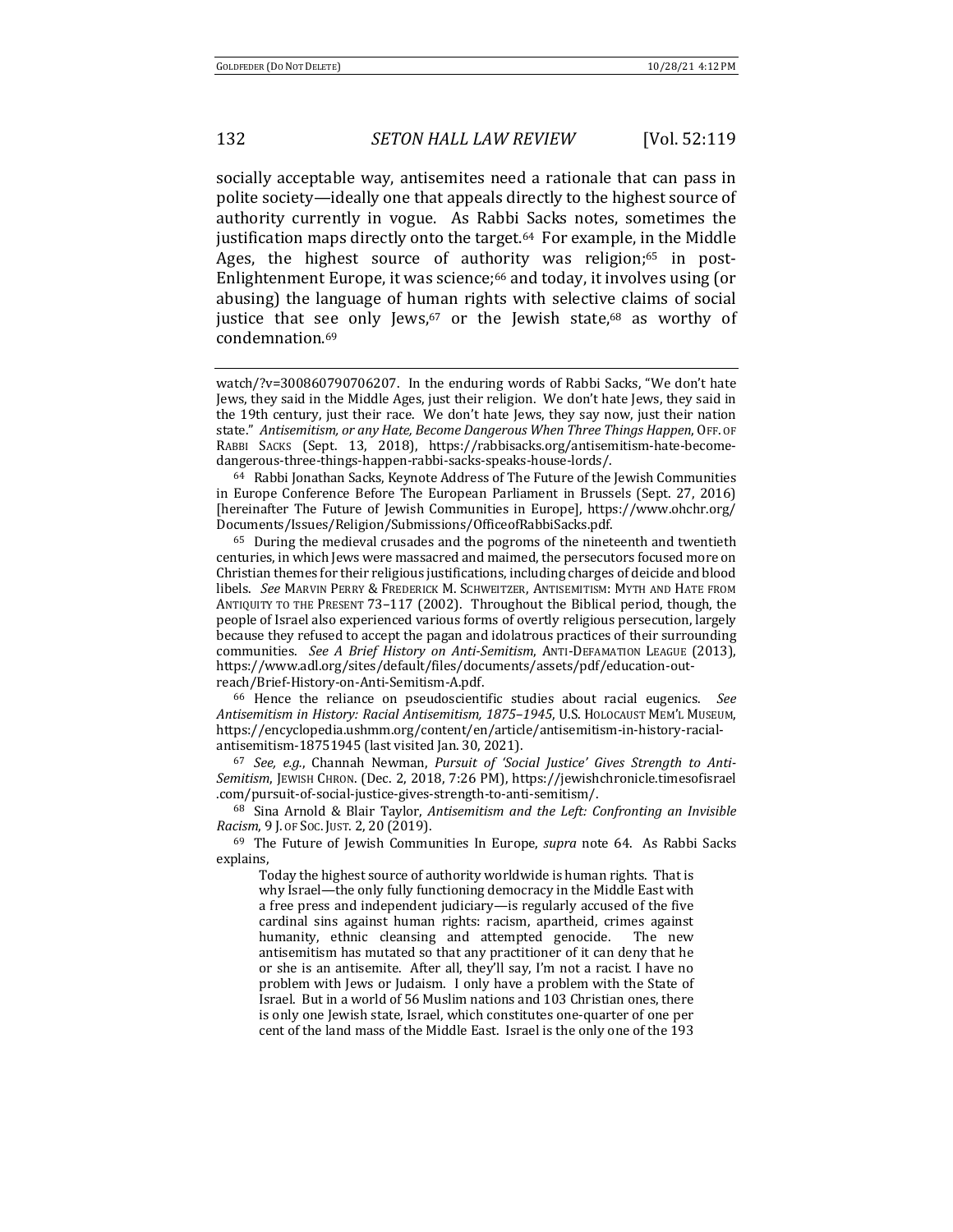Finally, in terms of its insidious process, one of the rare unifying themes that emerges from the history of antisemitism is the consistent to dehumanize the Jewish people. Whether they portray Jews as malevolently superhuman, as in the Protocols of the Elders of Zion,<sup>70</sup> or as worthlessly subhuman, as in the Nazi ideology, $71$  antisemites throughout history have found that it is easier to despise and eventually kill that which they do not consider human. Jews have also been 'othered' in more subtle ways; for example, in America, Jews are regularly considered non-white when whites are privileged,<sup>72</sup> then told that they are privileged whites when they demand recognition of their struggles.<sup>73</sup> "In the past, Jews were rendered alien to the West by being

<sup>70</sup> *See* KENNETH L. MARCUS, THE DEFINITION OF ANTI-SEMITISM 44 (2015).

<sup>71</sup> *See generally* Johannes Steizinger, *The Significance of Dehumanization: Nazi Ideology and Its Psychological Consequences,* 19 PoL., RELIGION & IDEOLOGY 139 (2018).

<sup>72</sup> See Karen Brodkin, How Jews Became White Folks & What That Says About Race in AMERICA 2 (1998).

<sup>73</sup> *See* Eric L. Goldstein, The Price of Whiteness: Jews, Race, and American Identity 224 (2006). In a recent example of this phenomenon, the widely criticized latest draft of California's new proposed ethnic studies curriculum was condemned as antisemitic for a number of reasons, including that it both fails to discuss antisemitism and that it reinforces negative stereotypes about Jews. For example, it uses the word "privileged" to describe only one ethnic group—the Jews—and recommends that students discuss how Jews "sometimes have experienced conditional whiteness and privilege." See Matthew Foldi & Adam Kredo *Describing Jews as 'Privileged,' Ethnic Studies Curriculum Sparks Backlash*, WASH. FREE BEACON (Jan. 20, 2021, 3:17 PM), https://freebeacon.com/ issues/describing-jews-as-privileged-ethnic-studies-curriculum-sparks-backlash/.

member nations of the United Nations that has its right to exist regularly challenged, with one state, Iran, and many, many other groups, committed to its destruction.

That is why, as he has explained elsewhere, "[w]henever you hear human rights invoked to deny Israel's right to exist, you are hearing the new antisemitism." See Mutation of *Antisemitism, supra* note 17. At other times, the justification for antisemitism latches on to whatever concrete policy aim is likely to stir up popular support. For example, the Jewish people were enslaved in Egypt for reasons that were eerily foreboding of the kind of thing that would routinely happen to this nation. The Biblical Pharaoh rationalized his actions in the beginning to oppress his Jewish population by blaming the soon-to-be victims, saying: "Come, let us deal shrewdly with them. Otherwise, lest they multiply, and if a war breaks out, they join our enemies and fight against us and escape from the land." *Exodus* 1:10. As Jeff Jacoby keenly noted, Pharaoh's notion of dealing wisely with this national security threat entailed "slave labor, followed by mass murder." Jeff Jacoby, Hitler, Pharaoh, and the Anti-Semitic Culture of Victimhood, Bos. GLOBE (Apr. 18, 2012), https://www.bostonglobe.com/opinion/2012/04/18/hitler-pharaoh-and-antisemitic-culture-victimhood-victims-who-persecute/Hph5XM6IfgWN7VkObPAasI/ story.html. "Then Pharaoh commanded all his people, 'Every boy that is born to the Hebrews, you shall throw into the Nile.<sup>""</sup> *Id.* (quoting *Exodus* 1:22). Thirty centuries later, when the Nazis came to power, their crimes against the Jews were also described as self-defense. "The Jews of the whole world are trying to destroy Germany,' screamed government posters as the Nazis unleashed a boycott of Jewish-owned businesses. 'German people, defend yourselves!" Jacoby, *supra* note 69.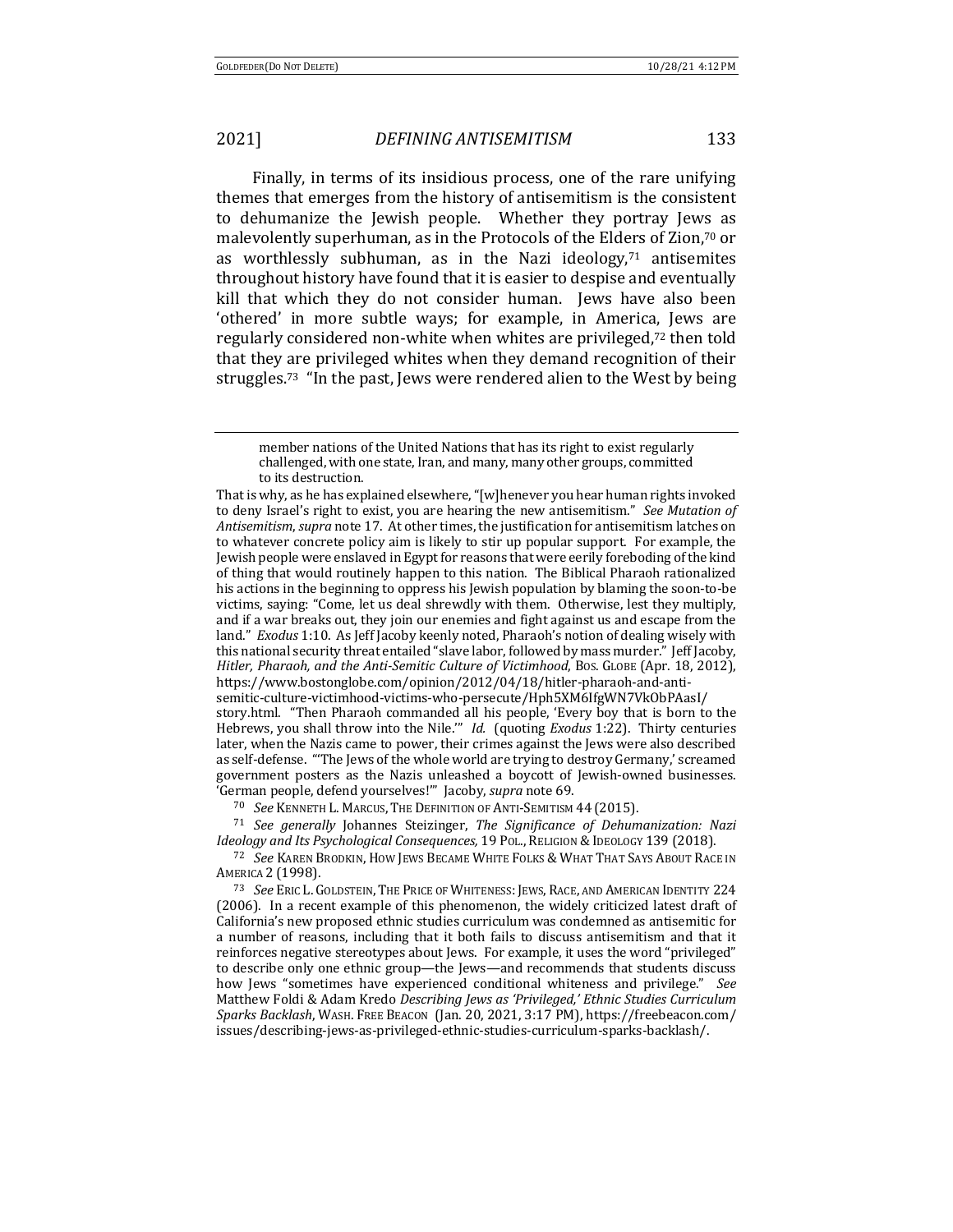orientalized. Today, Jews are rendered alien to the Middle East by being redefined as European . . . . "74

The practical problem with defining antisemitism is that it is a mutating virus; Jews are criticized for being whatever society, or a particular part of society, hates at that moment. The right will call them radicals,<sup>75</sup> while the left will label them fundamentalists.<sup>76</sup> They are simultaneously too liberal or too conservative, both too rich and a drain on the society. They are variously too strong or too weak, at once too influential<sup>77</sup> and too parasitical.<sup>78</sup>

In the words of Robert Williams, Deputy Director for International Affairs at the United States Holocaust Memorial Museum: "Antisemitism has many influences, including religious discrimination, racism, white nationalism, identitarianism, anti-Zionism, anti-Globalism, Soviet legacies, extreme Islamism, post-colonialism, anti-Americanism, conspiracy thinking, populism, and other currents." $79$  Or, as Eugene Kontorovich recently told Congress: "The most effective anti-Semites have always sought to justify their bigotry by what the Jews do .... In every age, the oldest hatred clothes itself in the justifications that appeal to contemporary values and public policy considerations."<sup>80</sup> It does not

<sup>&</sup>lt;sup>74</sup> Wald, *supra* note 58, at 19.

<sup>&</sup>lt;sup>75</sup> Fahima Kattani-Ghanayem, *The Jewish Fundamentalist Roots of Trump's* "Peace Deal,"PALESTINE-ISRAEL J. POL., ECON. & CULTURE, https://pij.org/articles/2004/the-jewishfundamentalist-roots-of-trumps-peace-deal ("[T]he roots of violence in the Middle East belong to 'Jewish fundamentalism . . . . "').

<sup>76</sup> *Why is Billionaire George Soros a Bogeyman for the Hard Right?*, BRIT. BROAD. CORP. (Sept. 7, 2019), https://www.bbc.com/news/stories-49584157 ("[Arthur Finkelstein] suggested Soros, and it was a perfect choice, Grassegger says. 'The very right hated him because he was Jewish, people at the very left hated him because he was a capitalist."').

 $77$  David Duke spoke at a neo-Nazi rally in Charlottesville, Virginia, declaring that "[t]he truth is, the American media, and the American political system, and the American Federal Reserve, is dominated by a tiny minority: the Jewish Zionist cause." See Mirah Curzer, *Does Your Progressivism Include Jews?*, HUFFINGTON POST (Aug. 18, 2017, 11:26 AM), https://www.huffpost.com/entry/does-your-progressivism-include-jews b 599704e1e4b02eb2fda31f41. 

 $78$  Travis Patron, the leader of the Canadian Nationalist Party, describes Jews as "swindlers," "snakes," "inside manipulators," and a "parasitic tribe." *See* Canadian Nationalist Party, *Beware the Parasitic Tribe*, FACEBOOK (July 11, 2020, 3:44 AM), https://web.archive.org/web/20200714201357/https://www.facebook.com/Nationa listCA/videos/681224405758300/

<sup>&</sup>lt;sup>79</sup> Bonjuk Center, *Today's Antisemitism & Its Relationship to Holocaust Denial and Distortion with Dr. Robert Williams*, YOUTUBE, at 2:49–3:14 (Oct. 29, 2020), https://www.youtube.com/watch?v=80yu42Y-vNQ&t=2607s&ab\_channel= BoniukCenter.

<sup>&</sup>lt;sup>80</sup> Confronting the Rise in Anti-Semitic Domestic Terrorism: Hearing Before the H. *Comm.* on Homeland Sec. and the Subcomm. on Intelligence & Terrorism, 116th Cong. (2020) (statement of Prof. Eugene Kontorovich), https://homeland.house.gov/download/011520-kontorovich-testimony.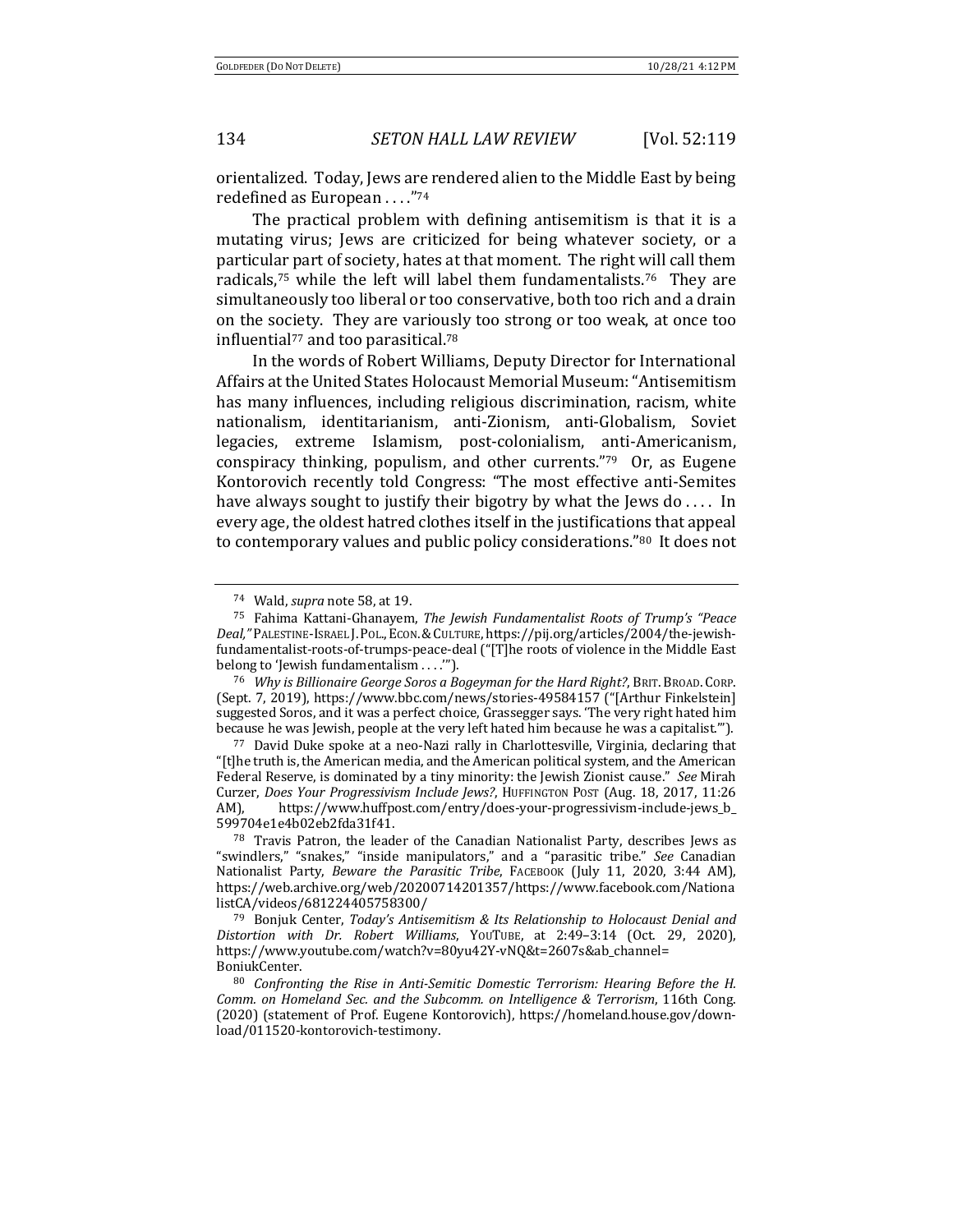matter if the reasons are contradictory—in the span of one generation, the main theory of antisemitism shifted from Jews being an inferior race worthy of destruction (by the Nazis in the Holocaust) to Jews being a powerful race that tries to destroy others (like the Nazis, in Holocaust inversion).81

A definition of antisemitism that encompasses all of these possibilities and more must be able to cut through the various timely rationales given for a hatred of and hostility towards Jews, and focus rather on the actions taken by those expressing or harboring the hate; a praxeological definition, if you will.<sup>82</sup> For our purposes, (i.e., for the limited purpose of finding the right definition for states and universities to adopt to better understand antisemitic intent in discriminatory conduct claims, and to better educate their constituencies about what antisemitism is) the IHRA definition serves this goal best. The examples it gives focus on the *manifestations* of antisemitism, (i.e., what antisemites *do*, as opposed to *why* they do it).

Over the last decade and a half, the IHRA definition has become the internationally accepted standard definition of antisemitism.<sup>83</sup> While there can be no one exclusive or exhaustive definition of antisemitism as it can and does take many forms—the IHRA definition provides an objective baseline standard for what is and is not acceptable.

The IHRA definition comes as close to a world consensus as we are ever likely to get and is therefore the obvious choice for an objective standard for analysis. Per the recently published European Commission Handbook for the practical use of the IHRA Working Definition of Antisemitism, "[e]ntities that have adopted, endorsed, applied or taken note of the IHRA Working Definition of Antisemitism include parliaments, governments, federal and state ministries, municipalities, city councils, law enforcement agencies, the judiciary, educational institutions, universities, civil society organisations and Jewish community security organisations."<sup>84</sup> The Handbook also notes that it has been used

<sup>81</sup> Balázs Berkovits, *Social Criticism and the "Jewish Problem"*, *in* ANTI-ZIONISM AND ANTISEMITISM: THE DYNAMICS OF DELEGITIMIZATION 53-54 (Alvin H. Rosenfeld ed., 2019).

 $82$  For a masterful work on the history and complexity of defining antisemitism, see MARCUS,*supra* note 70.

<sup>83</sup> Ahmed Shaheed (Special Rapporteur on Freedom of Religion or Belief), *The Elimination of All Forms of Religious Intolerance*, U.N. Doc. A/74/358 (Sept. 20, 2019).

<sup>84</sup> FED. ASS'N DEP'TS FOR RSCH. & INFO. ON ANTISEMITISM E.V., EUR. COMM'N, HANDBOOK FOR THE PRACTICAL USE OF THE IHRA WORKING DEFINITION OF ANTISEMITISM, DS-03-21-002-EN-N (Jan. 7, 2021), https://op.europa.eu/en/publication-detail/-/publication/d3006107- 519b-11eb-b59f-01aa75ed71a1/language-en.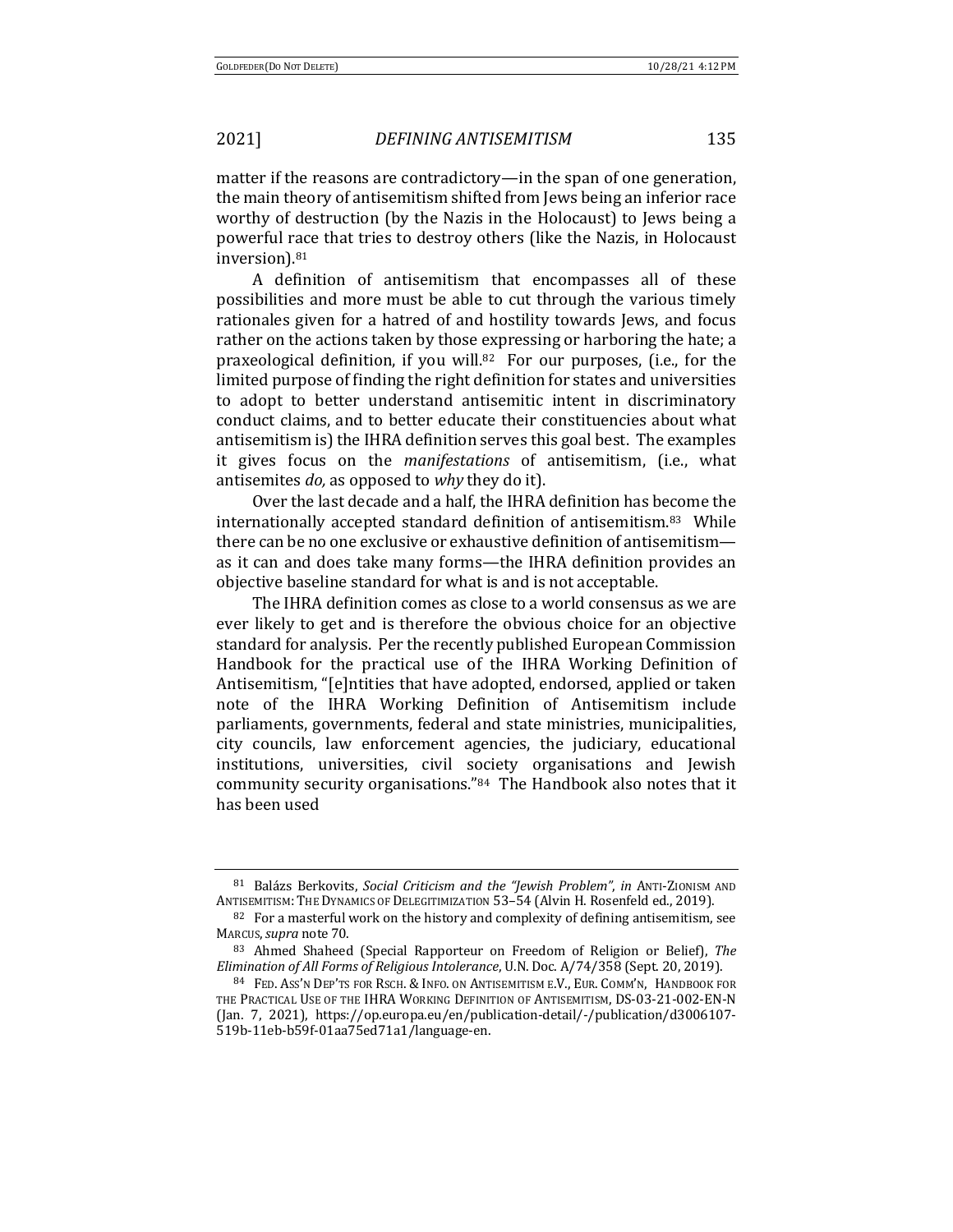to train police officers, prosecutors, judges, educators, state employees and human rights monitoring bodies to identify and track various manifestations of antisemitism; to categorize antisemitic incidents, as collected by police officers, interior and justice ministries, civil society organisations, hate crime monitoring bodies and academics; to support decision-making processes by states, human rights monitoring organisations, law enforcement agencies, the judiciary, municipal governments, educators, civil society organisations and Jewish communities; to identify aspects of antisemitism in court hearings, prosecutor actions, police recording, investigations and hate crime statistics and to help direct funding to civil society organisations and human rights organisations.<sup>85</sup>

The definition has been an essential tool used to determine contemporary manifestations of antisemitism. The pushback on broader adoption comes from the fact that among the list of potentially antisemitic behavior provided, the definition includes useful examples of discriminatory anti-Israel acts that *can* sometimes cross the line into antisemitism.

Critics challenge the use of the IHRA definition in policymaking on two main grounds. First, they claim that the safe harbor provision for "criticism for Israel similar to that leveled against any other country" is insufficient.<sup>86</sup> For example, a person may hold Israel to a higher standard than other countries because they are (for any number of reasons why) more invested in that state, and *not* because they are antisemitic. Or they may criticize Israel just because the context of what they are discussing at the particular time is Israel-related and has nothing to do with other countries. Critics claim that under the IHRA definition all such criticism would be considered antisemitic. But that argument is a red herring because that is precisely why the definition

<sup>85</sup> *Id.* at 7.

<sup>86</sup> *Working Definition of Antisemitism, supra note 37. See, e.g., Zach Greenberg, OCR's* Use of Overly Broad Anti-Semitism Definition Threatens Student and Faculty Speech, FOUND. FOR INDIVIDUAL RTS. IN EDUC. (Sept. 14, 2018), https://www.thefire.org/ocrs-useof-overly-broad-anti-semitism-definition-threatens-student-and-faculty-speech/; Letter from Dima Khalidi, Director, Palestine Legal, et al., to Rep. Bob Goodlatte and Rep. John Conyers, Jr., (Dec. 5, 2016), https://ccrjustice.org/sites/default/files/attach/ 2017/02/AntiSemitism%20Awareness%20Act%20Opposition%20Letter%20final.pdf ; The BCCLA Opposes the International Campaign to Adopt the International Holocaust *Remembrance Association (IHRA) Definition of Antisemitism, B.C. CIV. LIBR. Ass'N (June 18,* 2019), https://bccla.org/our\_work/the-bccla-opposes-the-international-campaign-toadopt-the-international-holocaust-remembrance-association-ihra-definition-ofantisemitism/.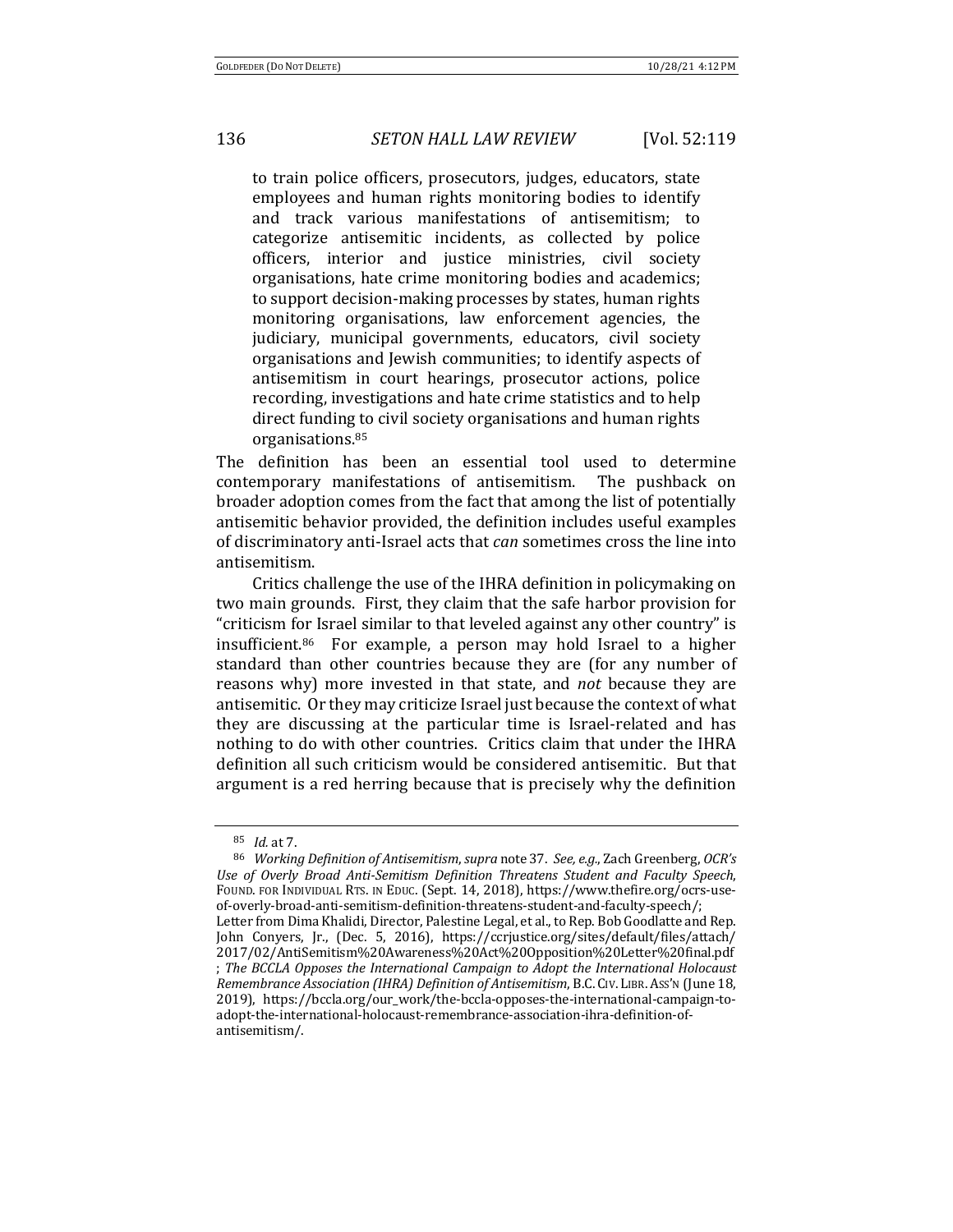includes the explicit caveat that the examples given, "could, taking into *account the overall context*," be antisemitic.<sup>87</sup>

Context is crucial here, as it is in all instances of alleged discrimination. For example, in the context of employment discrimination, the Supreme Court has been clear that

the objective severity of harassment should be judged from the perspective of a reasonable person in the plaintiff's position, considering "all the circumstances." In same-sex (as in all) harassment cases, that inquiry requires careful consideration of the social context in which particular behavior occurs and is experienced by its target.<sup>88</sup>

Antisemitism is no different than racism or sexism in that context matters and no two cases are ever exactly the same.<sup>89</sup> The reason the specific examples are provided in the IHRA definition (and are important) is explicitly *not* because all forms of criticism about Israel are antisemitic—as the definition takes pains to point out—but precisely because some people claim that *no* criticism of Israel can *ever* cross the line.<sup>90</sup>

The second objection to using the IHRA definition in a policy context (famously made by one of its original main drafters, Dr. Kenneth Stern), $91$  is that in the wrong hands, it could theoretically be used to stifle

 $90$  The same is true of the other examples, i.e., they may not be antisemitic in any given circumstance, but they certainly *can* be, contextually. For instance, while it may be true that any particular Jewish person is loyal to the State of Israel, the charge that Jews have dual loyalty is an old antisemitic canard straight out of the Protocols of the Elders of Zion, and tied to the even older (at least Middle Ages, arguably even Biblical) antisemitic canard that lews are all incapable of real loyalty and part of a worldwide conspiracy that threatens their home countries and justifies acts of discrimination or violence. See Julie Hirschfield Davis, *The Toxic Back Story to the Charge That Jews Have a Dual Loyalty*, N.Y. TIMES (Aug. 21, 2019), https://www.nytimes.com/2019/08/21/us/ politics/jews-disloyal-trump.html.

<sup>87</sup> *Working Definition of Antisemitism, supra note* 37 (emphasis added).

<sup>88</sup> Oncale v. Sundowner Offshore Servs., Inc., 523 U.S. 75, 81 (1998) (citing Harris v. Forklift Sys., Inc., 510 U.S. 17, 23) (internal citations omitted).

 $89$  Of course, it is also true that context can belie pretext in these situations as well. "Pretext can be shown by such weaknesses, implausibilities, inconsistencies, incoherencies, or contradictions in the employer's proffered legitimate reasons for its action that a reasonable factfinder could rationally find them unworthy of credence and hence infer that the employer did not act for the asserted non-discriminatory reasons." Gómez-González v. Rural Opportunities, 626 F.3d 654, 662-663 (1st Cir. 2010) (citing Morgan v. Hilti, Inc., 108 F.3d 1319, 1323 (10th Cir. 1997)), *quoted in Lugo v. Avon Prod.*, Inc.*,* 777 F. Supp. 2d 275, 290 (D.P.R. 2011), *on reconsideration in part* (May 10, 2011). 

<sup>&</sup>lt;sup>91</sup> *See, e.g.*, Kenneth S. Stern, Opinion, Will Campus Criticism of Israel Violate Federal Law?, N.Y. TIMES (Dec. 12, 2016), https://www.nytimes.com/2016/12/12/opinion/willcampus-criticism-of-israel-violate-federal-law.html.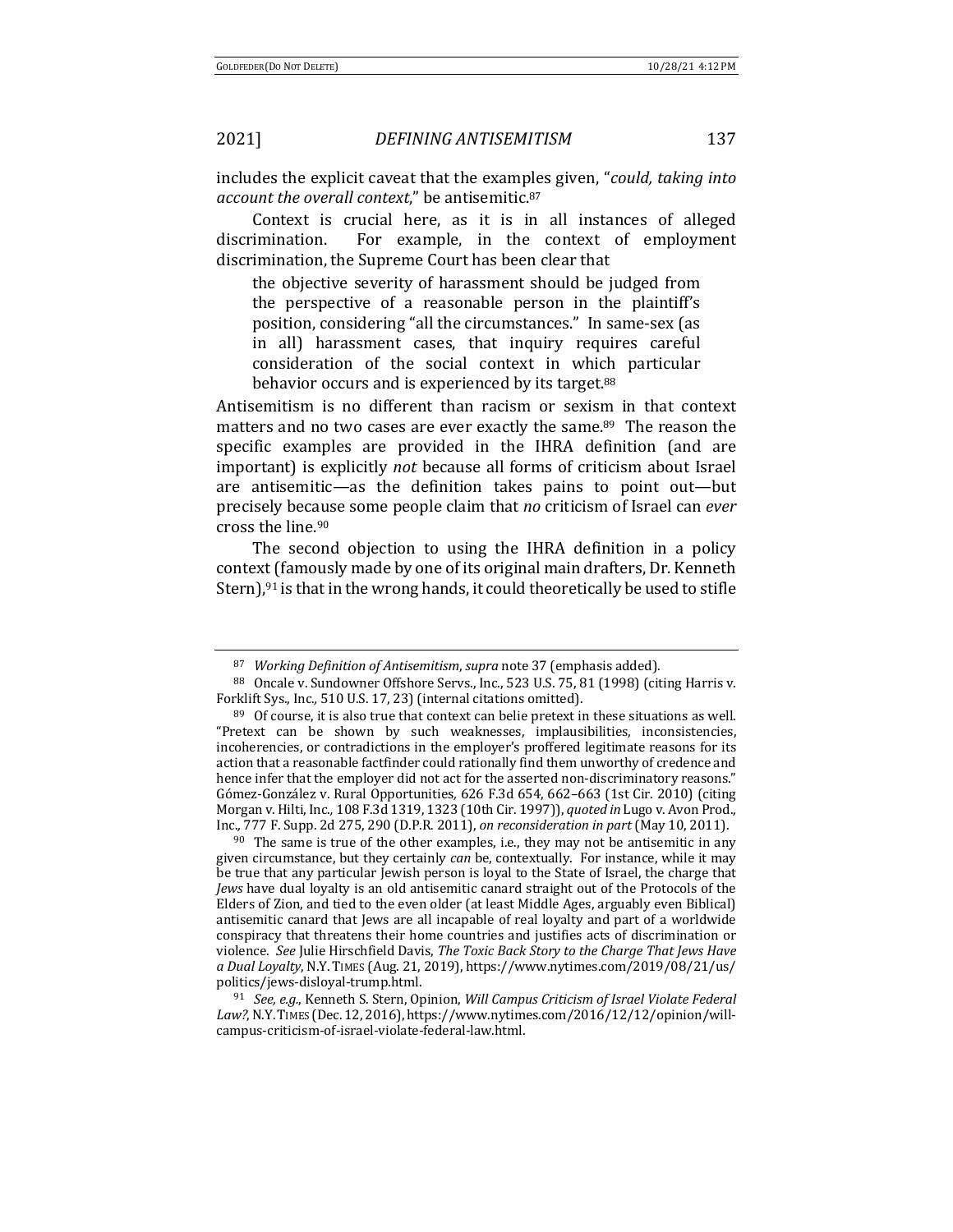speech. $92$  To quote an oft-cited piece on the subject, noted scholars Erwin Chemerinsky and Howard Gillman came out against legislating the IHRA definition because, they argued, "[s]chools can prevent and punish threats, harassment and destruction of property, but never the expression of views." $93$  Their argument is completely valid but ultimately misleading; the correct conclusion to be drawn from their concerns is that any policy using the IHRA definition must be crafted properly to avoid censuring speech—not that the IHRA definition cannot be used in a policy about discriminatory harassment.<sup>94</sup> Of course, this kind of policy making needs to be done carefully, because free speech is a core aspect of democracy, and there is no general hate speech exception for antisemitism or any other kind of hatred.<sup>95</sup> That is *precisely* why the state bills and the school policies *cannot* take the form of any kind of speech code.<sup>96</sup> But discriminatory harassment and criminal conduct are not just speech, even if words are sometimes used.<sup>97</sup> Unlike speech, such conduct is absolutely subject to government

94 Thankfully, even some progressive groups have come to recognize this distinction. See, e.g., Jordan Devon & Karen Mock, Why We Support the IHRA Definition *of Antisemitism…Cautiously*, CANADIAN JEWISH REC., (Nov. 5, 2020), https://canadianjewishrecord.ca/2020/11/05/why-we-support-the-ihra-definitionof-antisemitism-cautiously/.

95 *Is Hate Speech Legal?*, Found. For Individual Rts. in Educ. (Mar. 28, 2019), https://www.thefire.org/issues/hate-speech/. 

<sup>96</sup> See Sara L. Zeigler, *Anti-Discrimination Laws*, THE FIRST AMEND. ENCYC. (2009), https://www.mtsu.edu/first-amendment/article/1207/anti-discrimination-laws (noting how lower courts have struck down university regulations deemed overbroad in their attempts to minimize offensive speech on campus or that prohibited "offensive" speech "in such a way that limited the ability of students or faculty to discuss the effects of biological sex differences or competing views on whether homosexuality could be 'cured' through psychological counseling").

97 Discriminatory conduct, for example, can include physical, verbal, graphic, or written conduct if that behavior "is sufficiently severe, pervasive, or persistent so as to interfere with or limit a student's ability to participate in or benefit from the services, activities or opportunities offered by a school." According to the OCR, "[h]arassing conduct may take many forms, including verbal acts." Office of the Assistant Sec'y of Civil Rights, OFFICE OF CIVIL RIGHTS, U.S. DEP'T OF EDUC., *Dear Colleague Letter* (Oct. 26, 2010), https://www2.ed.gov/about/offices/list/ocr/letters/colleague-201010\_ pg2.html. Here is an easy example of how this works: if a student is told she cannot serve on a leadership board because she is Jewish, that includes a verbal act which will be

<sup>92</sup> *See, e.g., ACLU Statement on Senate Introduction of 'Anti-Semitism Awareness Act,'* ACLU (May 23, 2018), https://www.aclu.org/press-releases/aclu-statement-senateintroduction-anti-semitism-awareness-act?redirect=news/aclu-statement-senateintroduction-anti-semitism-awareness-act; Will Creeley, *State Department's Anti-Semitism Definition Would Likely Violate First Amendment on Public Campuses*,FOUND. FOR INDIVIDUAL RTS. IN EDUC. (May 22, 2015), https://www.thefire.org/state-departmentsanti-semitism-definition-would-likely-violate-first-amendment-on-public-campuses/.

<sup>93</sup> Erwin Chemerinsky & Howard Gillman, *A Bill to Police Campus Speech*, WALL ST. J. (Dec. 15, 2016, 6:31 PM), https://www.wsj.com/articles/a-bill-to-police-campusspeech-1481846338.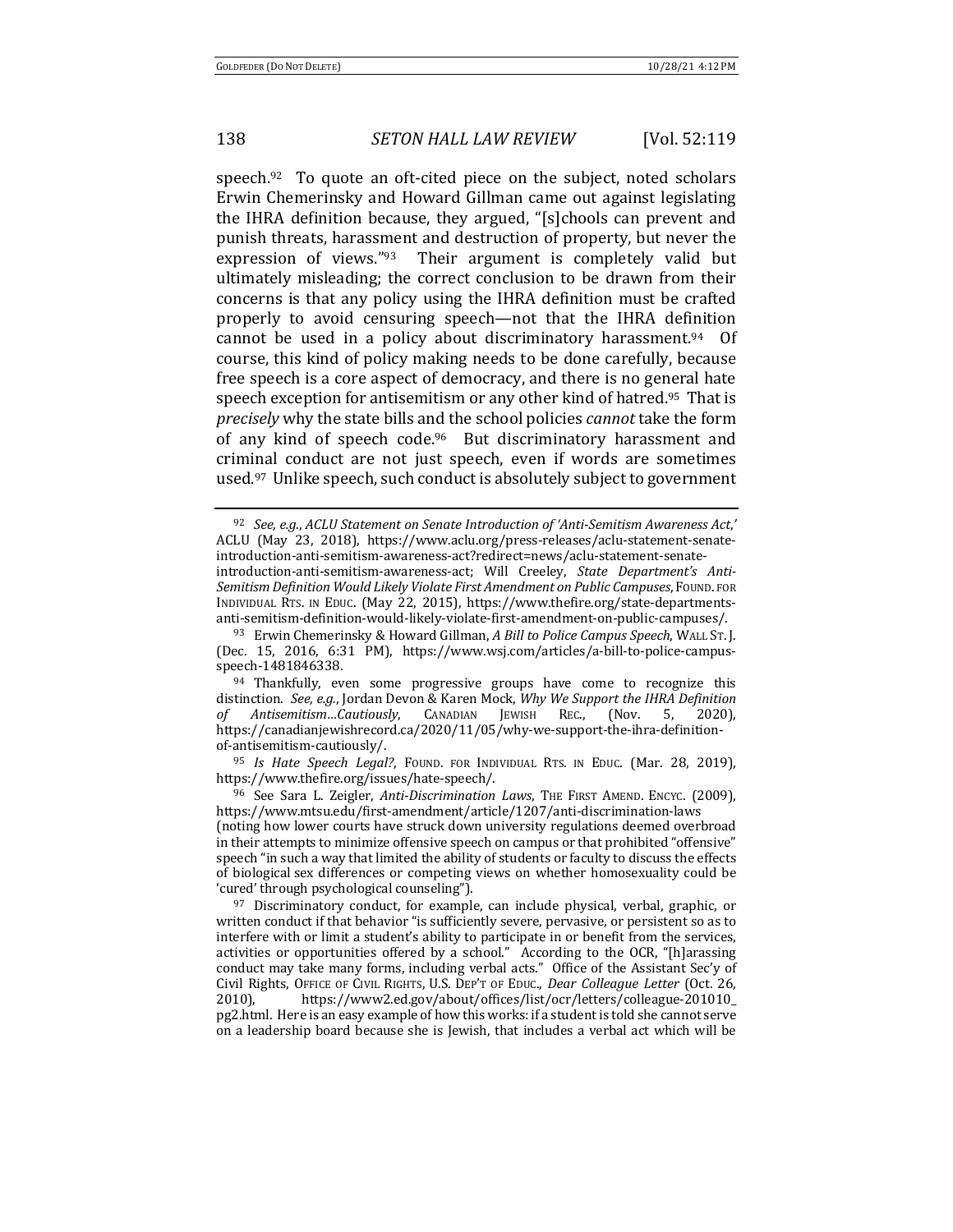regulation.<sup>98</sup> To paraphrase the Jewish Supreme Court Justice Louis Brandeis,<sup>99</sup> the proper response to hate speech is more speech, counterspeech, so that bad ideas can be publicly confronted and constructively dealt with in broad daylight. There can be no counter speech, however, when one side is intimidated into silence. At its core, the main purpose of an anti-discrimination bill or policy that adopts a definition of antisemitism is to provide for equality in the free speech arena by removing illegal harassing conduct motivated by definitional antisemitism.<sup>100</sup> This is not about establishing Jewish exceptionalism, but rather about ensuring equality. This is not a major revision of antidiscrimination policy; this is a simple clarification of a term.

Well-established Supreme Court precedent requires behavior to be "objectively offensive" to fall under the category of discriminatory harassment,<sup>101</sup> a type of behavior that even Chemerinsky and Gillman admit can and should be regulated.<sup>102</sup> Behavior that is merely offensive to some would not be included.<sup>103</sup> To meet this 'objectively offensive'

100 *See* Harry G. Hutchison, *Campus Free Speech in the Mirror of Rising Anti-Semitism*, 52 ST. MARY's L. J. 419, 452 (2021) (noting that "[s]peech rights are subordinate to the judgment that the ultimate liberty is not speech but the right to live in peace").

- 101 Davis ex rel. Lashonda D. v. Monroe Cnty. Bd. of Educ., 526 U.S. 629, 652 (1999).
- 102 Chemerinsky & Gillman, *supra* note 93.
- $103$  In the context of an OCR investigation,

A violation of Title VI may be found if a recipient has created or is responsible for a racially hostile environment i.e., harassing conduct (e.g., physical, verbal, graphic, or written) that is *sufficiently severe, pervasive or persistent* so as to interfere with or limit the ability of an individual to participate in or benefit from the services, activities or privileges provided by a recipient. A recipient has subjected an individual to different treatment on the basis of race if it has effectively caused, encouraged accepted, tolerated or failed to correct a racially hostile environment of which it has actual or constructive notice.

Letter from Kelli Douglas, Supervisory Attorney, U.S. Dep't of Educ., to Dr. Matthew Seebaum (Mar. 27, 2018) (emphasis added), https://www2.ed.gov/about/offices/ list/ocr/docs/investigations/more/07171262-a.pdf. The standard is even easier for complainants to prove than it is in money damages cases and Title IX cases. To be considered harassment in the educational context, the behavior must be "so severe, pervasive, and objectively offensive, and that so undermines and detracts from the victims' educational experience, that the victim-students are effectively denied equal

treated as discriminatory conduct. The question really is not about the form the behavior takes but rather whether or not it "creates a pervasively hostile environment for vulnerable students." Speech on Campus, ACLU, https://www.aclu.org/other/ speech-campus (last visited Aug, 16, 2020).

<sup>98</sup> Brett A. Sokolow et al., *The Intersection of Free Speech and Harassment Rules*, 38 HUM. RTS. 19, 19–20 (2011). 

<sup>99</sup> Whitney v. California, 274 U.S. 357, 377 (1927) (Brandeis, J., concurring) ("If there be time to expose through discussion the falsehoods and fallacies, to avert the evil by the processes of education, the remedy to be applied is more speech, not enforced silence.").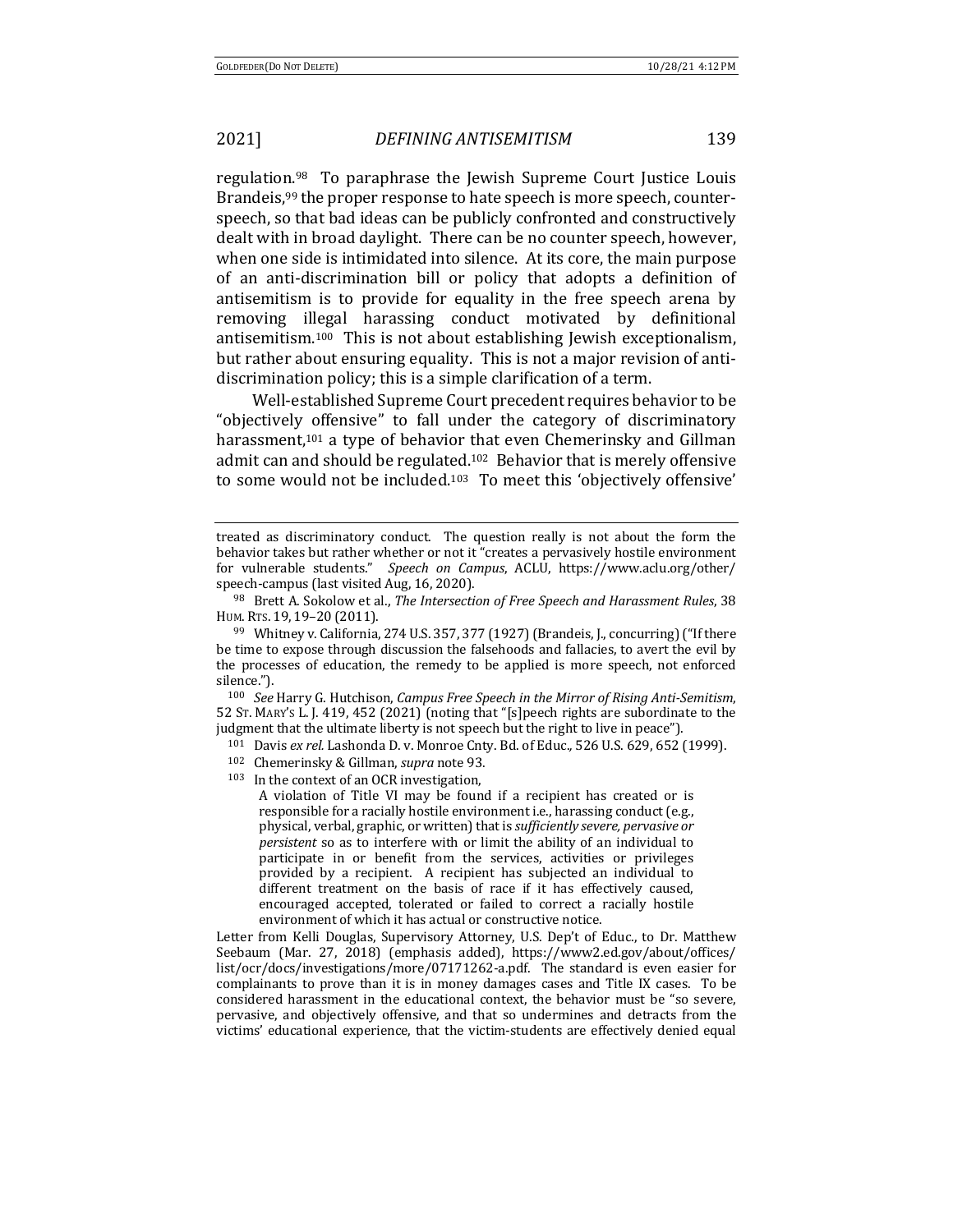standard, the definition used in the discriminatory antisemitism motivational analysis must be an objectively well-accepted one. To that end, it is once again clear that the IHRA's definition should be used. As noted above, the IHRA definition is used by the federal government, the thirty-one member countries of the International Holocaust Remembrance Alliance, almost all fifty countries (except Russia) that comprise the Organization for Security and Cooperation in Europe ("OSCE"), the European Commission, the European Parliament, and all EU Member states, as well as Serbia, Bahrain, and Albania. It has been endorsed by a growing number of world leaders (including UN Secretary-General António Guterres), $104$  and adopted by a growing number of universities at home (including New York University)<sup>105</sup> and abroad (including Oxford University and Cambridge University).<sup>106</sup> It is utilized by a variety of intergovernmental agencies (including the European Commission against Racism and Intolerance)<sup>107</sup> and nongovernmental agencies (including the Iraq-based Global Imams 

access to an institution's resources and opportunities" *See Davis ex rel.*, 526 U.S. at 652; *see also* Saxe v. State Coll. Area Sch. Dist., 240 F.3d 200, 205–10 (3rd Cir. 2001) (detailing analogous standards for Title VI, which prohibits racial discrimination in education; Title VII, which prohibits workplace harassment; and Title IX, which prohibits sexual harassment in education).

 $104$  Press Release, António Guterres, U.N. Secretary General, Anti-Semitism Rising Even in Countries with No Jews at All, Secretary-General Tells Event on Power of Education to Counter Racism, Discrimination, U.N. Press Release SG/SM/19252-RD/1022 (Sept. 26, 2018), https://www.un.org/press/en/2018/sgsm19252.doc.htm. 

<sup>105</sup> *See* Rachel Wolf, *NYU Adopts IHRA Definition of Antisemitism*, JERUSALEM POST (Oct. 3, 2020, 11:59 AM), https://www.jpost.com/diaspora/antisemitism/nyu-dept-ofeducation-settle-antisemitism-lawsuit-with-student-644315. Other universities where IHRA has been adopted (often by student government resolution) include the University of Minnesota, University of Georgia, Indiana University, Texas A&M, Capital University, Kent State University, Chapman University, Ryerson University (Canada), Wake Forest University, Texas A&M, St. Thomas University, Arizona State University, Buenos Aires University, Foothill College, Pace University, City College of New York, St. Lawrence University, University of Manitoba, Florida State University, California State University Northridge, and the Georgia Institute of Technology.

<sup>106</sup> *Antisemitism: IHRA Definition of Antisemitism*, UNIV. OF OXFORD: EQUALITY & DIVERSITY UNIT, https://edu.admin.ox.ac.uk/antisemitism (last visited Jan. 17, 2020). More than one in five British Universities already adopted the IHRA definition. See Aaron Bandler, *1 in 5 British Universities Have Adopted IHRA Definition of Anti-Semitism, Survey Says*, JEWISH J.(Sept. 30, 2020), https://jewishjournal.com/news/worldwide/322348/1-in-5 british-universities-have-adopted-ihra-definition-of-anti-semitism-survey-says/; *see*  also Three More UK Universities Adopt IHRA Definition of Antisemitism, EUR. JEWISH CONG. (Nov. 25, 2020), https://eurojewcong.org/news/communities-news/united-kingdom/three-more-uk-universities-adopt-ihra-definition-of-antisemitism/.

<sup>107</sup> *ECRI's Opinion on the IHRA Working Definition of Antisemitism*, EUR. COMM'N AGAINST RACISM & INTOLERANCE (Dec. 2, 2020), https://rm.coe.int/opinion-ecri-on-ihra-wd-on-antisemitism-2755-7610-7522-1/1680a091dd.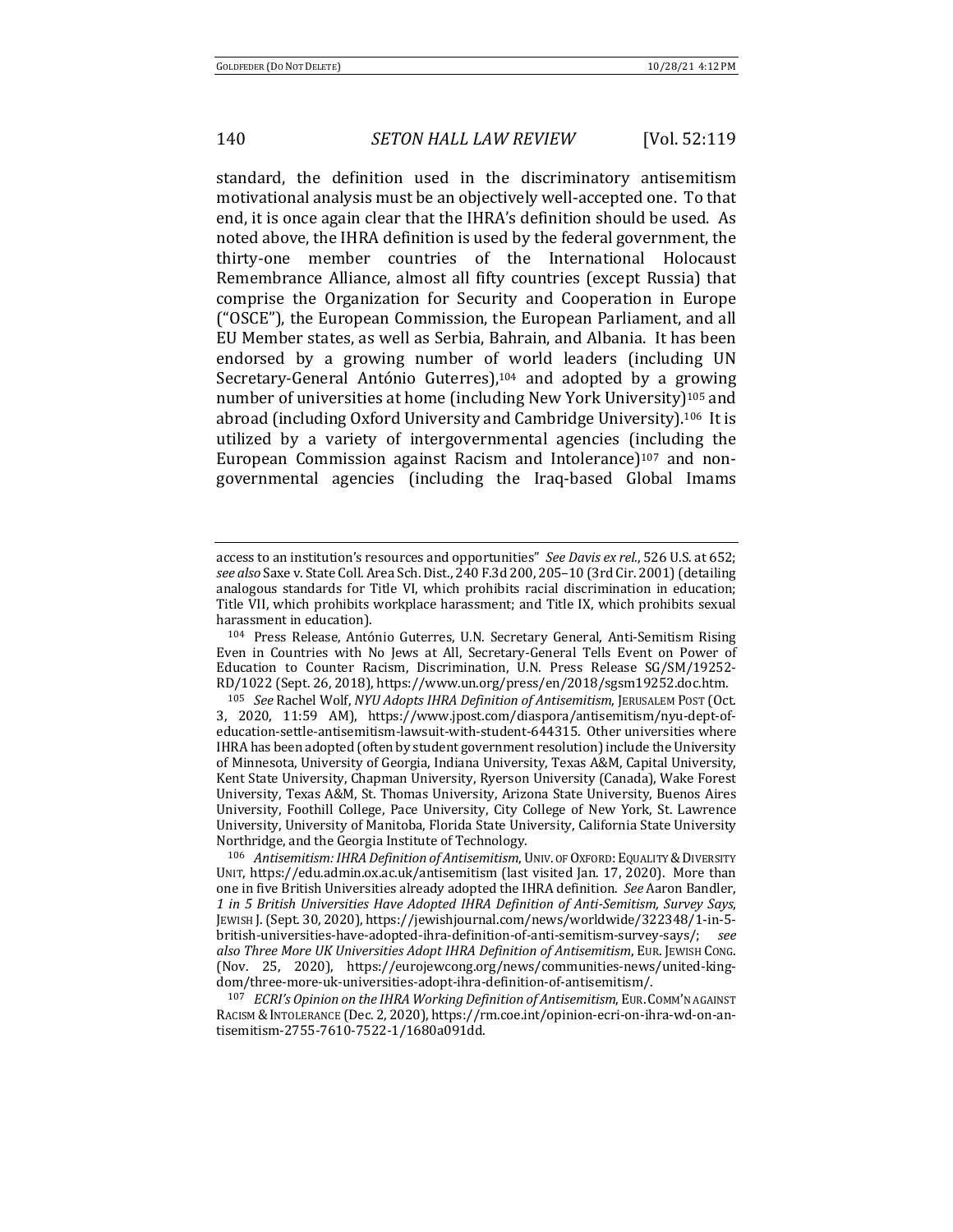Council).<sup>108</sup> Perhaps most importantly, hundreds of major Jewish organizations across the world, $109$  and across the political and religious spectrums, representing people of all ages and backgrounds that are affected by antisemitism, including several major student organizations,<sup>110</sup> banded together to adopt the IHRA definition and urge others to adopt it as well, $111$  because they all agree that it best reflects their shared lived experience and the realities of how antisemitism manifests itself today. This conduct-based, consensus-driven international definition of what constitutes problematic and offensive antisemitism is the only internationally recognized definition of antisemitism that there is, or ever has been.

The IHRA definition is also the definition against which educational institutions are already evaluated by the federal government when it investigates claims of discriminatory conduct—so schools do not lose anything by officially embracing it. $112$  And it is the definition that schools are affirmatively required to *proactively* consider when

110 Including, in America, Alpha Epsilon Pi; Ameinu; American Friends of Likud; America-Israel Friendship League; American Israel Public Affairs Committee; American Jewish Committee; American Jewish Congress; American Jewish Joint Distribution Committee; American Sephardi Federation; American Zionist Movement; AMIT; Anti-Defamation League; ARZA; B'nai B'rith International; Bnai Zion; CAMERA; Central Conference of American Rabbis; Emunah of America; Friends of the Israel Defense Forces; Greater Miami Jewish Federation; Hadassah, Women's Zionist Organization of America; HIAS; Hillel International; Israel Bonds/Development Corporation for Israel; JCC Association of North America; Jewish Council for Public Affairs; Jewish Federations of North America; Jewish Institute for National Security of America; Jewish Labor Committee; Jewish National Fund; Jewish United Fund of Metropolitan Chicago; Jewish Women International; Mercaz USA, Zionist Organization of the Conservative Movement; NA'AMAT USA; NCSEJ: National Coalition Supporting Eurasian Jewry; National Council of Jewish Women; National Council of Young Israel; ORT America, Inc.; Rabbinical Assembly; Rabbinical Council of America; Religious Zionists of America; UJA-Federation of New York; Union for Reform Judaism; Union of Orthodox Jewish Congregations of America; United Synagogue of Conservative Judaism; WIZO; Women's League for Conservative Judaism; Women of Reform Judaism; World ORT USA; World Zionist Executive USA; and the Zionist Organization of America.

<sup>111</sup> Aaron Bandler, *More Than 120 Jewish and Pro-Israel Organizations Call on Facebook to Adopt IHRA Definition of Anti-Semitism*, JEWISH J. (Aug. 10, 2020), https://jewishjournal.com/featured/320140/more-than-120-jewish-and-pro-israelorganizations-call-on-facebook-to-adopt-ihra-definition-of-anti-semitism/.

<sup>&</sup>lt;sup>108</sup> *GIC Adopts IHRA Definition of Antisemitism*, GLOBAL IMAMS COUNCIL: NEWS (Oct. 30, 2020), https://imams.org/news/gic-adopts-ihra-definition-of-antisemitism/.

<sup>&</sup>lt;sup>109</sup> *See, e.g., Jewish Students Are Protected by the IHRA Definition of Antisemitism,* GUARDIAN (Jan. 22, 2021, 12:28 PM), https://www.theguardian.com/news/2021/jan/ 22/jewish-students-are-protected-by-the-ihra-definition-of-antisemitism.

<sup>112</sup> See L. Rachlem Lerman & Janilyn Brouwer Daub, *What Do Colleges and Universities Need to Know About the Executive Order and Title VI?*, NAT'L L. REV. (Jan. 3, 2020), https://www.natlawreview.com/article/what-do-colleges-and-universities-need-toknow-about-executive-order-and-title-vi.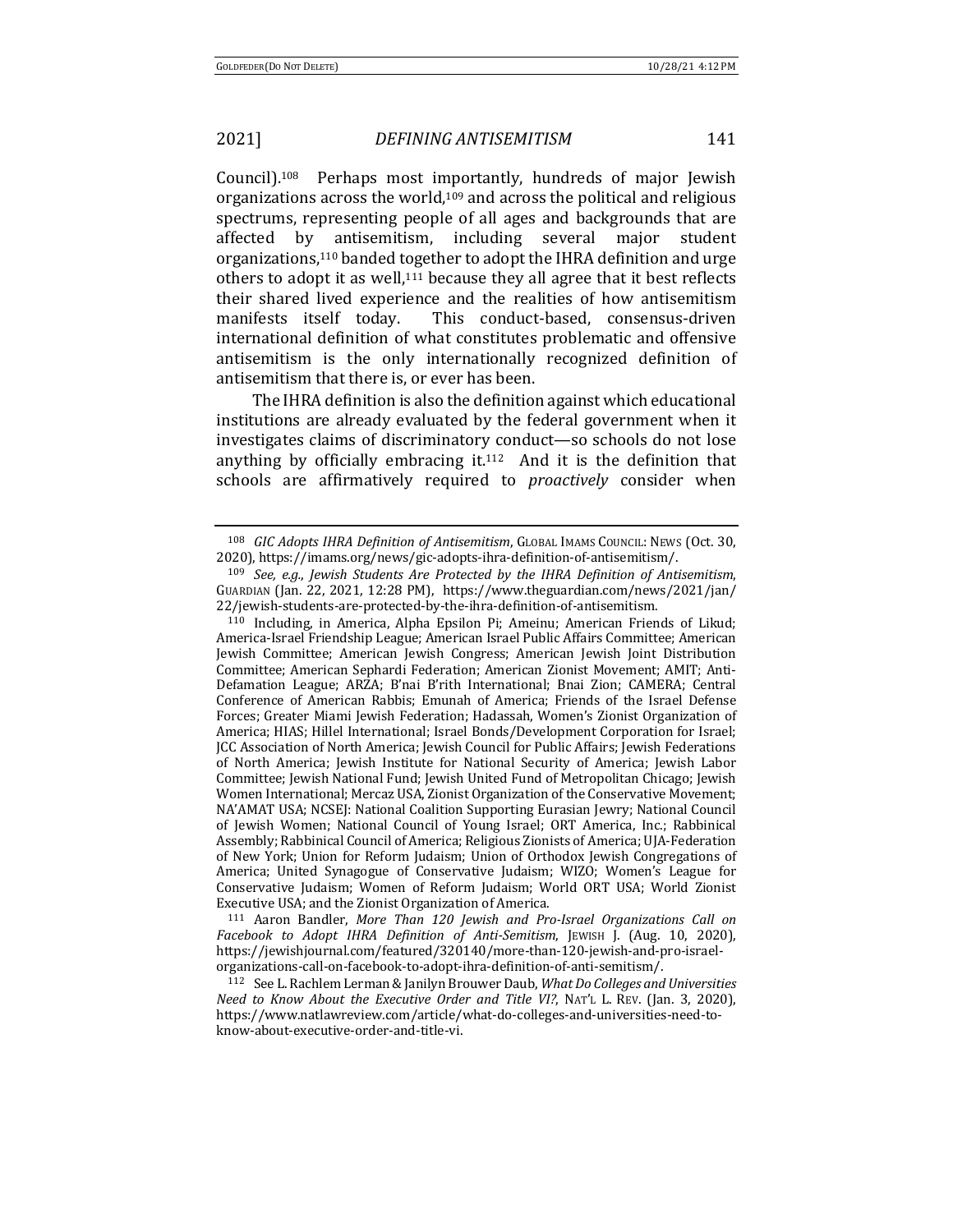formulating policies to create a safe environment on campus.<sup>113</sup> Therefore, universities should make use of this definition to better protect students from discriminatory conduct *before* there are any complaints. Likewise, states should use this definition when enacting or clarifying anti-discrimination statutes to protect their citizens from discriminatory harassment.

There is yet another reason for adopting the IHRA definition of antisemitism, namely for its considerable importance as an educational tool; that at least should be entirely uncontroversial.<sup>114</sup> When the Florida legislature passed an antisemitism bill in 2019, the signing statements made clear why the legislators felt it was important. Governor Ron DeSantis proclaimed that he was "proud to sign this bill to make clear through a bipartisan effort that anti-Semitism has no place in our state and our educational institutions will not tolerate discrimination against the Jewish people." $115$  Representative Randy Fine, who was instrumental in the bill's passage, also noted that "[b]y requiring that Florida's public education systems treat anti-Semitism the same way as they treat racism, we send an unambiguous message that Jewish children will be protected from those who would discriminate against or maliciously target them." $116$  Laws like this do two things: first, they remove any ambiguity as to the State's definition of problematic discrimination, and put everyone on notice by demarcating the limits of acceptable behavior.<sup>117</sup> Second, laws also serve a channeling function by reinforcing social norms.<sup>118</sup> Antisemitism is wrong (and antisemitic discrimination is illegal) whether or not the legislature takes the time to restate that clearly, and

 $113$  "As a condition of receiving federal financial assistance, a school corporation gives the DOE 'an assurance that the program will be conducted  $\dots$  in compliance with all requirements imposed by or pursuant to this part." This imposes an affirmative obligation to provide an equal opportunity. Ivan E. Bodensteiner, *Peer Harassment*— *Interference with an Equal Educational Opportunity in Elementary and Secondary Schools,* 79 NEB. L. REV. 1, 24 (2000) (quoting 34 C.F.R. § 100.4(a) (1999)).

<sup>&</sup>lt;sup>114</sup> Ira Forman, *Combatting Antisemitism: Why the World Needs to Adopt the IHRA* Definition, JERUSALEM POST (Oct. 10, 2020), https://www.jpost.com/opinion/combattingantisemitism-why-the-world-needs-to-adopt-the-ihra-definition-645275. 

<sup>115</sup> Staff, Governor Ron DeSantis Signs Anti-Semitism Protections Bill CS/CS/HB 741, RON DESANTIS 46TH GOVERNOR OF FLA. (May 31, 2019), https://www.flgov.com/2019/ 05/31/governor-ron-desantis-signs-anti-semitism-protections-bill-cs-cs-hb-741/. 

<sup>116</sup> *Id.*

 $117$  This Article does not take any position on the specific language choices in the Florida State bill, nor on any other state bills or school policies that are not derived from the model bill and model policy contained herein.

<sup>&</sup>lt;sup>118</sup> Carl E. Schneider, *The Channeling Function in Family Law*, 20 HOFSTRA L. REV. 495, 506 (1991).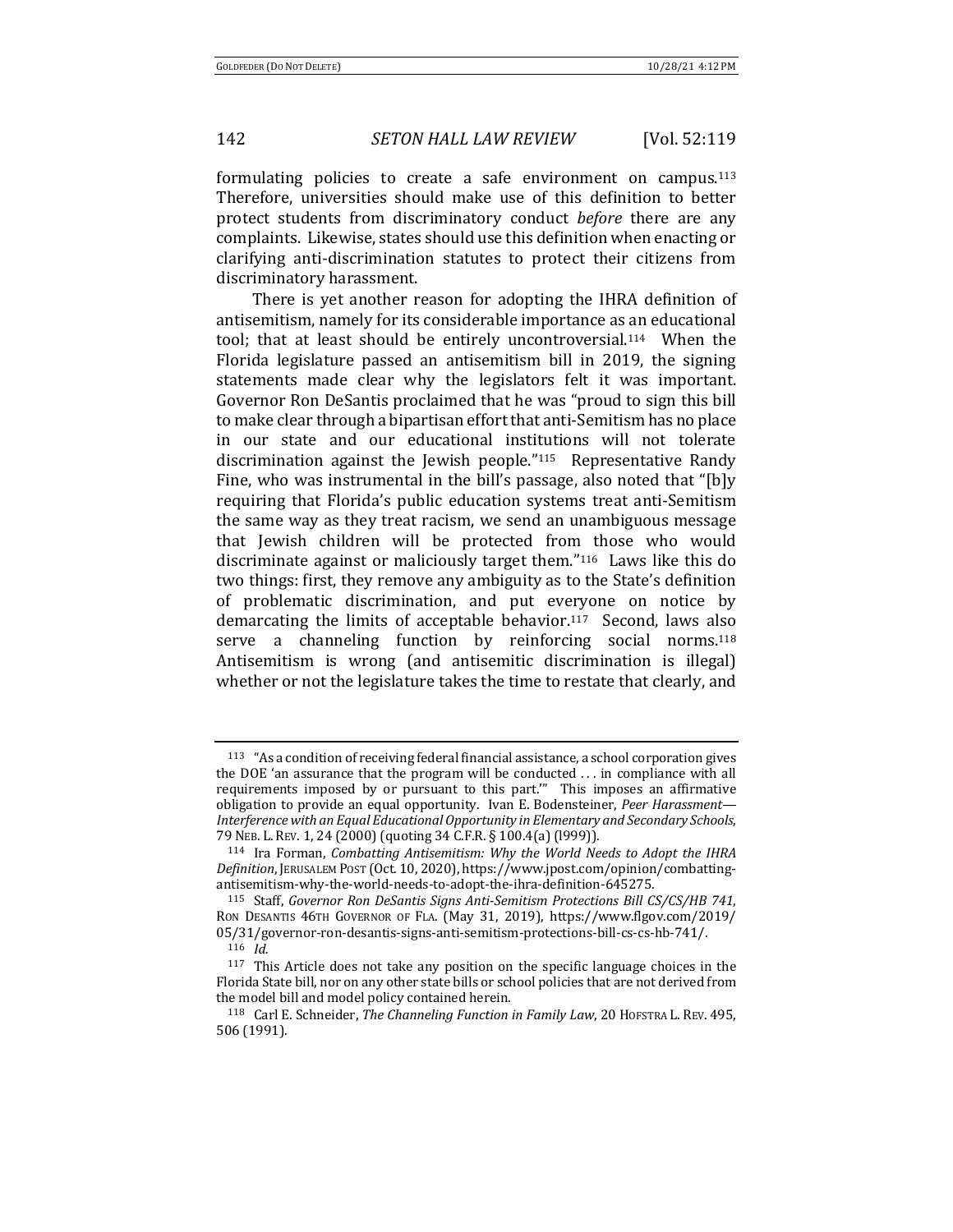with an explicit definition. But when they *do* take the time to make the point, people notice and reflect.

Like states, universities can and should use the IHRA definition outside of the disciplinary context to better understand antisemitism in all its current manifestations, and to teach the university community how to recognize antisemitism in its many different forms.<sup>119</sup> As will be discussed in the next section, universities have an affirmative obligation under federal law to maintain a discrimination-free environment and must take prompt and effective steps to ensure that a targeted community is not deprived of educational opportunities. That process may involve training programs for staff, faculty, and students; forums for antisemitism victims to share their experiences; or even just the adoption of a barometer for when the university will use its own speech to call out and label antisemitic rhetoric without censoring it—and in doing so explain to the university community how and why such rhetoric runs counter to the university's values of mutual respect and inclusion. In all of these instances, the IHRA definition will be helpful. Using the definition in this way does not ban or remove hate speech—it just acknowledges its existence, no different than calling racist speech racist or sexist speech sexist. Universities can and should embrace the IHRA definition for educational (and ethical) reasons, but again, that part is easy. The real crux of the problem, and therefore the crux of this Article, is what happens when things move beyond rhetoric to discriminatory conduct.

### III. TITLE VI AND THE EXECUTIVE ORDER ON COMBATING ANTISEMITISM

While this Article proposes two somewhat interrelated actions for officials to take, namely (a) the passing of state-level legislation and  $(b)$ the adoption of university policies that define antisemitism, one of those initiatives has already been partly effected in practice because all

 $119$  See, for example, the recent statement of FSU President John Thrasher embracing IHRA for its educational importance:

As a minority group, the Jewish people have faced bias and discrimination and have been marginalized for centuries. It is one of the oldest forms of bigotry and is as intolerable as all forms of hate. The United States, the State of Florida, and Florida State University recognize the International Holocaust Remembrance Alliance (IHRA) working definition of Antisemitism and its contemporary examples. I encourage everyone to educate themselves on the IHRA definition and examples of Antisemitism, as I have done myself.

*A Message from President John Thrasher: An Update on Antisemitism and Religious Discrimination*, FLA. ST. UNIV. (Aug. 12, 2020), https://news.fsu.edu/news/universitynews/2020/08/12/a-message-from-president-john-thrasher-an-update-onantisemitism-and-religious-discrimination/.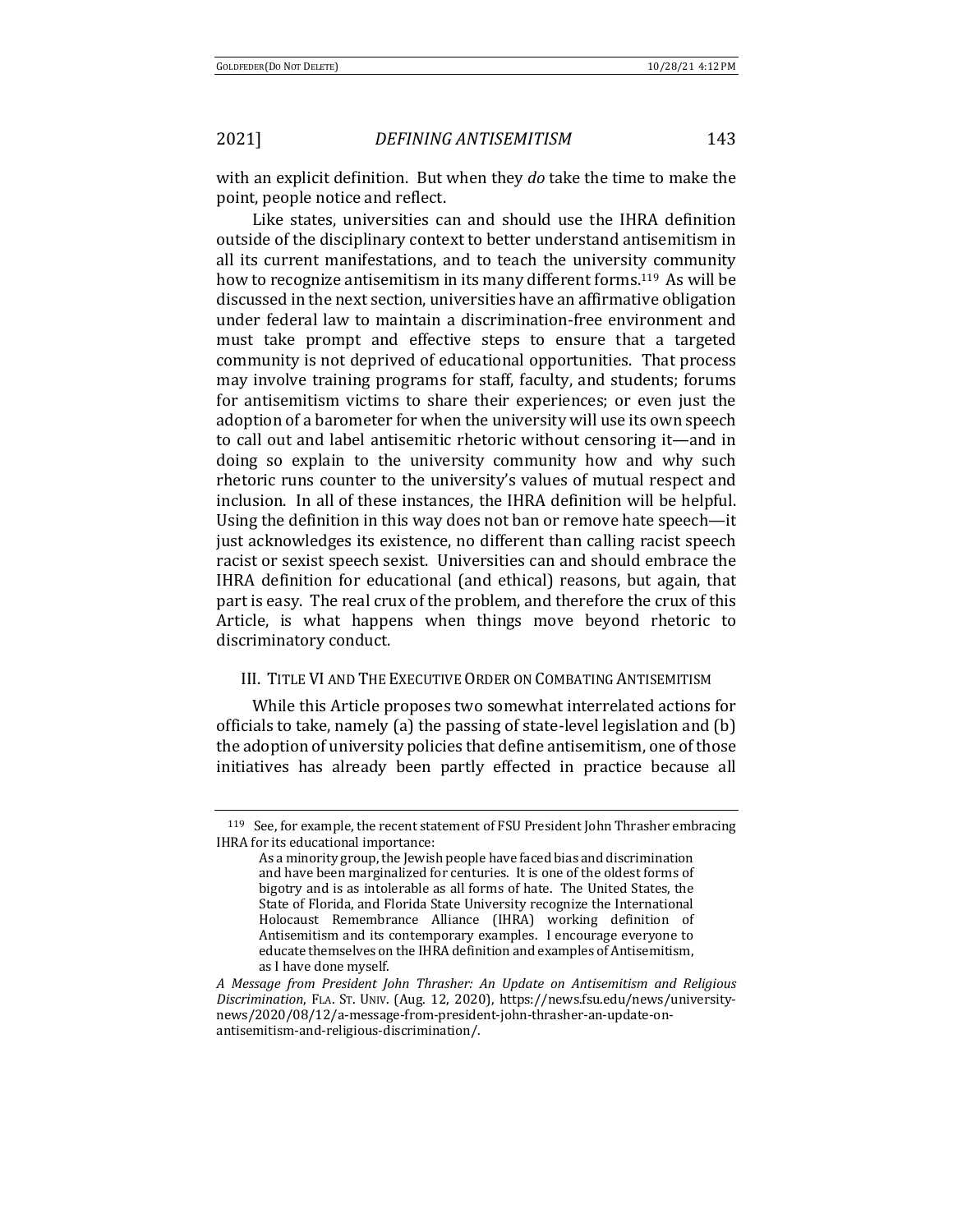schools that accept federal funds (which is almost all schools) are already required to consider the IHRA definition when assessing the motivation behind discriminatory conduct.

In the United States, Title VI of the federal Civil Rights Act of  $1964^{120}$  requires recipients of federal funding to ensure their programs and activities are free from harassment, intimidation, and discrimination on the basis of race, color, and national origin. Notably, the Act does not give the Department of Education's Office for Civil Rights  $("OCR")$  jurisdiction to investigate religious bias, and so until 2004, OCR typically refused to investigate antisemitism complaints on the ground that lews are a religious group, and not a race or national origin. In a September 13, 2004, Dear Colleague letter,<sup>121</sup> then Deputy Assistant Secretary of Education for enforcement, Kenneth L. Marcus, issued a series of policy statements announcing that OCR would henceforth investigate antisemitism complaints to the extent that they implicate ethnic or ancestral bias. The logic behind the clarification is simple: much of the hatred embodied in antisemitism (and the same is true for Islamophobia) has nothing to do with specific religious practices, and everything to do with ethnicity or ancestral bias.<sup>122</sup> As the OCR policy directive explained, "[g]roups that face discrimination on the basis of shared ethnic characteristics may not be denied the protection of our civil rights laws on the ground that they also share a common faith." $123$  This reasoning has been confirmed in court, both in regard to Title VI cases<sup>124</sup> and in the Title VII context as well.<sup>125</sup> While the

<sup>&</sup>lt;sup>120</sup> *Civil Rights Requirements-A. Title VI of the Civil Rights Act of 1964, 42 U.S.C. 2000d et seq. ("Title VI")*, U.S. DEP'T OF HEALTH & HUM. RES., https://www.hhs.gov/civilrights/for-individuals/special-topics/needy-families/civil-rights-requirements/ index.html (last updated July 26, 2013).

<sup>&</sup>lt;sup>121</sup> Kenneth L. Marcus, *Dear Colleague Letter: Title VI and Title IX Religious* Discrimination in Schools and Colleges, U.S. DEP'T OF EDUC.: OFFICE FOR CIVIL RIGHTS (Sept. 13, 2004), https://www2.ed.gov/about/offices/list/ocr/religious-rights2004.html.

 $122$  People don't often hate Jews because, for instance, they wear phylacteries during morning prayer or light Shabbat candles on Friday evenings. They do, however, even today, sometimes hate them for their 'race,' i.e., their ethnicity or national origin. For a recent example of this phenomenon, see Aaron Bandler, *Wilshire Boulevard Temple Vandalized With "I Hate Your Race" Graffiti,*  JEWISH J. (Jan. 18, 2021), https:// jewishjournal.com/news/327594/wilshire-boulevard-temple-vandalized-with-i-hateyour-race-graffiti/. 

<sup>123</sup> Marcus, *supra* note 121.

<sup>124</sup> T.E. v. Pine Bush Cent. Sch. Dist., 58 F. Supp. 3d 332, 354 (S.D.N.Y. 2014).

<sup>125</sup> In the words of Judge Mark Hornsby: America is no stranger to anti-Semitism, which is often rooted in prejudice against a person based on his heritage/ethnicity without regard to the person's particular religious beliefs  $\dots$  Jewish citizens have been excluded from certain clubs or neighborhoods, and they have been denied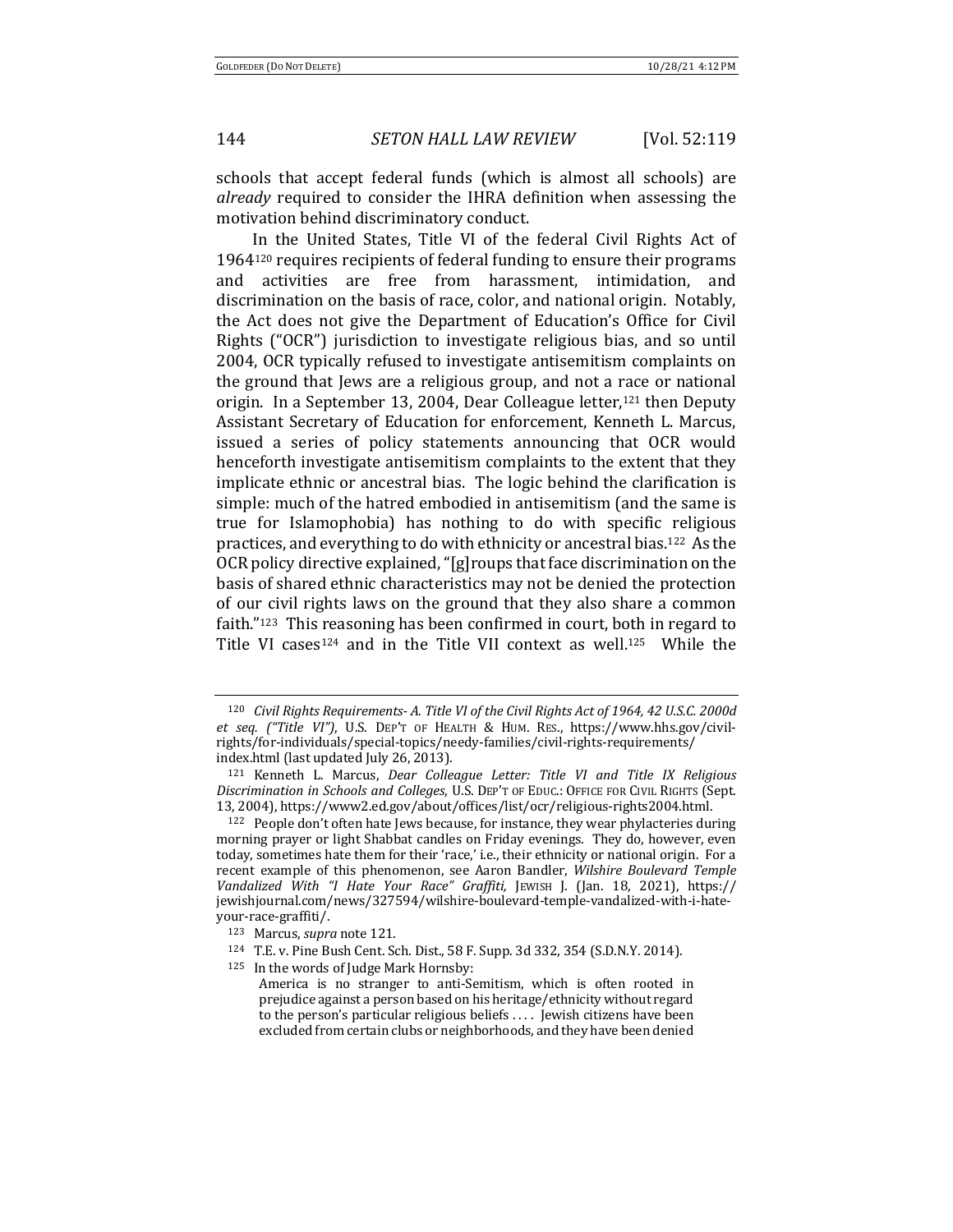Supreme Court has not yet weighed in on the issue, the Court has twice held that other statutes similarly intended to protect identifiable classes of persons subject to intentional discrimination "because of their ancestry or ethnic characteristics" included Jewish people—whether or not they would be classified as a race in terms of modern scientific theory.<sup>126</sup> On October 26, 2010, the Obama Justice Department released an opinion letter confirming the legal correctness of the 2004 Policy.<sup>127</sup>

 $126$  See T.E. v. Pine Bush Cent. Sch. Dist., 58 F. Supp. 3d 332, 354–55 (S.D.N.Y. 2014) for a broad overview of federal courts that have included Jewish people in this identifiable class:

127 Kenneth L. Marcus, *The New OCR Antisemitism Policy*, 2 J. FOR STUDY OF ANTISEMITISM 479, 480 (2011); see also Mark Joseph Stern, *No, the Trump Administration* is Not *Redefining Judaism as a Nationality*, SLATE (Dec. 11, 2019, 12:29 PM), https://slate.com/ news-and-politics/2019/12/trump-antisemitism-executive-order-israel-judaism.html. Debunking claims that the policy somehow redefined Jews as a race or nationality:

The Obama administration reaffirmed this position in a 2010 letter written by Assistant Attorney General Thomas E. Perez, who is now the chair of the Democratic National Committee. "We agree," Perez wrote, with Marcus' analysis. "Although Title VI does not prohibit discrimination on the basis of religion, discrimination against Jews, Muslims, Sikhs, and

jobs and other opportunities based on the fact that they were Jewish, with no particular concern as to a given individual's religious leanings.

Michael Kunzelman, *Judge: Jewish Heritage Can be Basis for Race Discrimination*, ASSOCIATED PRESS (July 16, 2018), https://apnews.com/article/ 82c5075c54ce4f179e6517f0e4f07824. Thus, they have been treated like a racial or ethnic group that Title VII was designed to protect from employment discrimination based on membership in that group. See Bonadona v. La. Coll., No. 18-CV-0224, 2018 WL 4353979, at \*4 (W.D. La. July 13, 2018).

Regardless of whether religious bias alone can form the basis of a Title VI claim or anti-Semitism can provide a basis for national origin discrimination, courts have regularly found that anti-Semitic harassment and discrimination amount to racial discrimination. *See Shaare Tefila Congregation v. Cobb*, 481 U.S. 615, 617-18, 107 S. Ct. 2019, 95 L. Ed. 2d 594 (1987) (explaining "that the Court of Appeals erred in holding that Jews cannot state a  $\S$  1982 claim against other white defendants"); *Sherman v. Town of Chester*, 752 F.3d 554, 567 (2d Cir. 2014) (holding that "Jews are considered a race for the purposes of  $\S$ § 1981 and 1982"); *United States v. Nelson*, 277 F.3d 164, 177 (2d Cir. 2002) (holding that "Jews count as a 'race' under certain civil rights statutes enacted pursuant to Congress's power under the Thirteenth Amendment"); *Bachman v. St. Monica's Congregation*, 902 F.2d 1259, 1261 (7th Cir. 1990) (finding that Jews constitute a race within the meaning of federal civil rights statutes); *Lenoble v. Best Temps, Inc*., 352 F. Supp. 2d 237, 247 (D. Conn. 2005) (noting that "Jews are a distinct race for § 1981 purposes"); *Powell v. Independence Blue Cross, Inc*., No. 95-CV-2509, 1997 U.S. Dist. LEXIS 3866, 1997 WL 137198, at \*6 (E.D. Pa. Mar. 26, 1997) (finding that " $[\S]$  1981 must be read to encompass discrimination against a plaintiff because of his Jewish ancestry or ethnicity"); *Singer v. Denver Sch. Dist. No. 1*, 959 F. Supp. 1325, 1331 (D. Colo. 1997) (noting that Jews are "a distinct racial group for the purposes of § 1981").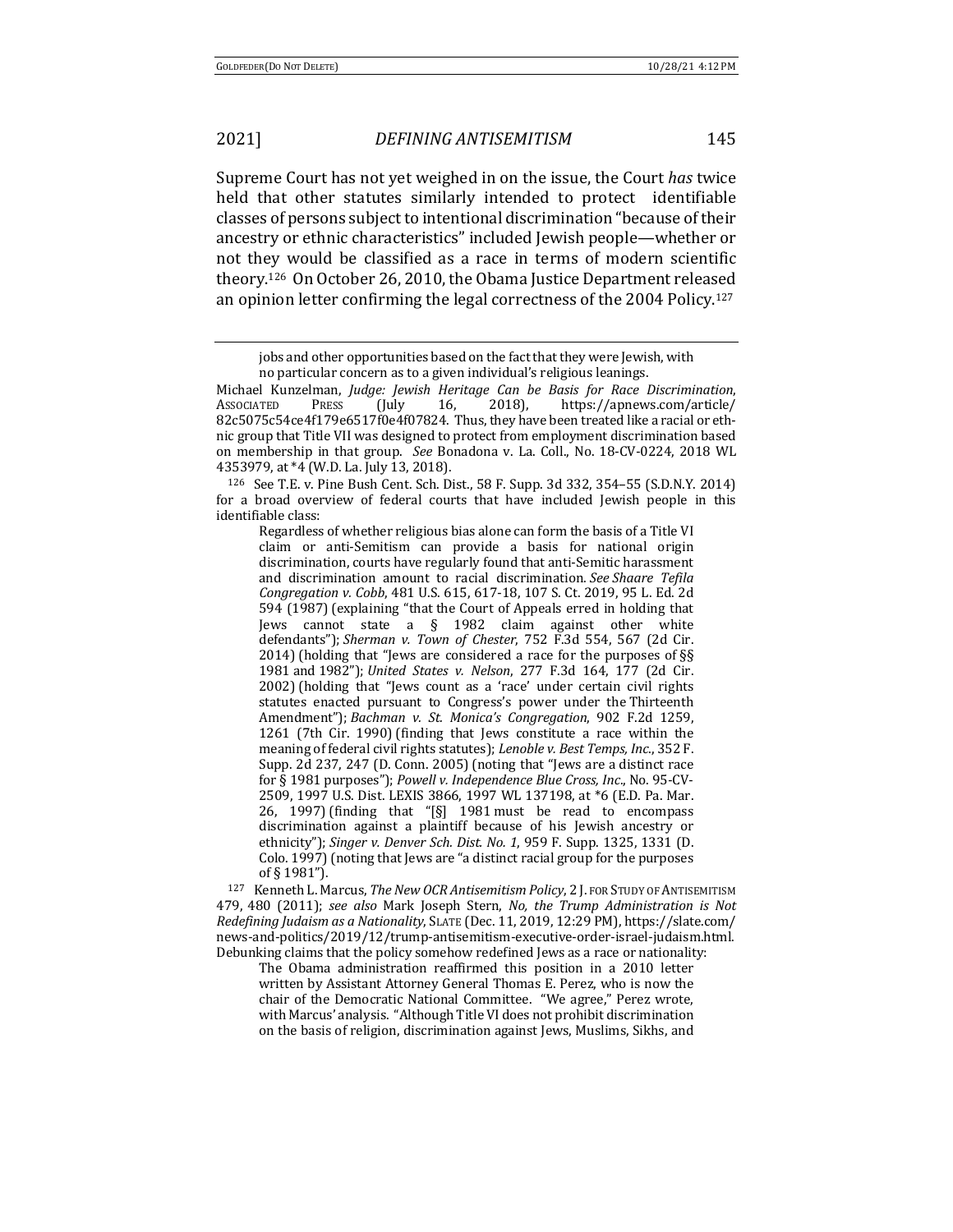It is important to remember that even under Title VI, not all forms of harassing behavior are illegal.<sup>128</sup> For example, typical school bullying behavior does not run afoul of Title VI, so long as the bullying is not based on race, color, or national origin.<sup>129</sup> It is only illegal, and therefore subject to regulation, if it is based on an illegal discriminatory intent.<sup>130</sup> The problem for OCR was that without a definition of antisemitism to use as a reference, the unanswered question of how to determine illegal antisemitic intent meant that Jewish students were always vulnerable to attack and then obfuscation.

That is why on December 11, 2019, the federal government did two things. First, they announced an executive order codifying the now longstanding OCR policy that, for the purposes of Title VI discrimination claims, Jewish students are protected against antisemitism. Second, the order also stated that when evaluating these claims, the Department should consider the IHRA's definition of antisemitism.<sup>131</sup> This type of executive order is not at all uncommon; for example, on his very first day in office, President Biden issued an executive order clarifying that gender identity and sexual orientation should be treated as sex-based classes protected under Title VII.<sup>132</sup> Like his predecessor, he was not creating new laws; he was just clarifying how the federal government understands and applies the definitions in existing anti-discrimination law. 

members of other religious groups violates Title VI when that discrimination is based on the group's actual or perceived shared ancestry or ethnic characteristics, rather than its members' religious practice." . . . On Wednesday, I asked Perez's former principal deputy, Sam Bagenstos—now a professor at University of Michigan Law School whether he felt this reasoning equated any religious group of a nationality or race. "The key point we were making," he told me, "is that sometimes discrimination against Jews, Muslims, and others is based on a perception of shared race, ethnicity, or national origin, and in those cases it's appropriate to think of that discrimination as race or national origin discrimination as well as religious discrimination. It doesn't mean that the government is saying that the group is a racial or national group. The government is saying that the discrimination is based on the discriminator's perception of race or national origin ...."

*Id.* 

<sup>128</sup> *Race and National Origin Discrimination Frequently Asked Questions*, U.S. DEP'T OF EDUC.: OFFICE FOR CIVIL RIGHTS, https://www2.ed.gov/about/offices/list/ocr/frontpage/ faq/race-origin.html.

<sup>129</sup> *Id.*

<sup>130</sup> U.S. DEP'T OF JUST. CIVIL RIGHTS DIV., Section VI: Proving Discrimination—Intentional Discrimination, in TITLE VI LEGAL MANUAL, https://www.justice.gov/crt/fcs/T6Manual6. <sup>131</sup> Exec. Order No. 13899, 84 Fed. Reg. 68,779 (Dec. 11, 2019), https://

www.govinfo.gov/content/pkg/FR-2019-12-16/pdf/2019-27217.pdf. 

<sup>132</sup> Exec. Order No. 13988, 86 Fed. Reg. 7023 (Jan. 20, 2021), https:// www.govinfo.gov/content/pkg/FR-2021-01-25/pdf/2021-01761.pdf.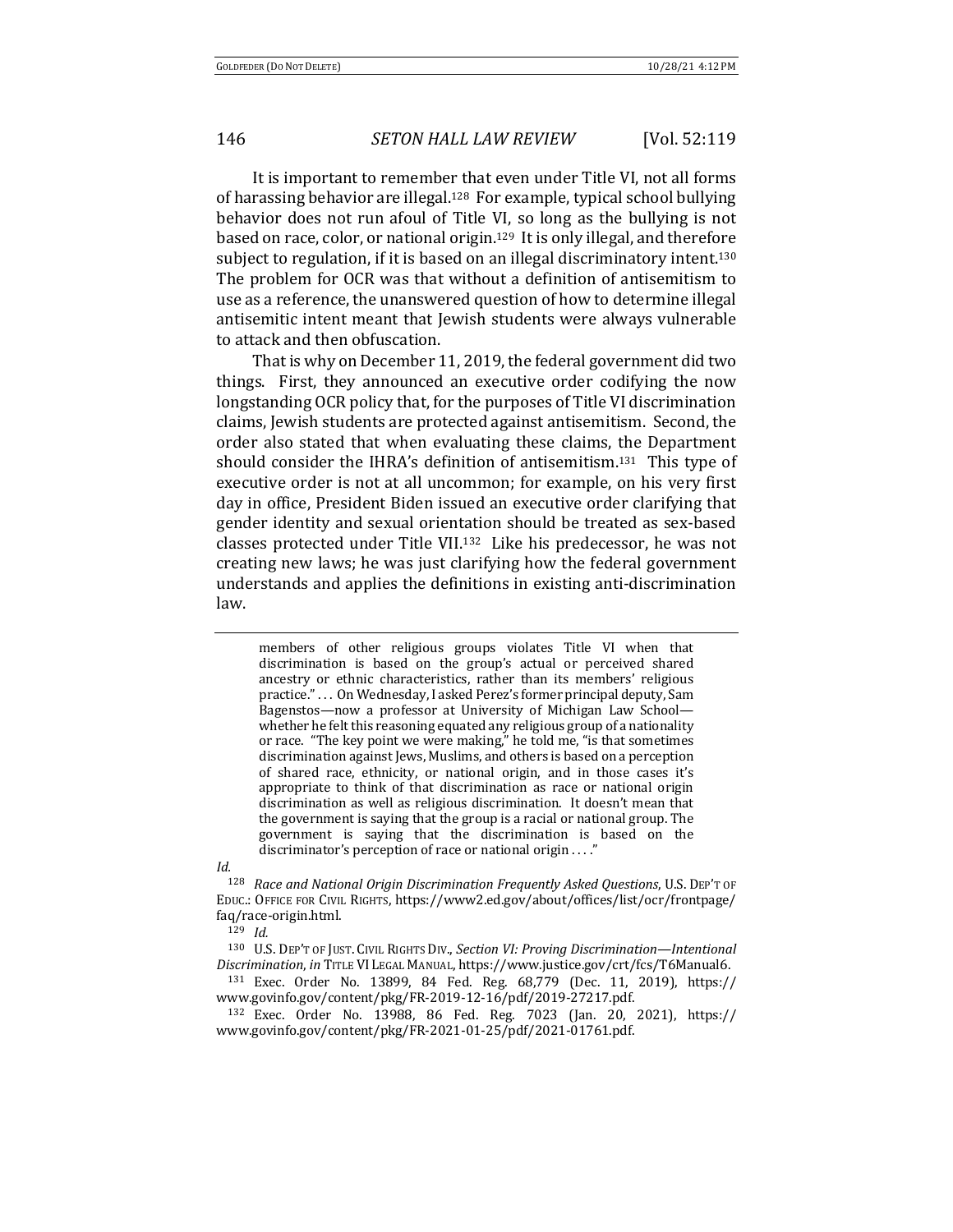Critics, however, claimed that by formally adopting the IHRA definition the order was somehow an attack on free speech.<sup>133</sup> Properly translated into legal terminology, they based their critiques on either First Amendment overbreadth doctrine concerns, vagueness concerns, or both.<sup>134</sup> A law or regulation is overbroad when it can prohibit protected as well as non-protected speech,<sup>135</sup> and a law is vague when people "of common intelligence must necessarily guess at its meaning,"136 (i.e., when it does not give sufficiently clear notice to a reasonable person of what it demands or prohibits). These arguments, as applied to the Executive Order and similar policies, are wrong, for the following six reasons. $137$ 

First, the order simply did not restrict or prohibit speech. Every person remains perfectly free to say what they want, however abhorrent, about Jews and/or the Jewish state. As the Supreme Court in Tinker v. Des Moines explained, "[t]he vigilant protection of constitutional freedoms is nowhere more vital than in the community of American schools."<sup>138</sup> Hate speech is protected, obviously, but that does not mean that we cannot call it what it is: hateful.<sup>139</sup> If that speech should cross the line and reach the level of discriminatory harassment, with or without accompanying  $acts<sub>140</sub>$  "then and only then is regulation

135 Richard Parker, Overbreadth, FIRST AMEND. ENCYC., https://www.mtsu.edu/firstamendment/article/1005/overbreadth (last updated Sept. 2017).

136 Connally v. Gen. Constr. Co., 269 U.S. 385, 391 (1926).

<sup>137</sup> See Mark Goldfeder, Why We Should Applaud Trump's Executive Order on Anti-Semitism, HILL (Dec. 16, 2019, 2:00 PM), https://thehill.com/opinion/civil-rights/ 474271-why-we-should-applaud-trumps-executive-order-on-anti-semitism [hereinafter Goldfeder, *Why We Should Applaud*].

<sup>138</sup> Tinker v. Des Moines Indep. Cmty. Sch. Dist., 393 U.S. 503, 512 (1969) (quoting Keyishian v. Bd. of Regents, 385 U.S. 589, 603 (1967)).

<sup>139</sup> Phil Ciciora, *How Should Universities Handle Controversial Speech?*, ILL. NEW BUREAU: CAMPUS NEWS (Aug. 30, 2017, 8:30 AM), https://news.illinois.edu/view/ 6367/549565.

140 Office of the Assistant Sec'y of Civil Rights, *Dear Colleague Letter*, U.S. DEP'T OF EDUC.: OFFICE FOR CIVIL RIGHTS (Oct. 26, 2010) https://www2.ed.gov/about/offices/list/ocr/letters/colleague-201010\_pg2.html (emphasis added).

Harassing conduct may take many forms, including verbal acts ... when the conduct is sufficiently severe, pervasive, or persistent so as to interfere with or limit a student's ability to participate in or benefit from

<sup>&</sup>lt;sup>133</sup> *See, e.g.*, David Jackson, *Trump Signs Executive Order on Anti-Semitism that Critics Say Attacks Free Speech*, USA TODAY (Dec. 11, 2019, 8:03 PM), https://www.usatoday.com/story/news/2019/12/11/trump-sign-anti-semitism-order-critics-say-stiflesfree-speech/4396213002/.

<sup>134</sup> *See, e.g., Submission by the Foundation for Individual Rights in Education to the* Special Rapporteur on the Promotion and Protection of the Right to Freedom of Opinion and Expression Regarding Academic Freedom on College Campuses, FOUND. FOR INDIVIDUAL RTS. IN EDUC. (Apr. 28, 2020), https://www.ohchr.org/Documents/Issues/Opinion/ Submissions/NGOs/Foundation\_for\_Individual\_Rights\_in\_Education\_FIRE.pdf.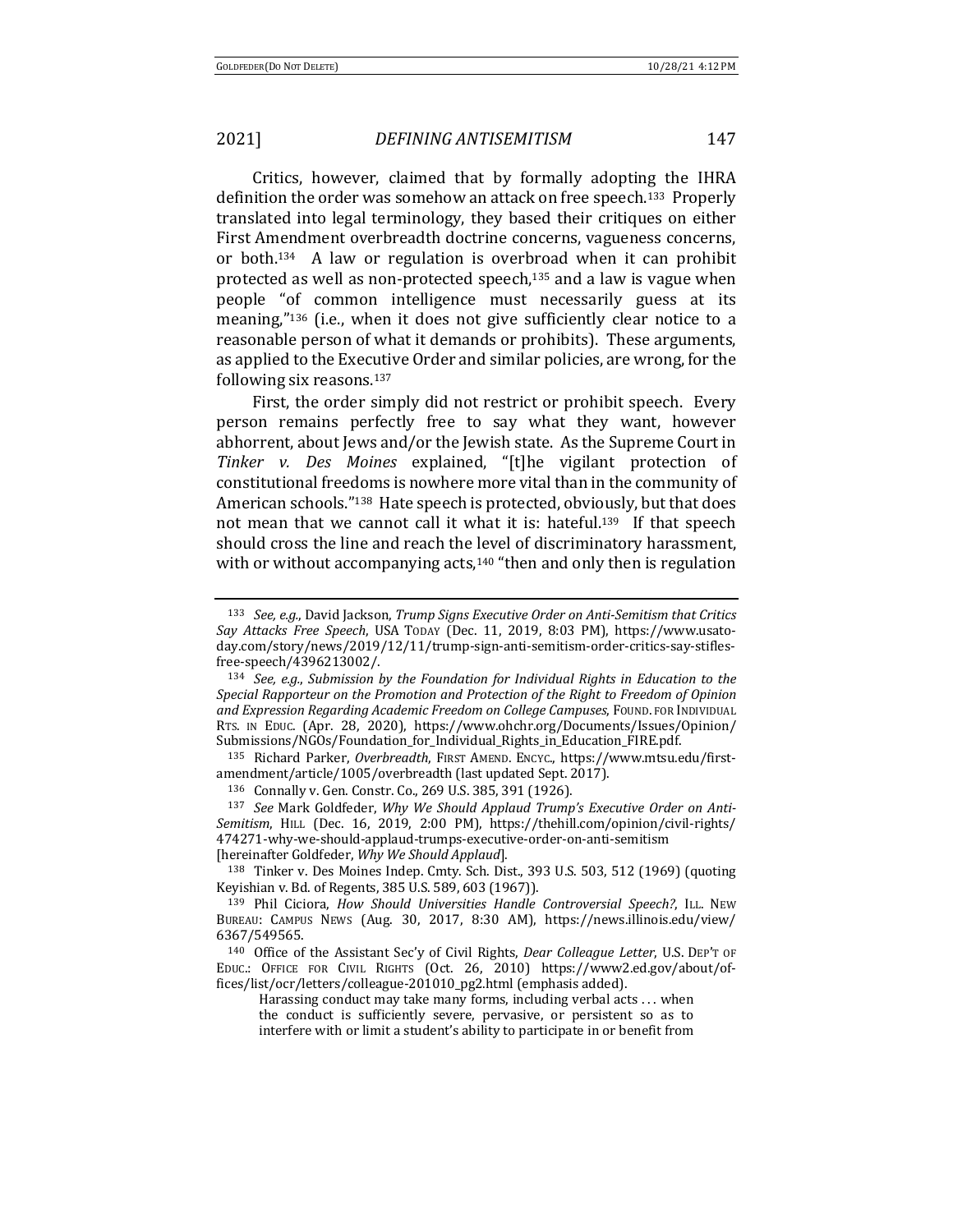appropriate. Speech codes are constitutionally problematic; regulating discriminatory *conduct* is not."<sup>141</sup> The order only addresses harassment, not speech, and harassing actions (or verbal acts that rise to the level of harassment) are already impermissible.<sup>142</sup>

Second, "for there to be a violation of free speech, the order would have to be about regulating private speech, not government speech."<sup>143</sup> All the Executive Order does (and, for that matter, all that similar school policies and state bills would do) is explain how the government defines antisemitism when it is deciding where to allocate its money. The Supreme Court, in *Walker v. Texas Division, Sons of Confederate Veterans, Inc.*, held that "[w]hen government speaks, it is not barred by the Free Speech Clause from determining the content of what it says."<sup>144</sup> Without this exemption, the Court explained, government "would not work." $145$ 

Third, for those who complain that the government was somehow taking sides by adopting a well-accepted definition of antisemitism, thereby raising the specter of viewpoint discrimination, the answer to that question is once again right there in *Walker*: "[w]e have ... refused '[t]o hold that the Government unconstitutionally discriminates on the basis of viewpoint when it chooses to fund a program dedicated to advance certain permissible goals, because the program in advancing those goals necessarily discourages alternative goals. $1446$  The government is free to advance its own permissible goals, including opposition to antisemitic discrimination, as defined by a well-accepted standard, and doing so is not impermissible viewpoint discrimination.147

Fourth, the order does not chill speech because there is no threat that the government will ever even investigate, let alone bar, any permissible speech of any kind. The order directs those charged with enforcing Title VI to consider the IHRA definition *only* to help ascertain the motivation for discriminatory conduct, and *not*, as some would contend, as a substitute for either the applicable harassment standard

the services, activities, or opportunities offered by a school. When such harassment is based on race, color, national origin, sex, or disability, it violates the civil rights laws that OCR enforces.

*Id.* (emphasis added).

<sup>141</sup> Goldfeder, *Why We Should Applaud*, *supra* note 137 (emphasis added).

<sup>142</sup> *Id.*

<sup>143</sup> *Id.*

<sup>144</sup> Walker v. Sons of Confederate Veterans, Inc., 135 S. Ct. 2239, 2245 (2015).

<sup>145</sup> *Id.* at 2246.

<sup>&</sup>lt;sup>146</sup> *Id.* (quoting Rust v. Sullivan, 500 U.S. 173, 194 (1991)).

<sup>147</sup> *See* Goldfeder, *Stop Defending Discrimination*, *supra* note 42, at 219.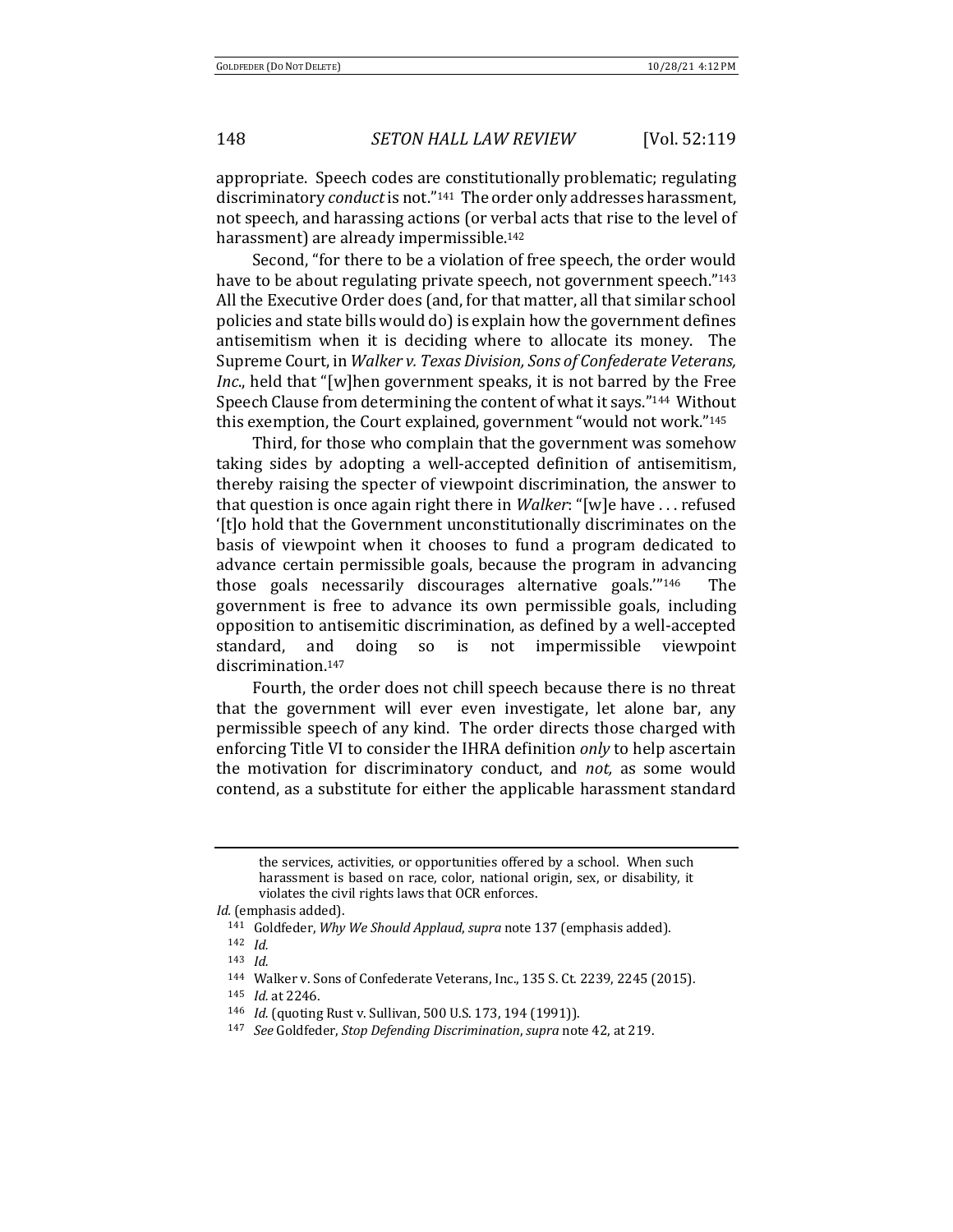(i.e., what counts as discriminatory conduct in the first place) or the applicable First Amendment speech analysis.

Fifth, for those who argue that it is hard to distinguish acts from speech, the order does not create any new gray areas of overly broad speech/act non-distinction. It simply uses the longstanding definition of harassing conduct in Title IX and Title VI cases, a definition that has been upheld numerous times in a variety of cases and contexts. The standard, and therefore the order, only affects conduct that is so "severe, pervasive, or persistent so as to interfere with or limit a student's ability to participate in or benefit from the services, activities, or opportunities offered by a school."<sup>148</sup> To the extent that speech is at all implicated, it is only for evidentiary purposes, i.e., to clarify what is considered discriminatory towards Jewish people where the law has declared discrimination unacceptable.

And finally, the Order does have a savings clause, which specifically limits the use of the IHRA definition to fall within constitutional parameters.149 

To summarize, the Order is clearly not overbroad or vague. Regarding overbreadth, as the Supreme Court emphasized in *Broadrick* v. Oklahoma,<sup>150</sup> declaring a regulation overbroad is "manifestly[] strong medicine[,]" to be employed "sparingly and only as a last resort[,]" and not in situations in which "a limiting construction has been or could be placed on the challenged statute."<sup>151</sup> The Order (like all similar policies) is limited to assessing intent for discriminatory conduct, not speech, and is to be constructed in a limited fashion, consistent with constitutional law. As it relates to vagueness, as the Court explained in *Kolender v.* Lawson, "the void-for-vagueness doctrine requires . . . sufficient definiteness that ordinary people can understand what conduct is prohibited and in a manner that does not encourage arbitrary and discriminatory enforcement."<sup>152</sup> A policy using the IHRA definition to contextually assess the motivation behind potentially illegal discriminatory conduct before assuming it did or did not involve antisemitism provides such definiteness and clarity. It uses the well-

<sup>148</sup> Office of the Assistant Sec'y of Civil Rights, *Dear Colleague*, U.S. DEP'T OF EDUC.: OFFICE FOR CIVIL RIGHTS, https://www2.ed.gov/about/offices/list/ocr/letters/colleague-201010\_pg2.html (last visited Sept. 20, 2021).

<sup>149</sup> Exec. Order No. 13899, 84 Fed. Reg. 68,779 (Dec. 11, 2019), https:// www.govinfo.gov/content/pkg/FR-2019-12-16/pdf/2019-27217.pdf. 

<sup>&</sup>lt;sup>150</sup> *See generally* Broadrick v. Oklahoma, 413 U.S. 601 (1973).

<sup>&</sup>lt;sup>151</sup> *Id.* at 613; *see also* Parker, *supra* note 135 (describing other cases in which the Court refused to invalidate statutes for overbreadth, and instead applied limiting constructions).

<sup>152</sup> Kolender v. Lawson, 461 U. S. 352, 357 (1983).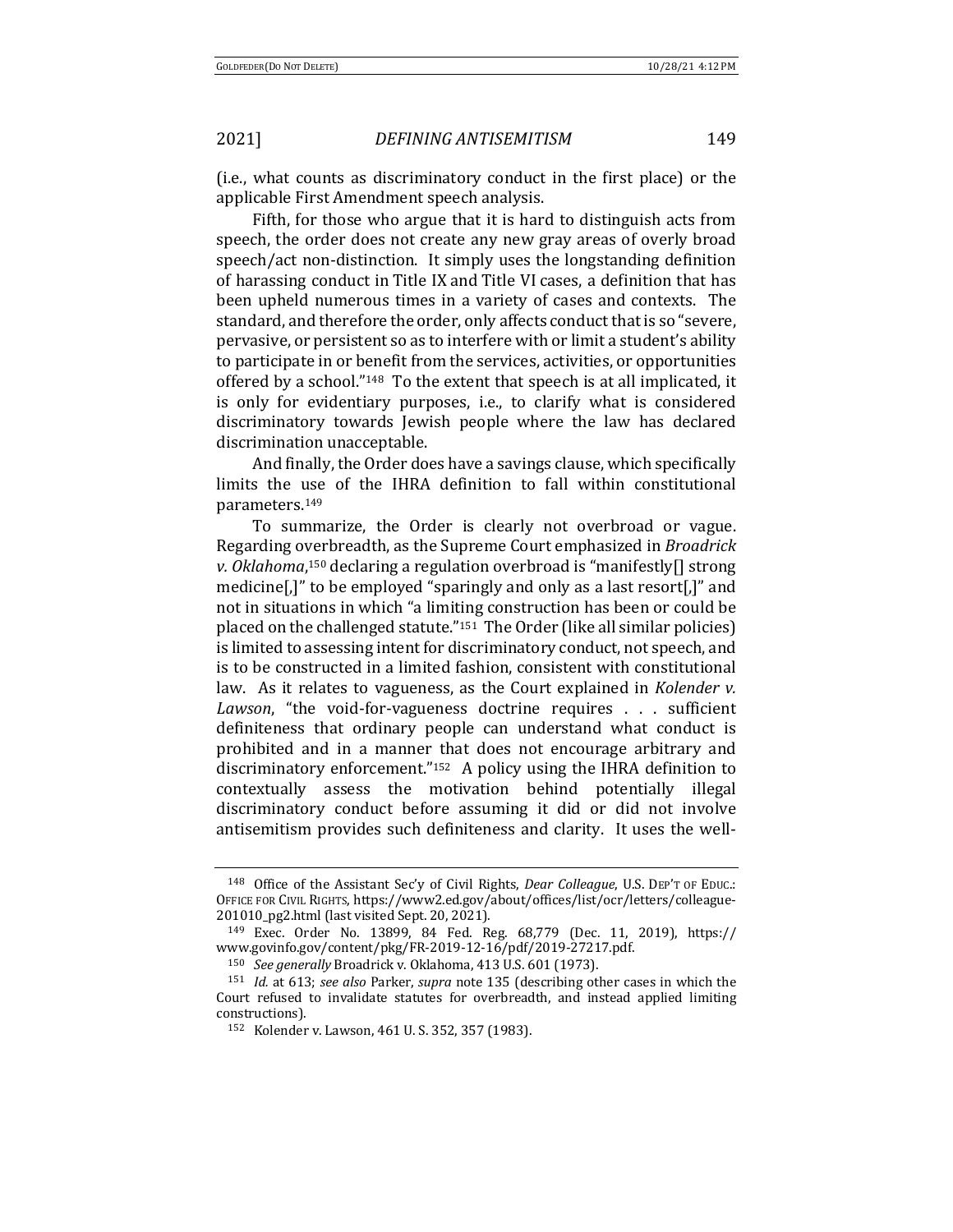accepted and constitutionally upheld definition of discriminatory conduct used in all similar circumstances to reiterate that discriminatory antisemitic conduct is unacceptable. And it ensures that the application of the law will *not* be applied arbitrarily, by providing an objective and clear definition of what antisemitism is, specifically for the purpose of *discouraging* the possibility of subjective enforcement.

Critics were also wrong that the passage of the Order would create a huge number of cases or spur overreaching on the part of people or organizations hoping to abuse the Order and actually suppress speech.<sup>153</sup> Instead, for the most part, universities have settled the few complaints that have been brought and agreed to adopt the IHRA definition pro-actively moving forward.<sup>154</sup>

## IV. THE NEXT STEP FOR STATES AND UNIVERSITIES: PROACTIVELY ADOPTING THE IHRA DEFINITION

After the President's Executive Order, *all* universities that accept federal money (which in practice is almost all universities) are required to use the IHRA definition when evaluating discrimination claims that appear to be antisemitic.<sup>155</sup> The problem, though, is that most universities only become aware of the necessity of having a definition, and the reasons why the IHRA definition is the right one, after someone files a complaint against them for getting it horribly wrong.

Instead of waiting for an antisemitic incident followed by a complaint that forces them to defensively evaluate their current standards in light of the federal government's approach, all universities should immediately and proactively embrace the IHRA definition of antisemitism for use in evaluating motivation in discriminatory conduct claims. Again, universities should also be using the IHRA definition proactively as an educational tool, outside of the disciplinary context entirely, in their staff training, student orientation, anti-discrimination materials, and other contexts. And, again, because the Executive Order is already in place, making the policy change in the limited context of evaluating the motivation behind discriminatory conduct will cost universities nothing. But doing so *would* send a strong signal to their Jewish populations that their presence is valued, their experiences are

<sup>&</sup>lt;sup>153</sup> See Kenneth Stern, *I Drafted the Definition of Antisemitism. Rightwing Jews Are Weaponizing It, GUARDIAN* (Dec. 13, 2019 6:25 AM), https://www.theguardian.com/commentisfree/2019/dec/13/antisemitism-executive-order-trump-chilling-effect.

<sup>154</sup> *See, e.g.*, Kery Murakami, *NYU Settles Anti-Semitism Case*, INSIDE HIGHER ED (Oct. 2, 2020), https://www.insidehighered.com/news/2020/10/02/new-york-universitysettles-antisemitism-case-education-department.

<sup>155</sup> *See supra* pp. 24–25.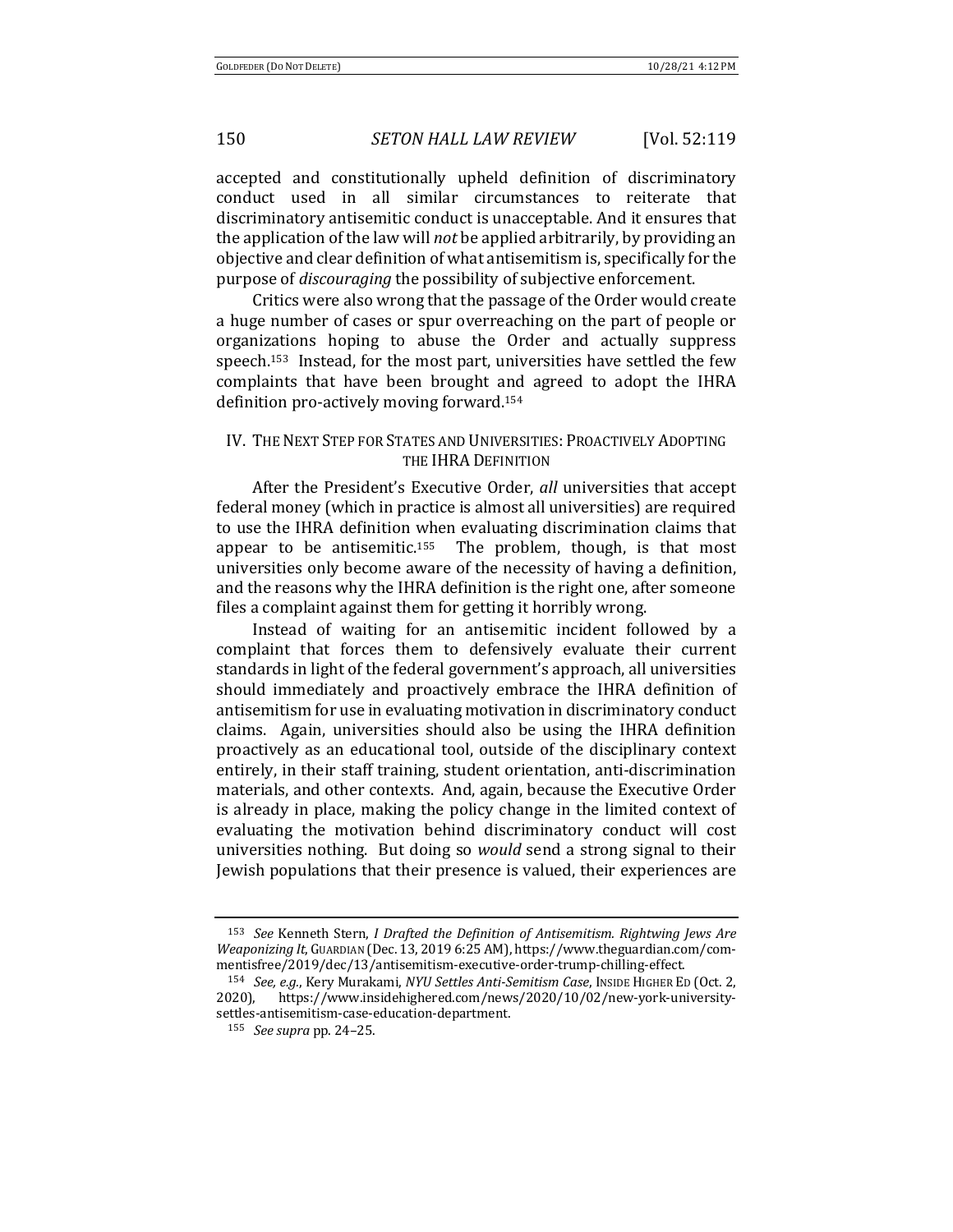real, and their voices are heard. It would show Jewish students that the university cares about them and is not waiting to be forced to make the change. Here is what such a model policy change might look like:

The University will revise its non-discrimination and antiharassment policies to include a statement that the University prohibits discrimination on the basis of shared ancestry and ethnic characteristics, including antisemitism (as defined in Section  $2(1)(i)$  of the Executive Order on Combatting Antisemitism (Exec. Order No. 13899)). The policy will not affect or regulate speech; the definition will only be considered in the context of analyzing the motivation behind the discriminatory conduct in a discriminatory conduct claim. It is only to be used after a person has been credibly accused of engaging in discriminatory acts toward Jewish people acts that are so severe, pervasive, or persistent that they interfere with or limit the ability of the victim to participate in or benefit from an educational service, activity, opportunity, or privilege. Then and only then will the University use this definition as contextual, rebuttable evidence of a discriminatory motive, to the extent that any examples might be useful as evidence of discriminatory intent, and with the additional caveat that whether a particular act constitutes discrimination prohibited by Title VI will require a detailed analysis of the specific allegations.

When it comes to passing state legislation on antisemitism, the arguments in favor are equally pressing. The primary sponsor of a draft antisemitism bill in Arizona,<sup>156</sup> Rep. Alma Hernandez, D-Tucson, explained that she sponsored it to fight back against the antisemitic tide that her community and the nation are seeing, and to send a message of support for the Jewish victims.<sup>157</sup> "We know that [antisemitism] is on the rise—not only in my community, which is a Jewish community. We feel this is extremely important because of everything we're seeing around the country and around the world." $158$  Sen. Joe Gruters, R-Sarasota, who sponsored the Florida version, put it simply:

<sup>156</sup> H.R. 2683, 54 Leg., 2d Reg. Sess. (Ariz. 2020).

<sup>157</sup> Wissam Melhem, *Bill to Define Anti-Semitism Passes State House*, ARIZ. MIRROR (Mar. 9, 2020, 7:00 AM), https://www.azmirror.com/2020/03/09/bill-to-define-antisemitism-passes-state-house/.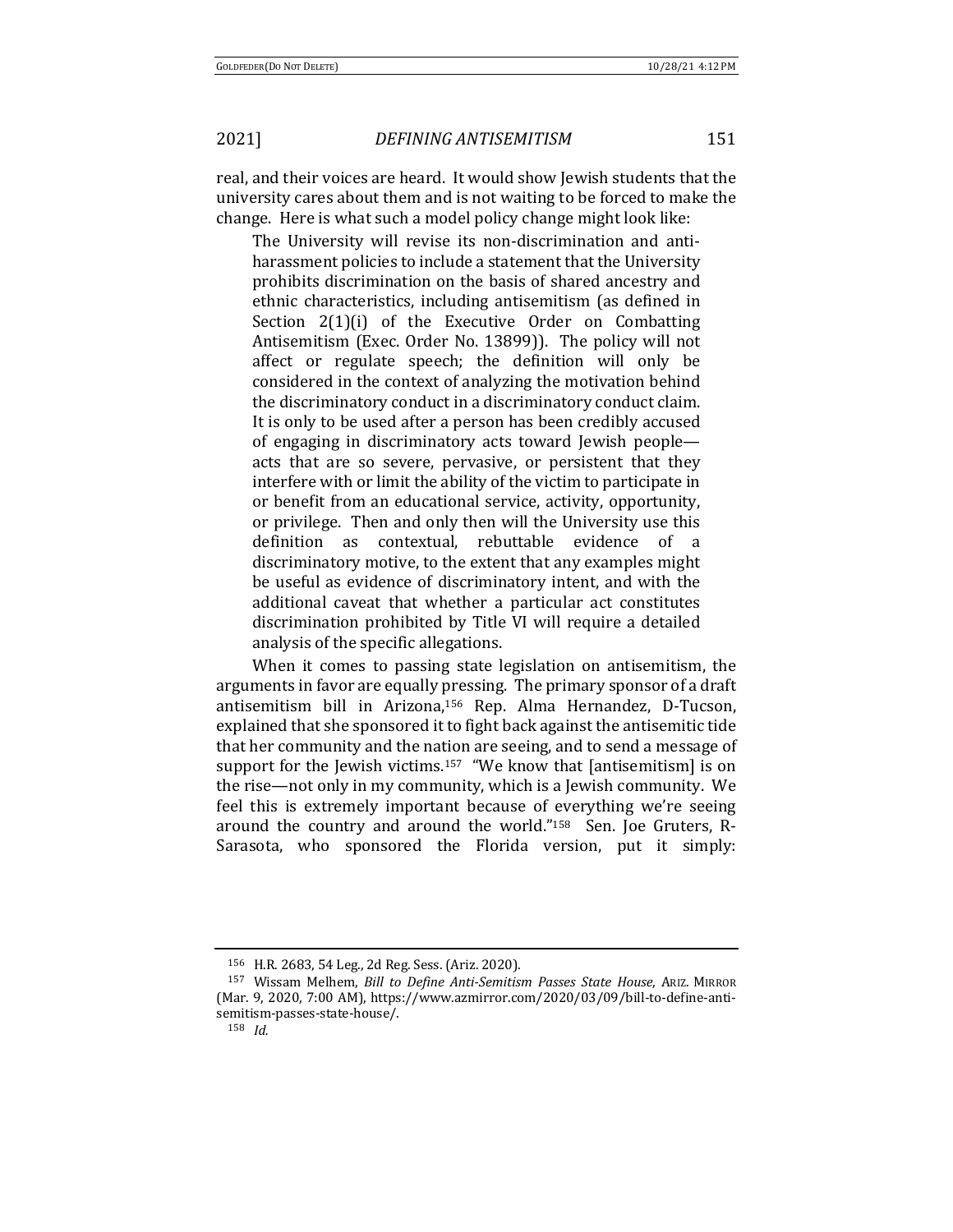"[a]ntisemitism is on the rise, and we have the ability to do something about it."159

The purpose of a state antisemitism bill is simple: provide state officials with a definition of antisemitism to consider when reviewing, investigating, or determining whether there has been a violation of any law, or any policy prohibiting discriminatory acts or practices on the basis of race, religion, or national origin. Here is what a model bill might look like:

A bill to be entitled: An act relating to Antisemitism in the State of XXX

SO AS TO PROVIDE STATE OFFICIALS WITH A DEFINITION OF ANTISEMITISM TO CONSIDER WHEN REVIEWING, INVESTIGATING, OR DETERMINING WHETHER THERE HAS BEEN A VIOLATION OF ANY LAW OR ANY POLICY PROHIBITING DISCRIMINATORY ACTS OR PRACTICES ON THE BASES OF RACE, RELIGION, OR NATIONAL ORIGIN, AND TO PROVIDE THAT NOTHING IN THIS ACT MAY BE CONSTRUED TO DIMINISH OR INFRINGE UPON ANY RIGHTS AFFORDED BY THE FIRST AMENDMENT TO THE UNITED STATES CONSTITUTION OR ARTICLE XXX SECTION XXX OF THE CONSTITUTION OF THIS STATE.

Findings:

1) Antisemitism, including harassment on the basis of actual or perceived Jewish origin, ancestry, ethnicity, identity, affiliation, or faith, remains a persistent, pervasive, and disturbing problem in contemporary American society;

2) Jewish people continue to be a targeted minority in the United States. Data shows, for instance, that Jews are consistently the most likely of all religious groups to be victimized by incidents of hate, and that such incidents are increasing at an alarming rate;

3) State officials and institutions have a responsibility to protect citizens from acts of hate and bigotry motivated by

<sup>&</sup>lt;sup>159</sup> Samantha J. Gross, *Two Days After Deadly Synagogue Shooting, Florida Senate* Passes Anti-Semitism Bill, MIA. HERALD (Apr. 29, 2019), https://www.miamiherald.com/ news/politics-government/state-politics/article229800129.html.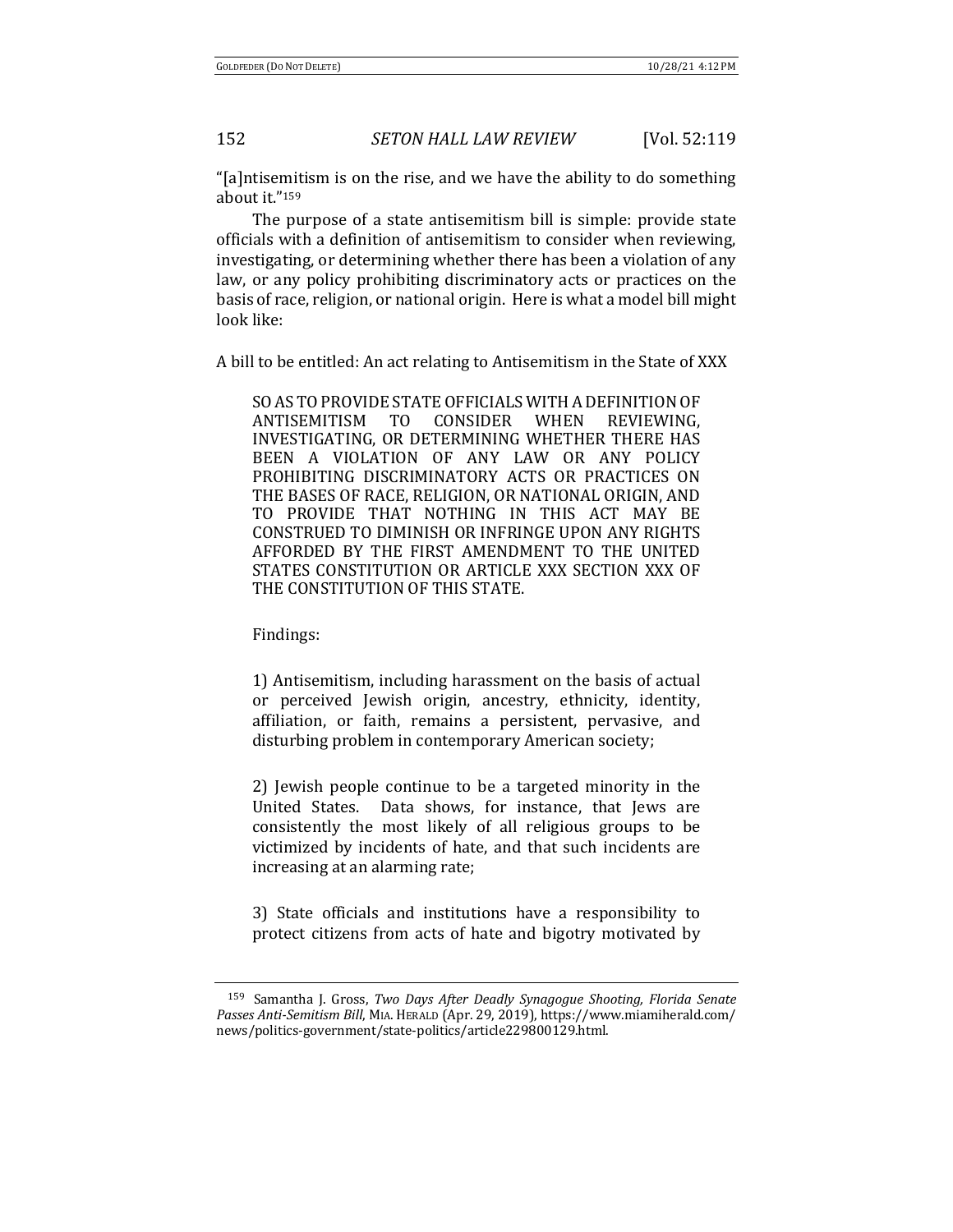discriminatory animus, including antisemitism, and must be given the tools to do so;

4) Valid monitoring, informed analysis and investigation, and effective policy-making all require uniform definitions;

5) While there can be no exhaustive definition of antisemitism, as it can take many forms, the International Holocaust Remembrance Alliance ("IHRA") Working Definition has been an essential definitional tool used to determine contemporary manifestations of antisemitism, and includes useful examples of discriminatory anti-Israel acts that cross the line into antisemitism.

6) The IHRA definition is used by various agencies of the federal government and the thirty-one governments that are members of IHRA; recommended for use by the European Council and the European Parliament, endorsed by the UN Secretary General and the Secretary General of the OAS, included in policy guides prepared by the Organization for Security and Cooperation in Europe, and formally adopted by a growing number of European and Middle Eastern nations.

7) Use of this definition of antisemitism, although it is not to be taken as an exhaustive definition, will increase the awareness and understanding of the parameters of contemporary anti-Jewish discrimination in certain circumscribed areas. 

Be it enacted by the General Assembly of the State of XXX:

A) For purposes of this Act, the term "definition of antisemitism" refers to the International Holocaust Remembrance Alliance Working Definition, as adopted on May 26, 2016, including the "contemporary examples of antisemitism," while noting that "criticism of Israel similar to that leveled against any other country is not antisemitic."

B) Nothing in this subsection shall be construed to diminish or infringe upon any right protected under the First Amendment to the United States Constitution, or the State Constitution.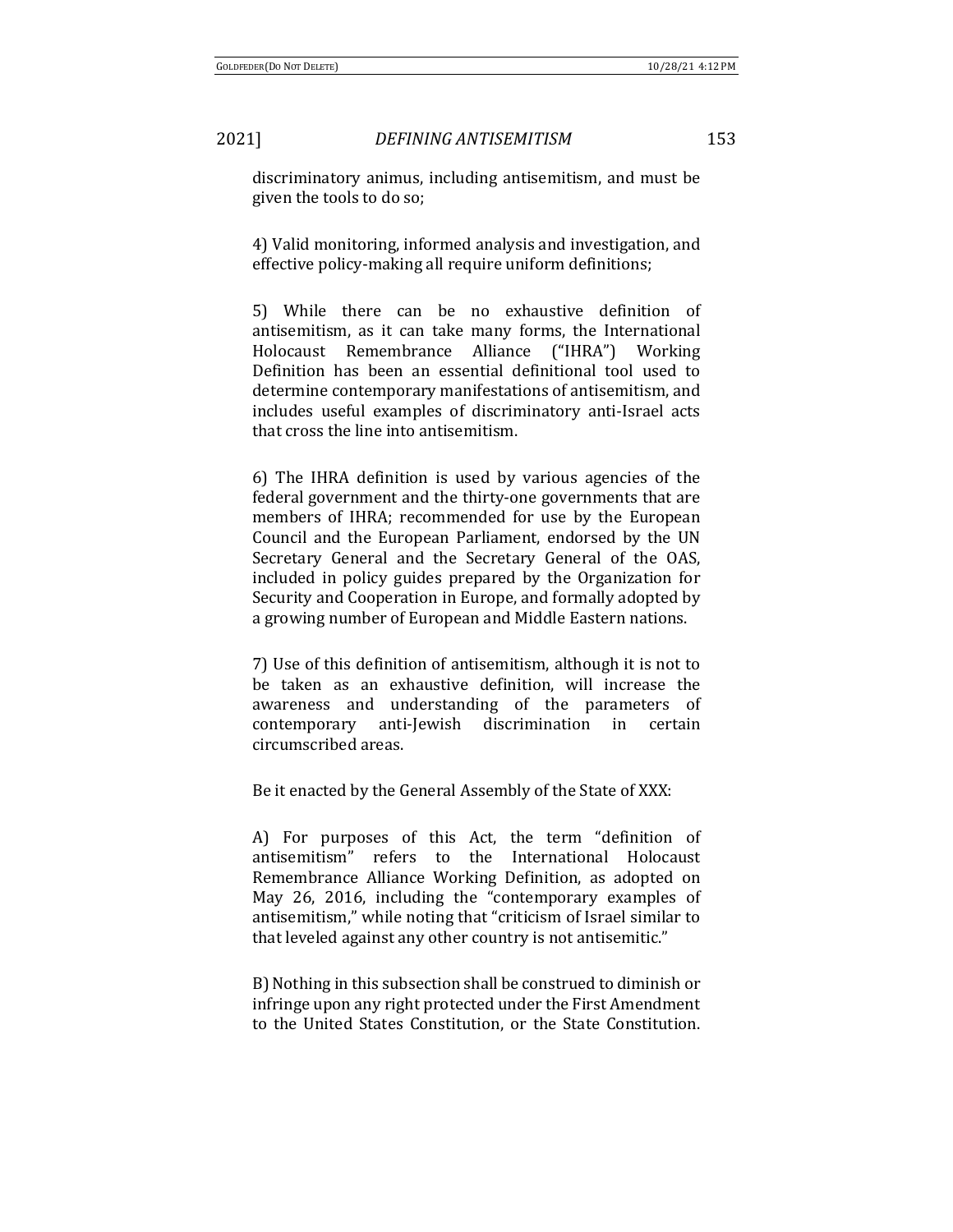Nothing in this subsection shall be construed to conflict with local, federal or state discrimination laws.

C) In reviewing, investigating, or deciding whether there has been a violation of any policy, law, or regulation prohibiting discriminatory acts, the State shall take into consideration the definition of antisemitism set forth in paragraph  $(A)$  above for purposes of determining whether the alleged act was motivated by discriminatory antisemitic intent.

D) For the purposes of applying paragraph C, a discriminatory act includes any harassing conduct that is so severe, pervasive or persistent so as to interfere with or limit the ability of the victim to participate in or benefit from an educational service, activity, opportunity or privilege.

To alleviate any remaining concerns about protected speech, it is critically important to be abundantly clear about what the model bill and model policy do not do. They do not create any new antidiscrimination laws or regulations; they only clarify what constitutes discriminatory conduct under existing laws. For simplicity's sake, because the bill reflects a statewide policy clarification, and because the arguments for each are identical, for the purposes of the rest of this Article, all reference to the model policy in a university setting also includes the comparable provisions of the model state bill, as applicable.

V. THE MODEL POLICY DOES NOT RESTRICT OR SUPPRESS SPEECH

The following section responds to some of the most common questions about policies adopting the IHRA definition. It is important to respond thoroughly because even proponents of the IHRA definition have been openly concerned about the definition being used in the wrong way (i.e., to limit speech protected under the First Amendment). The answer, of course, is not to throw out the definition, but rather to make sure that it is only used correctly (i.e., in a way that does not restrict speech). The model policy does just that, and nothing else.

### A. *What the Policy Does Not Do*

1. The Model Policy Does Not Restrict or Prohibit Speech

While it is true that the IHRA definition can and should be used in a variety of circumstances, including educational and reporting situations, when it comes to the *disciplinary* context it must be used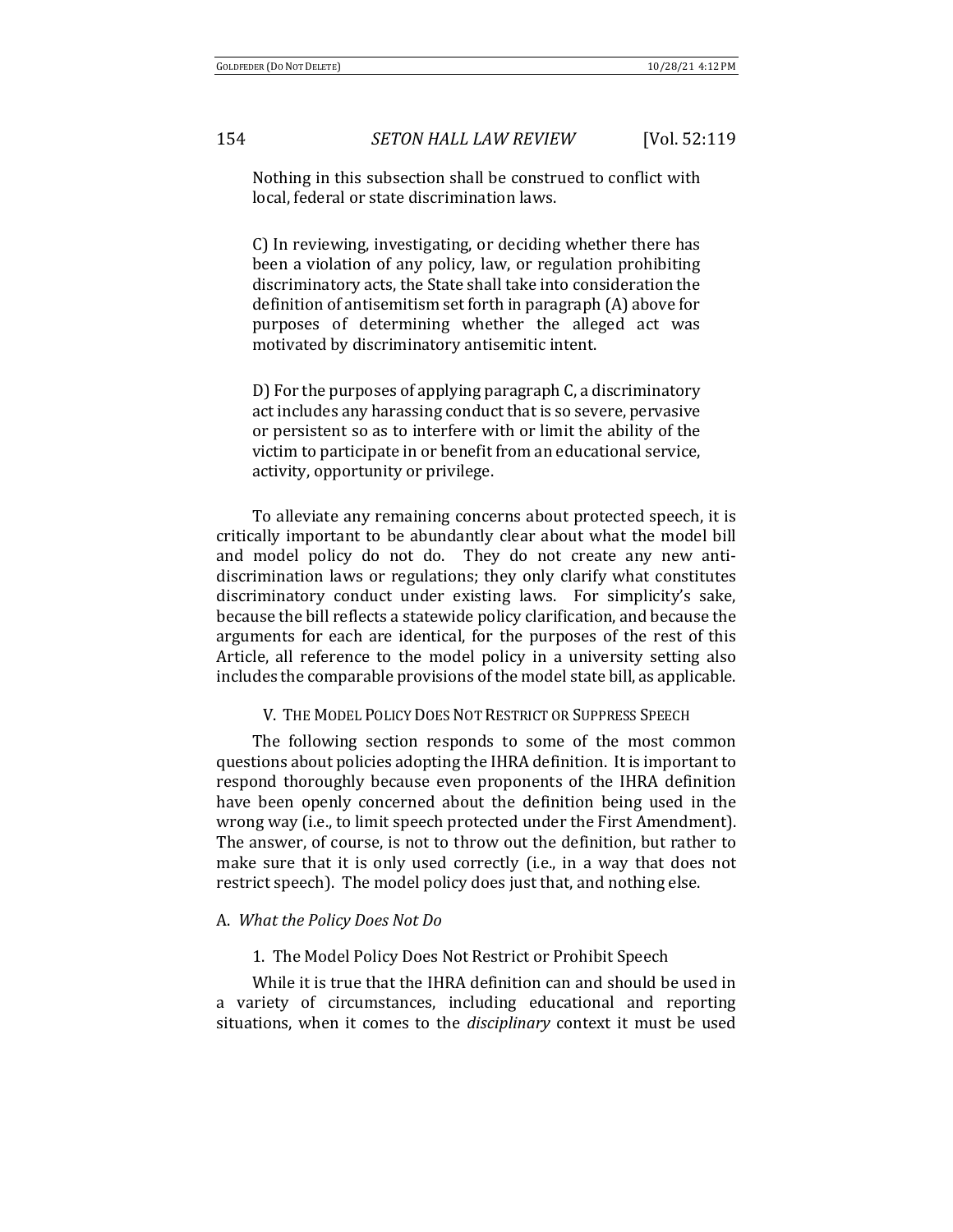narrowly to avoid any First Amendment issues. That is why the recommended policy deals only with behavior, and the First Amendment protects neither criminal behavior nor discriminatory  $acts.<sup>160</sup>$  People are free to think, feel, and say whatever they want, however abhorrent, about Jews and about the Jewish state. All the policy update does is use a standard and widely accepted definition of antisemitism to clearly delineate what would reasonably be defined as discriminatory towards Jewish people in a praxeological sense. It does not create any new protected class or enhance any punishment, nor does it regulate or restrict academic freedom. Much antisemitic hate speech is constitutionally protected, just like racist and sexist speech, and the policy will not change that. Rather, it simply ensures that state and/or school authorities consider the federal government's wellaccepted definition of antisemitism when considering and labeling actions as having been motivated by discriminatory intent.

# 2. The Model Policy Does Not Create Any Gray Area of Speech/Act Non-Distinction

The policy avoids this potentially significant trap by defining the kind of discriminatory conduct that is problematic in this context using the long-standing definition of harassment used by the Department of Education in its Title VI cases and guidance.<sup>161</sup> The IHRA definition is used only to help ascertain motivation for the conduct, and not as a substitute for either the applicable harassment standard or the applicable First Amendment speech analysis.

Lest there be any confusion, in theory even "just" speech *could* cross over into illegal harassment: per the OCR's Title VI Guidance, speech crosses over from protected territory into harassing verbal conduct when it is "sufficiently severe, pervasive or persistent so as to interfere with or limit the ability of an individual to participate in or benefit from the services, activities or privileges provided by a recipient."<sup>162</sup> To take one example that happened quite a few times in

<sup>160</sup> Lata Nott, *Is Your Speech Protected by the First Amendment?*, FREEDOM F. INST., https://www.freedomforuminstitute.org/first-amendment-center/primers/basics/ (last visited Aug. 16, 2020).

<sup>161</sup> *See Harassment, U.S. EQUAL EMP. OPPORTUNITY COMM'N, https://www.eeoc.gov/har*assment (last visited Aug. 16, 2020).

<sup>162</sup> *Racial Incidents and Harassment Against Students at Educational Institutions; Investigative Guidance*, 59 Fed. Reg. No. 47 (Mar. 10, 1994), https://www2.ed.gov/ about/offices/list/ocr/docs/race394.html.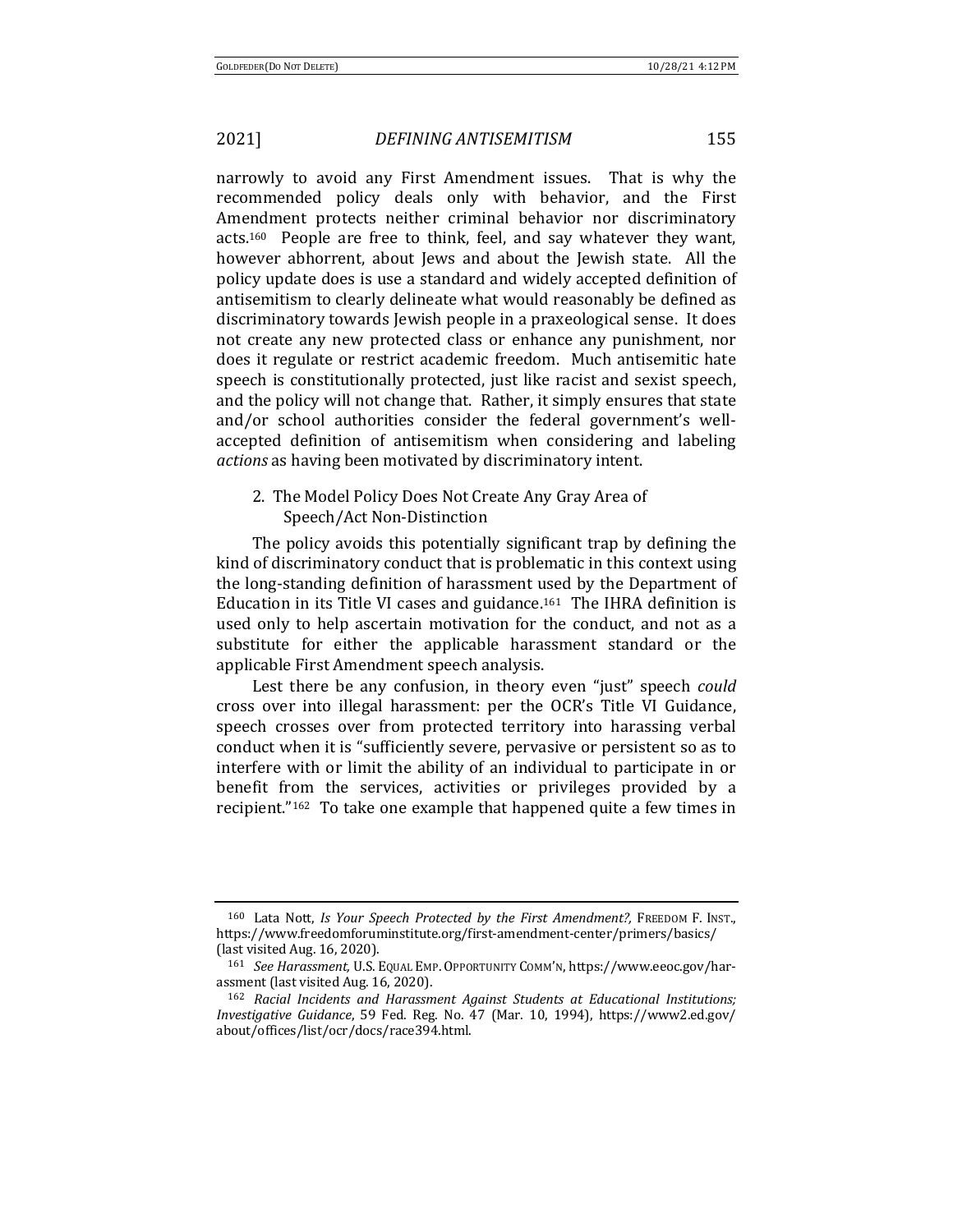recent memory:<sup>163</sup> if a Jewish student is told that she cannot join a club or hold a leadership position because she is Jewish, that is not the kind of speech that the First Amendment shields. That would constitute a "verbal act" which, like all other discriminatory acts, is subject to regulation.<sup>164</sup> The well-established policies and practices of the Department of Education bear this out: "[t]he Civil Rights Act and Education Amendments Act mandate compliance obligations pursuant to the Department of Education's financial assistance rules,"<sup>165</sup> and as the Department of Education's Office For Civil Rights has made clear,<sup>166</sup> their "regulations and policies do not require or prescribe speech, conduct or harassment codes that impair the exercise of rights protected under the First Amendment."167

How then are we to make sure that the adoption of a harassment policy does not infringe on core protected speech? By following the law and being careful not to overreach. As the Third Circuit ruled in *DeJohn v.* Temple University, "there is no 'harassment exception' to the First Amendment's Free Speech Clause; that is  $\dots$  '[w]here pure expression is involved,' anti-discrimination law 'steers into the territory of the First Amendment.'"168

### *No one is disputing that.*

The Court, however, continued by explaining that to be constitutionally upheld, all that is required is a bright line in the policy itself differentiating between speech that is pure expression and verbal acts that constitute objectively harassing conduct. The placement of that line comes from Supreme Court jurisprudence in the Title IX arena: "*[a]bsent any requirement akin to a showing of severity or pervasiveness—that is, a requirement that the conduct objectively and* subjectively creates a hostile environment or substantially interferes with an individual's work—the policy provides no shelter for core protected speech."<sup>169</sup> Lower courts extended the Supreme Court's reasoning in

<sup>163</sup> *See* Richard L. Cravatts, *Targeting Jewish Student Leaders for Banishment and* Shaming, TIMES ISRAEL (Jan. 16, 2021, 1:10 AM), https://blogs.timesofisrael.com/targeting-jewish-student-leaders-for-banishment-and-shaming/.

<sup>164</sup> This too is not uncommon or idiosyncratic in First Amendment jurisprudence. *See, e.g.*, Gompers v. Bucks Stove & Range Co., 221 U.S. 418, 439 (1911).

<sup>165</sup> Hutchison, *supra* note 100, at 475.

<sup>166</sup> Gerald A. Reynolds, *First Amendment: Dear Colleague*, U.S. DEP'T OF EDUC.: OFFICE FOR CIVIL RIGHTS, https://www2.ed.gov/about/offices/list/ocr/firstamend.html (last visited Aug. 16, 2020).

<sup>167</sup> *Id.*

 $168$  DeJohn v. Temple Univ., 537 F.3d 301, 316 (3d Cir. 2008) (internal citations omitted).

<sup>&</sup>lt;sup>169</sup> *Id.* at 317-18 (internal citations omitted) (emphasis added) (quoting *Saxe*, 240 F.3d at 210–11 (referencing Davis Next Friend LaShonda D. v. Monroe County Bd. of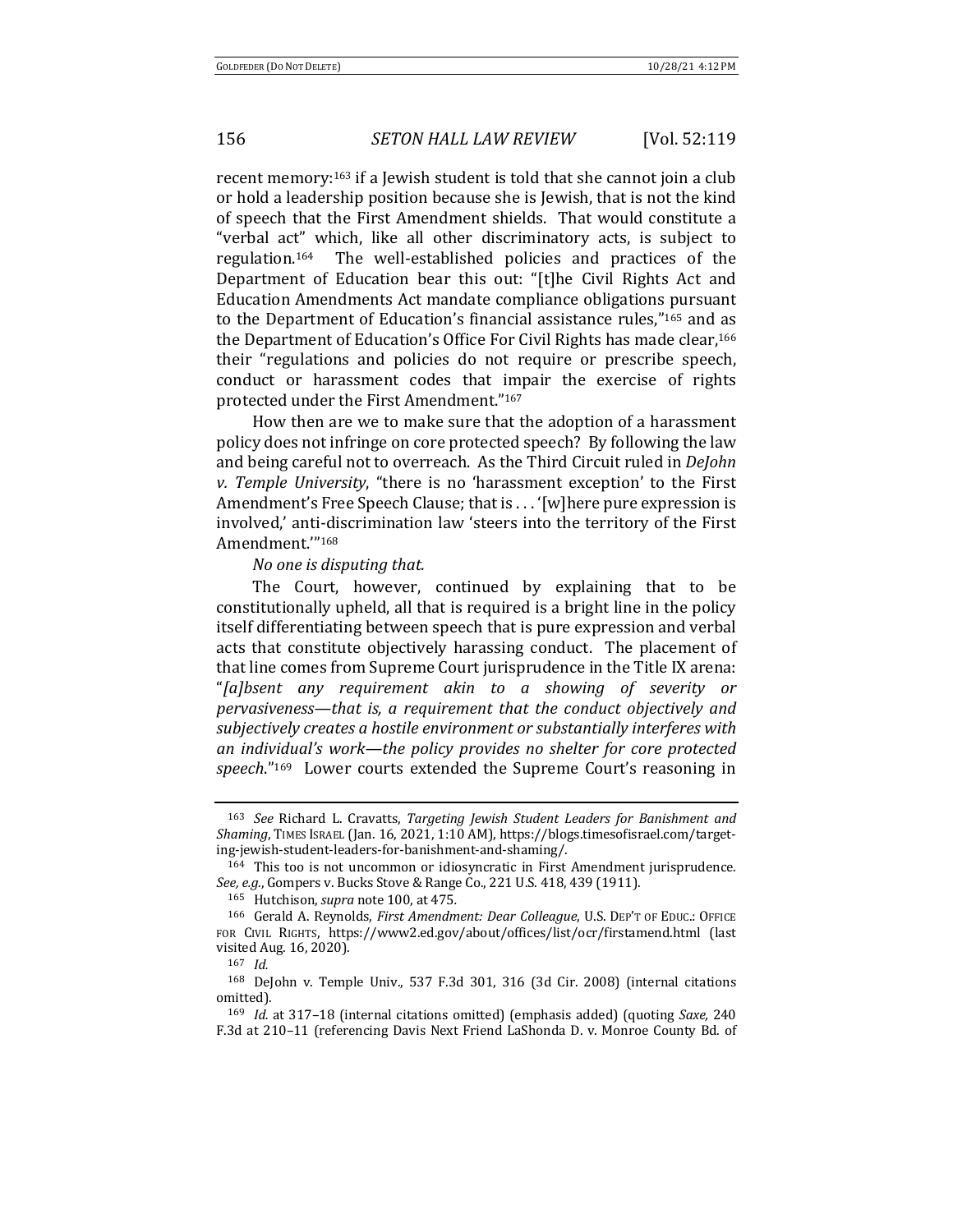*Davis v. Monroe County* to cases brought under Title VI and Title VII of the Civil Rights Act of  $1964,170$  which prohibits federally-funded programs from discriminating on the basis of race, color, and national origin.<sup>171</sup> When conduct (including this type of verbal conduct) rises to the level of discriminatory harassment, with or without accompanying acts, then and only then is regulation appropriate. Even free speech organizations recognize that "manifestly malicious and intimidating speech can impair equal access to the full benefits of a college education," $172$  and that "[f]or ... harassment, and any other conduct that violates the law, an aggressive disciplinary response is warranted." $173$ 

Arguments that a carefully crafted policy could still lead to a slippery slope ending in a speech code are simply wrong, and more importantly they are legally invalid.<sup>174</sup> Speech codes are constitutionally problematic, while regulating discriminatory conduct is not. To break a slippery slope argument, provide a clear stopping point—an obvious bright line. The bright line here, we can all agree, is the First Amendment and the right to free speech. That is why the model policy includes the actual bright line articulated by the Courts for when such a policy does *not* violate the First Amendment.

The notion that state officials or university administrators will be somehow unable to differentiate between *acts* and *speech* is not an

171 *See, e.g.*, Bryant v. Indep. Sch. Dist. No. 1-38., 334 F.3d 928, 934 (10th Cir. 2003).

173 *How to Respond to Expressions of Hate on Campus*, PEN AM.: CAMPUS FREE SPEECH GUIDE, https://campusfreespeechguide.pen.org/role/administrator/#hateful-expression (last visited Aug. 26, 2021).

Educ., 526 U.S. 629, 652 (1999))) ("[I]n the context of student-on-student harassment, damages are available only where the behavior is so severe, pervasive, and objectively offensive that it denies its victims the equal access to education that Title IX is designed to protect.").

<sup>&</sup>lt;sup>170</sup> *See* Harris v. Forklift Sys., Inc., 510 U.S. 17, 21 (1993) (quoting Meritor Sav. Bank, FSB v. Vison, 477 U.S. 57, 65-67 (1986)) ("When the workplace is permeated with 'discriminatory intimidation, ridicule, and insult' that is 'sufficiently severe or pervasive to alter the conditions of the victim's employment and create an abusive working environment,' Title VII is violated."). Note that case law in Title VII and OCR guidance in Title VI use the disjunctive standard to better protect students, while Title IX and private damages claims in Title VI use the more severe conjunctive standard.

<sup>172</sup> *Hateful Expression*, PEN AM.: CAMPUS FREE SPEECH GUIDE, https://campusfreespeechguide.pen.org/issue/hateful-expression/ (last visited Oct. 13, 2021).

 $174$  Any proponents of the notion that regulating harassing speech will lead to the development of more speech codes need only to peruse the current jurisprudence on hostile work environment claims and the multiplicity of courts that refuse to enforce rules against most of what could colloquially be considered "harassing" conduct out of fear of creating "general civility code." See Faragher v. City of Boca Raton, 524 U.S. 775, 788 (1998); *see also* Nadine Strossen, *Regulating Workplace Sexual Harassment and Upholding the First Amendment*—*Avoiding A Collision*, 37 VILL. L. REV. 757, 757 (1992); Eugene Volokh, *Freedom of Speech and Workplace Harassment*, 39 UCLA L. REV. 1791, 1793 (1992).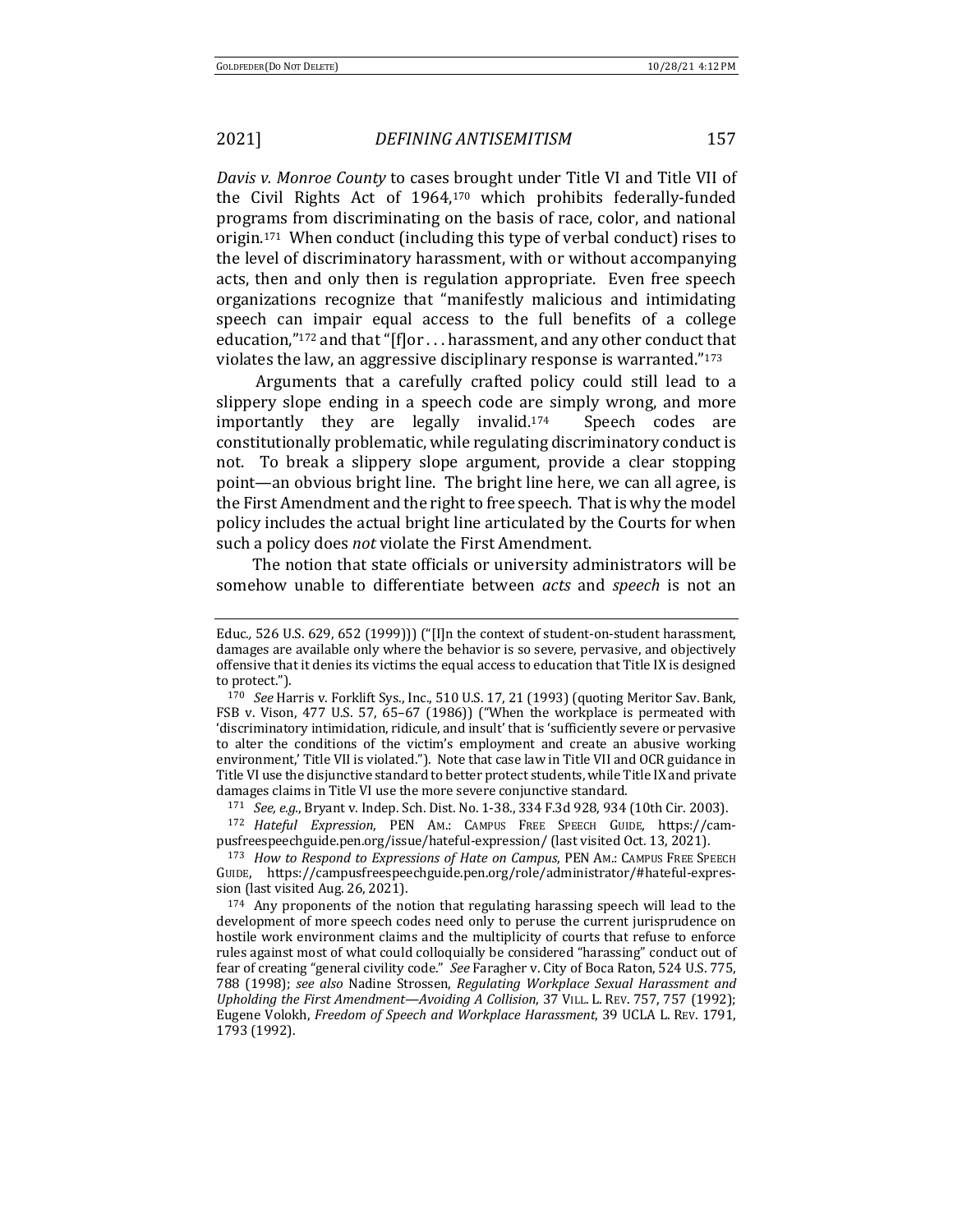argument for why there should not be an accepted definition of antisemitism. If, for example, a school cannot distinguish between *acts* and *speech*, then it presumably cannot distinguish between racist speech (protected) and racial harassment (not protected), between sexist speech (protected) and sexual harassment (not protected), or any other form of discrimination. If the state government or the university administration feel that they *can* distinguish between speech and acts in other contexts, but not in the context of antisemitic speech, then that is in itself profoundly and problematically antisemitic.

3. Finally, Such a Policy Will Not Impermissibly Chill Speech

Based on the above, it should be clear that the model policy does not in any way restrict protected speech. That being said, the next easy argument for critics to make is that the use of a definition in this very limited context will somehow "chill" protected speech in a different context. That argument is simply too broad; under that line of thought, state officials or university administrators would not be allowed to publicly denounce racism out of fear of 'chilling' racist speech. The more technical version of the argument, however, *is* worth addressing. As the Supreme Court made clear, in the First Amendment context, courts must "look through forms to the substance" of government conduct.<sup>175</sup> And as the Ninth Circuit has aptly described it, the fear of chilling speech is that "[i]nformal measures, such as 'the threat of invoking legal sanctions and other means of coercion, persuasion, and intimidation,' can violate the First Amendment also....  $[G] over the *reficials violate this*$ provision when their acts 'would chill or silence a person of ordinary firmness from future First Amendment activities.""176

In general, courts applied that standard to mean that lengthy investigations into permissible conduct could chill speech.<sup>177</sup> Here, however, there is no threat whatsoever that the government will ever investigate, let alone bar, permissible speech of any kind. The bill only addresses harassment, and speech that rises to the level of harassment is already impermissible. It is worth emphasizing again that the question of whether any specific speech or conduct is harassing is, and should be, a *separate inquiry* from the antisemitism inquiry, and that the definition only comes into play *after* it has been determined to be

 $175$  White v. Lee, 227 F.3d 1214, 1228 (9th Cir. 2000) (citing Bantam Books, Inc. v. Sullivan, 372 U.S. 58, 67 (1963)).

<sup>176</sup> *Id.*

<sup>177</sup> *Id.*; see also Savage v. Gee, 665 F. 3d 732 (6th Cir. 2012); Levin v. Harleston, 966 F. 2d 85 (2d Cir. 1992); Rakovich v. Wade*,* 850 F.2d 1180 (7th Cir. 1988), *abrogated by* Spiegla v. Hull, 371 F.3d 928 (7th Cir. 2004); Am. Civ. Liberties Union v. City of Pittsburgh, 586 F. Supp. 417, 427 (W.D. Pa. 1984).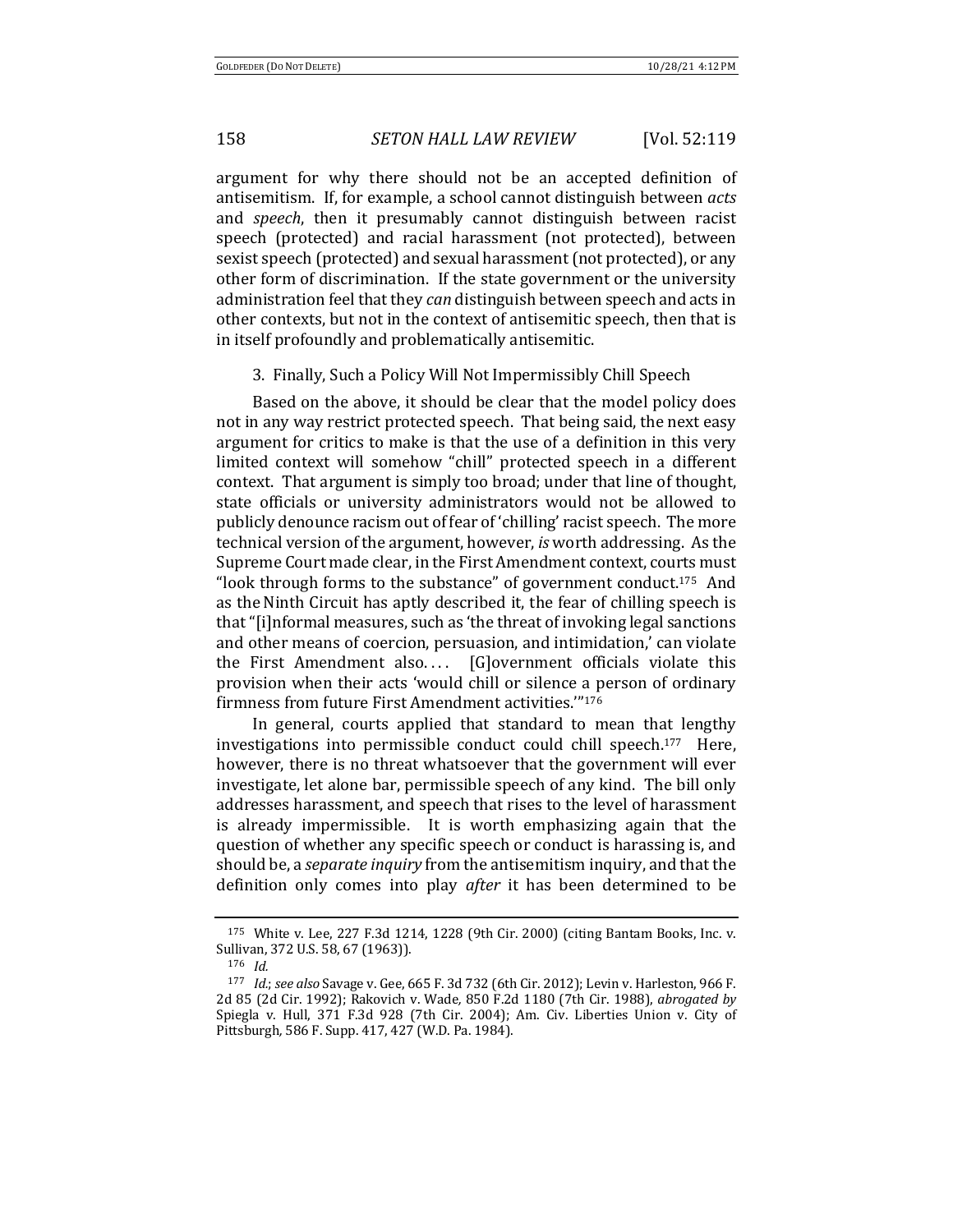harassing, and therefore not protected by the First Amendment. The definition does not affect which behavior is harassing. The definition is important because while some forms of harassment (i.e., typical bullying behavior) do not run afoul of Title VI, if the discriminatory behavior is motivated by the victim's race or national origin, then it *is* illegal and can be regulated.

The idea that a permissible regulation of impermissible discriminatory conduct would be unacceptable because it could theoretically lead to regulation of permissible speech turns law enforcement on its head by treating actual perpetrators as potential future victims. This is not a valid legal argument. As the Supreme Court in *Laird v. Tatum* held:

In recent years this Court has found in a number of cases that constitutional violations may arise from the deterrent, or "chilling," effect of governmental regulations that fall short of a direct prohibition against the exercise of First Amendment rights. In none of these cases, however, did the chilling effect arise merely from the individual's knowledge that a governmental agency was engaged in certain activities or from the individual's concomitant fear that, armed with the fruits of those activities, the agency might in the future take some *other* and additional action detrimental to that individual. Rather, in each of these cases, the challenged exercise of governmental power was regulatory, proscriptive, or compulsory in nature, and the complainant was either presently or prospectively subject to the regulations, proscriptions, or compulsions that he was challenging.<sup>178</sup>

The court went on to note that "[a]llegations of a subjective 'chill' are not an adequate substitute for a claim of specific present objective harm or a threat of specific future harm," even if the apprehensions arise from the fear that the government may in the future "misuse the information in some way that would cause direct harm to respondents." $179$  Courts have also held that in terms of the chilling of First Amendment speech, "self-censorship alone is insufficient to show injury."<sup>180</sup>

In *Abbott v. Pastides*, the Court held that even if the university were to launch an inquiry into student complaints *involving* speech, that would not be sufficient to argue for a chilling effect.<sup>181</sup> The same case

<sup>&</sup>lt;sup>178</sup> Laird v. Tatum, 408 U.S. 1, 11 (1972) (internal citations omitted).

<sup>179</sup> *Id.* at 13-14.

<sup>180</sup> Lopez v. Candaele, 630 F.3d 775, 792 (9th Cir. 2010).

<sup>&</sup>lt;sup>181</sup> Abbott v. Pastides, 900 F.3d 160, 163 (4th Cir. 2018). Even if there *were* a chilling effect, which there is not, as Hutchison notes, "[t]he Supreme Court has established that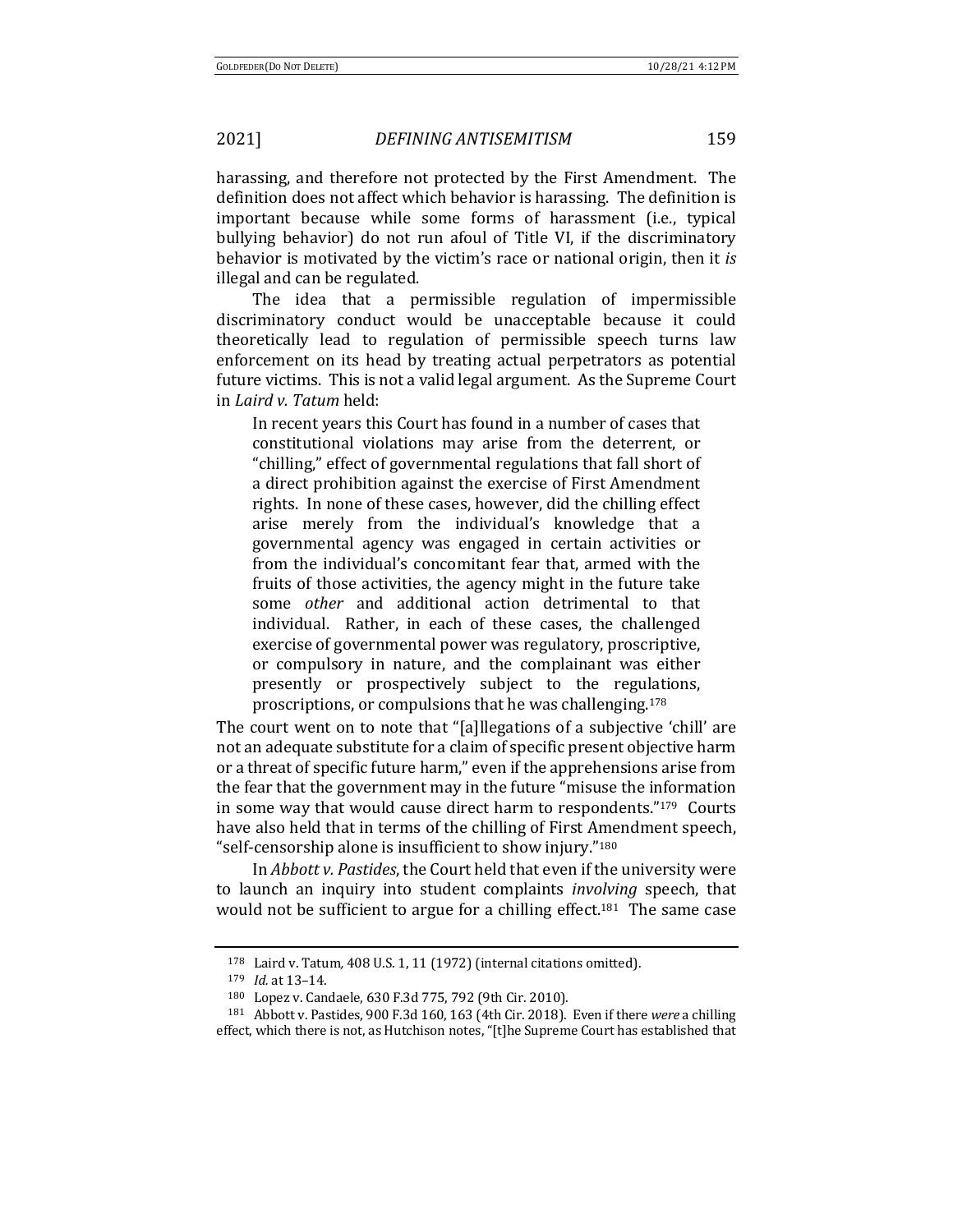also established that procedural meetings as a result of a complaint do not qualify as chilling speech.<sup>182</sup> In *Morrison v. Board of Education*, the Sixth Circuit ruled en banc in favor of the Board when a student claimed that the district policy prohibiting stigmatizing or insulting comments regarding another student's sexual orientation chilled his religious requirement to tell others that their conduct violated his understanding of Christian morality.<sup>183</sup> Finally, in *Lopez v. Candaele*, the Court held that advising a student via letter that other students perceived their language as "hateful propaganda" did not constitute a threat of enforcement under the college's sexual harassment policy and was not a sufficient injury-in-fact.<sup>184</sup> But again, the case for IHRA is even easier because we are not dealing with censuring speech, but rather with assessing motive behind impermissible conduct.

In general, no one who calls sexist speech sexist, racist speech racist, or homophobic speech homophobic, is accused of chilling speech.<sup>185</sup> Indeed, especially in the university context,<sup>186</sup> officials often receive praise for condemning this type of speech without crossing the line into censorship.<sup>187</sup> As the American Civil Liberties Union  $(^\text{``ACLU''})$ recognized, it is fully consistent with the First Amendment that "campus" administrators should ... speak out loudly and clearly against expressions of racist, sexist, homophobic" and other bias, and "react promptly and firmly to counter acts of discriminatory harassment

<sup>&#</sup>x27;a university's mission is education,' depriving the First Amendment of power to preclude a university from imposing 'reasonable regulations compatible with that mission upon the use of its campus and facilities.<sup>""</sup> Hutchinson, *supra* note 100, at 488 (citing Widmar v. Vincent, 454 U.S. 263, 267 n.5 (1981)). Hence, a university has the "right to exclude ... First Amendment activities that ... substantially interfere with the opportunity of other students to obtain an education." Widmar v. Vincent, 454 U.S. at 277 (citing Healy v. James 408 U.S. 169, 188-89 (1972)).

<sup>&</sup>lt;sup>182</sup> *See* Abbott v. Pastides, 263 F. Supp. 3d 565, 578 (D.S.C. 2017), aff'd, 900 F.3d 160 (4th Cir. 2018), cert. denied, 139 S. Ct. 1291 (2019).

<sup>183</sup> Morrison v. Bd. of Educ., 521 F.3d 602, 605 (6th Cir. 2008).

<sup>&</sup>lt;sup>184</sup> *See Lopez*, 630 F.3d at 783; *see also id.* at 792 ("Under these circumstances, we must conclude that Lopez fails to meet the standard required of a pre-enforcement plaintiff to prove injury in fact, because he has not met the low threshold of clearly showing that he faces a specific, credible threat of adverse government action based on a violation of the sexual harassment policy.").

<sup>185</sup> Cynthia Miller-Idriss & Jonathan Friedman, *When Hate Speech and Free Speech Collide,* DIVERSE (Dec. 5, 2018), https://diverseeducation.com/article/133611/.

<sup>186</sup> *To the Point: Campus Inclusion and Freedom – Hateful Incidents on Campus, AM.* COUNCIL EDUC., https://www.acenet.edu/Documents/To-The-Point-Hateful-Incidents.pdf (last visited Aug. 30, 2020).

<sup>&</sup>lt;sup>187</sup> Nadine Strossen, *Counterspeech in Response to Changing Notions of Free Speech,* A.B.A.: HUM. RTS. MAG., https://www.americanbar.org/groups/crsj/publications/ human\_rights\_magazine\_home/the-ongoing-challenge-to-define-freespeech/counterspeech-in-response-to-free-speech/ (last visited Aug. 16, 2020).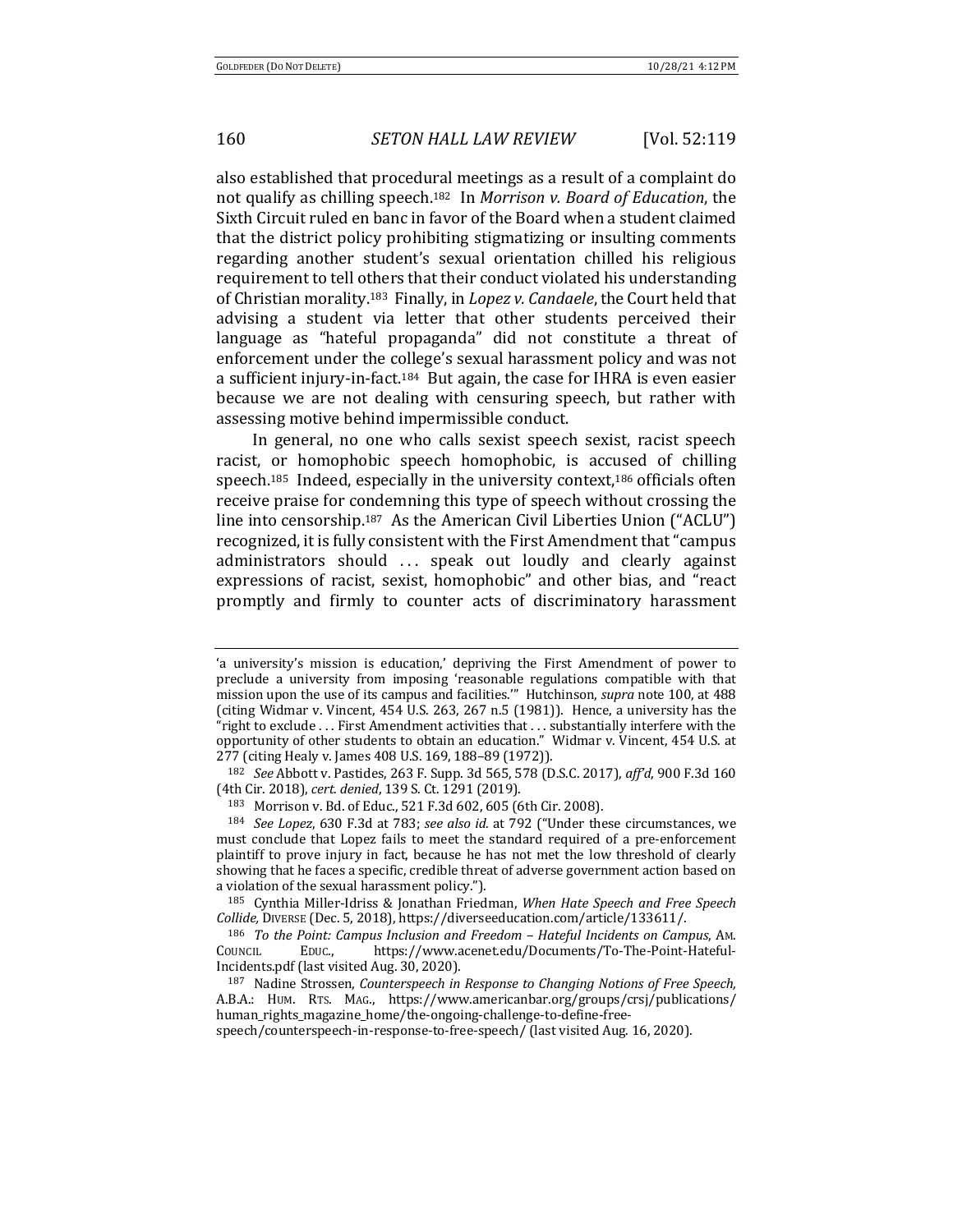...."<sup>188</sup> All the model policy does is ask that antisemitism be treated the same way other forms of discrimination are already treated. In fact, some states have already started doing this by law.<sup>189</sup>

Hate speech is protected, obviously, but that does not mean that we cannot call it hateful.<sup>190</sup> Why then, should it be any different when it comes to antisemitism? To the extent that speech is at all affected by the adoption of a well-accepted definition, it is only to help clarify the motivation behind acts considered discriminatory towards Jewish people, where the law already declared discriminatory acts (not discriminatory speech alone) unacceptable. The actions are already impermissible; calling them what they are does not chill speech.

None of this should be controversial. The Supreme Court already firmly ruled in *Wisconsin v. Mitchell* that "[t]he First Amendment . . . does not prohibit the evidentiary use of speech  $\dots$  to prove motive or intent."<sup>191</sup> That case asked whether enhanced penalties for raciallymotivated crimes violate a defendant's First Amendment rights. In their unanimous opinion in favor of the state, the Court also dealt with the "chilling" argument:

Finally, there remains to be considered Mitchell's argument that the Wisconsin statute is unconstitutionally overbroad because of its "chilling effect" on free speech. Mitchell argues ... that the statute is "overbroad" because evidence of the defendant's prior speech or associations may be used to prove that the defendant intentionally selected his victim on account of the victim's protected status. Consequently, the argument goes, the statute impermissibly chills free expression with respect to such matters by those concerned about the possibility of enhanced sentences if they should in the future commit a criminal offense covered by the statute. We find no merit in this contention.

<sup>&</sup>lt;sup>188</sup> Speech on Campus, ACLU, https://www.aclu.org/other/speech-campus (last visited Aug. 16, 2020).

<sup>&</sup>lt;sup>189</sup> Florida Gov. Ron DeSantis Signs Bill Banning Anti-Semitism in Schools, Universities, Tower (June 4, 2019, 8:07 AM), http://www.thetower.org/7379-florida-gov-rondesantis-signs-bill-banning-anti-semitism-in-schools-universities/ (detailing a Florida bill that applies the definition to laws already barring discrimination in the education system); see Ron Kampeas, *Florida Bill Would Add Protections Against Anti-Semitism to Education System*, JEWISH TELEGRAPHIC AGENCY (Jan. 24, 2019, 6:09 AM), https://www.jta.org/quick-reads/florida-state-bill-would-add-protections-againstanti-semitism-to-education-system (describing Fla. SB 471 (2019), https://www.flsenate.gov/Session/Bill/2019/741/BillText/er/PDF).

<sup>190</sup> *See* Miller-Idriss & Friedman, *supra* note 185.

<sup>191</sup> Wisconsin v. Mitchell, 508 U.S. 476, 489 (1993).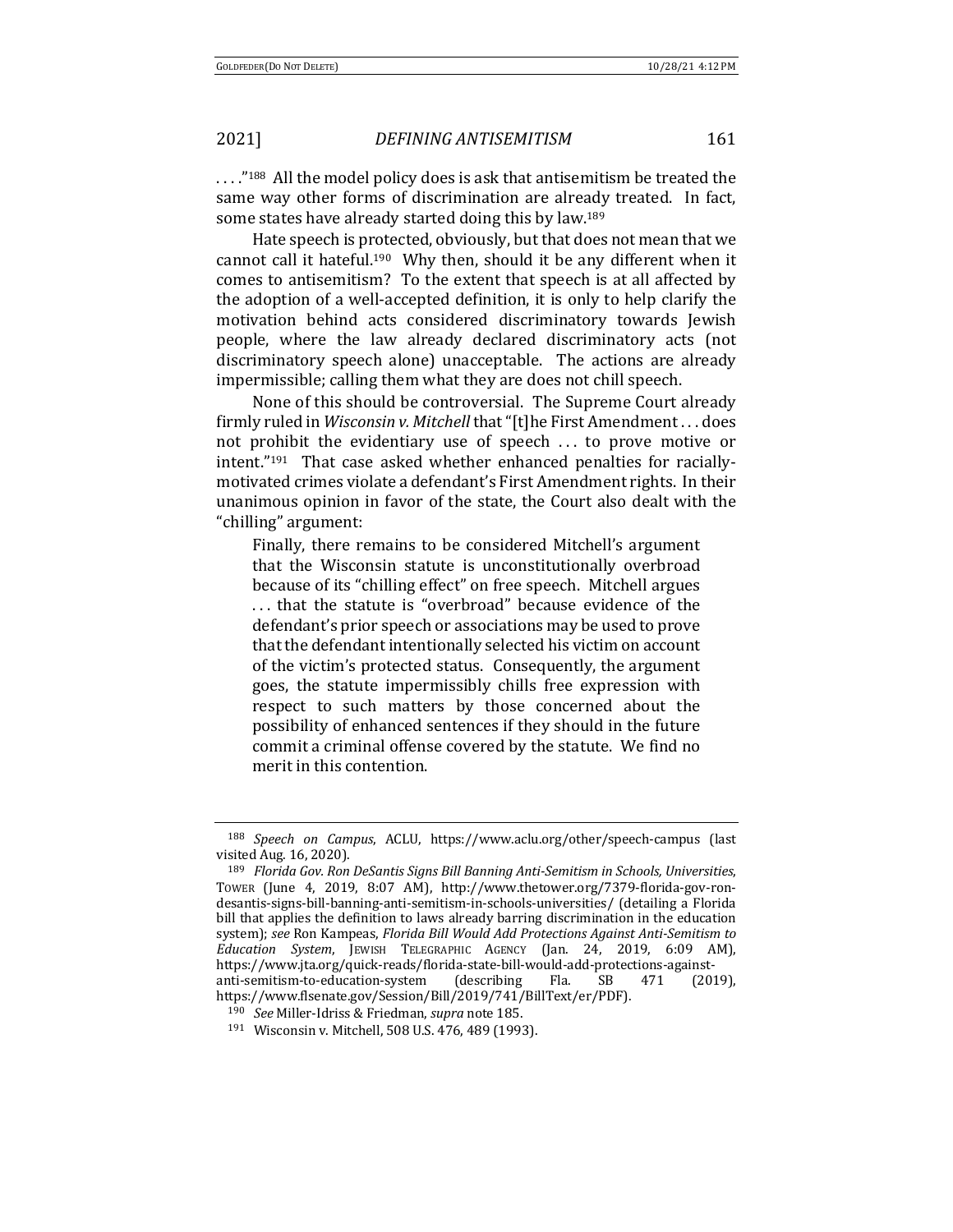The sort of chill envisioned here is far more attenuated and unlikely than that contemplated in traditional "overbreadth" cases. We must conjure up a vision of a Wisconsin citizen suppressing his unpopular bigoted opinions for fear that if he later commits an offense covered by the statute, these opinions will be offered at trial to establish that he selected his victim on account of the victim's protected status, thus qualifying him for penalty enhancement  $\dots$  We are left, then, with the prospect of a citizen suppressing his bigoted beliefs for fear that evidence of such beliefs will be introduced against him at trial if he commits a more serious offense against person or property. This is simply too speculative a hypothesis to support Mitchell's overbreadth claim.<sup>192</sup>

In other words, the proposed policy of using a standard definition of antisemitism for evidentiary purposes when analyzing intent behind discriminatory conduct to determine the motive for the harassment is fully constitutional.<sup>193</sup> The First Amendment does not protect harassing conduct, but it does allow for the evidentiary use of speech to (rebuttably) assess motive without a concern of chilling speech. The policies recommended in this Article do not change the standard for harassing conduct; all they do is provide a definition to guide the evidentiary analysis.

In truth, the lack of a definition, which creates the ability for antisemites to get away with their destructive behavior and intimidate Jewish students, is actually what damages the free exchange of ideas at universities. To quote two leading scholars of antisemitism, Professors Dave Rich and Phillip Spencer, to be concerned that the definition will have a "'chilling effect'... is to turn things entirely on their head. It is

<sup>192</sup> *Id.* at 488–89. 

 $193$  As Paul Clement told a Congressional hearing on campus antisemitism in 2017, discussing a proposed similar federal act, there really isn't even a debatable question: [S]omebody . . . can engage on campus in the most abhorrent anti-Semitic speech and the Education Department will not take action against them just for that. But, if they couple that abhorrent speech with say a physical attack on a Jewish student, then this Act and the Constitution allow the use of that anti-Semitic speech to demonstrate the motive of the person engaged in the harassment  $\dots$ . There were not that many things that Chief Justice Rehnquist and Justice Blackman agreed on, but this was one

of them: no First Amendment problem.

Anti-Semitism on College Campuses: Hearing Before the H. Comm. on the Judiciary, 115th Cong. 45 (2017) (Statement of Paul Clement, Partner, Kirkland & Ellis LLP), https://www.govinfo.gov/content/pkg/CHRG-115hhrg32325/html/CHRG-115hhrg32325.htm.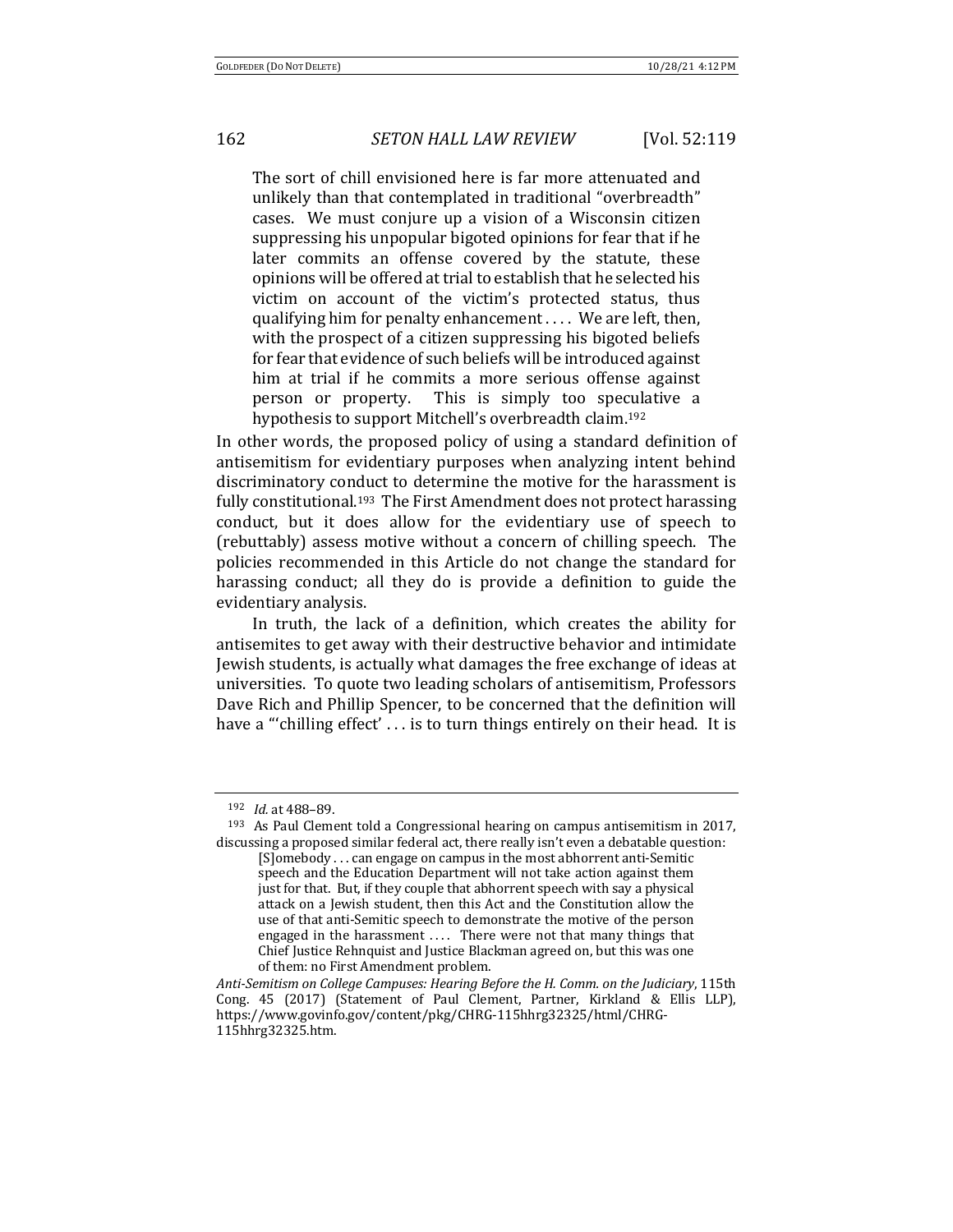antisemitic speech which has a chilling effect on Jewish students, academic and professional staff."<sup>194</sup>

Recall that the standard we are discussing involves behavior that denies Jewish students the ability to partake in educational opportunities. When Jewish students are targeted with verbal and physical abuse, it is not political discourse that they are experiencing.<sup>195</sup> As Sandra Hagee Parker once told Congress while discussing the discriminatory harassment of Jewish students on campus:

It is harassment aimed to silence and shut down the perspective of Jewish students and those who support them. Allowing this behavior to shut down free speech is at odds with the free thinking and safe environment our Nation's colleges strive to create  $\dots$ . Providing a standard by which to judge these acts, no more chills free speech than the presence of a thermometer prevents the temperature from rising. Both sides of the argument deserve to be heard, but at present, one side is using the First Amendment as both a sword with which to inflict harm and a shield with which to protect itself from the consequences of its actions  $\dots$  [T]he exercise of free speech is not an affirmative defense for harassment.<sup>196</sup>

All of the above sounds fairly simple and—being that the IHRA definition is widely accepted and consensus driven—appropriate. Which leads to the next question: What then, would the adoption of the IHRA definition do, other than explain a term? In other words, if adopting the definition in this narrow clarifying context does so little, and will only be used to help determine discriminatory intent after a discriminatory conduct complaint, then why is it so important for States and universities to take these steps? The answer to that is twofold.

<sup>194</sup> Dave Rich & Phillip Spencer, *David Feldman Should Not Be Encouraging Those Who Denigrate Jews*, JEWISH CHRON. (Dec. 14, 2020), https://www.thejc.com/comment/opinion/david-feldman-should-not-be-encouraging-those-who-denigrate-jews-1.509689.

<sup>&</sup>lt;sup>195</sup> *See Ilanit Chernick, Jewish Students Allegedly Assaulted at Labour Rally in Bristol,* JERUSALEM POST (Dec. 11, 2019), https://www.jpost.com/diaspora/jewish-students-allegedly-assaulted-at-labour-rally-in-bristol-610606*.*

<sup>&</sup>lt;sup>196</sup> Anti-Semitism on College Campuses: Hearing Before the H. Comm. on the Judiciary, 115th Cong. 45 (2017) (statement of Sandra Hagee Parker, Chairwoman, Christians United for Israel Action Fund), https://www.govinfo.gov/content/pkg/CHRG-115hhrg32325/html/CHRG-115hhrg32325.htm.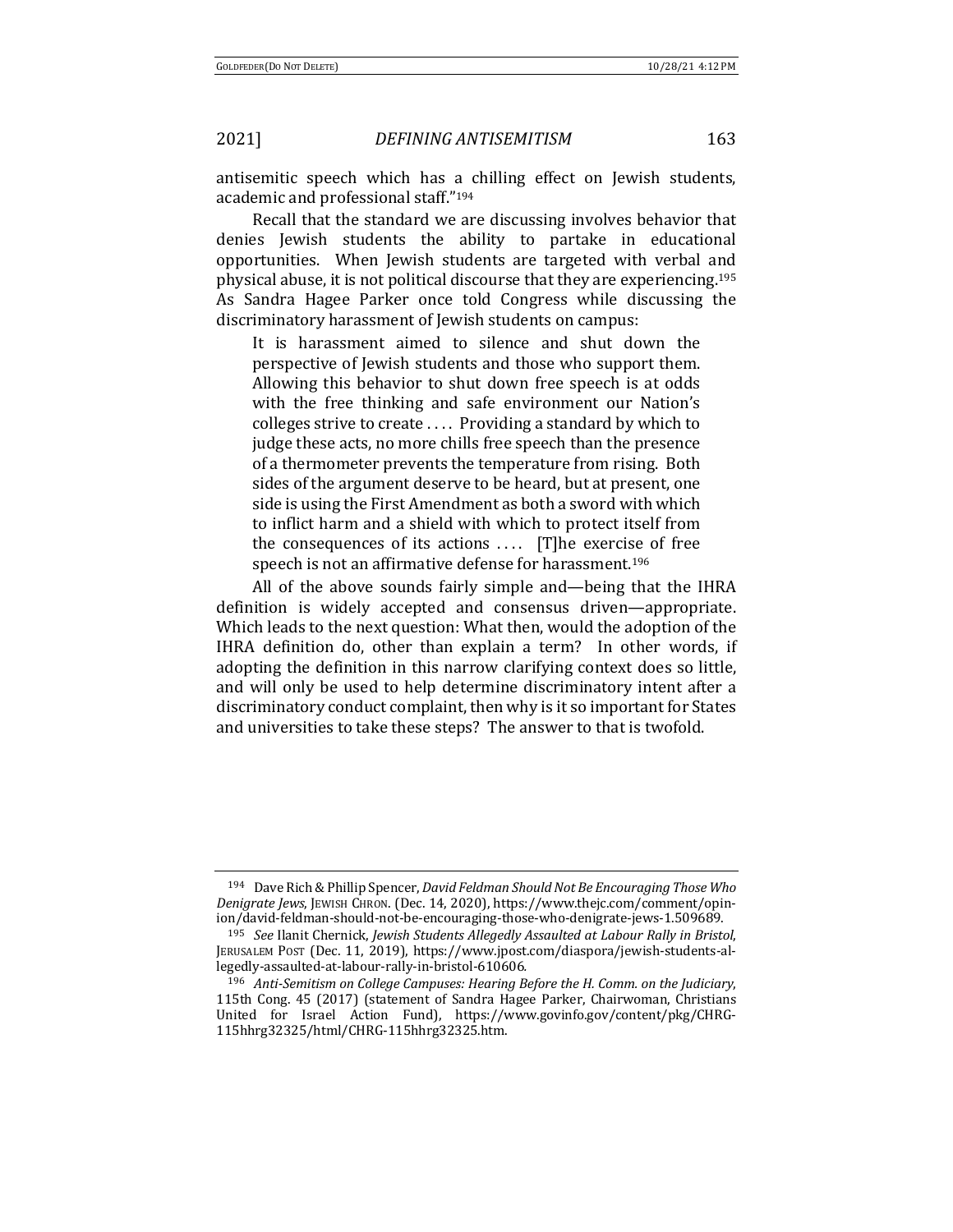## VI. ADOPTING THE DEFINITION HELPS STATES AND SCHOOLS MONITOR, PREVENT, AND EDUCATE ABOUT ANTISEMITISM

# A. *Adopting a Definition Would Help States and Schools Monitor and Report on Antisemitism*

First, do not underestimate the importance of properly defining terms.<sup>197</sup> It is crucial to adopt the IHRA definition because, until now, the absence of a definition of antisemitism has been an Achilles' heel for those who expect state actors, including colleges and universities, to take a stronger stand on campus antisemitism. Consider the alternative to adopting a definition; everyone agrees that antisemitic harassment is illegal, but frankly speaking, no one knows what that means. Without a definition, the status quo basically empowers whatever official is charged on any given day with determining whether any particular case involved antisemitic bias with unfettered discretion and no objective guidelines.<sup>198</sup> Sometimes antisemitic crimes and discrimination are undeniable. One can easily point to any of the following incidents of violence against those of Jewish descent: the shootings at the Tree of Life Synagogue in Pittsburgh, Pennsylvania in 2018 and at the Chabad of Poway in California in  $2019$ ,<sup>199</sup> the recent series of random physical attacks on identifiably Jewish persons in New York City,<sup>200</sup> and the rising number of desecrated Jewish cemeteries<sup>201</sup> and vandalized

<sup>&</sup>lt;sup>197</sup> *See generally* Mark Goldfeder, *The Danger of Defining Your Own Terms: Responding* to the Harvard Law Review on Anti-Discrimination Law and the Movement for Palestinian *Rights*, 3 J. CONTEMP. ANTISEMITISM 141 (2020) [hereinafter Goldfeder, *The Danger of Defining Your Own Terms*] (noting the tendency amongst some legal writers to set up multiple strawman arguments by defining terms in self-serving ways). .

<sup>&</sup>lt;sup>198</sup> See Anti-Semitism on College Campuses: Hearing Before the H. Comm. on the *Judiciary*, 115th Cong. 45 (2017) (statement of Paul Clement, Partner, Kirkland & Ellis LLP), https://www.govinfo.gov/content/pkg/CHRG-115hhrg32325/html/CHRG-115hhrg32325.htm

Whatever Congress does here, if Congress does nothing it is still going to be the Education Department's position that [T]itle VI forbids harassment motivated by anti-Semitism. So, the question really boils down to whether the Education Department officials are going to make that judgment without a definition or with a definition. And I certainly think it serves First Amendment values to guide that discretion.

<sup>199</sup> *San Diego Synagogue Shooting: One Person Dead in Poway, California, BRIT. BROAD.* CORP. (Apr. 29, 2019), https://www.bbc.com/news/world-us-canada-48081535.

<sup>&</sup>lt;sup>200</sup> See Liam Stack, 'Most Visible Jews' Fear Being Targets as Antisemitism Rises, N.Y. TIMES (Feb. 17, 2020), https://www.nytimes.com/2020/02/17/nyregion/hasidic-jewish-attacks.html. 

<sup>&</sup>lt;sup>201</sup> *See* Adam Nossiter, *Jewish Graves Desecrated in Historic French Cemetery*, N.Y. Times (Dec. 4, 2019), https://www.nytimes.com/2019/12/04/world/europe/jewishgraves-france-desecrated.html; Deanna Paul, *Dozens of Jewish Graves Vandalized with Swastikas and Anti-Semitic Slurs*, WASH. POST (Mar. 21, 2019),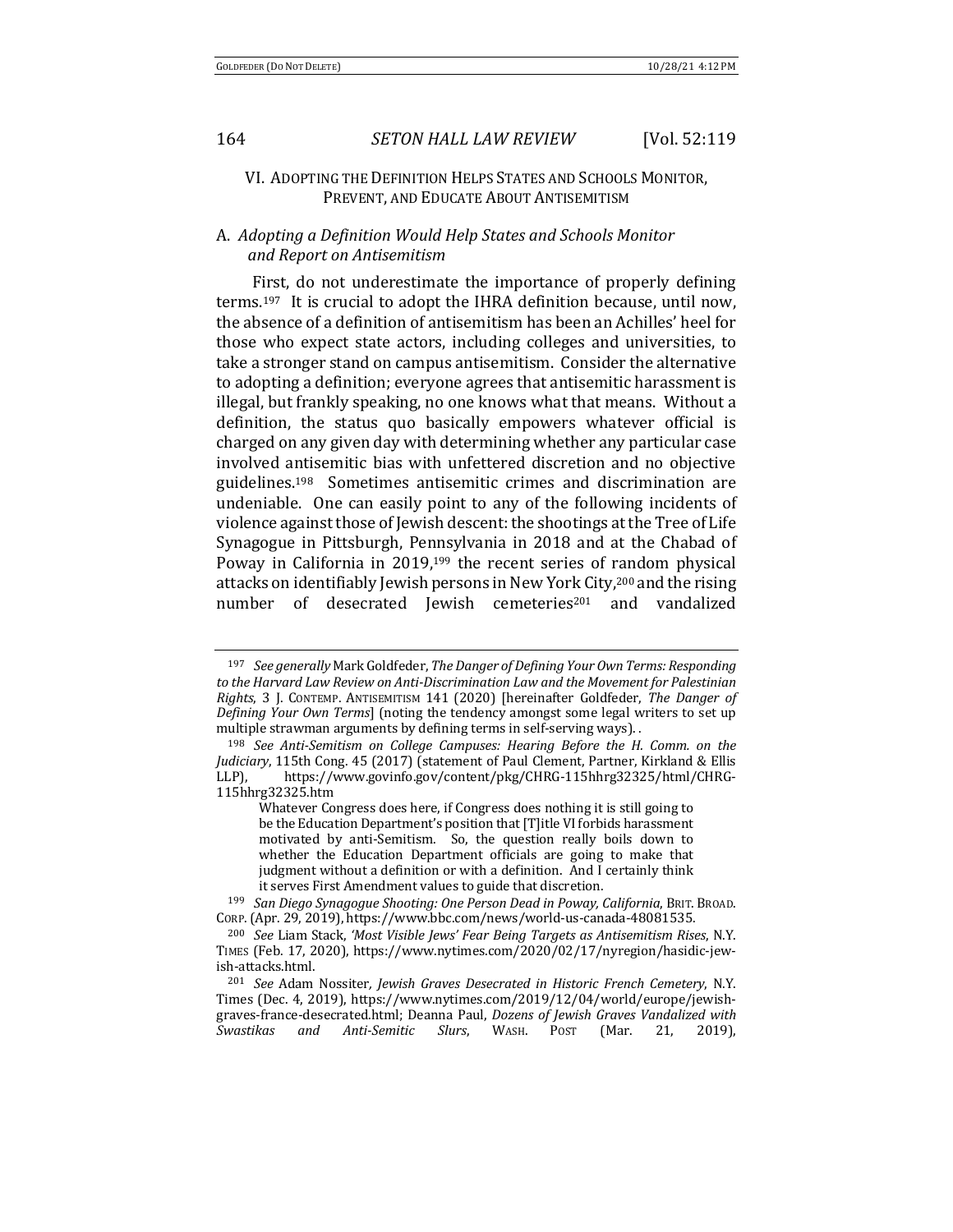synagogues.<sup>202</sup> There have been numerous physical attacks on Jewish businesses, $203$  and on university campuses around the country, there have been countless well-documented examples of antisemitic harassment,<sup>204</sup> property damage,<sup>205</sup> and physical attacks<sup>206</sup> on Jewish students.<sup>207</sup> The problem is that states and universities often do not report, and sometimes even hesitate to admit,<sup>208</sup> that there has been a major spike in people discriminating against and targeting Jewish people in their jurisdictions.<sup>209</sup> So long as the meaning of antisemitism is left murky and inconsistent, it will be easy for officials to look the other way and fail to enforce existing regulations regarding bigotry.<sup>210</sup>

<sup>205</sup> *See* Interview by Lenny Giteck with Andrew Pessin, Professor, Conn. Coll. (Jan. 11, 2021), https://antisemitismexposed.org/andrew-pessin/?fbclid=IwAR2JL5fb908 yCrojGdwsx9HraI\_u-BcE8N7dPMy1c8MhjQV5YQNNe6oSTQ.

<sup>206</sup> *See* Frances Dinkelspiel, *Jewish Student Sues UC Berkeley Over Assault by Palestine Supporter*, BERKELEYSIDE (Mar. 7, 2011, 12:19 PM), https://www.berkeleyside.com/ 2011/03/07/jewish-student-sues-uc-berkeley-over-assault-by-palestine-supporter. 

See generally Edwin Black, Temple University - Latest Anti-Semitic Hotspot Protested *Amid Record Donation Drive,*  HUFFINGTON POST (Oct. 25, 2014), https://www.huffpost.com/entry/temple-university-latest-\_b\_5707919.

<sup>207</sup> Tori Cheifetz, *Jewish Students 'Held Hostage' in Toronto Hillel*, JERUSALEM POST (Feb. 15, 2009), https://www.jpost.com/jewish-world/jewish-news/jewish-students-heldhostage-in-toronto-hillel.

<sup>209</sup> AMCHA INITIATIVE, THE HARASSMENT OF JEWISH STUDENTS ON U.S. CAMPUSES: HOW ELIMINATIONIST ANTI-ZIONISM AND ACADEMIC BDS INCITE CAMPUS ANTISEMITISM 8-17 (2019), https://amchainitiative.org/wp-content/uploads/2019/09/Eliminationist-Anti-Zionism-and-Academic-BDS-on-Campus-Report.pdf. 

<sup>210</sup> Evan Gerstmann, *Hate Crimes Against Jewish Students Are at an All-Time High*, FORBES (Sept. 9, 2020, 5:12 PM), https://www.forbes.com/sites/evangerstmann/

https://www.washingtonpost.com/religion/2019/03/21/dozens-jewish-graves-vandalized-with-swastikas-anti-semitic-slurs/*.*

<sup>&</sup>lt;sup>202</sup> *See, e.g.*, Marcy Oster, *Florida Man to be Charged with Vandalism of 2 Synagogues,* FORWARD (July 27, 2020), https://forward.com/fast-forward/451533/florida-man-willbe-charged-with-vandalism-of-2-reform-synagogues-in/; *see also Synagogues in Los*  Angeles and Richmond Vandalized During Protests, TIMES OF ISRAEL (June 1, 2020, 4:50 AM), https://www.timesofisrael.com/synagogues-in-los-angeles-and-richmondvandalized-during-protests/.

<sup>&</sup>lt;sup>203</sup> SA: 21 Arrested at Violent BDS Protest in South Africa, CHRISTIANS UNITED FOR ISRAEL (Mar. 26, 2015), https://www.cufi.org.uk/news/sa-21-arrested-at-violent-bds-protestin-south-africa.

<sup>&</sup>lt;sup>204</sup> See William A. Jacobson, *Dorm Storming at NYU Targets Jewish Students*, LEGAL INSURRECTION (Apr. 24, 2014, 1:32 PM), https://legalinsurrection.com/2014/04/dormstorming-at-nyu-targets-jewish-students/. See generally William A. Jacobson, Anti-*Israel Student Group Suspended at Northeastern for Vandalism, Intimidation, Disruption,* LEGAL INSURRECTION (Mar. 13, 2014, 10:00 AM), https://legalinsurrection.com/2014/ 03/anti-israel-student-group-suspended-at-northeastern-for-vandalism-intimidationdisruption/.

 $208$  Some even call on the Jewish students to "get tougher skin." Greta Anderson, *Responding to Rise in Campus Anti-Semitism*, INSIDE HIGHER ED (Sept. 9, 2020), https://www.insidehighered.com/news/2020/09/09/antisemitism-rise-newsemester-starts.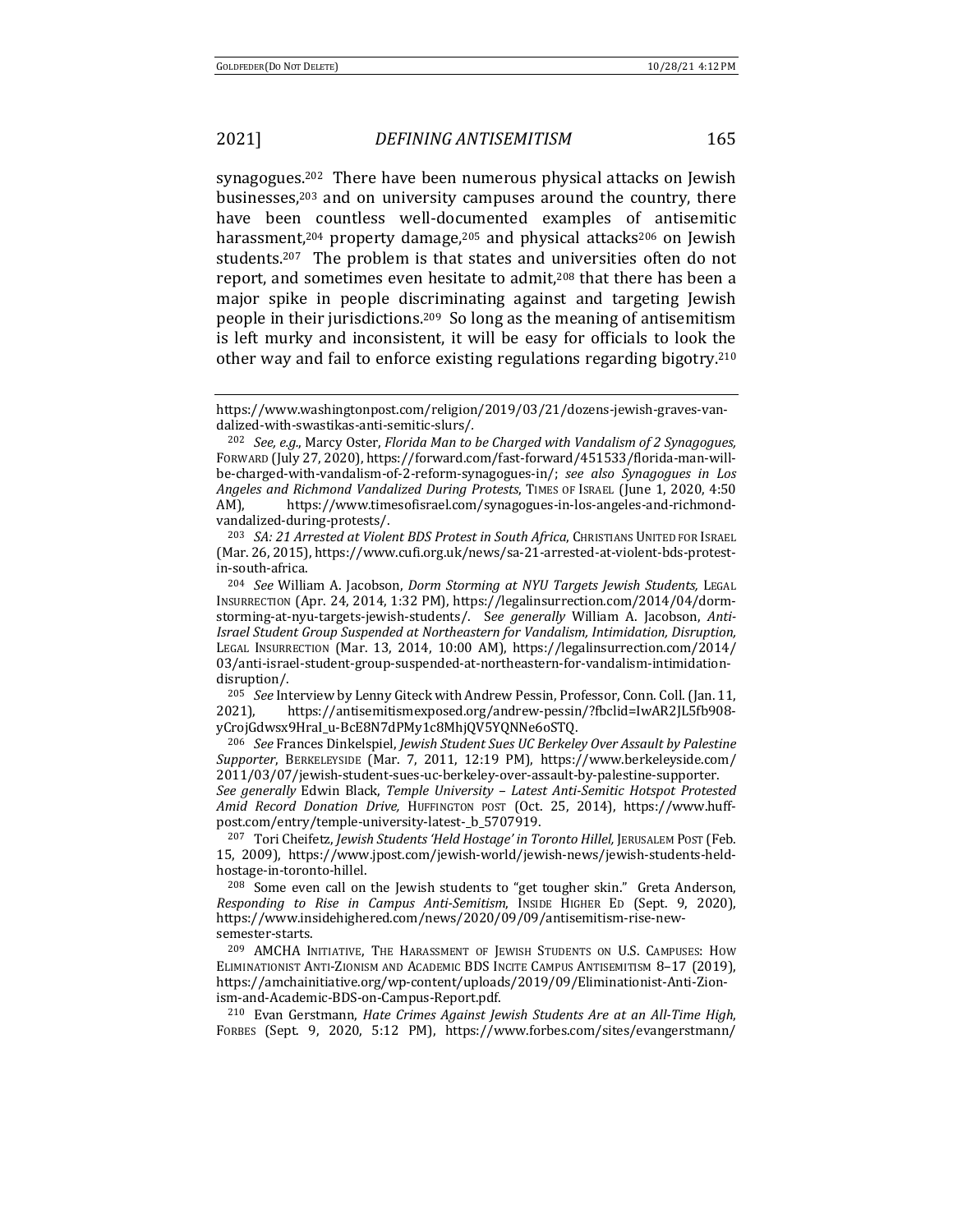Thankfully, there is an easy fix. The IHRA definition simply defines antisemitism the same way that the federal government does, and adopting it would only require states and universities to apply their own rules fairly. State anti-discrimination laws and university conduct codes that forbid student groups from engaging in discriminatory activities should be enforced across the board. If there is a definition, then administrators cannot simply shrug and say that they "don't know what antisemitism looks like."

Under the federal Clery Act, $211$  universities are required to file an annual report on campus crime. The law is meant to provide transparency around policy and statistics, and one of the four categories they must disclose are hate crimes. The problem is that, " $[m]$ any universities interpret the guidelines as narrowly as possible, leaving out antisemitic vandalism that would likely be categorized as hate crimes if they happened off-campus." $212$  In 2017, for example, after someone drew a swastika on a bathroom stall in Binghamton University's library, the school condemned the incident as a "hate crime" in a public statement but then failed to report it in its annual crime report. When asked, the university spokesman said there was not enough evidence that it was motivated by bias. $213$ 

Binghamton University is hardly alone. Ithaca College, for example, had three swastika incidents in 2018—two classified by police as aggravated harassment, 1st degree—and one instance of a Jewish student having his *mezuzah* (religious parchment) knocked off his door, but it also reported zero hate crimes for the year. According to an in depth-analysis done by the Forward:

[C]omparing news reports of campus antisemitism between 2016 and 2018 to the filings for those years found that fewer than half of the incidents that could have been reported as hate crimes actually were. Out of a total of 158 incidents at 64 schools, 93—including antisemitic vandalism at brand-name schools known for vibrant Jewish communities like Harvard, Princeton, MIT, UCLA and the University of Maryland—were left out of the federal filings.<sup>214</sup>

<sup>2020/09/09/</sup>hate-crimes-against-jewish-students-are-at-an-all-timehigh/?sh=23eb23bc632f.

 $211$  34 C.F.R. § 668.46(c) (2021).

<sup>&</sup>lt;sup>212</sup> Aiden Pink, *Colleges Express Outrage About Anti-Semitism—But Fail to Report it as a Crime*, FORWARD (Aug. 17, 2020), https://forward.com/news/national/452483/college-antisemitic-hate-crimes/.

<sup>213</sup> *Id.*

<sup>214</sup> *Id.*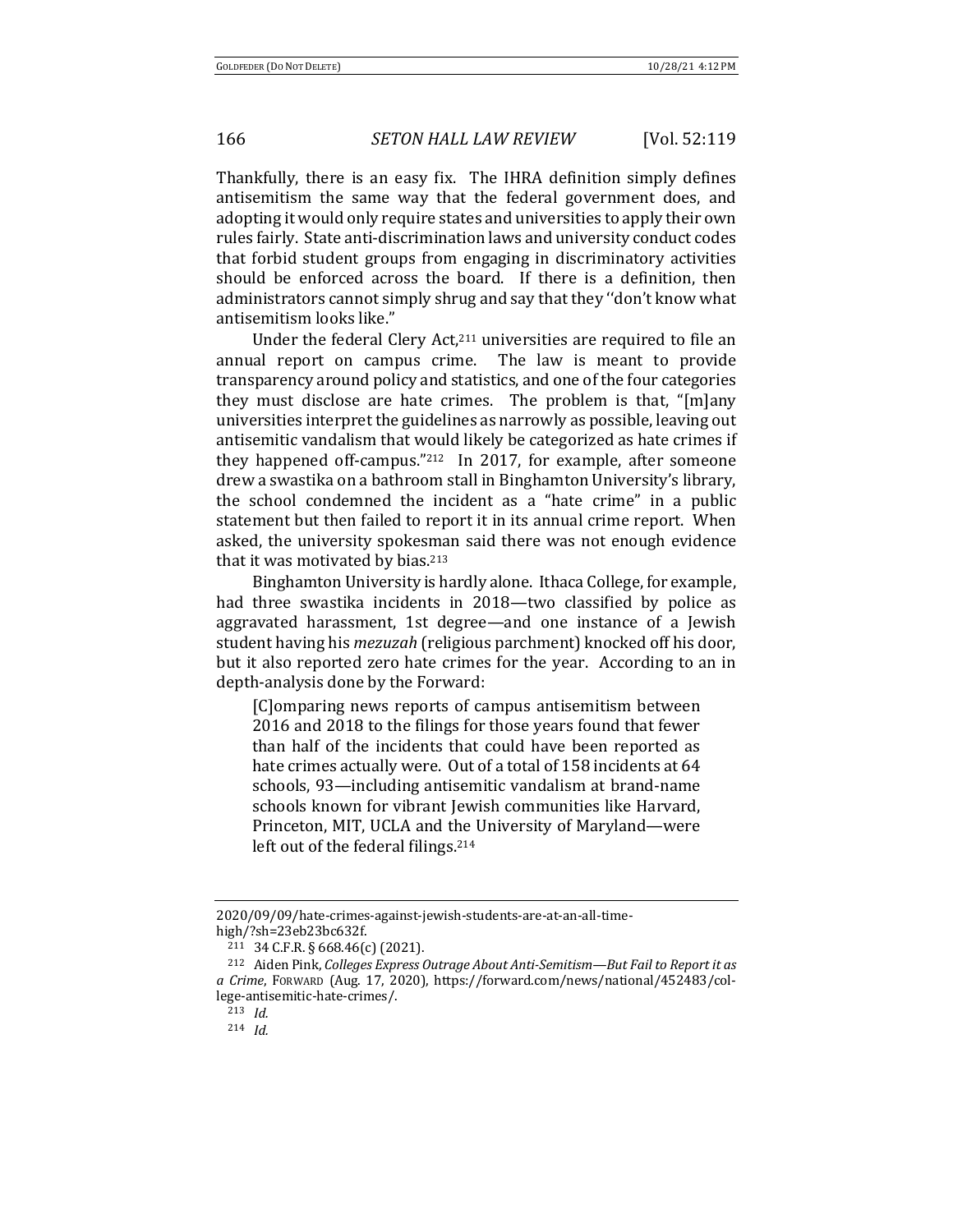At best, this points to a lack of understanding or awareness on the part of university administrators about what antisemitism looks and feels like; multiple schools told the Forward that their lack of swastika reporting was an inadvertent error. At worst, it might point to something more sinister, with schools hiding behind the vagueness of 'antisemitism' to purposefully sweep it under the rug and avoid the bad publicity. Regardless, adopting a bright-line definition will solve either or both of those problems. In the above-mentioned incidents, if the schools adopted the IHRA definition, then going forward it should be clear to whomever files the annual reports that a swastika is an antisemitic symbol.

Similarly, state legislation adopting the IHRA definition would also fix a troubling problem in terms of the federal reporting that states are required to do. Under the 1990 Hate Crime Statistics Act<sup>215</sup> (modified in 2009 by The Matthew Shepard and James Byrd, Jr. Hate Crimes Prevention Act),<sup>216</sup> the Attorney General, through the FBI, is tasked with tracking and tabulating crimes committed because of the victim's race, religion, disability, sexual orientation, or ethnicity (i.e., crimes in which there was "manifest evidence of prejudice" against these protected groups) regardless of differences in how state laws define who is protected and regardless of whether or not the incidents in question were actually prosecuted as hate crimes.<sup>217</sup> The FBI relies on local law enforcement agencies to collect and submit data, but thousands of police agencies opt out of the reporting, and even "among the 15,000 that do, some 88 percent reported they had no hate crimes."<sup>218</sup> According to one ProPublica report, "investigators frequently did not mark down incidents as motivated by bias, even if there was evidence suggesting

<sup>215</sup> 28 U.S.C. § 534.

<sup>&</sup>lt;sup>216</sup> Matthew Shepard and James Byrd, Jr. Hate Crimes Prevention Act, Pub L. No. 111-84, §§ 4701-4713, 123 Stat. 2835 (2009) (codified at 18 U.S.C. § 249).

<sup>&</sup>lt;sup>217</sup> Ken Schwencke, *Why America Fails at Gathering Hate Crime Statistics*, PROPUBLICA (Dec. 4, 2017, 8:00 AM), https://www.propublica.org/article/why-america-fails-atgathering-hate-crime-statistics.

 $218$  "Local law enforcement agencies reported a total of 6,121 hate crimes in 2016 to the FBI, but estimates from the National Crime Victimization Survey, conducted by the federal government, pin the number of potential hate crimes at almost 250,000 a yearone indication of the inadequacy of the FBI's data.... It's true that many hate crime cases fall away before they start because about half the victims never report them to authorities. But to understand why so many cases that *are* reported to authorities still fall through the cracks, ProPublica requested incident reports or aggregate data from more than 350 law enforcement agencies in 48 states, including the 50 largest agencies nationwide, on the bias-motivated crimes they had investigated since 2010. More than 280 agencies responded, but in many cases only to say they hadn't investigated any such incidents, or had no records, or that their records were bad." Id.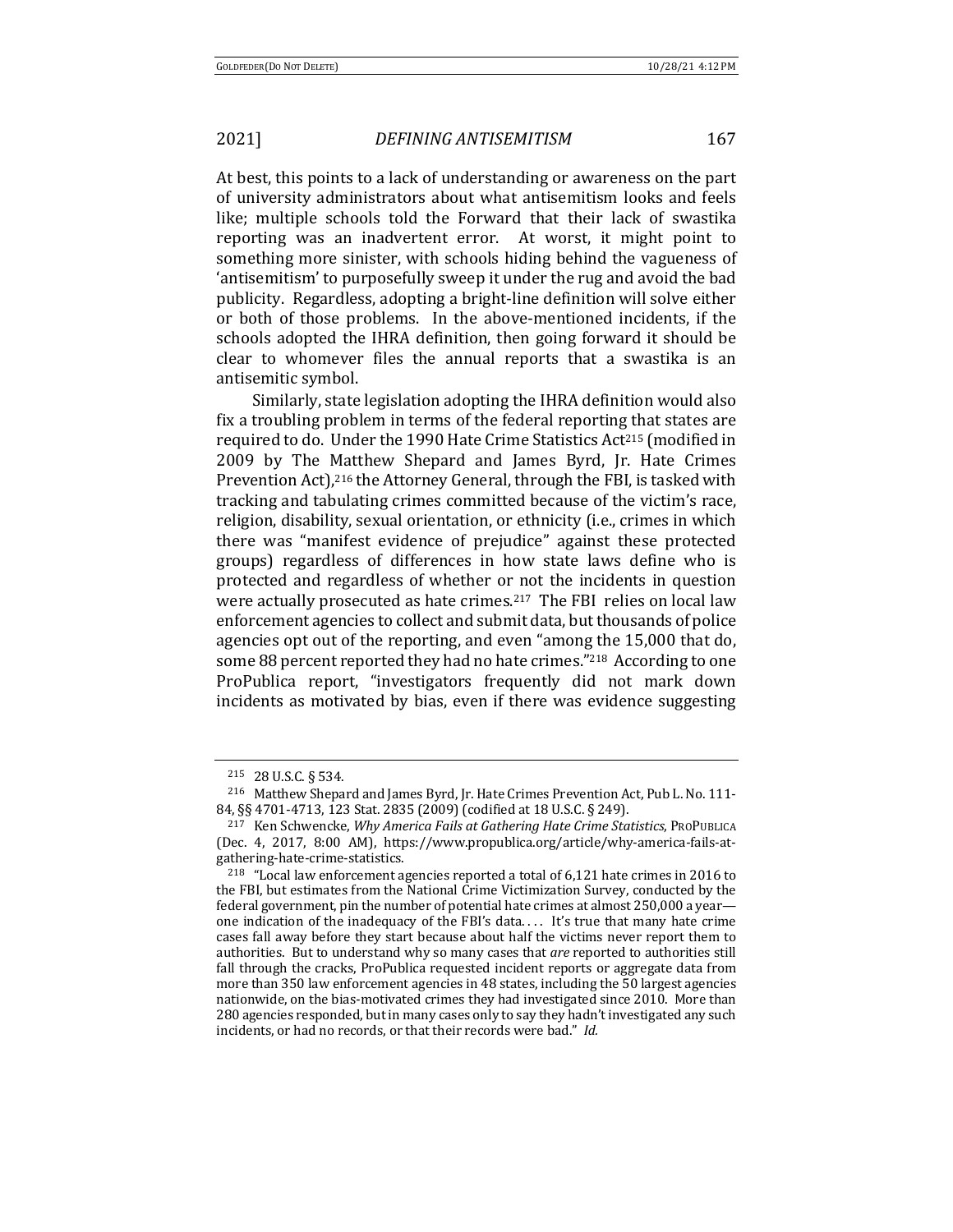this was so. A spray-painted swastika, for example, might be classified simply as vandalism and not also as a hate crime." 219

In 2019, for the second straight year, the number of law enforcement agencies participating in providing statistics declined, but even with fewer agencies reporting, the number of reported hate crimes actually increased by 113 percent from the previous year.<sup>220</sup> In particular, as it relates to this Article, the year 2019 saw a 14 percent increase in anti-Jewish hate crimes, and all across the country 63 percent of the total reported religion-based crimes were directed against Jewish people and Jewish institutions.<sup>221</sup> If states adopted a standard definition of antisemitism—the IHRA definition—simply for the purpose of evaluating motive in potential bias incidents, it would be incredibly helpful in making sure that the statistics about anti-Jewish crime more accurately reflect the reality of lived experiences of Jewish people.

# B. Adopting a Definition Would Help States and Schools Educate *Their Constituencies About Antisemitism*

Second, adopting the definition would have an important educational aspect. In some instances, people may not even realize that they are engaging in or supporting antisemitism when, for example, they express certain anti-Zionist views. Of course, not all criticisms of Israel are antisemitic, but there is a popular false dichotomy: since not all anti-Israel rhetoric is necessarily antisemitism, none of it should be included in a definition of antisemitism. "What this argument does is provide a convenient way for modern antisemites to remain in polite society while espousing incredible hate under the thinnest of anti-Zionistic veils. Antisemites should not get to decide the definition of antisemitism."222 In this context too, the IHRA definition is important and helpful *because* it includes useful examples of discriminatory anti-Israel statements that cross the line into antisemitism. If critics claim that the adoption of such a definition would shut down criticisms of the State of Israel or its leaders, that is *patently* false. According to the definition itself, not all criticism of Israel is antisemitism, even harsh criticism, but when anti-Zionism crosses certain lines, it *can* be antisemitic. As discussed earlier,

 $219$  In most states, local law enforcement agencies are supposed to "send their hate crime data to the state, which is then supposed to submit it to the FBI," but the report also "found several instances in which this chain broke down." Id.

<sup>&</sup>lt;sup>220</sup> *ADL Calls for Improved Hate Crime Reporting in Response to New FBI Data, ANTI-*DEFAMATION LEAGUE (Nov. 16, 2020), https://www.adl.org/news/press-releases/adlcalls-for-improved-hate-crime-reporting-in-response-to-new-fbi-data.

<sup>221</sup> *Id.*

<sup>&</sup>lt;sup>222</sup> Goldfeder, *The Danger of Defining Your Own Terms*, *supra* note 197, at 142.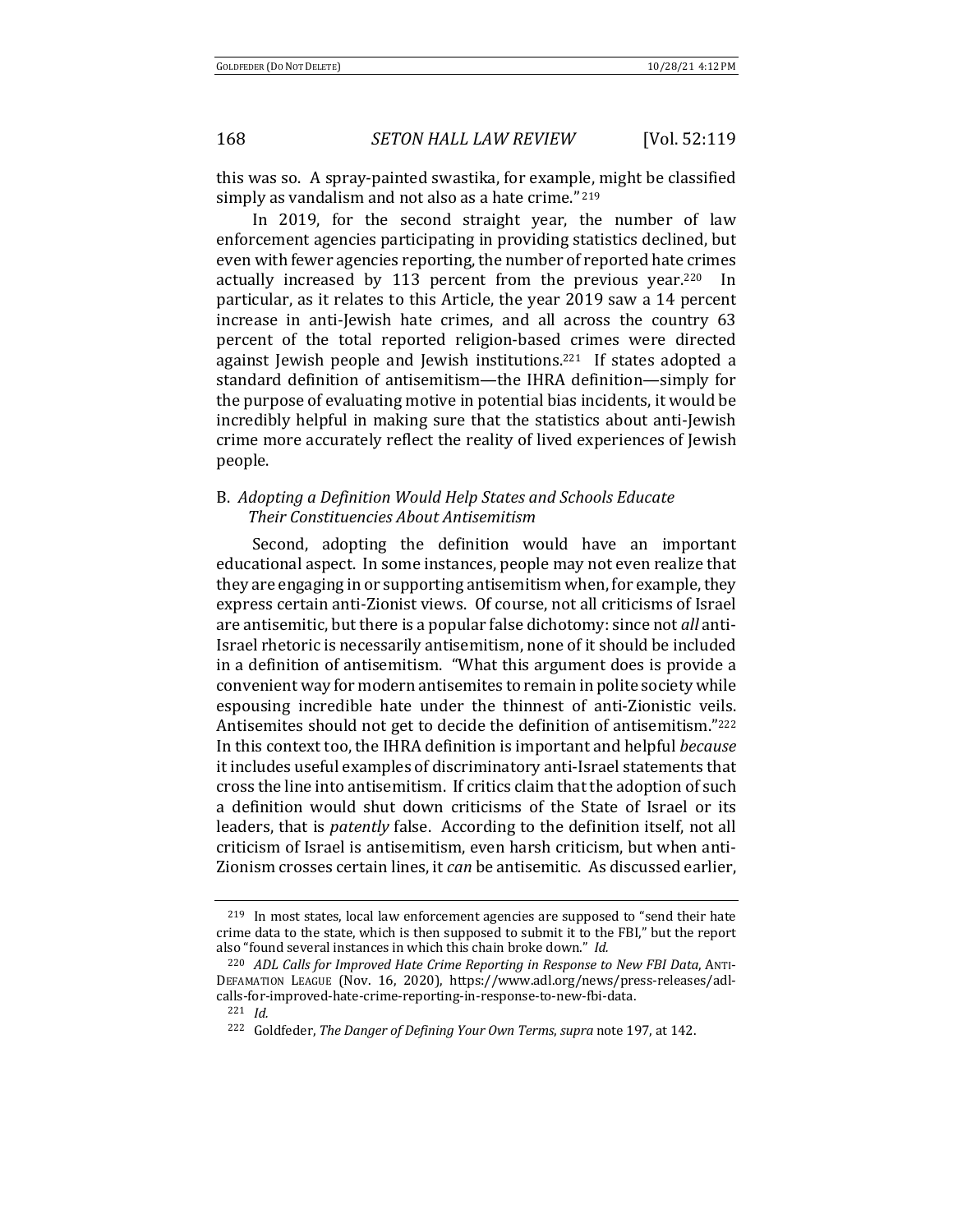critics of the definition generally focus on the danger of governments using it to stifle free speech.<sup>223</sup> While those concerns are easily answered—primarily by having policies that focus only on actions and not speech<sup>224</sup>—that is a conversation about the contours of protecting hate speech. It is a *far* different argument to pretend that the speech itself is *not* antisemitic, but that is the argument that antisemites often try to exploit.<sup>225</sup>

### VII. CRITICISM OF ISRAEL AND ANTISEMITISM

Legitimate criticism of Israel is fine under the IHRA definition, and if you are merely criticizing Israel, even harshly and regularly, then the definition should not affect you one iota. By now it should be clear that this entire discussion has *nothing* to do with any attempt to fight against Palestinian rights, or to silence advocates for the Palestinian cause. Here is an easy example to differentiate: Mahmoud Abbas is the President of the Palestinian Authority and arguably the world's leading advocate for Palestinian rights. To agree with his political views is *not* inherently antisemitic. To agree with his public statements at times *denying* the Holocaust and at other points *blaming* the genocide on the Jewish victims' behavior *is* inherently antisemitic.<sup>226</sup> Based on his public apologies, even Mahmoud Abbas would have to agree with that.<sup>227</sup>

When is criticism of Israel antisemitic? Sometimes the answer is clear, like when proponents use classic antisemitic tropes to discuss the "collective Jew among the Nations" as a proxy for how antisemites historically would talk about Jewish individuals.<sup>228</sup> These stereotypes

<sup>&</sup>lt;sup>223</sup> Elizabeth Redden, *Trump Signs Order on Campus Antisemitism*, INSIDE HIGHER ED (Dec. 12, 2019), https://www.insidehighered.com/news/2019/12/12/trump-orderantisemitism-campuses-draws-free-speech-concerns.

<sup>&</sup>lt;sup>224</sup> Goldfeder, Why We Should Applaud, supra note 137.

<sup>&</sup>lt;sup>225</sup> Mark Goldfeder, *House Should Censure Anti-Semitic Rep. Rashida Tlaib*, Fox News (Dec. 3, 2020), https://www.foxnews.com/opinion/rashida-tlaib-anti-semitism-markgoldfeder.

<sup>&</sup>lt;sup>226</sup> Jonathan Freedland, It's Right to Condemn Mahmoud Abbas for His Antisemitic *Remarks*, GUARDIAN (May 2, 2018, 7:14 AM), https://www.theguardian.com/ commentisfree/2018/may/02/condemn-mahmoud-abbas-antisemitic-remarksholocaust.

<sup>&</sup>lt;sup>227</sup> Stephen Farrell, *Palestinian Leader Abbas Offers Apology for Remarks on Jews*, REUTERS (May 4, 2018, 6:30 AM), https://www.reuters.com/article/us-israel-palestinians-abbas/palestinian-leader-abbas-offers-apology-for-remarks-on-jewsidUSKBN1I5131.

<sup>&</sup>lt;sup>228</sup> Irwin Cotler, *New Anti-Jewishness*, The Jewish People Pol'y Planning Inst. 7 (Nov. 2002), http://jppi.org.il/uploads/Alert%201%20New%20Anti%20Jewishness.pdf.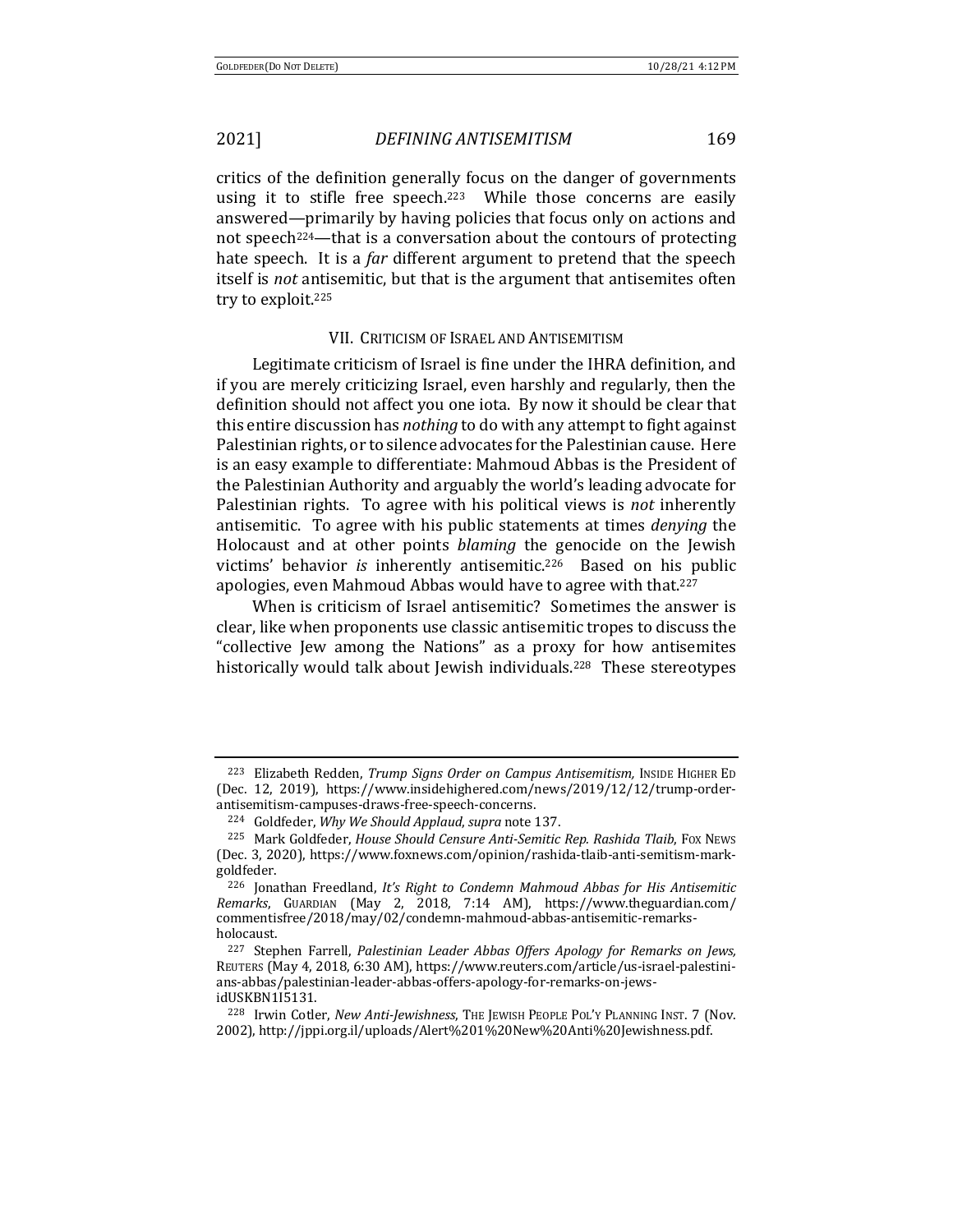include, but are not limited to: "accusations of" Jewish conspiracies;<sup>229</sup> blood libels;<sup>230</sup> portraying Jews (not even actual *Israelis* but caricatures of religious *Jews*) as Satanic, demonic, and evil;<sup>231</sup> accusing Jews of dual loyalty; $232$  and engaging in Holocaust denial $233$  and Holocaust inversion.<sup>234</sup> When this happens, the symbols and signals used often belie the speaker's true nefarious intent.<sup>235</sup> Again, no one is saying this speech should be criminalized or contained, just that it should be *labeled* correctly.

Sometimes antisemitism might not be as obvious to a casual observer. That is exactly why there needs to be a definition to assess context and motivation. That is also why antisemites do not like the IHRA definition—because it takes away their freedom to push past the line. In practice, denying history to claim that Jews are not indigenous to Israel, $236$  denying (only) the Jewish people their right to selfdetermination (as consecrated in both *the International Covenant on Civil and Political Rights* and *the International Covenant on Economic, Social and Cultural Rights*),<sup>237</sup> while at the same time calling for the

<sup>&</sup>lt;sup>229</sup> What is...Anti-Israel, Anti-Semitic, Anti-Zionist?, ANTI-DEFAMATION LEAGUE, https://www.adl.org/resources/tools-and-strategies/what-is-anti-israel-anti-semiticanti-zionist (last visited Aug. 1, 2020).

<sup>&</sup>lt;sup>230</sup> *See Blood Libel: A False, Incendiary Claim Against Jews, ANTI-DEFAMATION LEAGUE,* https://www.adl.org/education/resources/glossary-terms/blood-libel (last visited Aug. 1, 2020).

<sup>&</sup>lt;sup>231</sup> *See generally* DAN DIKER & JAMIE BERK, JERUSALEM CTR. FOR PUB. AFFS., STUDENTS FOR JUSTICE IN PALESTINE UNMASKED: TERROR LINKS, VIOLENCE, BIGOTRY, AND INTIMIDATION ON US CAMPUSES 54-72 (2018), https://jcpa.org/pdf/SJP\_unmasked\_2018\_web.pdf.

<sup>232</sup> *See id.* at 29. 

<sup>233</sup> ENERSEC USA, *Yasir Qadhi Anti-Semitic Rant*, YOUTUBE (Nov. 19, 2015), https://www.youtube.com/watch?v=2bSxOmcyI18&feature=youtu.be&t=466.

<sup>&</sup>lt;sup>234</sup> *See* DIKER & BERK, *supra* note 231, at 54-75.

<sup>&</sup>lt;sup>235</sup> Goldfeder, *The Danger of Defining Your Own Terms, supra* note 197.

<sup>&</sup>lt;sup>236</sup> Roberta P. Seid, *Omar Barghouti at UCLA: A Speaker Who Brings Hate*, JEWISH J. (Jan. 16, 2014), https://jewishjournal.com/commentary/opinion/126186/. In the words of former Minister of Justice and Attorney General of Canada Irwin Cotler, "[i]f 'Holocaust Revisionism' is an assault on Jewish memory and historical experience, 'Middle East Revisionism' constitutes no less an assault on Jewish memory and historical experience. It cynically serves to invert the historical narrative so that Israel is seen an 'alien' and 'colonial implant' in the region. . . ." Cotler, *supra* note 62, at 7.

<sup>&</sup>lt;sup>237</sup> *See* G.A. Res. 2200A (XXI), *International Covenant on Civil and Political Rights* (Mar. 23, 1976), https://www.ohchr.org/en/professionalinterest/pages/ccpr.aspx; G.A. Res.  $2200(a)$  (XXI), International Covenant on Economic, Social and Cultural Rights (Jan. 3, 1976), https://www.ohchr.org/en/professionalinterest/pages/cescr.aspx. "Jews are being singled-out and discriminated against when they alone are denied this right. As Martin Luther King, Jr. put it: 'this is the denial to the Jews of the same right, the right to self-determination, that we accord to African nations and all other peoples of the globe. In short, it is anti-Semitism."' Cotler, *supra* note 62.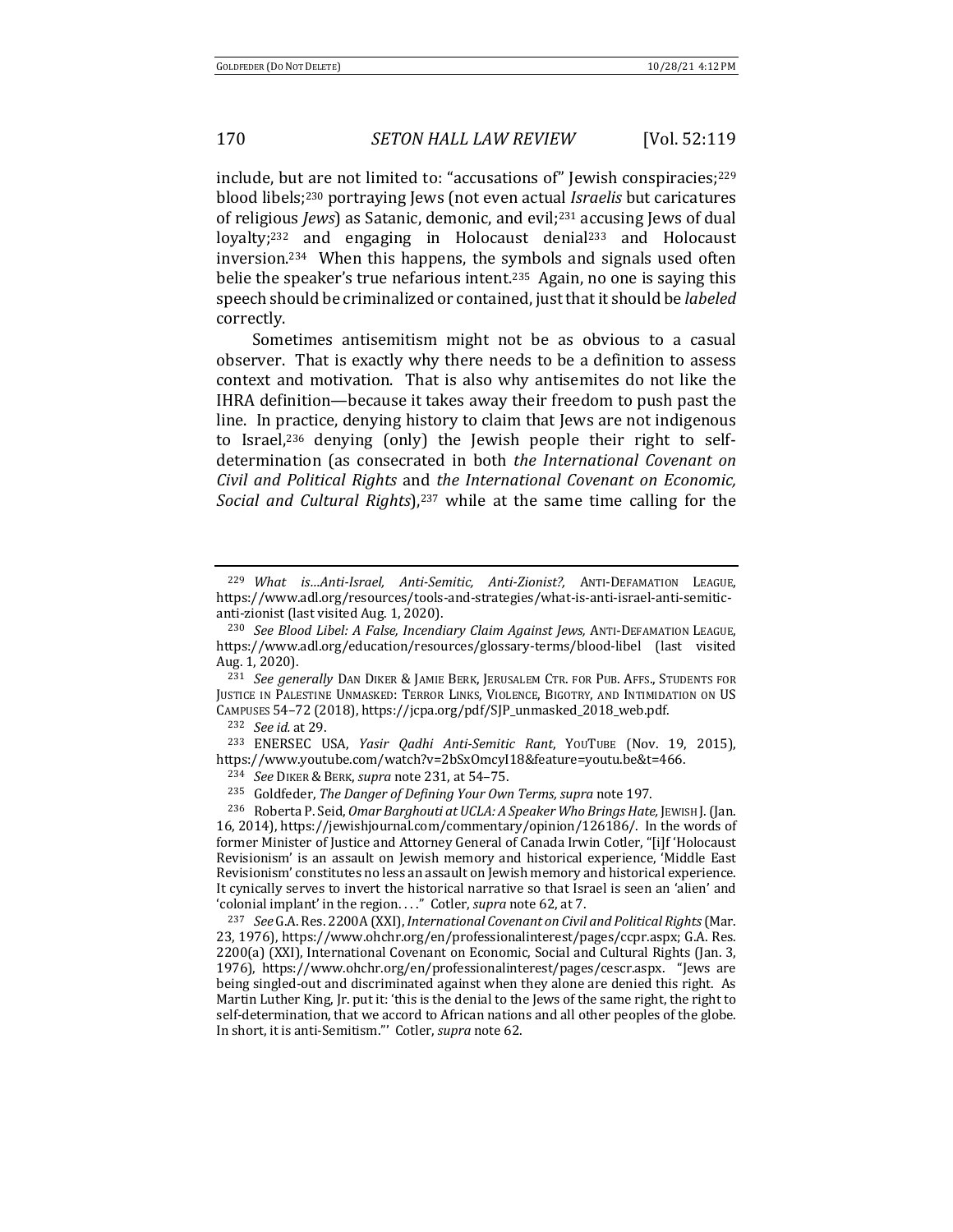elimination of the world's only Jewish state,<sup>238</sup> ethnic cleansing of the region,<sup>239</sup> and/or the genocidal extermination<sup>240</sup> of the millions of Jewish people who live there,<sup>241</sup> are all examples of things that are *also* likely to be antisemitic, depending on the circumstances.<sup>242</sup> And when 'criticism' of Israel is done in a discriminatory manner (i.e., when Israel is singled out for disparate and disparaging treatment) "not because of what it's done, [but] because of what it is: a Jewish state," $243$  this is antisemitism, and it should not be taken lightly, for two reasons. First, because it is ethically objectionable; and second, because it is dangerous.

This modern form of antisemitism is morally indistinguishable from the historical forms of antisemitism that blamed all manner of evil on 'the Jew.' As Yossi Klein Halevi explains:

What antisemitism does is turn 'the Jew' into the symbol of whatever it is that a given civilization defines as its most loathsome qualities .... Under Christianity, before the Holocaust and Vatican II, 'the Jew' was the Christ Killer .... [U]nder communism, 'the Jew' was the capitalist. Under Nazism 'the Jew' was the race-polluter  $\dots$ . Now we live in the civilization where the most loathsome qualities are racism, colonialism, apartheid—and lo and behold, the greatest offender in the world today, with all of the beautiful countries in the world, is the Jewish state. The Jewish state is the symbol

<sup>&</sup>lt;sup>238</sup> BDS: In Their Own Words, JEWISH VIRTUAL LIBR., https:// www.jewishvirtuallibrary.org/bds-in-their-own-words (last visited Oct. 13, 2021). As a matter of reference, there are about fifty-seven Islamic nations and 159 in which Christians form the majority. *Id.* Many of these countries have established state religions, and so the idea of there being a state religion alone cannot in and of itself be the problem. *Id.* The difference, of course, and the problem, is the Jewishness. *Id.* 

<sup>&</sup>lt;sup>239</sup> *Nada Elia,* CANARY MISSION, https://canarymission.org/professor/Nada\_Elia (last visited Oct. 13, 2021).

<sup>&</sup>lt;sup>240</sup> Micha Danzig, 'Palestine From the River to the Sea' Has Always Been a Call for *Annihilation Not Liberation,*  JEWISH J. (Dec. 3, 2018), https://jewishjournal.com/ commentary/blogs/242943/palestine-river-sea-always-call-annihilation-notliberation/.

<sup>&</sup>lt;sup>241</sup> Jackson Richman, '*Day of Rage' Protesters in Boston Chant Anti-Israel, Pro-Hamas Slogans, Call for Intifada,* JEWISH J. (July 3, 2020), https://jewishjournal.com/israel/318428/day-of-rage-protesters-in-boston-chant-anti-israel-pro-hamas-sloganscall-for-intifada/.

 $242$  Again, context matters. For example, a globalist who believes there should be no states is not antisemitic if they think there should be no Israel.

<sup>&</sup>lt;sup>243</sup> Adam Levick, *Guardian Letter by Palestinian Artists and Academics: Zionists Are Racists*, CAMERA-UK (Nov. 30, 2020), https://camera-uk.org/2020/11/30/guardian-letter-by-palestinian-artists-and-academics-zionists-are-racists/.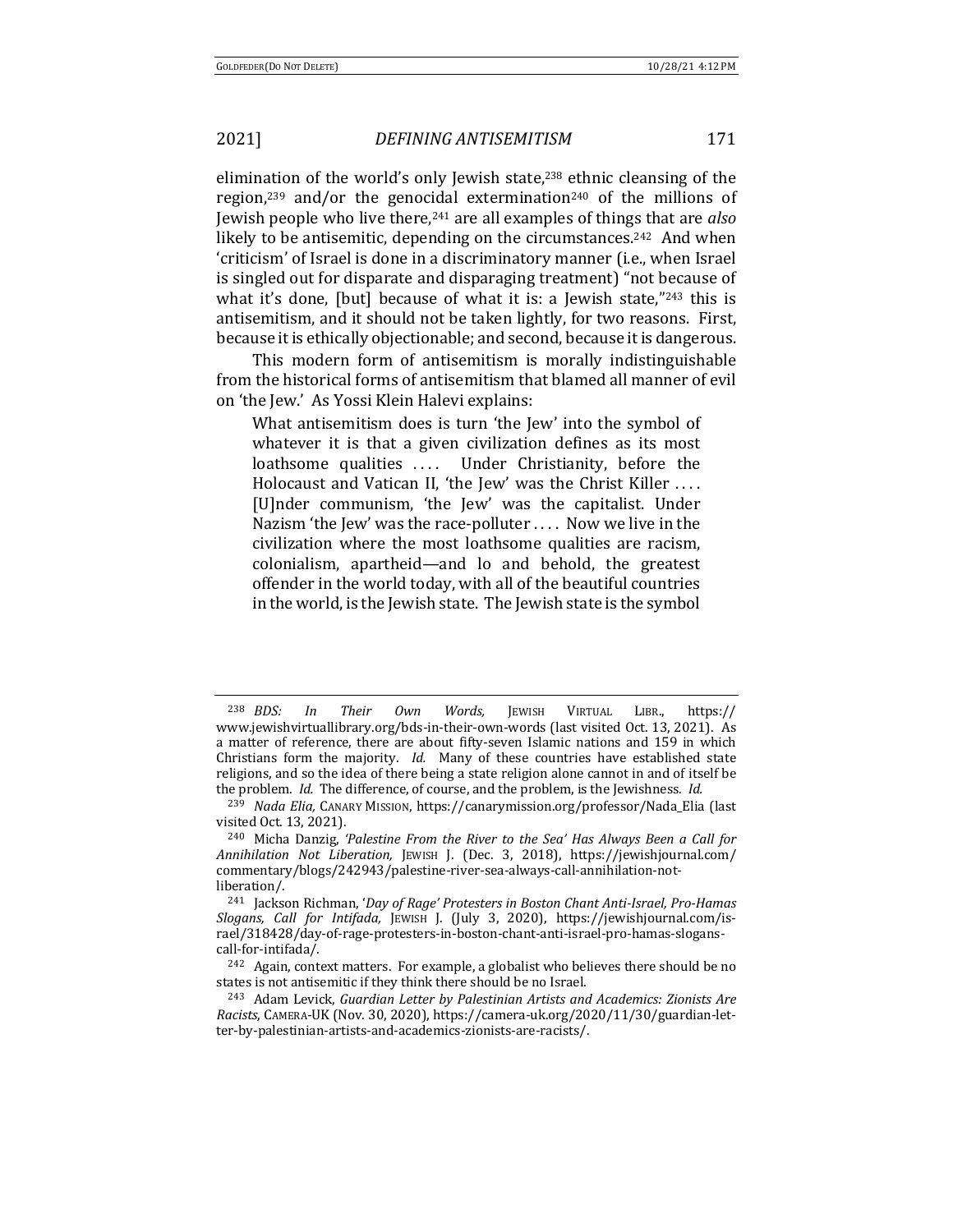of the genocidal, racist, apartheid state .... The state of the Jews has become 'the Jew' of the states.<sup>244</sup>

An example of this type of treatment is unfortunately often on display at the United Nations. "It is legitimate for the UN to criticize Israel, which should be held accountable like every other country. However, it is not legitimate when UN bodies do so unfairly, selectively,

And also, Rome Statute of the International Criminal Court, Art. VII2(h), which states that:

<sup>244</sup> Yossi Klein Halevi, *The Latest Incarnation of Anti-Semitism*, YOUTUBE, 0:23-1:54 (Nov. 15, 2018), https://www.youtube.com/watch?v=qmRZFeyghvY&ab\_channel=YossiKleinHalevi. Israel is not colonialist or settler-colonialist because the Jews are indigenous to the land and have maintained a continual presence there. Land prior to the creation of the state was purchased legally and Israel acquired more territory in clearly defensive wars, the vast majority of which it already gave back in the name of peace. See Dore Gold, *The Myth of Israel as a Colonialist Entity: An Instrument of Political Warfare to Delegitimize the Jewish State,* 23 JEWISH POL. STUD. REV. 84, 85 (2011). Israel is also not an apartheid state; there are actual legal definitions of apartheid, primarily G.A. Res. 2068 (XXVIII), *International Convention on the Suppression and Punishment of the Crime of Apartheid,* (July 18, 1976) https://www.un.org/en/genocideprevention/documents/atrocity-crimes/Doc.10\_International%20Convention%20on%20the%20Suppression%20and%20Punishment%20of%20the%20Crime%20of%20Apartheid.pdf, which says that

For the purpose of the present Convention, the term 'the crime of apartheid', which shall include similar policies and practices of racial segregation and discrimination as practiced in southern Africa, shall apply to the following inhumane acts committed for the purpose of establishing and maintaining domination by one racial group of persons over any other racial group of persons and systematically oppressing them . . .

The 'crime of apartheid' means inhumane acts of a character similar to those referred to in paragraph 1, committed in the context of an institutionalised regime of systematic oppression and domination by one racial group over any other racial group or groups and committed with the intention of maintaining that regime.

In the words of Judge Richard Goldstone, "in Israel, there is no apartheid. Nothing there comes close to the definition of apartheid under the 1998 Rome Statute." Richard J. Goldstone, *Israel and the Apartheid Slander*, N.Y. TIMES (Oct. 31, 2011), https://www.nytimes.com/2011/11/01/opinion/israel-and-the-apartheid-slander .html. Israel has made over thirty attempts at peace, including some that even the leaders of the Arab world hailed as fair. See DENNIS Ross, THE MISSING PEACE: THE INSIDE STORY OF THE FIGHT FOR MIDDLE EAST PEACE 1699 (2005) (quoting Saudi Prince Bandar that "[i]f Arafat does not accept what it available now, it won't be a tragedy, it will be a crime"). A state cannot be practicing apartheid if they keep on trying to make peace. In addition, the claims of disparity are demonstrably false. While Israel does make distinctions between the rights of citizens and non-citizens (as does every other country) Israeli Arabs have full and equal rights, and are represented in every branch of government. In fact, as of the time of this writing, the Arab-led Joint List is the third largest bloc in the Israeli government.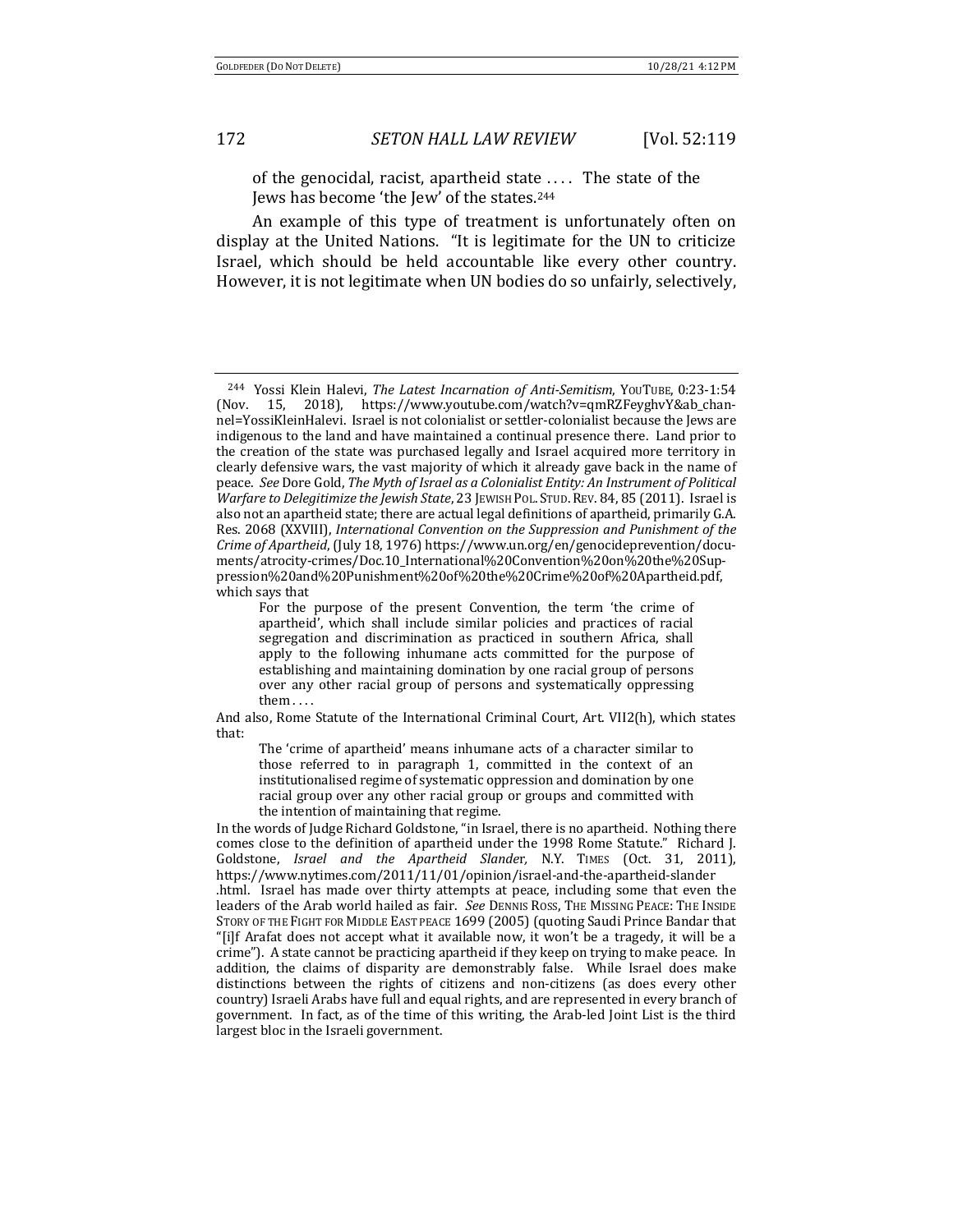massively, sometimes exclusively, and always obsessively."245 In other words, political anti-Israel activity is fine; discriminatory anti-Israel activity that scapegoats the Jewish state the same way that antisemites have always scapegoated the Jewish people, is *not* fine. The problem is that this happens all the time.<sup>246</sup> For instance, the UN Human Rights Council was established in 2006 to address human rights issues around the globe. In its first year, 100 percent of its condemnatory resolutions—all nine—targeted Israel.<sup>247</sup> Israel remains the only country in the entire world that has a permanent agenda item dedicated to it. From 2006 to 2016, 68 of the 135 UNHRC resolutions—over 50 percent—were targeted at Israel.<sup>248</sup> In the UN Commission on Human Rights, half of all the resolutions that censure states are targeted at Israel, and the General Assembly is even worse. From 2012 to 2015, the GA adopted ninety-four resolutions criticizing countries.<sup>249</sup> Eightythree of those, or 86 percent, were targeted at Israel, with eleven for the rest of the globe.<sup>250</sup> As of the time of this writing, in the current seventyfifth session of the UN General Assembly (2020-2021) there have been seventeen resolutions against Israel, and seven about *the rest of the world combined.*<sup>251</sup>

Former Secretary General Ban Ki-moon conceded that there is an anti-Israel bias within the UN that threatens the work the UN is attempting to do. As he explains, "[d]ecades of political maneuvering have created a disproportionate number of resolutions, reports and conferences criticizing Israel." $252$  Of course, the most famous example

<sup>&</sup>lt;sup>245</sup> Hillel C. Neuer, *The Struggle Against Anti-Israel Bias at the UN Commission on Human Rights*, JERUSALEM CTR. FOR PUB. AFFS. (Jan. 1, 2006), https://www.jcpa.org/ phas/phas-040-neuer.htm.

<sup>&</sup>lt;sup>246</sup> See Eugene Kontorovich, Unsettled: A Global Study of Settlements in Occupied *Territories*, 9 J. LEGAL ANALYSIS 285 (2017) (discussing how the *international* community treats *settlement* activity in the disputed territories in Israel differently than any other areas in the world that might be considered "occupied territory."

<sup>&</sup>lt;sup>247</sup> *See The U.N. and Israel: Key Statistics from UN Watch*, UN WATCH (Aug. 23, 2016), https://unwatch.org/un-israel-key-statistics. During this same time, there were: blatant extrajudicial killings in Bangladesh, two million displaced Ugandans—80 percent women and children—due to the Lord's Resistance Army in northern Uganda. and other such atrocities, but the Human Rights Council's sole attention during its first year was to condemn Israel.

<sup>248</sup> *Id.*

<sup>249</sup> *Id.*

<sup>250</sup> *Id.*

<sup>&</sup>lt;sup>251</sup> For comparison sake, North Korea, Syria, and Iran each have one. *See 2020-2021 UNGA Resolutions on Countries*, UN WATCH (Dec. 16, 2020), https://unwatch.org/2020- 2021-un-general-assembly-resolutions-singling-out-israel-texts-votes-analysis/. 

 $252$  Ban Ki-moon, U.N. Secretary-General, Secretary-General's Briefing to the Security Council on the Situation in the Middle East, Including the Palestinian Question (Dec. 16,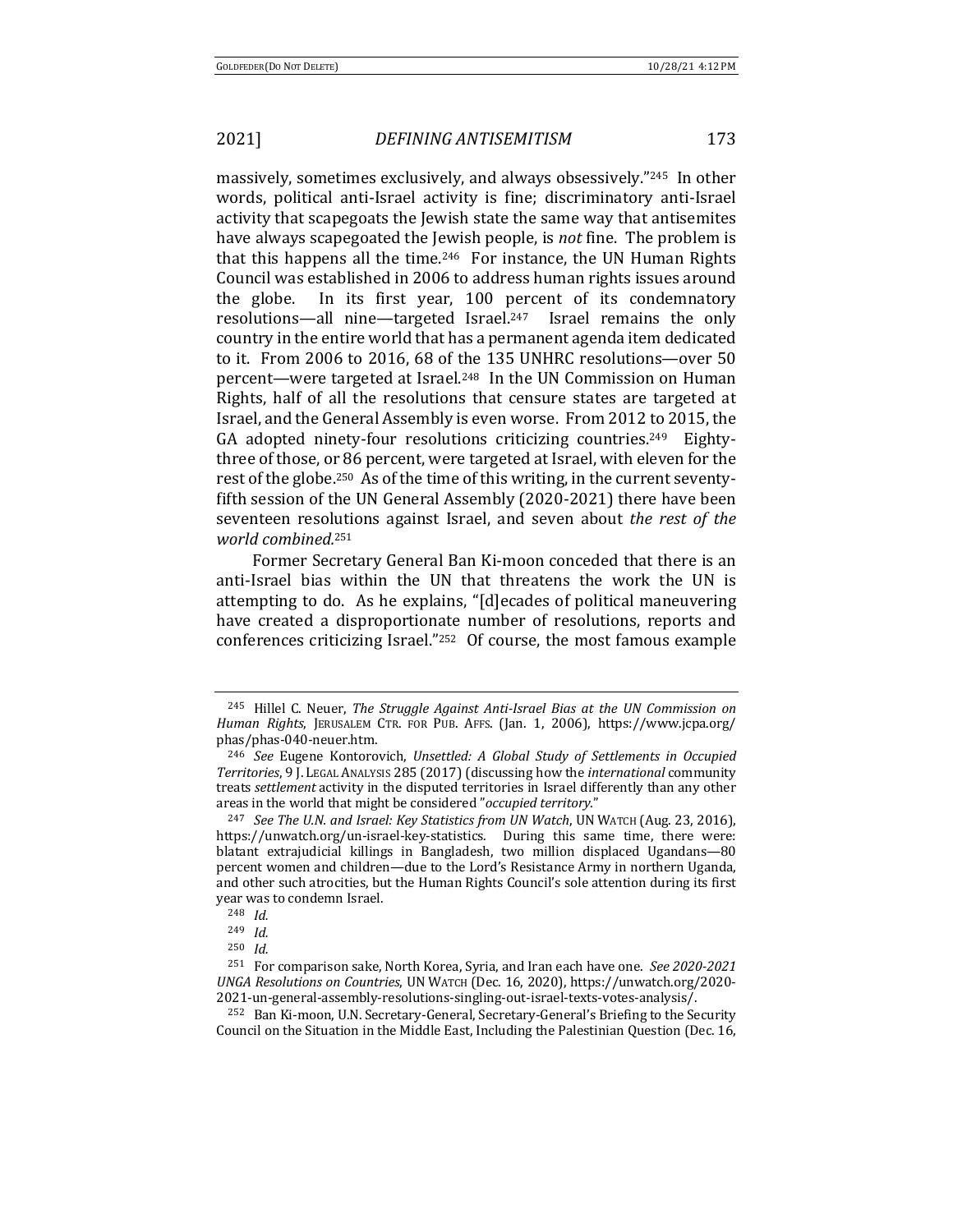of antisemitic slander at the UN was Resolution 3379 of November 10, 1975, which declared Zionism to be a form of racism and racial discrimination.<sup>253</sup> Before the vote, the U.S. Ambassador to the United Nations, Daniel Patrick Moynihan, warned that, "[t]he United Nations is about to make anti-Semitism international law. . . . The United States does not acknowledge, it will not abide by, it will never acquiesce in this infamous  $act \ldots$  A great evil has been loosed upon the world.<sup>254</sup> That resolution, which former Secretary General Kofi Annan described as a "low point" in UN history, was finally repealed on December  $16$ , 1991.<sup>255</sup> Still, in 2015, Ban Ki-moon noted that the resolution was based on "hatred and ignorance," and admitted that "[t]he reputation of the United Nations was badly damaged by the adoption of resolution 3379, in and beyond Israel and the wider Jewish community."256

This type of discrimination does not only happen at the international macro level; it also occurs when individual students and/or student groups are singled out and discriminated against because of their stated or assumed support of 'Zionism.' And so, it is worth explaining why discrimination against 'Zionists' is problematic with the twin caveats that not all antisemitic anti-Zionism is illegal (for

<sup>2016),</sup> https://www.un.org/sg/en/content/sg/statement/2016-12-16/secretary-generals-briefing-security-council-situation-middle-east.

 $253$  On the day it was passed, Israeli Ambassador Chaim Herzog addressed the General Assembly and pointed out the absurdity of the claim noting that:

You dare talk of racism when I can point with pride to the Arab ministers who have served in my government; to the Arab deputy speaker of my Parliament; to Arab officers and men serving of their own volition in our border and police defense forces, frequently commanding Jewish troops; to the hundreds of thousands of Arabs from all over the Middle East crowding the cities of Israel every year; to the thousands of Arabs from all over the Middle East coming for medical treatment to Israel; to the peaceful coexistence which has developed; to the fact that Arabic is an official language in Israel on a par with Hebrew; to the fact that it is as natural for an Arab to serve in public office in Israel as it is incongruous to think of a Jew serving in any public office in an Arab country, indeed being admitted to many of them. Is that racism? It is not! That ... is Zionism.

Chaim Herzog, Response to 'Zionism is Racism' (Nov. 10, 1975), *in* GREAT SPEECHES OF THE TWENTIETH CENTURY 163 (Bob Blaisdell ed., 2011).

<sup>&</sup>lt;sup>254</sup> Daniel Patrick Moynihan, Response to United Nations Resolution 3379 (Nov. 10, 1975), *in Online Speech Bank*, AMERICAN RHETORIC, https://www.americanrhetoric.com/ speeches/danielpatrickmoynihanun3379.htm. 

<sup>&</sup>lt;sup>255</sup> *Israel at the UN: A History of Bias and Progress – September 2012*, ANTI-DEFAMATION LEAGUE (2013), https://www.adl.org/sites/default/files/documents/israel-international/un-international-organizations/c/Israel-at-the-UN-1.pdf.

<sup>&</sup>lt;sup>256</sup> Press Release, U.N. Secretary-General, Secretary-General Commemorates Anniversary of Chaim Herzog's Speech Condemning General Assembly Resolution Equating Zionism with Racism, U.N. Press Release  $SG/SM/17319$  (Nov. 11, 2015), https://www.un.org/press/en/2015/sgsm17319.doc.htm.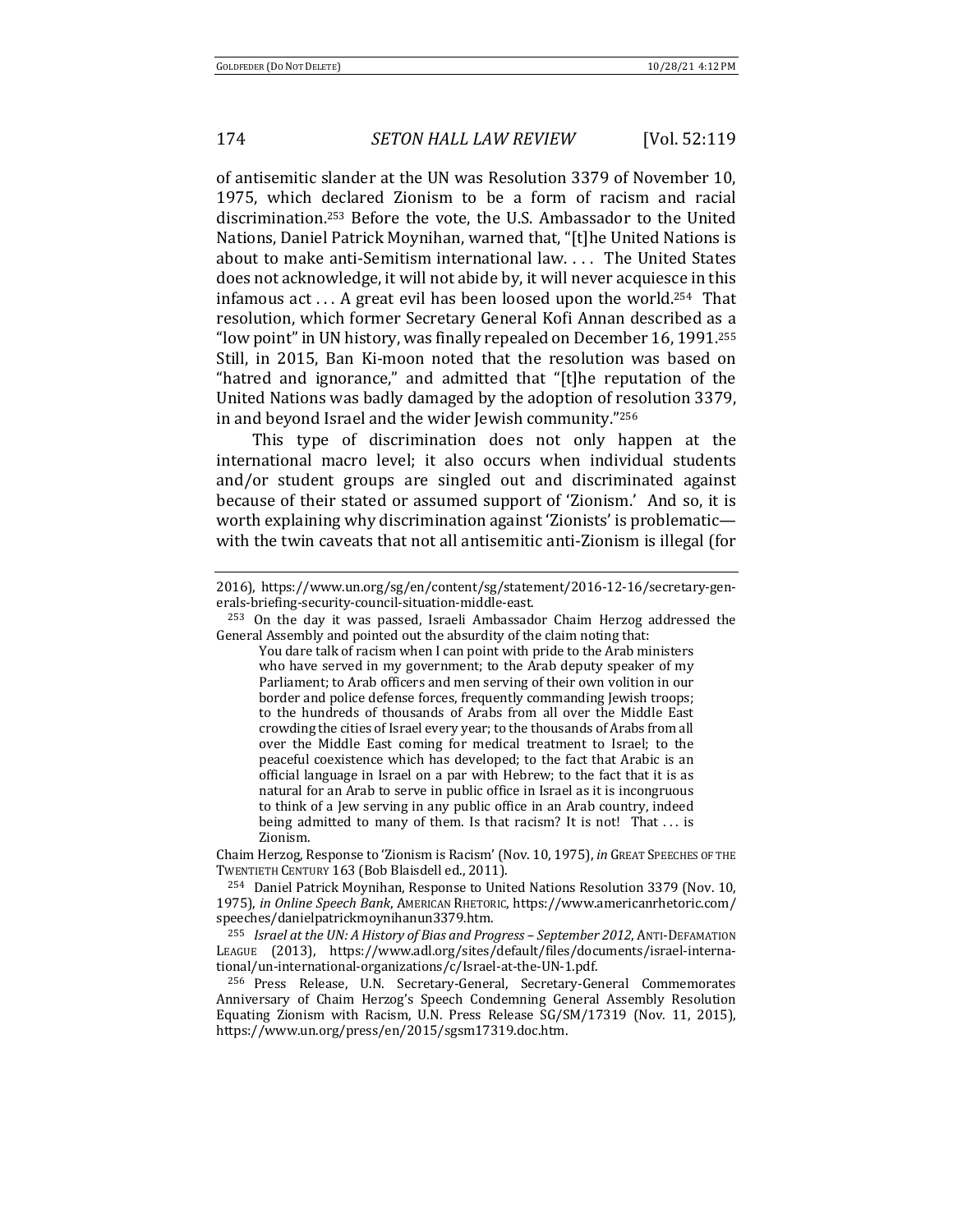example, when it involves free speech) and not all anti-Zionism is *inherently* antisemitic (for instance, political anti-Zionism). But anti-Zionism that allows for discrimination against Jewish people and/or their allies because of their affiliation with, affinity for, or support of the biblical/prophetic/historical/ethnic/cultural/Jewish ideal of Zionism *is* antisemitism.<sup>257</sup> Antisemites should not get to narrowly define what *they* think Zionism does or should mean to Jewish people, claim that it is racist, project that onto Jews, and then discriminate against them for allegedly holding that super-imposed bogeyman belief. Zionism is the movement for the re-establishment and now, development and protection, of a Jewish nation in its ancestral homeland.<sup>258</sup> Discriminating against a Jewish person or group just because they are Zionist is illegal because Zionism is demonstrably *not* just a political movement. "For the vast majority of Jewish people across time and space, Zionism is and always has been an integral part of their Jewish, often their religious, identities."<sup>259</sup> For thousands of years, Jews across the world have prayed to God at least three times a day (and often more)<sup>260</sup> for a safe return to Zion. The Bible itself references this ancient

Goldfeder, *Stop Defending Discrimination*, *supra* note 42, at 223-24.

<sup>258</sup> *Frequently Asked Questions About Israel: What is Zionism?*, Israel MINISTRY FOREIGN AFFS. (Nov. 1, 2001), https://mfa.gov.il/MFA/MFA-Archive/2001/Pages/ Frequently%20Asked%20Questions%20About%20Israel.aspx#zionism.

 $257$  The difference between political anti-Zionism and antisemitism is sometimes reflected legally in the difference between primary boycotts and secondary or tertiary boycotts. 

A primary boycott is usually defined as a boycott in which the boycotter is acting against the entity that it has a grievance with (for example, retail clerks picketing their employer over wages or working conditions). A secondary boycott is one in which the party boycotting an entity has a goal of affecting a third party, rather than the boycotted entity. A tertiary boycott is one in which the goal is to affect a fourth party, who supports the third party supporting the boycotted entity. BDS Movement activists [for the most part] are engaging in something of a hybrid of a secondarytertiary boycott. Their issue appears to be with the State of Israel, but they are not just engaging in a boycott of the government of Israel. The bulk of the individual companies, academics, institutions, and others who are targeted by BDS are not representing the government of Israel, and the bulk of the boycott activity is directed against them (a secondary boycott) and the people that support them (a tertiary boycott). Secondary—tertiary boycotts have very little protection under the First Amendment. The BDS supporters are not trying to protect their own constitutional rights; they are trying to use commerce to inflict harm on a foreign nation (and to discriminate against Americans who are of Jewish descent or who support Israel).

<sup>&</sup>lt;sup>259</sup> Goldfeder, *The Danger of Defining You Own Terms*, *supra* note 197.

<sup>&</sup>lt;sup>260</sup> Briana Simon, *Zion in the Sources: Yearning for Zion*, WORLD ZIONIST ORG., https://www.wzo.org.il/index.php?dir=site&page=articles&op=item&cs=3318& langpage=heb (last visited Aug. 4, 2020).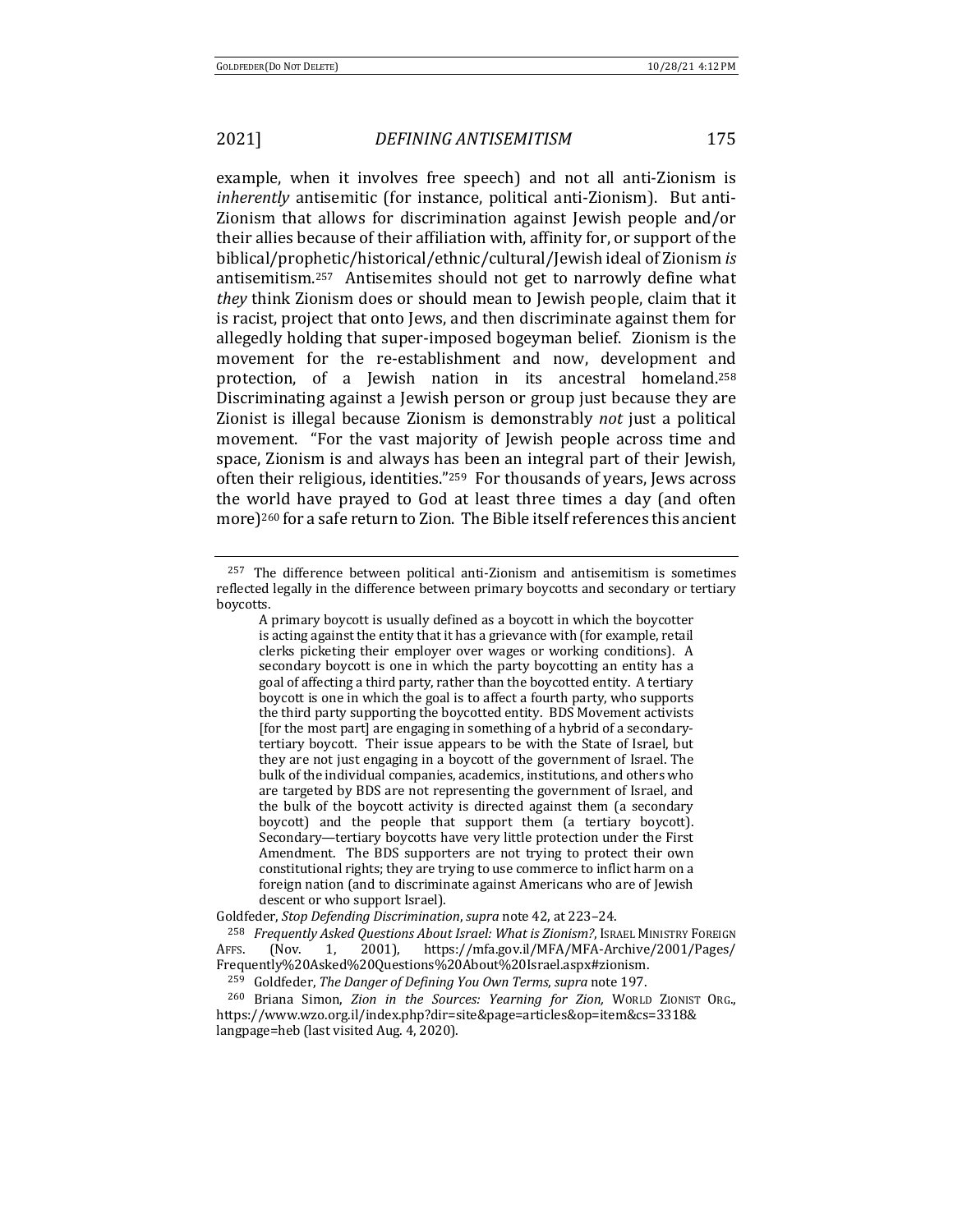Jewish hope,<sup>261</sup> while the Prophets and Writings of the Hebrew Bible repeatedly record this aspiration.<sup>262</sup> From a Jewish law perspective, over half of the Biblical commandments that religious Jewish people are bound to obey are specifically tied to the Jewish homeland.<sup>263</sup> From a doctrinal point of view, belief in and hope for the return to Zion is literally part of the Thirteen Principles of Jewish Faith.<sup>264</sup>

While it is not inherently antisemitic to be against political Zionism,<sup>265</sup> the reason that the IHRA definition includes "[d]enying the Jewish people their right to self-determination"<sup>266</sup> is precisely because it recognizes that for *many*, if not *most* Jewish people, Zionism is a fundamental *Jewish* belief, and discriminating against someone for their religious belief (or ethnoreligious identity) is wrong. "Denying the Jewish people the right to self-determination and a national homeland is antisemitic because it denies the *religious* and historic ties of Jews to the land of Israel."<sup>267</sup> As Alyza Lewin eloquently put it:

Zionism is as integral to Judaism as observing the Jewish Sabbath or maintaining a kosher diet. Not all Jews observe Shabbat or kashrut, but those who do, do so as an expression of their Jewish identity. Similarly, not all Jews are Zionists. But for many Jews identifying with and expressing support for the Jewish homeland is also an expression of their Jewish religious and ethnic identity. Harassing, marginalizing, demonizing and excluding these Jews on the basis of the Zionist part of their identity is just as unlawful and discriminatory as attacking a person for observing Shabbat or keeping kosher. It's comparable to demanding that a Catholic student disavow the Vatican or that a Muslim student shed his/her connection to Mecca. Excluding an individual in this

<sup>261</sup> *See, e.g., Deuteronomy* 30:1-5.

<sup>262</sup> *See, e.g.*, *Isaiah* 11:11-12; *Jeremiah* 29:14; 20:41-42; *Psalm* 126; *Psalm* 137.

<sup>&</sup>lt;sup>263</sup> *About Us,* TORAH VEHA'ARETZ INST., https://en.toraland.org.il/about/ (last visited Oct. 13, 2021).

<sup>264</sup> *Maimonides' Introduction to Perek Helek,* MAIMONIDES HERITAGE CTR. 14, https://www.mhcny.org/qt/1005.pdf. (explaining the 12<sup>th</sup> Fundamental Principle).

 $265$  As many are aware, there are even fringe religious Jewish groups that call themselves anti-Zionists, like the Neturei Karta group. Although it is worth noting that while they are against modern political Zionism, they also believe in the Jewish right to a homeland in the Land of Israel, and pray for that to happen every day. They just believe that the time of redemption must come first.

<sup>&</sup>lt;sup>266</sup> *Defining Antisemitism, supra note 48.* 

<sup>267</sup> FED. ASS'N DEP'TS FOR RSCH. & INFO. ON ANTISEMITISM E.V., EUR. COMM'N, HANDBOOK FOR THE PRACTICAL USE OF THE IHRA WORKING DEFINITION OF ANTISEMITISM, DS-03-21-002-EN-N 14 (Jan. 7, 2021), https://op.europa.eu/en/publication-detail/-/publication/ d3006107-519b-11eb-b59f-01aa75ed71a1/language-en (emphasis added).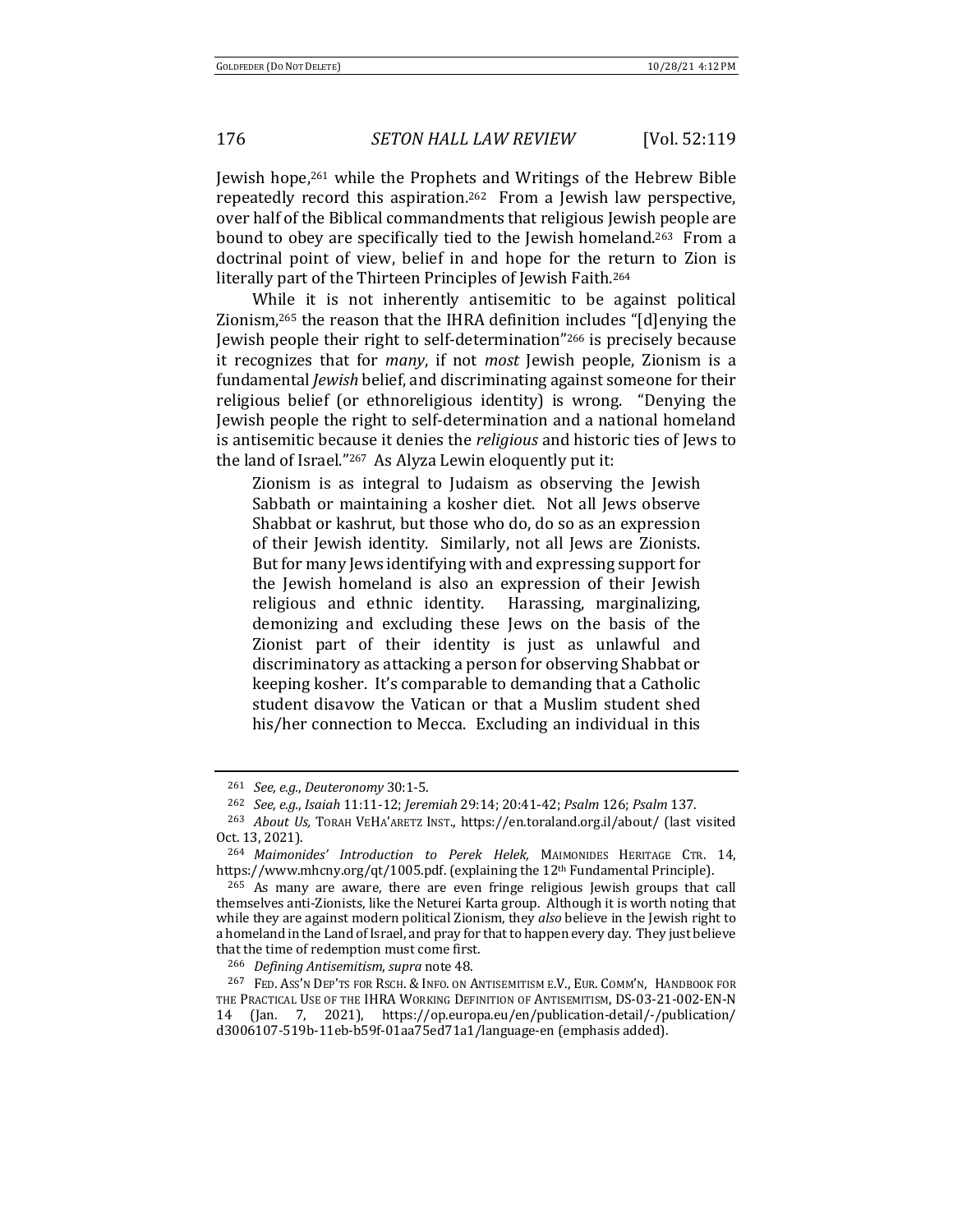manner on the basis of his/her identity is discrimination.... [I]t demands that Jews shed a key component of their identity as Jews—namely, the historic Jewish yearning and determination to return to Zion.<sup>268</sup>

It is also clear that anti-Zionist discrimination functions as anti-Jewish discrimination from an objective legal perspective, under a disparate impact analysis. That measure ignores motivation and looks rather at the discriminatory effect of a given action or policy.<sup>269</sup> A recent Gallup poll found that 95 percent of American Jews support Israel<sup>270</sup> which is the definition of Zionism that tends to get Jewish students and Jewish groups excluded around the country<sup>271</sup>—even if they may disapprove of some or all Israeli policies. The research also shows that religion plays an important part in those beliefs,<sup>272</sup> but even if that part was not clear, $273$  if in practice a policy has the effect of excluding or demonizing 95 percent of a group based on their shared ethnic beliefs, $274$  "then it should be obvious that you are discriminating against that group and their beliefs."275

Some prominent examples of discriminatory anti-Zionism from the last few years include: the 2018 petition that fifty-three student groups

<sup>272</sup> Frank Newport, *Religion Plays Large Role in Americans' Support for Israelis, GALLUP* (Aug. 1, 2014), https://news.gallup.com/poll/174266/religion-plays-large-role-americans-support-israelis.aspx.

<sup>273</sup> And even accounting for some of the modern pushback on disparate impact theory generally. See, e.g., Susan D. Carle, *A Social Movement History of Title VII Disparate Impact Analysis*, 63 FLA. L. REV. 251, 254 (2011).

<sup>&</sup>lt;sup>268</sup> Alyza Lewin, *Fighting Back Against Jew-hatred on Campus*, JEWISH STAR (July 9, 2020), https://www.thejewishstar.com/stories/fighting-back-against-jew-hatred-oncampus,19410.

<sup>&</sup>lt;sup>269</sup> *See, e.g.*, Griggs v. Duke Power Co., 401 U.S. 424, 432 (1971).

<sup>&</sup>lt;sup>270</sup> Frank Newport, *American Jews, Politics and Israel*, GALLUP (Aug. 27, 2019), https://news.gallup.com/opinion/polling-matters/265898/american-jews-politics-israel.aspx.

<sup>&</sup>lt;sup>271</sup> Marcy Oster, *USC Student Gov't Head Quit Because She Was Harassed for Being Pro-Israel*, JERUSALEM POST (Aug. 7, 2020), https://www.jpost.com/diaspora/antisemitism/usc-student-govt-head-quit-because-she-was-harassed-for-being-pro-israel-637802.

 $274$  The most common measure of adverse impact—and the measure used by the Uniform Guidelines on Employee Selection Procedures—is the Four-Fifths Rule, or 80 Percent Rule. See Nathan Mondragon, *What is Adverse Impact? And Why Measuring It Matters*, HIREVUE (Mar. 25, 2018), https://www.hirevue.com/blog/hiring/what-isadverse-impact-and-why-measuring-it-matters. The Four-Fifths Rule was "codified in the 1978 Uniform Guidelines on Employee Selection Procedures, a document used by the U.S. Equal Employment Opportunity Commission ("EEOC"), Department of Labor, and Department of Justice in Title VII enforcement." DAN BIDDLE, ADVERSE IMPACT AND TEST VALIDATION: A PRACTITIONER'S GUIDE TO VALID AND DEFENSIBLE EMPLOYMENT TESTING 2-5 (2d ed. 2006). 

<sup>&</sup>lt;sup>275</sup> Goldfeder, *The Danger of Defining Your Own Terms, supra* note 197, at 44.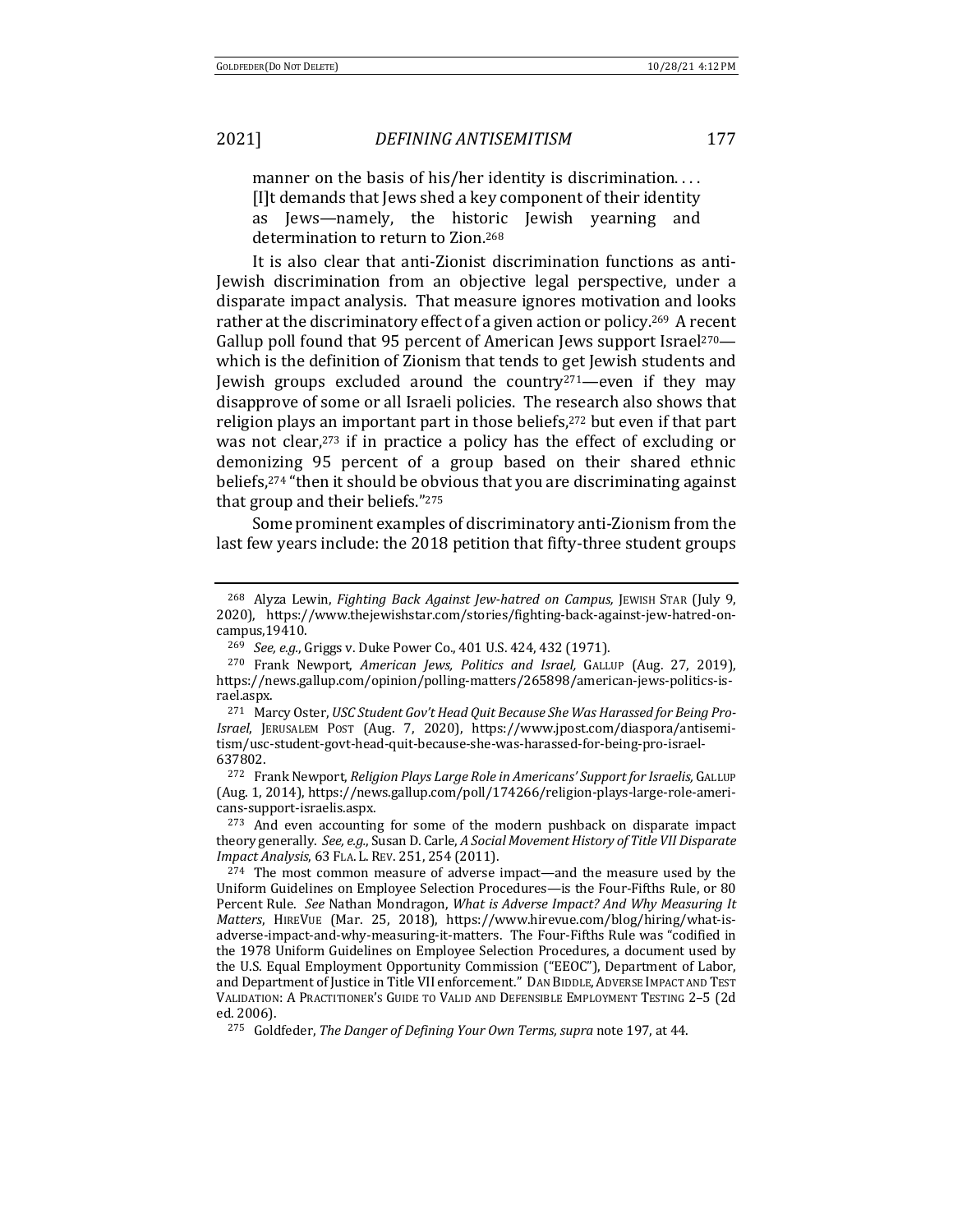at NYU signed, pledging to boycott "not only Israeli goods or initiatives," but also their fellow students who were members of Zionist groups;<sup>276</sup> a student guide distributed by progressive groups at Vassar encouraging students to "slap a Zionist;"<sup>277</sup> a student government official at USC who was forced to resign amid a torrent of harassment that she was 'racist' for being Zionist;<sup>278</sup> a San Francisco State University Professor starting a campaign to declare that 'Zionists' are not welcome on campus<sup>279</sup>; and a Johns Hopkins teaching assistant tweeting about wanting to secretly deduct points from students who are Zionists.<sup>280</sup> Study after study has shown that this kind of discriminatory rhetoric eventually leads to action.<sup>281</sup> Sadly, these studies have been confirmed each time allegedly non-antisemitic "anti-Israel"<sup>282</sup> activism breaks through

<sup>278</sup> Rose Ritch, *I Was Harassed and Persecuted on Campus Just for Being a Zionist,* NEWSWEEK (Aug. 10, 2020), https://www.newsweek.com/i-was-harassed-persecutedcampus-just-being-zionist-opinion-1523873.

<sup>279</sup> Aaron Bandler, *SF Professor Under Fire for Saying That Zionists Aren't Welcome on Campus*, JEWISH J. (Mar. 26, 2018), https://jewishjournal.com/news/unitedstates/232343/sf-professor-fire-saying-zionists-wouldnt-allowed-campus/.

According to the Center for the Prevention of Hate Violence at the University of Southern Maine, in virtually every one of the investigations of serious violence or threats in high schools or colleges conducted by the Maine Attorney General's Office over the past eight years, the same pattern exists: the act of violence was not the beginning but rather the end of a stream of escalating harassment which at some point began with the use of degrading language.

<sup>282</sup> Jeremy Bauer-Wolf, *After Threat of Violence, Calls to Fire RA*, Inside Higher Ed (Aug. 1, 2018), https://www.insidehighered.com/news/2018/08/01/calls-stanford-ra-befired-after-he-threatens-fight-zionists.

<sup>&</sup>lt;sup>276</sup> Daniel Brooks, *NYT* to Jews on Campus: Stop Whining, You Deserve the Hate, TIMES ISRAEL: BLOGS (Jan. 26, 2021, 9:07 PM), https://blogs.timesofisrael.com/nyt-to-jews-oncampus-stop-whining-you-deserve-the-hate/; Adela Cojab Moadeb, *Student Who Sued NYU for Anti-Semitism: Trump Has 'Empowered' Jews on Campus*, N.Y POST (Dec. 14, 2019), https://nypost.com/2019/12/14/student-who-sued-nyu-for-anti-semitismtrump-has-empowered-jews-on-campus/.

<sup>&</sup>lt;sup>277</sup> Nina Schutzman, *Vassar College Students Face Penalties for Making, Sharing Guide* Deemed Antisemitic, POUGHKEEPSIE J., (Sept. 5, 2018), https://www.poughkeepsiejournal.com/story/news/education/2018/09/05/vassar-college-students-face-penaltiesantisemitic-guide/1195842002/.

<sup>&</sup>lt;sup>280</sup> See Letter to Ronald J. Daniels, President, Johns Hopkins Univ., and Dr. David Yarkony, Chair and D. Mead Johnson Professor of Chemistry, Johns Hopkins Univ. (Dec. 3, 2020), https://www.standwithus.com/post/letter-to-johns-hopkins-universityregarding-antisemitic-posts-from-graduate-researcher-and-ta; Cnaan Lipshiz, *Johns Hopkins University TA Suggests Penalizing Pro-Israel Students*, JERUSALEM POST (Jan. 9, 2021), https://www.jpost.com/diaspora/antisemitism/johns-hopkins-ta-suggestspenalizing-pro-israel-students-654780. 

<sup>&</sup>lt;sup>281</sup> *See, e.g.*, Morton A. Klein, *ZOA Center for Law and Justice Director Susan Tuchman's* Testimony on Anti-Semitism Before the U.S. Commission on Civil Rights, ZIONIST ORG. AM. (Nov. 18, 2005), https://zoa.org/2005/11/102058-zoa-center-for-law-and-justice-director-susan-tuchmans-testimony-on-anti-semitism-before-the-u-s-commission-oncivil-rights/: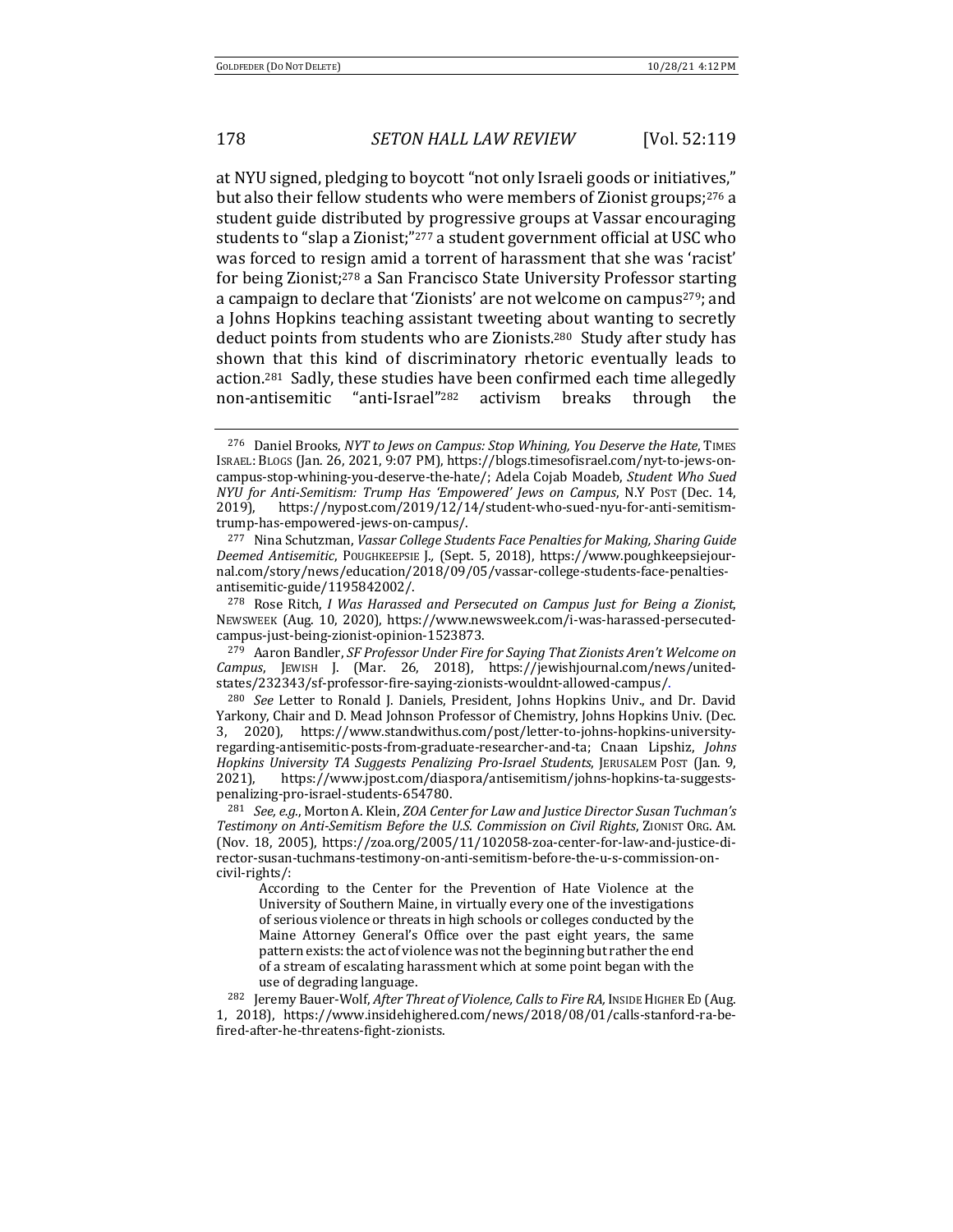"nonviolent" veil,<sup>283</sup> leading to people getting hurt.<sup>284</sup> Or when the student groups that start by demanding Jews leave campus<sup>285</sup> end up threatening outright violence should they dare refuse to go.<sup>286</sup>

<sup>283</sup> Rachel Frommer, *British Jewish Leaders Outraged by London University Anti-Israel Protest Which Required Police Intervention,*  ALGEMEINER (Oct. 28, 2016), https://www.algemeiner.com/2016/10/28/british-jewish-leaders-outraged-by-london-university-anti-israel-protest-which-required-police-intervention/. 

<sup>285</sup> SJP UIUC, *Smashing Fascism: Radical Resistance Against White Supremacy*, FACEBOOK (Sept. 1, 2017), https://www.facebook.com/SJP.UIUC/photos/ a.631907060208926.1073741828.568877179845248/1443649489034675/?type=3.

<sup>286</sup> William A. Jacobson, Anti-Israel Rally at U. Illinois: "No Zionists, No KKK, Resisting Fascists All the Way," LEGAL INSURRECTION (Sept. 6, 2017, 7:00 PM), https://legalinsurrection.com/2017/09/anti-israel-rally-at-u-illinois-no-zionists-nokkk-resisting-fascists-all-the-way. This is not entirely surprising because while many 'anti-Israel' activists probably believe the easily refutable "hyperbolic calumnies" that they are fed and think that they are doing something noble, the leaders of the movement often do know better, and they prey upon innocent college-age kids to fill their heads with lies and indoctrinate them in hate. See Paul Miller, *From UCLA to NYU, BDS Supporters Struggle with Dialogue*, OBSERVER (Feb. 27, 2014) https://observer.com/ 2014/02/from-ucla-to-nyu-bds-supporters-struggle-with-dialogue/. Many of their followers probably do not know that several prominent anti-Israel organizations and academics are closely affiliated with violent radical antisemitic groups and convicted murderous terrorists. See Eitan Fischberger, Anti-Academia at San Francisco State *University*, [EWISH J. (Jan. 13, 2021), https://jewishjournal.com/commentary/327404/ anti-academia-at-san-francisco-state-university/. For example, on the left, a recent study found that anti-Israel pro-Boycott Divestment and Sanctions ("BDS") activity is the strongest predictor of anti-Jewish hostility on campus. See AMCHA INITIATIVE, REPORT ON ANTISEMITIC ACTIVITY IN 2015 AT U.S. COLLEGES AND UNIVERSITIES WITH THE LARGEST JEWISH UNDERGRADUATE POPULATIONS 1, 11-12 http://www.amchainitiative.org/wp-content/ uploads/2016/03/Antisemitic-Activity-at-U.S.-Colleges-and-Universities-with-Jewish-Populations-2015-Full-Report.pdf. Meanwhile, in 2016 Congress heard testimony from former U.S. Department of the Treasury terrorism finance analyst Jonathan Schanzer linking the BDS movement to radical terror groups whose mission is the destruction of Israel. See Israel Imperiled: Threats to the Jewish State: Hearing Before H. Foreign Affairs *Comm. Subcomm. On Terrorism, Nonproliferation, and Trade and the Subcomm. On the Middle E. and N. Afr.*, 114<sup>th</sup> Cong. (2016) (statement of Jonathan Schanzer), https://docs.house.gov/meetings/FA/FA18/20160419/104817/HHRG-114-FA18- Wstate-SchanzerJ-20160419.pdf. Since that time, his testimony has been confirmed and greatly expanded upon, with new reports finding that the nonprofit umbrella group for U.S.-based BDS organizations funnels money to terrorist organizations that try to carry out the more sinister BDS aims; see Armin Rosen & Liel Leibovitz, *BDS Umbrella Group Linked to Palestinian Terrorist Organizations,*  TABLET (June 1, 2018), https://www.tabletmag.com/sections/news/articles/bds-umbrella-group-linked-topalestinian-terrorist-organizations). See also William A. Jacobson, UC-Berkeley Anti-*Israel Activists Rip Up Photo of Rasmea Odeh's Terror Victims*, LEGAL INSURRECTION (Feb. 16, 2020, 9:00 PM), https://legalinsurrection.com/2020/02/uc-berkeley-anti-israelactivists-rip-up-photo-of-rasmea-odehs-terror-victims/#more. More than thirty of the BDS movement's leaders are *actual* violent terrorists; see STATE OF ISRAEL: MINISTRY OF STRATEGIC AFFAIRS AND PUBLIC DIPLOMACY, TERRORISTS IN SUITS: THE TIES BETWEEN NGOS PROMOTING BDS AND TERRORIST ORGANIZATIONS, (2019), https://www.gov.il/BlobFolder/ generalpage/terrorists\_in\_suits/en/De-Legitimization%20Brochure.pdf; Emily Iones, *'Terrorists in Suits': Senior Leaders of Anti-Israel BDS Groups Tied to Palestinian Terror,* 

<sup>&</sup>lt;sup>284</sup> DIKER & BERK, supra note 231, at 28-33.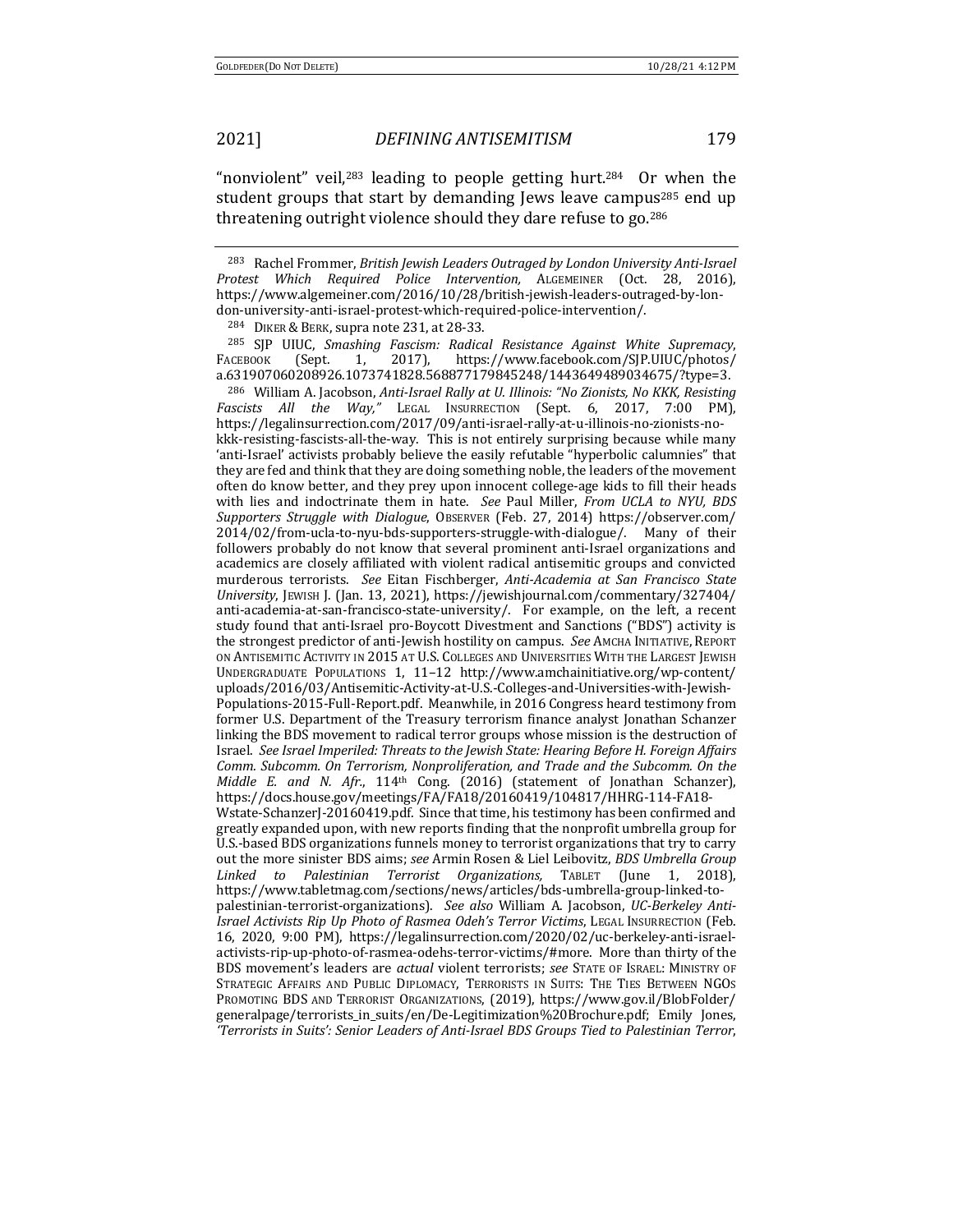Sometimes, instead of flyers and pronouncements, the discriminatory anti-Zionism takes the even quieter form of conditional invitations to opportunities, with entry to Jewish participants contingent on them disavowing an aspect of their Jewish identity. Over the last several years, Jewish individuals and groups have routinely been told they are not welcome at conferences, $287$  coalitions, $288$ campuses, $289$  concerts, $290$  demonstrations, $291$  and even discussions $292$  unless, of course, they agree to denounce Zionism first.<sup>293</sup> lews on campus have been denied letters of recommendation<sup>294</sup> and entry into events,<sup>295</sup> had their leadership credentials<sup>296</sup> and their loyalties

<sup>287</sup> Anthony Berteaux, *In the Safe Spaces on Campus, No Jews Allowed,* Tower (Feb. 2016), http://www.thetower.org/article/in-the-safe-spaces-on-campus-no-jews-allowed/. 

<sup>289</sup> Bandler, *supra* note 279.

<sup>290</sup> Rabbi Yonah Bookstein, *Matisyahu Played, but BDS Racism is Winning*, [EWISH ]. (Aug. 24, 2015), https://jewishjournal.com/israel/176973/matisyahu-played-but-bdsracism-is-winning/.

<sup>291</sup> Ariel Behar, *Sarsour Group Says 'No Zionists' at Civil Rights Rally*, ALGEMEINER (June 24, 2020), https://www.algemeiner.com/2020/06/24/sarsour-group-says-no-zionists-at-civil-rights-rally/.

<sup>292</sup> *A Strategy of Rejection: The Anti-Normalization Campaign, ANTI-DEFAMATION* LEAGUE (May 25, 2012), https://www.adl.org/news/article/a-strategy-of-rejection-theanti-normalization-campaign.

<sup>293</sup> Deborah Lipstadt, *It's Time to Walk Away from the Women's March*, HADASSAH MAG. (Jan. 2019), https://www.hadassahmagazine.org/2019/01/03/time-walk-away-womens-march/.

<sup>295</sup> Dave Schechter, *Hillels of Georgia Seeks Anti-Semitism Probe of Georgia Tech*, ATLANTA JEWISH TIMES (Jan 12, 2020), https://atlantajewishtimes.timesofisrael.com/hillels-of-georgia-seeks-anti-semitism-probe-of-georgia-tech/.

<sup>296</sup> Aaron Bandler, *USC Student VP Resigns, Says She Was Bullied for Being a Zionist*, JEWISH J. (Aug. 6, 2020), https://jewishjournal.com/featured/319981/usc-student-vpresigns-says-she-was-bullied-for-being-a-zionist/.

CBN NEWS (Feb. 4, 2019), https://www1.cbn.com/cbnnews/israel/2019/february/ report-senior-leaders-of-anti-israel-bds-organizations-are-lsquo-terrorists-in-suits-

rsquo. On the far right, former grand wizard of the Klu Klux Klan David Duke has been trying to popularize use of the word Zio (short for Zionist) as a stand in for the word Jew, to be able to criticize Jewish people without being immediately called antisemitic. *See generally*  DAVIDDUKE.COM: ZIO-WATCH NEWS ROUND-UP, http://davidduke.com/ category/zio-watch/ (last visited Aug. 30, 2020); *Understanding Antisemitism: An Offering to Our Movement*, JEWS FOR RACIAL & ECON. JUST., https://www.jfrej.org/assets/ uploads/JFREJ-Understanding-Antisemitism-November-2017-v1-3-2.pdf (last visited Aug. 30, 2020).

<sup>&</sup>lt;sup>288</sup> Geremia Di Maro, *Minority Rights Coalition to Reconsider Membership for Jewish* Leadership Council, CAVALIER DAILY (Mar. 3, 2018), https://www.cavalierdaily.com/article/2018/03/minority-rights-coalition-to-reconsider-membership-for-jewish-leadership-council.

<sup>&</sup>lt;sup>294</sup> Jackson Richman, *Michigan Jewish Student Denied Recommendation by Professor, Citing BDS as Reason*, JEWISH NEWS SYNDICATE (Sept. 18, 2018), https://www.jns.org/jewish-student-denied-recommendation-by-university-of-michigan-professor-citing-bdsas-reason/.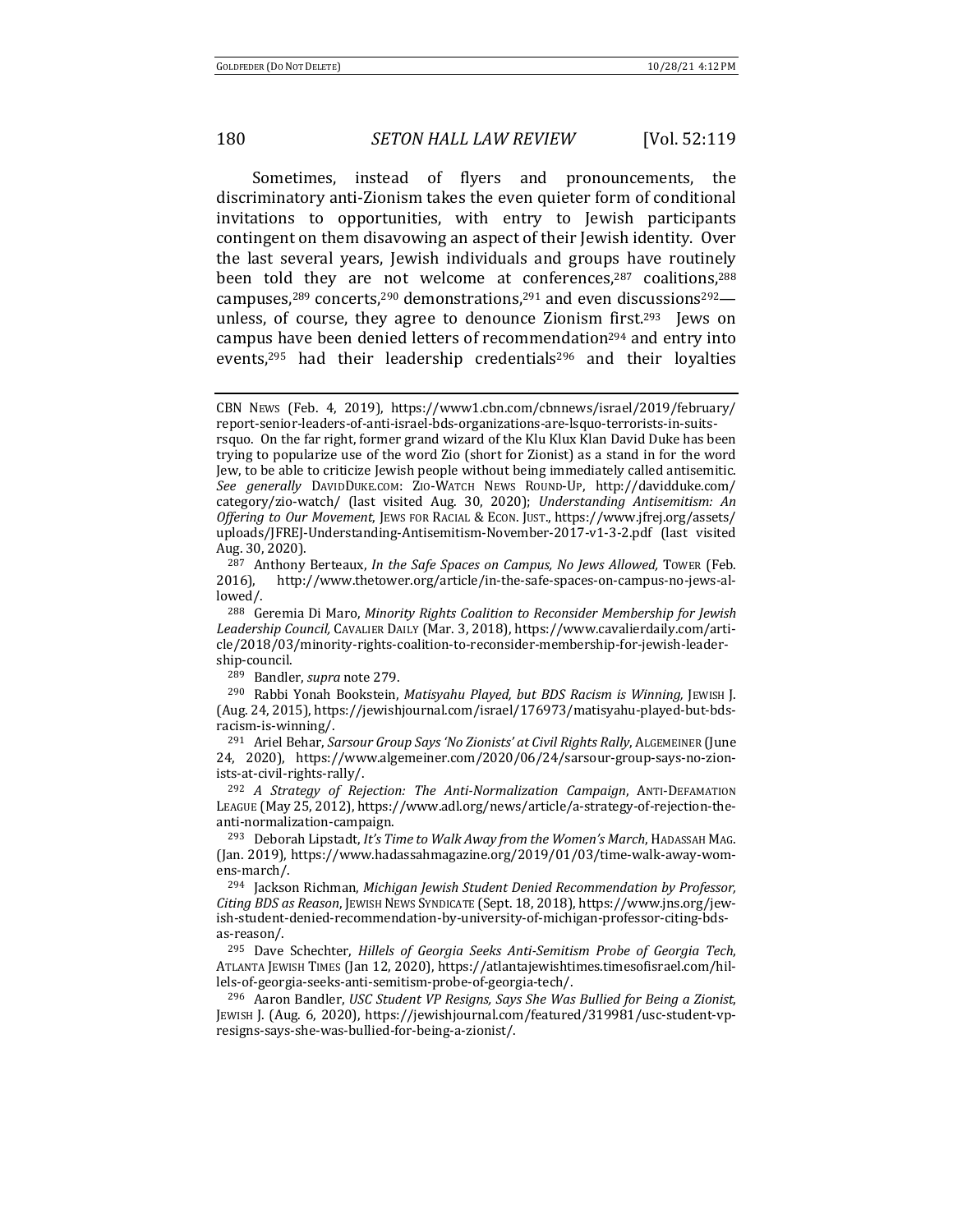questioned,<sup>297</sup> been called pejorative names (e.g., murderers, pigs, apartheid enablers, baby killers),<sup>298</sup> labeled as white supremacists,<sup>299</sup> and scapegoated for everything from racism<sup>300</sup> to the coronavirus<sup>301</sup> to police brutality.<sup>302</sup> In general, Jewish people are routinely excluded from progressive movements<sup>303</sup> public marches,<sup>304</sup> and liberal coalitions,<sup>305</sup> "all because of their stated or assumed support for Zionism."306

Of course, it is true that some Jews are themselves anti-Zionistic. One problem (as Blake Flayton, a self-described progressive Zionist student at George Washington University, described it) is that all too often, progressive "groups protect themselves against accusations of antisemitism by trotting out their anti-Zionist Jewish supporters, despite that such Jews are a tiny fringe of the Jewish community. Such tokenism is seen as unacceptable—and rightfully so—in any other space

<sup>301</sup> Brenda Katten, *Even During the Coronavirus Pandemic*, *Jews Are Ever the Scapegoat*, JERUSALEM POST (May 14, 2020), https://www.jpost.com/opinion/evenduring-the-coronavirus-pandemic-jews-are-ever-the-scapegoat-627982.

302 Ricki Hollander, *Black Lives Matter, JVP's Deadly Exchange, and Israel*, CAMERA (July 2, 2020), https://www.camera.org/article/black-lives-matter-jvps-deadly-exchangeand-israel/.

303 Berteaux, *supra* note 287.

<sup>&</sup>lt;sup>297</sup> Barry Kosmin, *UCLA Student Is Latest Victim of Antisemitism on Campus*, CNN (Mar. 10, 2015), https://www.cnn.com/2015/03/10/opinions/kosmin-anti-semitism-campus/index.html.

<sup>&</sup>lt;sup>298</sup> Zina Rakhamilova, #NOHATEONCAMPUS, JERUSALEM POST (Nov. 3, 2018), https://www.jpost.com/Opinion/NOHATEONCAMPUS-570999; Blake Flayton, On the *Frontlines of Progressive Anti-Semitism*, N.Y. TIMES (Nov. 14, 2019), https://www.nytimes.com/2019/11/14/opinion/college-israel-anti-semitism.html.

<sup>&</sup>lt;sup>299</sup> Nada Elia, *Birds of a Feather: White Supremacy and Zionism*, MIDDLE EAST EYE (Aug. 24, 2017), https://www.middleeasteye.net/opinion/birds-feather-white-supremacyand-zionism.

<sup>300</sup> Farah Stockman, *Women's March Roiled by Accusations of Anti-Semitism*, N.Y. TIMES (Dec. 13, 2018), https://www.nytimes.com/2018/12/23/us/womens-march-antisemitism.html.

<sup>304</sup> Bari Weiss, I'm Glad the Dyke March Banned Jewish Stars, N.Y. TIMES (June 27, 2017), https://www.nytimes.com/2017/06/27/opinion/im-glad-the-dyke-marchbanned-jewish-stars.html; William A. Jacobson, *Jewish Voice for Peace-Chicago Sides with "Dyke March" Anti-Semites*, LEGAL INSURRECTION (June 26, 2017, 8:40 PM), https://legalinsurrection.com/2017/06/jewish-voice-for-peace-chicago-sides-with-dykemarch-anti-semites/.

<sup>&</sup>lt;sup>305</sup> Geremia Di Maro, *Minority Rights Coalition to Reconsider Membership for Jewish* Leadership Council, CAVALIER DAILY (Mar. 3, 2018), https://www.cavalierdaily.com/article/2018/03/minority-rights-coalition-to-reconsider-membership-for-jewish-leadership-council.

<sup>306</sup> Goldfeder, *The Danger of Defining Your Own Terms*, *supra* note 197, at 1431.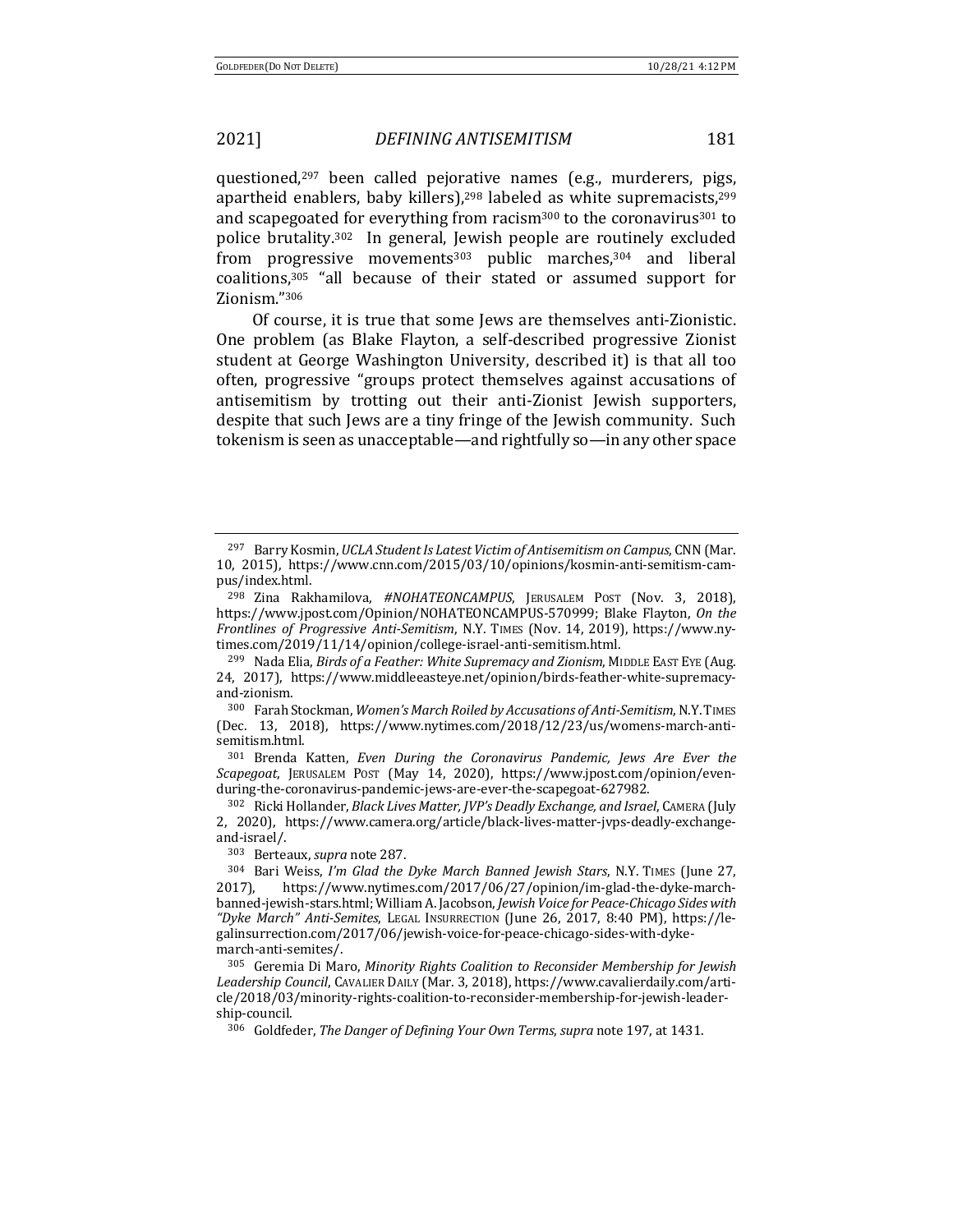where a marginalized community feels threatened."<sup>307</sup> This classic trope, in the vein of "some of my best friends are  $\frac{1}{\sqrt{2}}$ " is a logically invalid claim of innocence by association,<sup>308</sup> and is so lazily dismissive that "it has become shorthand for weak denials of bigotry—a punch line about the absence of thoughtfulness and rigor in our conversations about racism."309

Jews, like any other group, are not homogenous and so, as Professor Andrew Pessin has noted, it is dire that the question of anti-Semitism be framed correctly:

For if lews come in many types  $\dots$  it is perfectly conceivable that someone legitimately characterizable as an antisemite might not hate all or even most Jews. The crucial question should not be whether he hates all or most Jews, in other words. It is whether the people he hates, *he hates for their Jewishness*. 310 

Or for some aspect of their Jewishness, including their actual or supposed Zionism.<sup>311</sup>

Unfortunately, as the dozens of examples above make clear, it is too often true that, as Martin Luther King, Jr. once said: "[w]hen people criticize Zionists, they mean Jews. You're talking anti-Semitism!"312 To claim that Zionism and Judaism are completely separate phenomena is to be ignorant. Or, as Dennis Prager would say, is like pretending that "Italy has nothing to do with being Italian." $313$ 

<sup>307</sup> Blake Flayton, Opinion, On the Frontlines of Progressive Anti-Semitism, N.Y. TIMES (Nov. 14, 2019), https://www.nytimes.com/2019/11/14/opinion/college-israel-antisemitism.html.

<sup>&</sup>lt;sup>308</sup> See Matthew P. Winslow, Reactions to the Imputation of Prejudice, 26 BASIC & APPLIED Soc. PSYCH. 289, 289-97 (2004) (Experiment 2). As one expert explained, "it is like saying there is no such thing as sexism because we all have a close friend or family member who is a woman." ELIZABETH ANNE MCGIBBON & JOSEPHINE B. ETOWA, ANTI-RACIST HEALTH CARE PRACTICE 159 (2009)).

<sup>309</sup> *See* John Eligon, *The 'Some of My Best Friends Are Black' Defense*, N.Y. TIMES (Feb. 16, 2019), https://www.nytimes.com/2019/02/16/sunday-review/ralph-northamblackface-friends.html. 

<sup>&</sup>lt;sup>310</sup> Andrew Pessin, *The Indelible Stain of Antisemitism: The Failed Practice of "Jew-Washing*," TIMES OF ISRAEL: THE BLOGS (June 24, 2017, 11:04 PM), https://blogs.timesofisrael.com/the-indelible-stain-of-antisemitism-the-failed-practice-of-jew-washing/.

<sup>&</sup>lt;sup>311</sup> See Newport, *supra* note 270 above for a discussion of the research, which found that 95 percent of American Jews support Israel—which, is the definition of Zionism that tends to get Jewish students and Jewish groups excluded on campuses around the country—and that their Judaism plays an important part in that belief.

<sup>312</sup> MARTIN KRAMER, THE WAR ON ERROR: ISRAEL, ISLAM, & THE MIDDLE EAST 260 (2016).

<sup>313</sup> Dennis Prager, *Criticizing Israel Is Fine, but Anti-Zionism Is Anti-Semitic*, N.Y. Post (Aug. 20, 2019), https://nypost.com/2019/08/20/criticizing-israel-is-fine-but-antizionism-is-anti-semitic/; *see also* Forest Rain Marcia, *Anti-Zionism Is The New*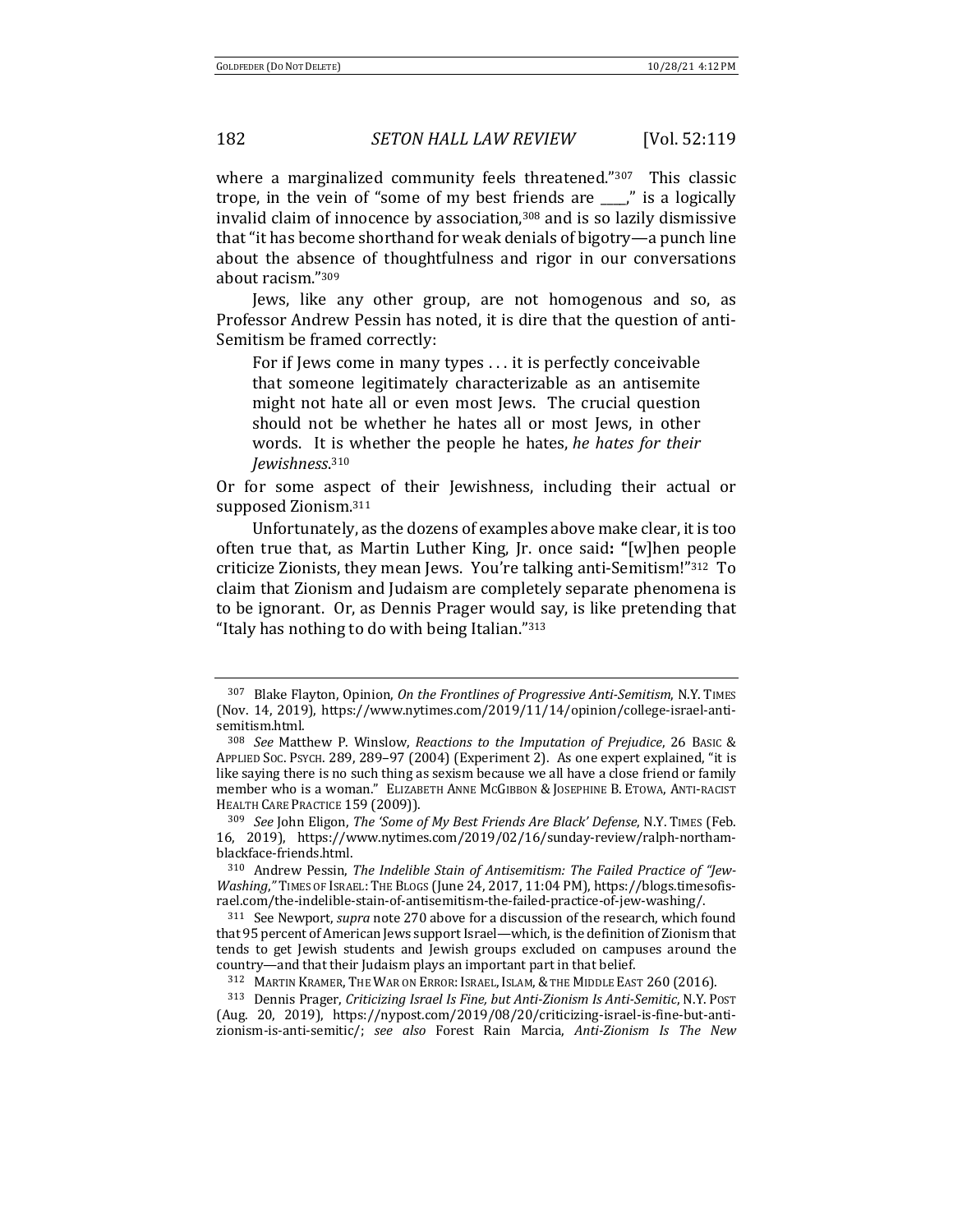It is also worth remembering that to be anti-Zionist today is to be against the survival of the world's only Jewish state. As Alan Johnson noted: "[a]nti-Zionism has come to mean something entirely different ... *after* the creation of the State of Israel in 1948: it has come to mean a programme of comprehensive hostility to all but a sliver of world Jewry, a programme for the eradication of actually existing Jewish selfdetermination." $314$  To imagine that the state would go away "without wholesale killing of Jews" $315$  is ridiculous. That means to be anti-Zionist, in the sense of wanting to destroy the Jewish State, $316$  is to be okay with the mass slaughter of the Jews who live there.<sup>317</sup>

The examples in the IHRA definition are there for a reason. State officials and school administrators themselves might need more training in what is and is not acceptable, which is why an objective and consensus driven standard is necessary.<sup>318</sup> Too often perpetrators and enablers let the conflation of criticism of Israel and antisemitism serve as a shield for antisemites. Without a clear definition and the contextual

317 Kliegman, *supra* note 315.

*Antisemitism*, ISRAEL FOREVER FOUND., https://israelforever.org/interact/blog/ anti\_zionism\_is\_the\_new\_antisemitism/ (last visited Oct. 19, 2021).

<sup>&</sup>lt;sup>314</sup> Alan Johnson, *The Left and the Jews: Time for a Rethink*, FATHOM J., http://fathomjournal.org/the-left-and-the-jews-time-for-a-rethink/ (last visited Aug. 22, 2021). 

<sup>315</sup> Aaron Kliegman, *Anti-Zionism Is, by Definition, Antisemitism*, WASH. FREE BEACON (Jan. 17, 2019, 3:40 PM), https://freebeacon.com/blog/anti-zionism-is-by-definitionanti-semitism/. 

 $316$  As in the oft-used Hamas jihadist rallying cry, 'from the river to the sea,' that is sadly all too often echoed by commentators, see, e.g., Micha Danzig, 'Palestine From the *River to the Sea' Has Always Been a Call for Annihilation Not Liberation, JEWISH J. (Dec. 3,* 2018), https://jewishjournal.com/commentary/blogs/242943/palestine-river-seaalways-call-annihilation-not-liberation/, and politicians, see, e.g., Dr. Mark Goldfeder, *Dr. Mark Goldfeder: House Should Censure Anti-Semitic Rep. Rashida Tlaib*, FOX NEWS (Dec. 3, 2020), https://www.foxnews.com/opinion/rashida-tlaib-anti-semitism-markgoldfeder, who then feign ignorance, and by students on campus, see Aaron Bandler, SJP *Protesters Chant 'From the River to the Sea Palestine Will Be Free' During Hen Mazzig* Speech, JEWISH J. (Nov. 15, 2019), https://jewishjournal.com/news/united-states/ 307197/sjp-protesters-chant-from-the-river-to-the-sea-during-hen-mazzigs-speechat-vassar-college/; Morton A. Klein & Susan B. Tuchman, *ZOA Letter to CUNY Leaders* About Anti-Semitic, Violence-Inducing Rallies There, ZIONIST ORG. AM. (Feb. 22, 2016), https://zoa.org/2016/02/10315402-letter-to-cuny-chancellor-and-board-of-trusteesjew-haters-spread-fear-at-cuny-colleges/, who don't.

<sup>&</sup>lt;sup>318</sup> And students need protection from 'intellectuals' who have no qualms about spreading horrific lies made out of whole cloth in quasi-academic settings. See Liora Rez, We Must Define Antisemitism to Stop Antisemitism, [ERUSALEM POST (Dec. 5, 2020, 9:47 PM), https://www.jpost.com/opinion/we-must-define-antisemitism-to-stop-antisemitism-651256. It is a shame that impressionable students are taken advantage of by people they trust co-opting the language of social justice to lead them down a dark path of hate. The IHRA definition is a tool that can shed some light to hopefully help bring many of them back.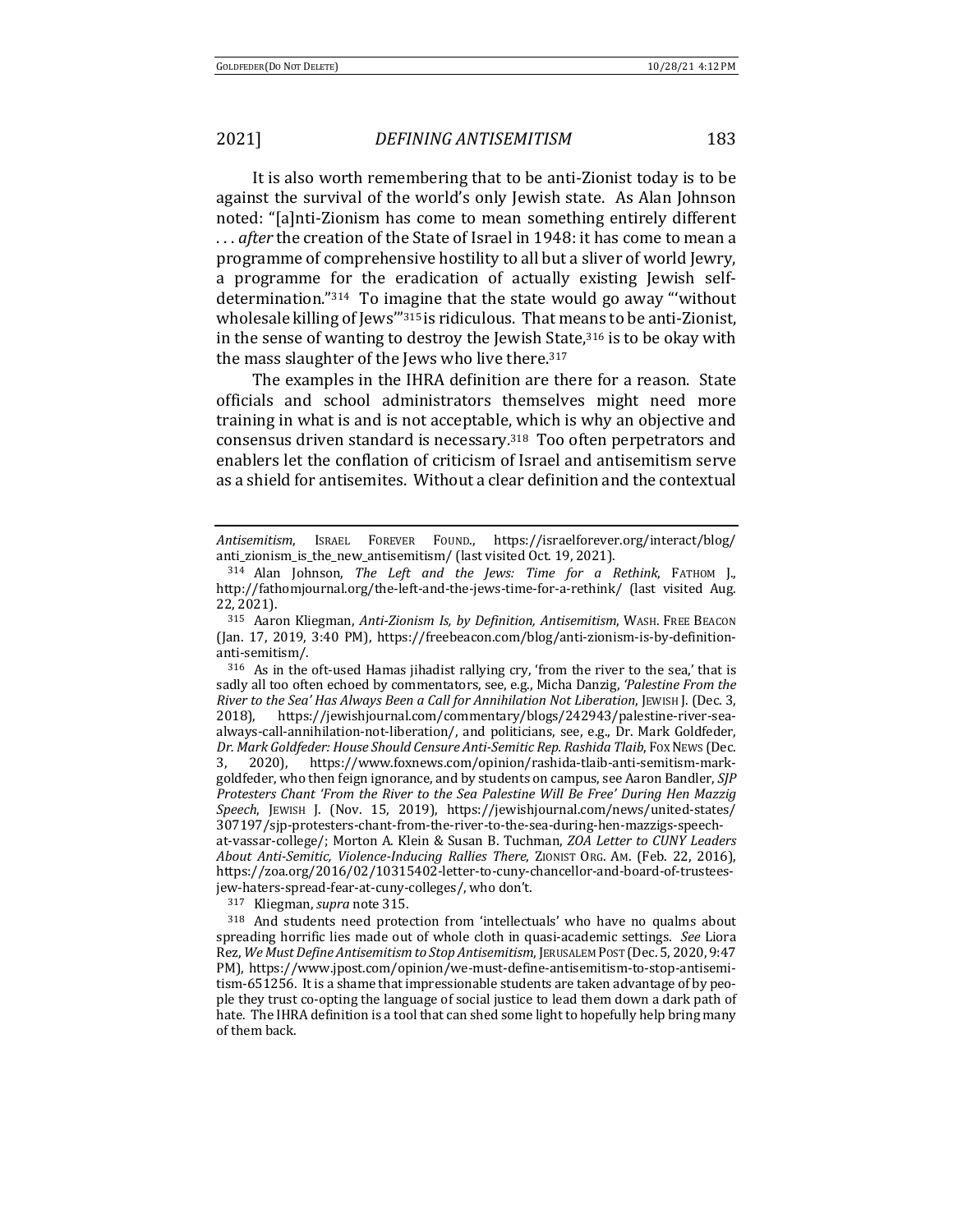understanding of how anti-Zionist language is often used to perpetuate antisemitic tropes, this issue will not be resolved, and students will continue to harass and be harassed by their peers, and potentially professors, on the basis of Jewish identification. Because this is the hardest part of the definition for many people to understand, it is worth providing a case study to illustrate the principle.

### VIII. A CASE STUDY IN THE NECESSITY OF CLEARLY DEFINING TERMS

There is a real danger in allowing people to confuse conduct with speech, and antisemitism with criticism of Israel. The double conflation allows antisemites to do whatever they want to Jewish people, and then immediately claim that they, in fact, are the victims having their "political speech" silenced.

# A. *What Happened "Over There"*

A recent German court case provides an illustrative example of what can happen when authorities allow antisemitic crime to hide behind the veil of criticism for Israel—the blurring of what it means to be anti-Israel and anti-Jew.<sup>319</sup> On July 29, 2014, three German-Palestinian men filled six bottles with petrol and attempted to firebomb a synagogue in Wuppertal, Germany. $320$  It is noteworthy that Nazis burned the original synagogue during the infamous Kristallnacht pogroms in 1938.<sup>321</sup> It was finally rebuilt in 2002.<sup>322</sup>

Several months later, in 2015, the district court in Wuppertal ruled that this attack was not antisemitic, but merely anti-Israel political speech, and exempted the criminals from jail time.<sup>323</sup> On January 13, 2017, a German superior court upheld the lower court's ruling, affirming that German synagogues are legitimate targets of protest against Israel. $324$  Per the official ruling, despite the fact that the defendants admittedly tried to burn down a synagogue, "[t]he attack on

<sup>&</sup>lt;sup>319</sup> Jim Yardley, *Europe's Anti-Semitism Comes Out of the Shadows*, N.Y. TIMES (Sept. 23, 2014), https://www.nytimes.com/2014/09/24/world/europe/europes-anti-semitism-comes-out-of-shadows.html.

<sup>&</sup>lt;sup>320</sup> Benjamin Weinthal, *German Court Calls Synagogue Torching an Act to 'Criticize Israel*,*'* JERUSALEM POST (Jan. 13, 2017), https://www.jpost.com/diaspora/german-courtcalls-synagogue-torching-an-act-to-criticize-israel-478330.

<sup>&</sup>lt;sup>321</sup> Yardley, *supra* note 319.

<sup>322</sup> *Id.*

<sup>&</sup>lt;sup>323</sup> Benjamin Weinthal, German Judge: Torching of Synagogue Not Motivated by Anti-Semitism, JERUSALEM POST (Feb. 7, 2015, 8:20 PM), https://www.jpost.com/diaspora/german-judge-torching-of-synagogue-not-motivated-by-anti-semitism-390294.

<sup>324</sup> Joseph Bottum, A German Court Rationalizes an Attack on a Synagogue, WASH. EXAMINER (Jan. 26, 2017, 3:34 PM), https://www.washingtonexaminer.com/weeklystandard/a-german-court-rationalizes-an-attack-on-a-synagogue.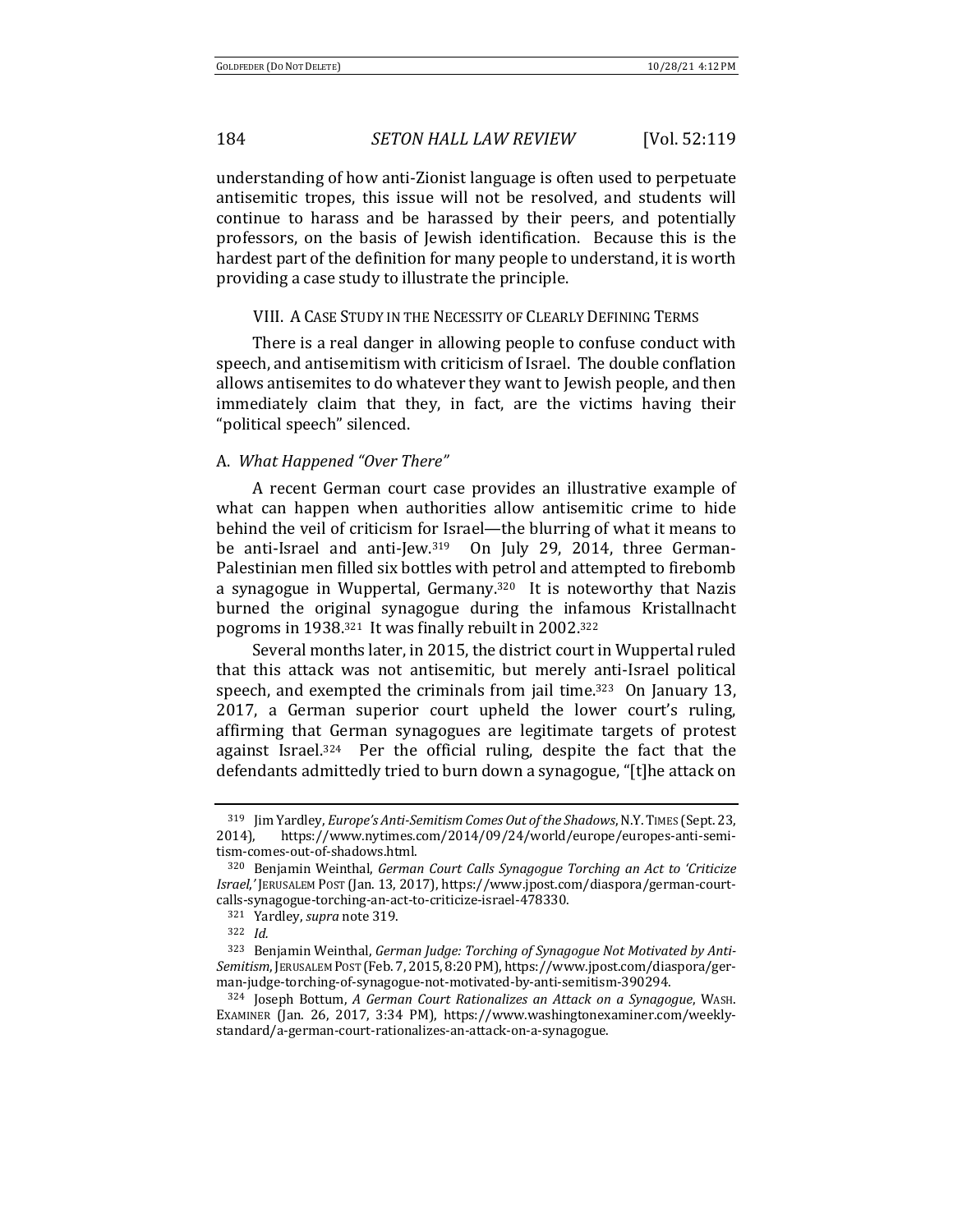the Wuppertal synagogue cannot be defined as anti-Semitic, there is simply no proof for an anti-Semitic motivation." $325$  As the Jewish community leader made clear in an interview with the German magazine *Spiegel*, "[t]his was not an Israeli embassy, but a house of God, used by Jewish German citizens, not Israelis, to practice their faith. If one were to make up a textbook definition of anti-Zionism becoming anti-Semitic, this would be it."326

This case illustrates why the Israel-related examples included in the IHRA definition, such as "[h]olding Jews collectively responsible for actions of the state of Israel"<sup>327</sup> are so critically necessary. In the words of essayist Joseph Bottum:

To see the logic at play, suppose that three white men had attacked a traditionally black church in Birmingham, Alabama, scrawling graffiti and trying to set the church on fire  $\dots$ . Yes, the judge explained, they had been unlawfully violent and thus deserved to be convicted. But he suspended their sentences because their purpose in attacking the African-American church had not been to harm Americans but to protest the failure of the Nigerian government to halt the kidnapping of schoolgirls by the radical African militia Boko Haram. Or suppose something similar, but this time in Manila. After a court in the Philippines convicted several citizens of defacing a local mosque, the judge suspended their sentences—on the grounds that, however illegally they had behaved, they were engaged in legitimate political protest over the oppression of Christian guest workers by the Islamic government in Saudi Arabia. And then suppose that three men in Germany were arrested for throwing a Molotov cocktail at a synagogue. After their conviction, however, their sentences were suspended again on the grounds that their admittedly illegal violence was motivated by a desire not to hurt German Jews but by a legitimate wish to protest the policies and actions of the foreign state of Israel  $\dots$  Only the last of these three events is true, of course. But more to the point, only the last is even imaginable. Black citizens of the United States are never taken as symbolic representatives of African governments. For that matter, imagine the outcry if a judge condoned violence

<sup>&</sup>lt;sup>325</sup> Benjamin Näegele, Judge Rules Wuppertal Synagogue Firebombing Was Not Anti-*Semitic, So What Happened?*, B'NAI B'RITH INT'L (Jan. 17, 2017), https://www.bnaibrith.org/expert-analysis/judge-rules-wuppertal-synagogue-firebombing-was-notanti-semitic-so-what-happened.

<sup>326</sup> *Id.*

<sup>327</sup> *Working Definition of Antisemitism, supra note 37.*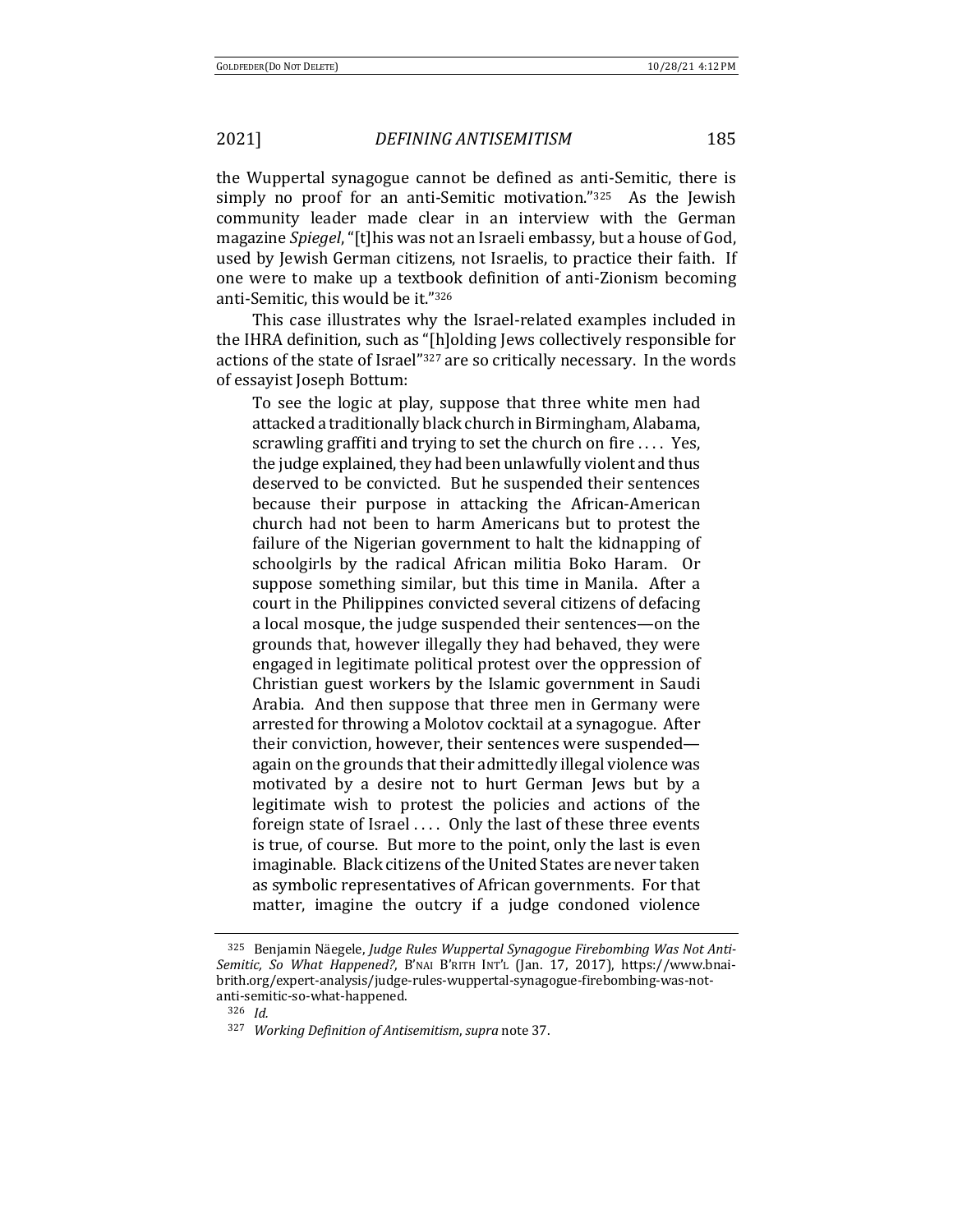against the places of worship of native citizens who happened to be Muslim—because a distant government was doing something objectionable.<sup>328</sup>

The German Muslims who attacked the Wuppertal synagogue in 2014 took Germany's Jews as representatives of Israel, and in 2017 the German courts agreed, simply as a matter of law.

Think about that for a moment.

Once non-Israeli Jews have been legally recognized as (targetworthy) symbols of Israel, not even a ray of daylight can slip between opposition to Israel and opposition to Jews.

The unbelievable ruling in that case led to scrutiny in Germany and international criticism. As Deidre Berger, the director of the Berlin Ramer Institute for German-Jewish Relations of the American Jewish Committee explained, "[t]he lack of a unified definition has led to anti-Semitic incidents being all too often ignored in recent years.  $\dots$  The fact, for example, that the courts considered an arson attack on a synagogue in Wuppertal as non-anti-Semitic illustrates the necessity of a definition."<sup>329</sup> The German government commissioned an independent expert group to make a report with recommendations, $330$  and the following year the government followed one of those recommendations<sup>331</sup> by endorsing the same global standard definition of antisemitism that this Article supports: the IHRA definition, which would, of course, have labeled those horrific acts as antisemitic.<sup>332</sup>

### B. *Could That Happen Here?*

Of course, it could.

As far back as 2002 the presidents of more than 300 American colleges signed a statement which read, in relevant part:

We are concerned that recent examples of classroom and oncampus debate have crossed the line into intimidation and hatred, neither of which have any place on university campuses. In the past few months, students who are *Jewish or* 

<sup>&</sup>lt;sup>328</sup> Bottum, *supra* note 324.

<sup>&</sup>lt;sup>329</sup> Jefferson Chase, *German Government Adopts International Anti-Semitism Definition*, DEUTSCHE WELLE (Sept. 20, 2017), https://www.dw.com/en/germangovernment-adopts-international-anti-semitism-definition/a-40608166.

<sup>330</sup> See Germany Endorses Working Definition of Antisemitism, INT'L HOLOCAUST REMEMBRANCE ALLIANCE (Sept. 20, 2017), https://holocaustremembrance.com/stories/ germany-endorses-working-definition-antisemitism (referencing that the adoption of the IHRA definition was the result of recommendations made by an independent group of experts).

<sup>331</sup> *Id.*

<sup>332</sup> *Id.*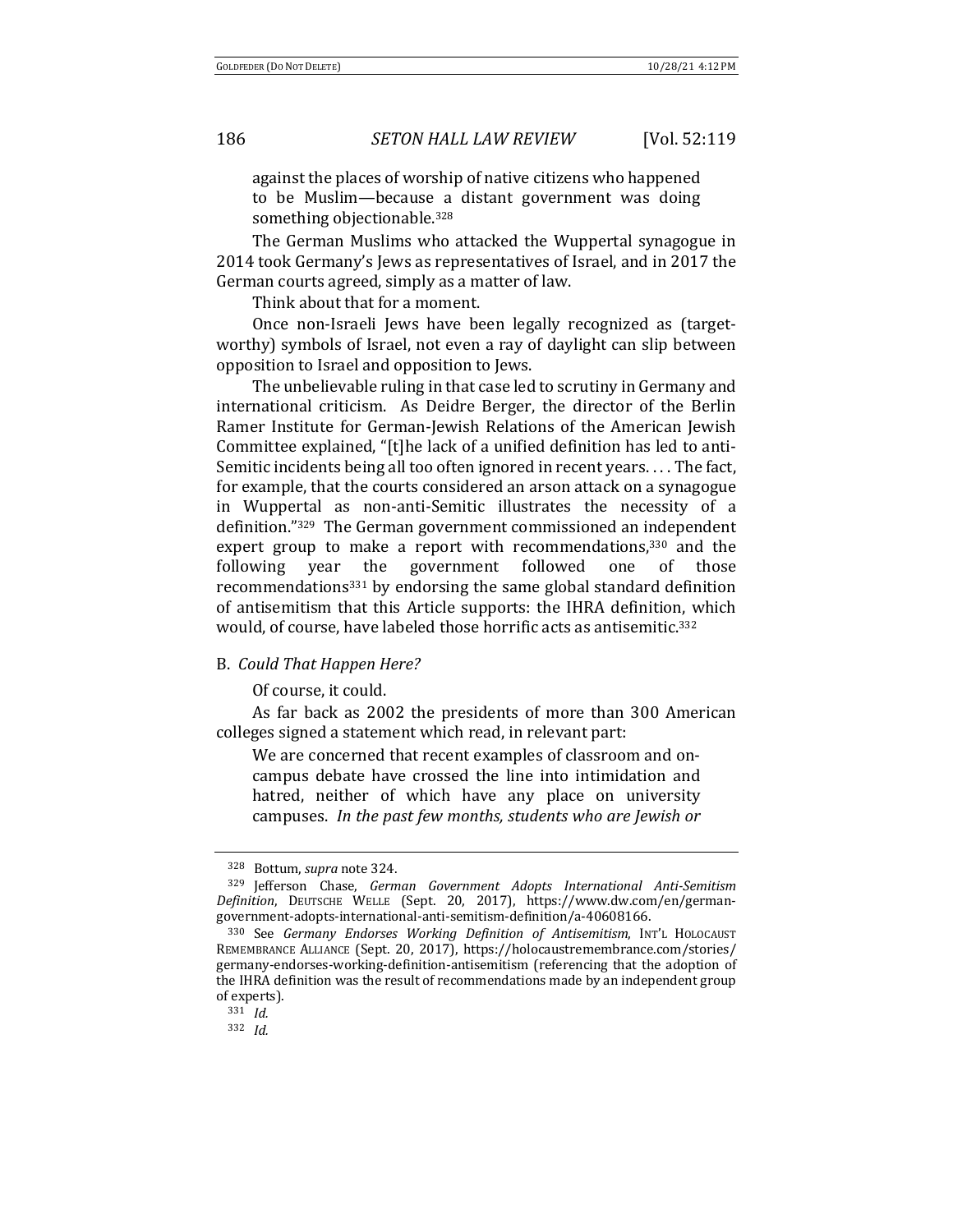supporters of Israel's right to exist-Zionists-have received death threats and threats of violence. Property connected to *Jewish organizations has been defaced or destroyed. Posters* and websites displaying libelous information or *images* have *been* widely circulated, creating an atmosphere of intimidation. These practices and others, directed against any person, group or cause, will not be tolerated on campuses. All instances will be investigated and acted upon so that the campus will remain devoted to ideas based on rational consideration.333

In 2005, a hearing before the U.S. Commission on Civil Rights regarding antisemitic incidents on college campuses found that antisemitism and anti-Israelism are systemic ideologies found in varying degrees in colleges and universities throughout the United States. Death threats, threats of violence against Jewish students or students who are supporters of Israel, and banners and posters containing antisemitic rhetoric and images are among the manifestations of these ideologies, which create an environment of intimidation and harassment in contrast to the norms and values of the university.<sup>334</sup> The Commission heard stories of swastikas being painted on Hillel buildings and signs with the Star of David dripping blood; of campus newspaper cartoons with pictures of Jews in ovens; stories of "harassment, physical intimidation, physical assault and vandalism" perpetrated against Jewish students335—often tied to anti-*Israel* rationales. Panelists explained how Jewish students were afraid to wear anything that could identify them as Jewish for fear of being targeted, and how it was "difficult for them to concentrate on their academic responsibilities because their thoughts are so focused on their discomfort or even on their fear for their physical safety on campus."336 Twelve years later, in 2017, the Congressional Committee on the Judiciary was still hearing stories about violent attacks on campus: about shouts of "Death to Jews" made on campus in the context and

<sup>333</sup> The American Jewish Committee, *College Presidents Decry Intimidation on Campuses*, SCHOLARS FOR PEACE IN THE MIDDLE EAST (Oct. 15, 2002), https://spme.org/ campus-news-climate/college-presidents-decry-intimidation-on-campuses/639/ (emphasis added).

<sup>&</sup>lt;sup>334</sup> Morton A. Klein, *ZOA Center for Law and Justice Director Susan Tuchman's* Testimony on Anti-Semitism Before the U.S. Commission on Civil Rights, ZIONIST ORG. OF AM. (Nov. 18, 2005), https://zoa.org/2005/11/102058-zoa-center-for-law-and-justicedirector-susan-tuchmans-testimony-on-antisemitism-before-the-u-s-commission-oncivil-rights/.

<sup>335</sup> *Id.*

<sup>336</sup> *Id.*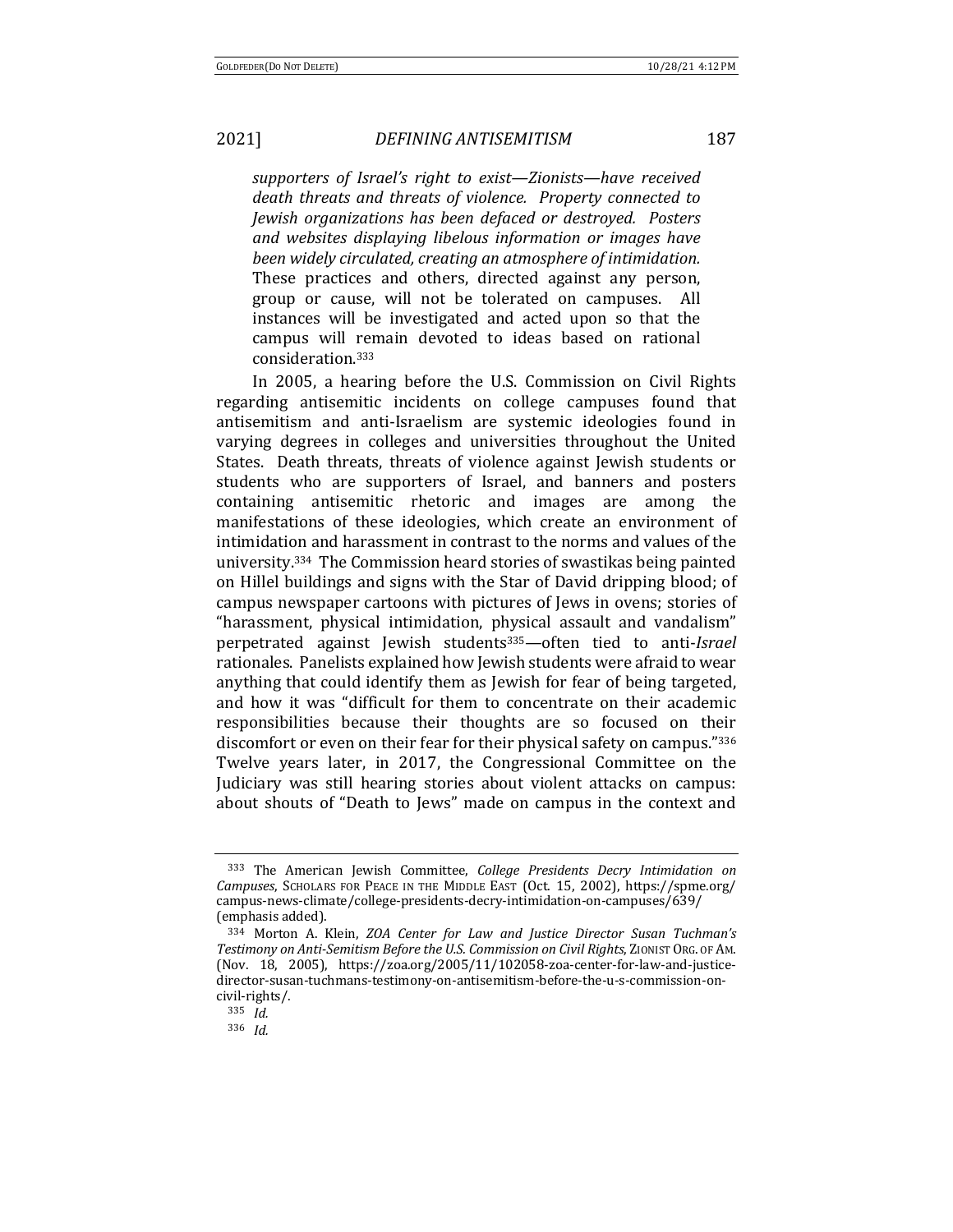under the guise of anti-Zionism; and about how Jewish students "felt scared to be a Jew on campus."337

Again, we must reiterate that not every instance of antisemitism deserves disciplinary action; free speech *must* be protected. But that does not mean that antisemitism should not be correctly labeled. In a 2019 viral social media video of students at George Washington University ("GW"), one student asks the other, "What are we going to do to Israel?"<sup>338</sup> The woman responds, "Bro, we're going to fucking bomb Israel, bro. Fuck out of here, Jewish pieces of shit."339 GW did not feel that the incident involved a credible threat, $340$  and the GW President used his own speech to condemn the video as hateful antisemitism.<sup>341</sup> Although student leaders on campus were adamant that this episode was "emblematic of a larger issue of anti-Semitism at the University"<sup>342</sup> and that they "feel unsafe,"343 GW handled this situation correctly. While GW took no disciplinary action, the GW President did call out the language as problematic from a university values standpoint.

A slightly harder case arose at Stanford in 2018, when an incoming resident assistant-to-be threatened to "physically fight" Zionists on campus and "abolish [their] ass." $344$  This was not just any student, this was someone "entrusted by the University with authority over, and responsibility for, incoming freshmen."<sup>345</sup> And this was also not just any immature comment; this was an actual threat of physical violence

<sup>337</sup> *Examining Anti-Semitism on College Campuses: Hearing Before the H. Comm. on the* Judiciary, 115th Cong. 45 (2017) (statement of Sandra Hagee Parker, Chairwoman, Christians United for Israel Action), https://www.govinfo.gov/content/pkg/CHRG-115hhrg32325/html/CHRG-115hhrg32325.htm.

<sup>&</sup>lt;sup>338</sup> Marina Pitofsky, George Washington University Leaders, Students Condemn Anti-*Semitic Snapchat Video*, HILL (Nov. 9, 2019, 11:06 PM), https://thehill.com/blogs/blogbriefing-room/news/469768-george-washington-university-leaders-students-condemn-anti.

<sup>&</sup>lt;sup>339</sup> Dani Grace et al., *Officials Condemn, Work to Respond to Anti-Semitic Snapchat Video*, GW HATCHET (Nov. 6, 2019, 2:12 PM), https://www.gwhatchet.com/2019/11/06/ officials-condemn-work-to-respond-to-abhorrent-snapchat-video/.

<sup>340</sup> *Id.*

<sup>341</sup> *Id.*

<sup>&</sup>lt;sup>342</sup> Shannon Mallard & Zach Schonfeld, *Student Leaders Host Forums, Extend Support in* Wake of Anti-Semitic Post, GW HATCHET (Nov. 11, 2019, 1:38 AM), https://www.gwhatchet.com/2019/11/11/student-leaders-host-forums-extend-support-in-wake-of-anti-semitic-post/.

<sup>343</sup> Grace, *supra* note 339.

<sup>344</sup> Jeremy Bauer-Wolf, *After Threat of Violence, Calls to Fire RA*, INSIDE HIGHER ED (Aug. 1, 2018), https://www.insidehighered.com/news/2018/08/01/calls-stanford-ra-befired-after-he-threatens-fight-zionists.

<sup>345</sup> Ben Simon, *The Mob That Never Was: A Defense of Justified Outrage*, STAN. REV. (Aug. 17, 2018), https://stanfordreview.org/the-mob-that-never-was-a-defense-of-justified-outrage/.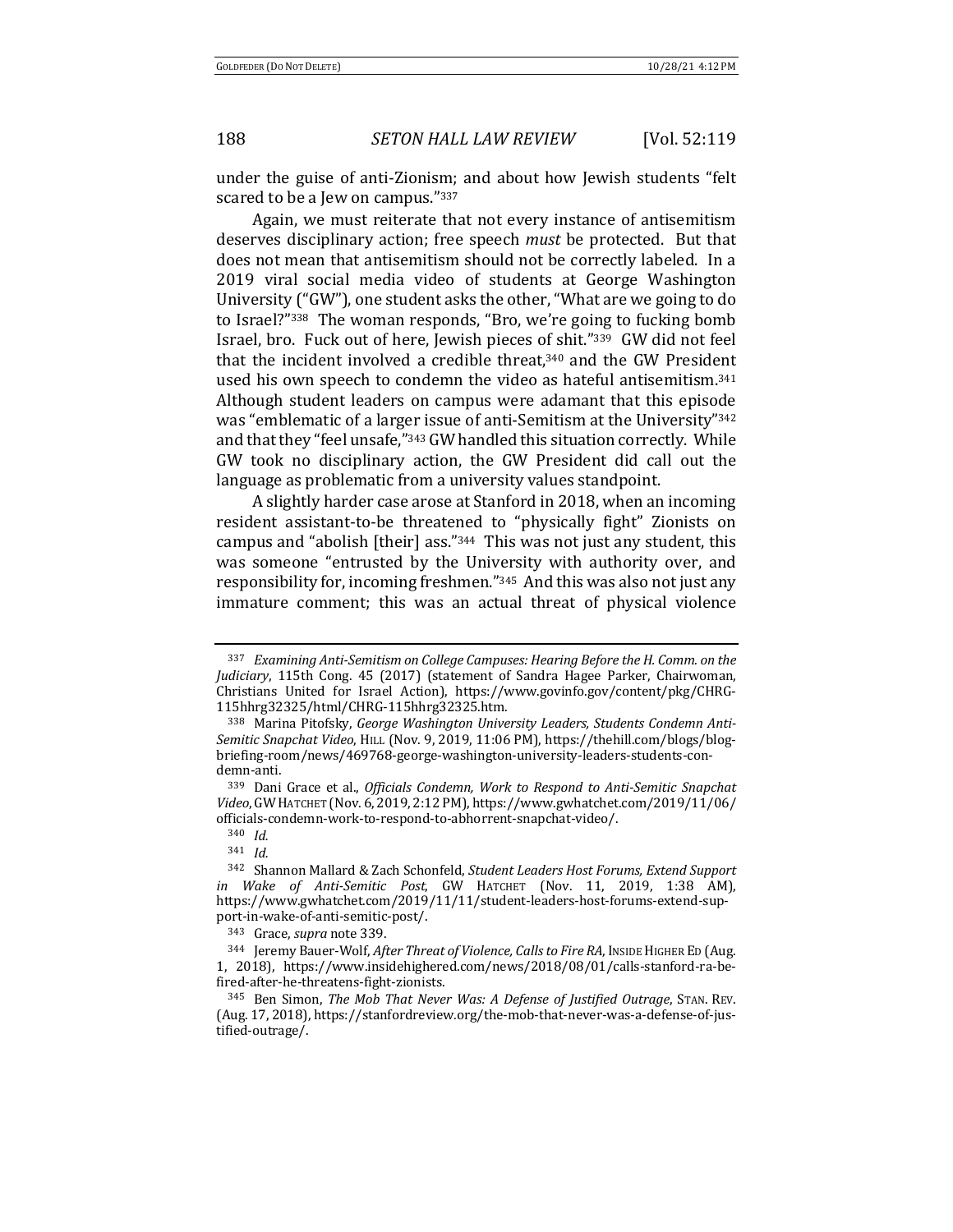against other students. To his credit, even in the student's original retraction, he did not pretend that he had not really threatened people. Rather, he admitted to merely reconsidering his strategy. "I edited this post because I realize intellectually beating Zionists is the way to go  $\dots$ . Physical fighting is never an answer to [sic] when trying to prove people wrong."346

Like GW, Stanford assessed no credible threat, and that may have been the right decision. But the Jewish community was still bewildered why this incident was turned into yet another *political* referendum, with progressive students at Stanford rushing to the would-be RA's defense and "either praising his 'immense moral and intellectual stature' or assailing his critics' 'bullying tactics.'"<sup>347</sup> Even with a no-credible-threat determination, why would anyone *defend* this clearly wrong behavior? To better understand their confusion, try the thought experiment proposed by Rabbi Dov Greenberg, the executive director of the Rohr Chabad House at Stanford:

Replace the word "Zionist" with "LGBT" or "supporters of #BlackLivesMatter" in Daoud's post. Almost certainly, the outcry would be universal and deafening. Yet, for some reason, when it comes to threatening physical violence against fellow students who support Israel, the response is indifference or, worse still, support. Somehow, the target of hate becomes the villain and the aggressor becomes the victim. How has this come to pass?<sup>348</sup>

The answer is simple. It has come to pass because people pretend that they cannot distinguish between criticism of the State of Israel and threats of violence or discrimination against other students on an American university campus. Whether or not a threat is deemed credible, *no* threat should be excused or defended as just "political speech," because when a credible threat does inevitably happen, that excuse will be used as well.

These are just snapshots of the Jewish American college experience, and these incidents must be understood contextually as part of the greater Jewish American experience contending with a rising tide of antisemitism, masquerading as criticism of the State of Israel. Over the last several years, multiple reports and studies have documented

<sup>346</sup> Bauer-Wolf, *supra* note 344 (alteration in original).

<sup>347</sup> Simon, *supra* note 345.

<sup>&</sup>lt;sup>348</sup> Dov Greenberg, *Stanford Student Threatens Violence Against Pro-Israel Students*, NAT'L REV. (July 31, 2018, 6:30 AM), https://www.nationalreview.com/2018/07/universities-must-oppose-immoral-dangerous-bds-movement/.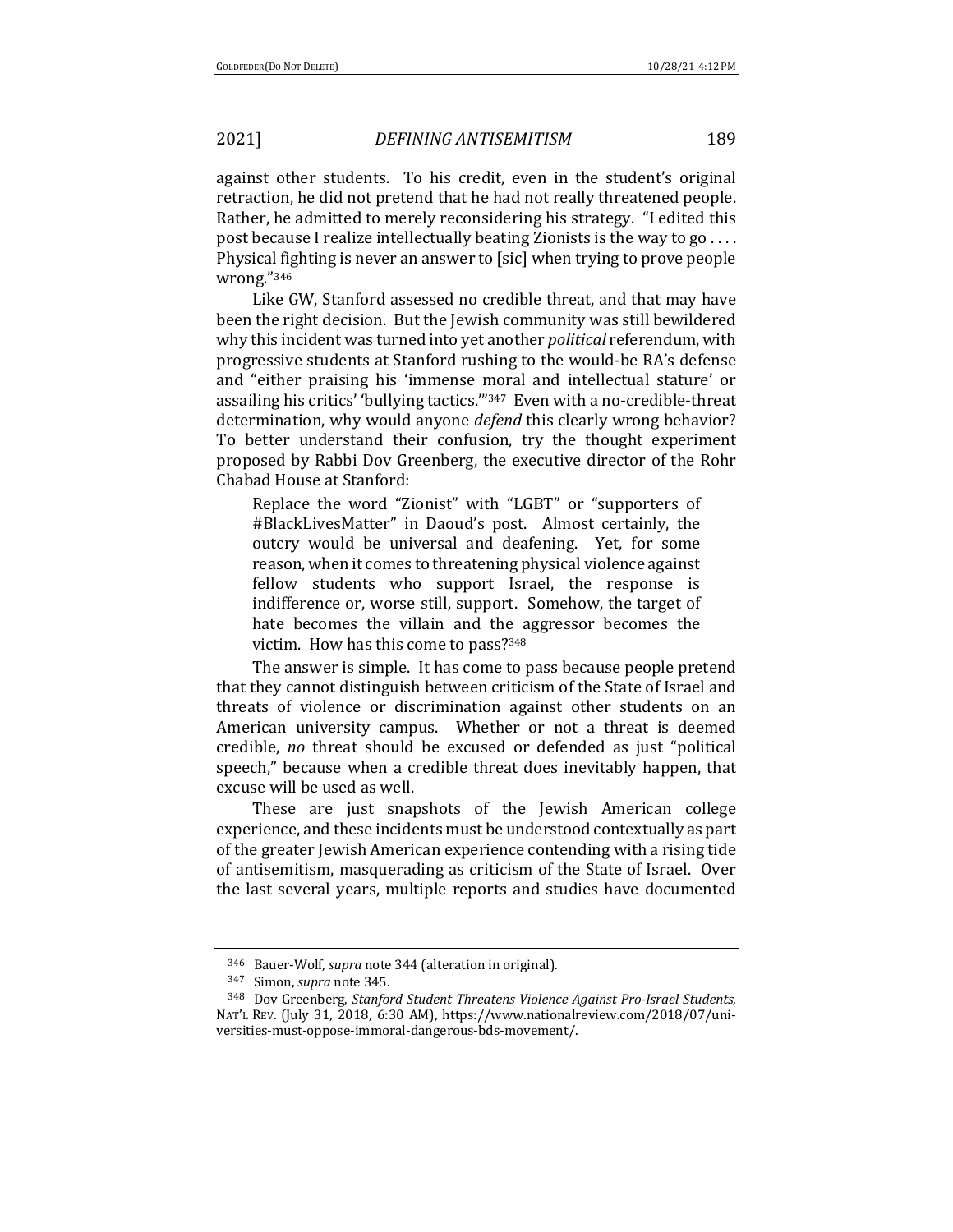incidents of criminals attacking Jewish people (often students)<sup>349</sup> and businesses,<sup>350</sup> and then hiding behind the claim of merely being anti-Israel. "[T]here are thousands<sup>351</sup> of readily available,<sup>352</sup> easily accessible,<sup>353</sup> examples<sup>"354</sup> of activists on and off university campuses "crossing the line into straight antisemitism" in ways that, at first glance, do not reflect the pretext of criticism for Israel.<sup>355</sup> Categorically, these include people: calling for death to Jews<sup>356</sup> (not Israelis, but *Jews*);<sup>357</sup> bemoaning that Hitler's plan did not succeed;<sup>358</sup> spreading lies that depict Jewish religious beliefs as hateful;<sup>359</sup> denying the history<sup>360</sup> or the ancestry of the Jewish people; $361$  banning or expelling individuals for

355 Goldfeder, *The Danger of Defining Your Own Terms*, *supra* note 197.

357 Sam Sokol, *South Africa BDS Leader Defends Call to 'Kill the Jew,'* JERUSALEM POST (Sept. 2, 2013, 7:45 PM), https://www.jpost.com/jewish-world/jewish-features/southafrica-bds-leaders-defends-call-to-kill-the-jew-325075. 

<sup>358</sup> *See* Daniel Greenfield, *"I Would Have Killed All the Jews in the World": SJP's*<br> *'olocaust Hate*. Frontpage Mag. Archive (Feb. 5, 2018), https:// *Holocaust Hate*, FRONTPAGE MAG. ARCHIVE (Feb. 5, 2018), https:// archives.frontpagemag.com/fpm/i-would-have-killed-all-jews-world-sjps-holocaustdaniel-greenfield/.

359 *See generally* Frank Barat, An Interview with Roger Water, COUNTERPUNCH (Dec. 6, 2013), https://www.counterpunch.org/2013/12/06/an-interview-with-pink-floydsroger-waters/; C.R. Rublin, *Incitement Against Jews By U.S.-Based Neo-Nazi and White* Supremacist Members of Pro-Palestinian and BDS Facebook Groups, SPME (May 29, 2019), https://spme.org/antisemitism/incitement-against-jews-by-u-s-based-neonazi-and-white-supremacist-members-of-pro-palestinian-and-bds-facebook-

groups/25536/; Watch and Share Our PACBI Live Broadcast with Roger Waters, BDS (July 26, 2017), https://bdsmovement.net/news/watch-and-share-our-pacbi-livebroadcast-roger-waters.

<sup>360</sup> *See Israel to Allocate \$50m to Explore Foundations of Alleged Temple*, MIDDLE EAST MONITOR (Dec. 19, 2017, 12:38 AM), https://www.middleeastmonitor.com/20171219israel-to-allocate-50m-to-explore-foundations-of-alleged-temple/.

<sup>361</sup> *See, e.g.*, ENERSEC USA, *Yasir Qadhi Anti-Semitic Rant*, YOUTUBE (Nov. 19, 2015), https://www.youtube.com/watch?v=2bSxOmcyI18&feature.

<sup>349</sup> *See, e.g.*, Letter from Jay Alan Sekulow, Chief Counsel, Am. Ctr. for Law & Justice, to James B. Milliken, Chancellor, The City University of New York (May 4, 2016), http://media.aclj.org/pdf/16.05.04-CUNY-Letter\_Redacted.pdf.

<sup>&</sup>lt;sup>350</sup> *See, e.g.*, Tom Tugend, *LA Jews Reeling After Local Institutions Looted and Burned in Floyd Protests*, TIMES OF ISRAEL (June 3, 2020, 2:01 A.M.), https://www.timesofisrael.com/la-jews-take-stock-after-george-floyd-protests-batter-local-institutions/.

<sup>351</sup> *See* DIKER & BERK, *supra* note 231, at 28-33.

<sup>352</sup> *See generally Because the World Should Know*, CANARY MISSION, https://canarymission.org/ (last visited Sept. 21, 2021).

<sup>353</sup> *See generally "Behind the Mask" – Unmasking Antisemitism Behind the BDS*  Campaign, MINISTRY OF STRATEGIC AFFS. (Sept. 15, 2019), https://4il.org.il/1396/.

<sup>&</sup>lt;sup>354</sup> *See* generally AMCHA INITIATIVE, https://amchainitiative.org/search-byincident#incident/display-by-date/ (last visited Sept. 21, 2021) (containing a database that allows one to search and filter data on incidents of antisemitic activity that occurred on U.S. college and university campuses from 2015 to present day).

<sup>&</sup>lt;sup>356</sup> Josh Nathan-Kazis, *Megadonor Who Withdrew From AIPAC Conference Has History of Controversial Tweets*, FORWARD (Mar. 19, 2019), https://forward.com/fastforward/421149/adam-milstein-aipac-twitter-omar-tlaib-muslim/.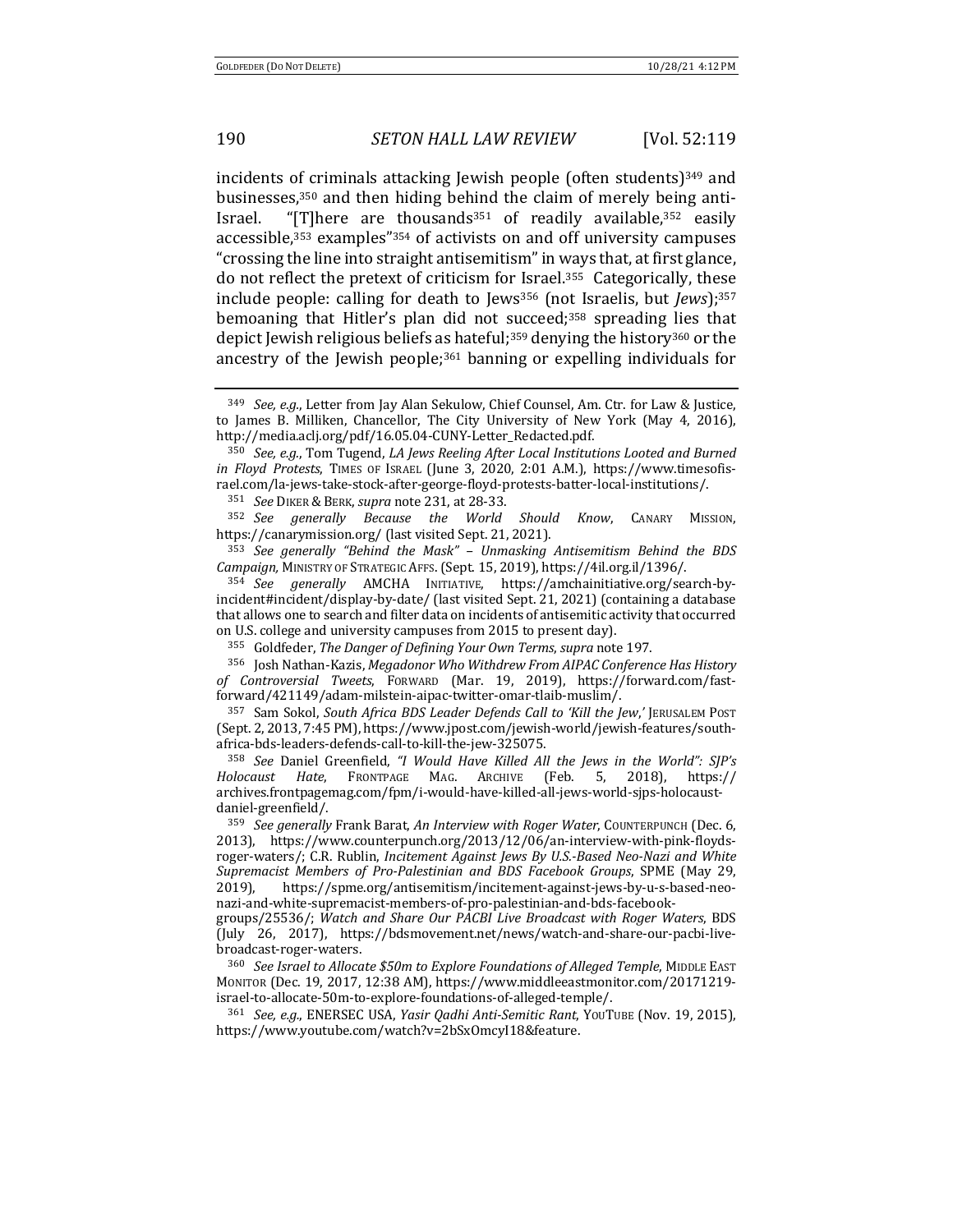being Jewish (again, not Israeli, but Jewish);<sup>362</sup> promoting the actual medieval Passover religious blood libel<sup>363</sup> (or any of its modern counterparts<sup>364</sup>); and harassing<sup>365</sup> and physically attacking<sup>366</sup> Jewish students<sup>367</sup> and Jewish businesses.<sup>368</sup> Yet in all of the above instances, the perpetrators denied they were antisemitic, and claimed they were only anti-Israel.

Could it happen here? Of course it could.

365 *See, e.g.*, William A. Jacobson, *Anti-Israel Student Group Suspended at Northeastern for Vandalism, Intimidation, Disruption, LEGAL INSURRECTION (Mar. 13, 2014, 10:00 AM),* https://legalinsurrection.com/2014/03/anti-israel-student-group-suspended-atnortheastern-for-vandalism-intimidation-disruption/; William A. Jacobson, *Dorm Storming at NYU Targets Jewish Students, LEGAL INSURRECTION* (Apr. 24, 2014, 1:32 PM), https://legalinsurrection.com/2014/04/dorm-storming-at-nyu-targets-jewish-students/.

<sup>362</sup> Matisyahu: Spanish Festival Ban is 'Appalling, Offensive,' TIMES OF ISRAEL (Aug. 17, 2015, 11:10 PM), https://www.timesofisrael.com/matisyahu-spanish-festival-ban-isappalling-offensive/; Yair Rosenberg, *Israel Boycott Activists Call for Jews to Be Expelled from South African University,* TABLET (Feb. 12, 2015), https://www.tabletmag.com/sections/news/articles/israel-boycott-activists-call-for-jews-to-be-expelled-from-southafrican-university.

<sup>&</sup>lt;sup>363</sup> Miftah Attacks Me, Refuses to Condemn Its Blood Libel, ELDER OF ZIYON (Mar. 30, 2013), http://elderofziyon.blogspot.com/2013/03/miftah-attacks-me-refuses-to-condemn.html; *Jewish Kabbalistic Occult Ritual Child Murder Throughout History*, BITCHUTE (Oct. 5, 2019), https://www.bitchute.com/video/987FZhimkQpV/.

<sup>364</sup> *See* Yair Rosenberg, '*Israelis Toast Syrian Slaughter': The Making of a Modern Blood* Libel, Just in Time for Passover, TABLET MAG. (Apr. 14, 2017), https://www.tabletmag.com/sections/news/articles/israelis-toast-syrian-slaughter-the-making-of-amodern-blood-libel-just-in-time-for-passover.

<sup>&</sup>lt;sup>366</sup> *See, e.g.,* Edwin Black, *Temple University-Latest Anti-Semitic Hotspot Protested Amid Record Donation Drive*, HUFFINGTON POST (Oct. 25, 2014), https://www.huffpost.com/entry/temple-university-latest-\_b\_5707919; Frances Dinkelspiel, *Jewish Student Sues UC Berkeley Over Assault by Palestine Supporter*, BERKELEYSIDE (Mar. 7, 2011, 12:19 PM), https://www.berkeleyside.com/2011/03/07/jewish-student-sues-ucberkeley-over-assault-by-palestine-supporter.

<sup>367</sup> Tori Cheifetz, *Jewish Students 'Held Hostage' in Toronto Hillel*, JERUSALEM POST (Feb. 15, 2009, 10:40 PM), https://www.jpost.com/jewish-world/jewish-news/jewish-students-held-hostage-in-toronto-hillel.

<sup>368</sup> *See, e.g., SA: 21 arrested at violent BDS protest in South Africa, CHRISTIANS UNITED FOR* ISRAEL (Mar. 26, 2015), https://www.cufi.org.uk/news/sa-21-arrested-at-violent-bdsprotest-in-south-africa.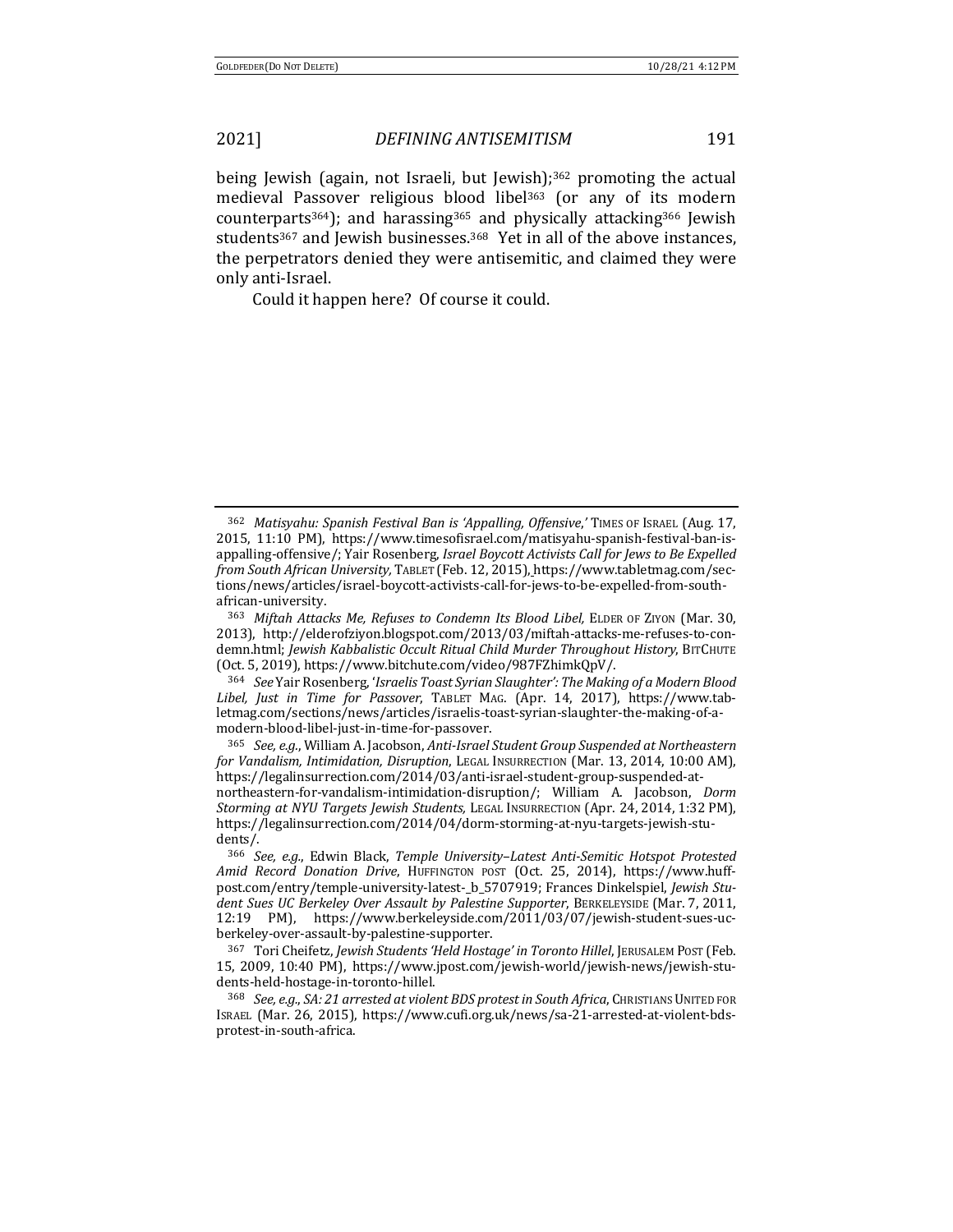## 192 *SETON HALL LAW REVIEW* [Vol. 52:119]

Over the last several months, there have been not one, $369$  not two, $370$  not three, $371$  not four, $372$  but five  $373$  instances of Chabad Jewish community centers being set on fire across the United States. To date, the police have made no arrests, but it does not in any way strain the imagination to think that violent acts of antisemitism committed in this country—acts like setting Jewish community centers on fire—could be painted by the perpetrators (or those who wished to excuse them) as being somehow "only" politically motivated (i.e., anti-Israel and not anti-Jewish) despite the fact that none of the Chabad centers are or were affiliated with the State of Israel. To bring the matter closer to home, on January 13, 2021, security officers in Montreal caught a man desecrating a synagogue with swastikas. They also recovered a gasoline canister and lighter from his person and charged him with possessing incendiary and explosive materials with the intention of committing a criminal act. The perpetrator was an anti-Israel activist who had apparently been radicalized over time by propaganda.<sup>374</sup>

That is why a definition of antisemitism must refute the false idea that just because not *all* anti-Israel activity is inherently antisemitic, *none* of it should be considered antisemitic. Otherwise, antisemitic sentiment will continue to grow unchecked behind a socially acceptable excuse, until eventually something snaps, and it escalates to acts of outright violence and discrimination. Criticizing Israel is fine but hiding behind that criticism to be antisemitic is not.

<sup>&</sup>lt;sup>369</sup> Josh Shannon, *Investigator: Fire at UD's Chabad Center for Jewish Life was Intentionally Set*, NEWARK POST (Aug. 26, 2020), https://www.newarkpostonline.com/ news/investigator-fire-at-ud-s-chabad-center-for-jewish-life-was-intentionallyset/article\_f3802a5a-a865-5233-8de0-2a4f331d9c37.html. 

<sup>&</sup>lt;sup>370</sup> Brandon Holveck, *Attempted Arson at Brandywine Hundred Chabad Center Investigated 2 months After Newark Chabad Center Fire*, DEL. ONLINE (Nov. 1, 2020, 9:45 AM), https://www.delawareonline.com/story/news/local/2020/11/01/state-fire-marshalinvestigating-attempted-arson-brandywine-hundred-chabad-center/6112507002/.

<sup>371</sup> Investigators: Second Arson At A Delaware Chabad Center For Jewish Life, FIRST STATES UPDATE (Nov. 1, 2020), http://firststateupdate.com/2020/11/investigators-second-arson-at-a-delaware-chabad-center-for-jewish-life/.

<sup>&</sup>lt;sup>372</sup> Fox 12 Staff, *Reward Increased in Arson Investigation at Chabad Center for Jewish* Life in SW Portland, Fox 12 Or. (Oct. 2, 2020), https://www.kptv.com/news/reward-increased-in-arson-investigation-at-chabad-center-for-jewish-life-in-sw-portland/article\_7b72d848-0513-11eb-a0a6-8f7feb829485.html.

<sup>373</sup> Marcy Oster, *Chabad Jewish Center in Portland Damaged in Second Fire in 5 Days*, TIMES OF ISRAEL (Aug. 20, 2020, 9:30 AM), https://www.timesofisrael.com/chabad-jewish-center-in-portland-damaged-in-second-fire-in-5-days/.

<sup>&</sup>lt;sup>374</sup> See David Lazarus, Man Arrested After Swastikas Spray-Painted on Doors of *Montreal Synagogue*, JEWISH ТЕLЕGRAPHIC AGENCY (Jan. 14, 2021), https://www.jta.org/ quick-reads/man-arrested-after-swastikas-spray-painted-on-doors-of-montrealsynagogue.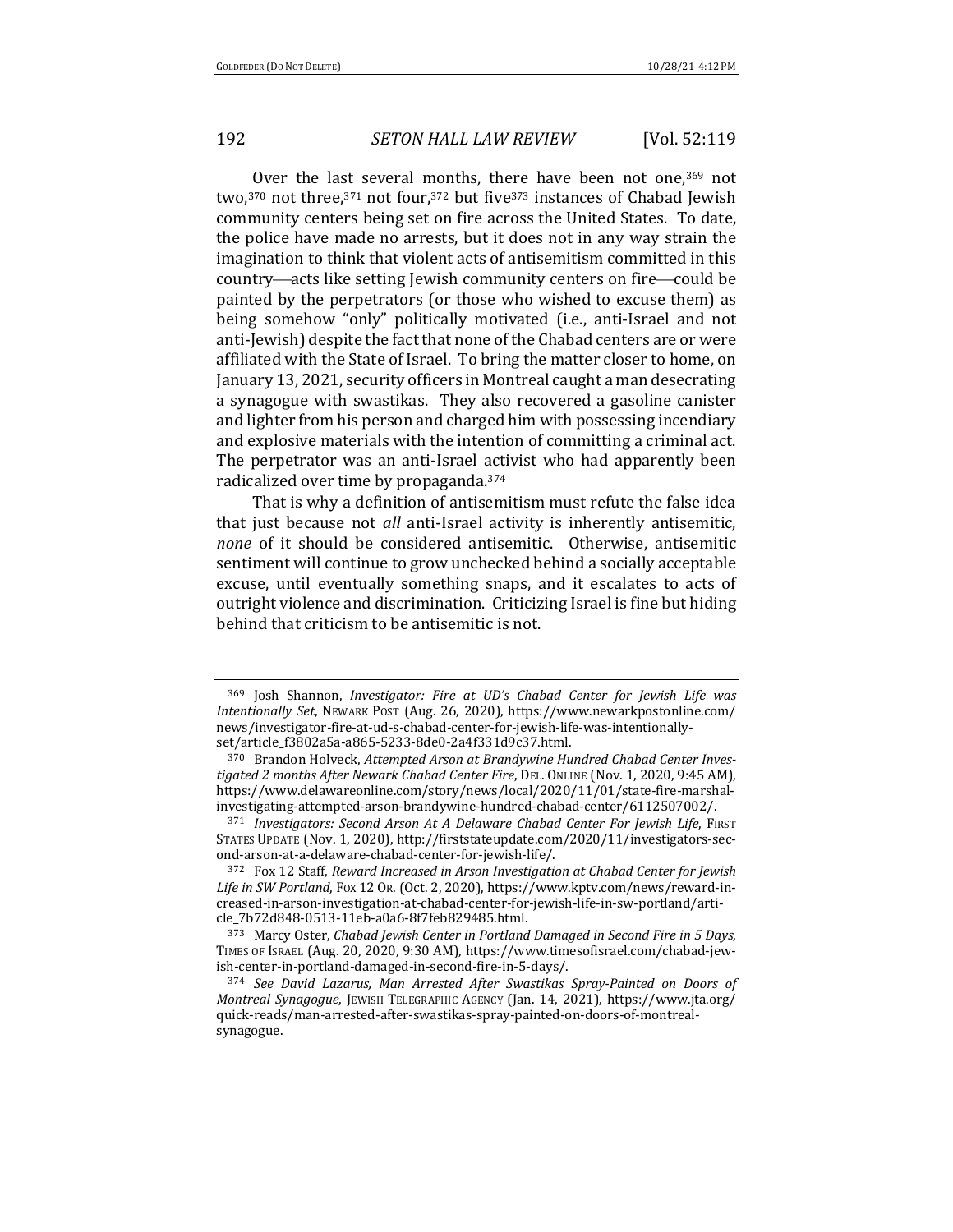To be fair, sometimes the excuse is so flimsy that it simply cannot, and does not, work. For instance, some of the examples of antisemitism described above were so outrageous<sup>375</sup> that when caught,<sup>376</sup> the perpetrators themselves had no choice but to apologize<sup>377</sup> for crossing the line from anti-Israel criticism into anti-Zionistic antisemitism. $378$ But other times, like in Wuppertal, the excuse seems absurd, yet somehow passes muster. Regardless, antisemites trying to justify their actions should not get to decide the definitions of either Zionism or antisemitism.

And the problems are only getting worse, the excuses thinner, and the real objective clearer. As this Article was going to print, there was an outbreak of violence in the Middle East between Hamas, a U.S. and E.U. designated terror organization, and Israel, a key U.S. ally. Suddenly, in countries around the world, $379$  antisemitic attacks shot up over  $400$ percent.<sup>380</sup> In cities across North America,<sup>381</sup> including Los Angeles<sup>382</sup> and New York,<sup>383</sup> hundreds of synagogues, Jewish community centers, kosher restaurants, Jewish-owned businesses, and individual Jewish

<sup>375</sup> *See* Marc Lamont Hill, Opinion, *I'm Sorry My Word Choices Caused Harm*, PHILA. INQUIRER (Dec. 1, 2018, 12:05 PM), https://www.inquirer.com/philly/opinion/commentary/marc-lamont-hill-temple-university-cnn-palestine-israel-united-nations-20181201.html.

<sup>376</sup> *See* Marcy Oster, *Palestinian Nonprofit Belatedly Apologizes for Blood Libel Article*, JEWISH TELEGRAPHIC AGENCY (Apr. 2, 2013, 2:08 PM), https://www.jta.org/2013/04/02/ israel/palestinian-nonprofit-belatedly-apologizes-for-blood-libel-article.

<sup>377</sup> *See* Kate Sullivan, Eli Watkinds, & Manu Raju, *Omar: 'I Unequivocally Apologize' After Backlash Over New Israel Tweets*, CNN (Feb. 12, 2019, 6:25 AM), https://www.cnn.com/2019/02/11/politics/ilhan-omar-aipac-backlash/index.html.

<sup>&</sup>lt;sup>378</sup> Rob Gloster, *Lecturer Apologizes for Retweet that UC Berkeley Condemned as Anti-*Semitic, JEWISH NEWS OF N. CAL. (Nov. 21, 2017), https://www.jweekly.com/2017/ 11/21/lecturer-apologizes-retweet-uc-berkeley-condemned-anti-semitic/.

<sup>&</sup>lt;sup>379</sup> See generally Antisemitic Incidents at Anti-Israel Events and Actions Around the *World,* ADL (June 1, 2021), https://www.adl.org/resources/fact-sheets/antisemitic-incidents-at-anti-israel-events-and-actions-around-the-world.

<sup>&</sup>lt;sup>380</sup> Jemima McEvoy, *Synagogue Attacks and Slurs: Jewish Community Rocked by Rise in Anti-Semitism Amid Israel-Gaza Fighting*, FORBES (May 20, 2021, 2:30 PM), https://www.forbes.com/sites/jemimamcevoy/2021/05/20/synagogue-attacks-andslurs-jewish-community-rocked-by-rise-in-anti-semitism-amid-israel-gazafighting/?sh=6f89394e2262.

<sup>&</sup>lt;sup>381</sup> *See* Dov Hikind (@HikindDov), TWITTER (May 20, 2021, 8:03 AM), https://twitter.com/hikinddov/status/1395349533899595779?s=21.

<sup>382</sup> Ruth Graham, Los Angeles Mayor Calls Attack on Diners 'Anti-Semitic,' N.Y. TIMES (May 20, 2021), https://www.nytimes.com/2021/05/20/us/jewish-hate-crime-losangeles.html.

<sup>&</sup>lt;sup>383</sup> See generally Joseph Borgen, Brutally Beaten By Group Of Suspects in Manhattan's *Diamond District, Speaks Out: 'My Whole Face Felt Like It Was on Fire for Hours*,*'* CBSN.Y. (May 24, 2021, 10:15 AM), https://newyork.cbslocal.com/2021/05/24/jewish-manbrutally-beaten-in-manhattans-diamond-district/.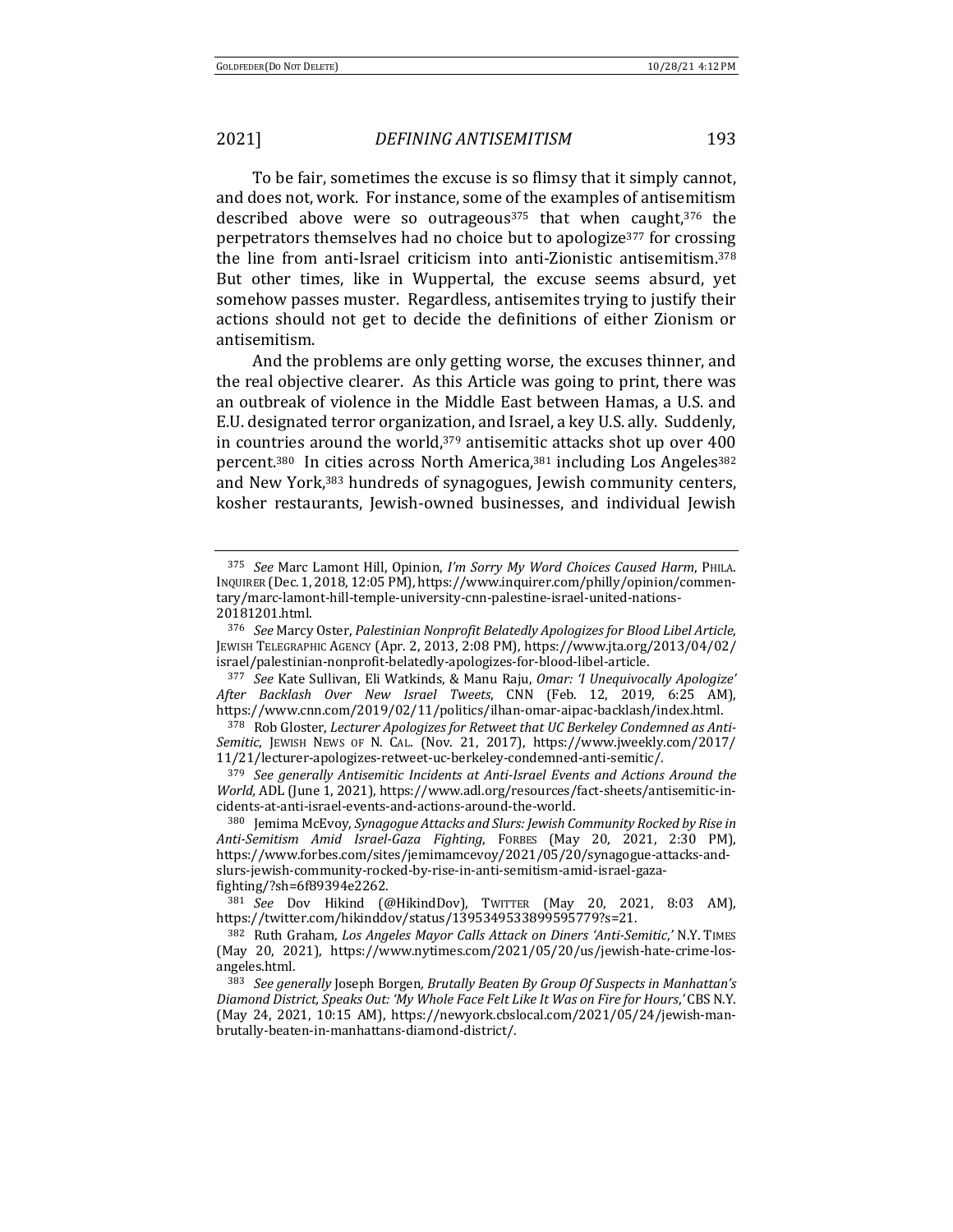### 194 *SETON HALL LAW REVIEW* [Vol. 52:119]

people<sup>384</sup> have been targeted and attacked, beaten<sup>385</sup> and bullied, cursed, and demonized because they are Jewish. In every instance, the thin veneer of "anti-Zionism" was shattered by the open expressions of enraged anti-Semitism, including the use of such classics as "kill the Jews," "rape their daughters,"<sup>386</sup> and the swastika; not to mention the pummeling<sup>387</sup> of innocent (non-Israeli, but clearly religious<sup>388</sup>) Jewish people. On social media platforms, the hate has been even more transparent. In just one week, the phrase "Hitler was right," or some version of it, was tweeted over  $17,000$  times.<sup>389</sup> On college campuses, in between dodging protests outside of Hillel buildings,<sup>390</sup> ignoring death threats from fellow students,  $391$  and removing Nazi symbols,  $392$  Jewish students have been subjected to campaigns<sup>393</sup> supported by faculty<sup>394</sup> and student groups<sup>395</sup> alike that call Israel a colonialist settler state,

<sup>386</sup> Laura Sharman, 'The Worst it has Been in 30 Years': London Jews Suffer Horrific Rise *in Anti-Semitic Attacks*, EVENING STANDARD (May 21, 2021), https://www.standard.co.uk/ news/london/rabbi-antisemitism-rise-london-jewish-community-cst-b936325.html.

<sup>387</sup> *See, e.g.*, Chaim Deutsch (@ChaimDeutsch), TWITTER (May 20, 2021, 10:41 PM), https://twitter.com/ChaimDeutsch/status/1395570403440009220.

<sup>388</sup> *See*  Andrew Lapin, *Pro-Palestinian Demonstrators Assault Jews in Los Angeles*, TIMES OF ISRAEL (May 19, 2021, 10:59 PM), https://www.timesofisrael.com/pro-palestinian-demonstrators-assault-jews-in-los-angeles/.

<sup>389</sup> *Preliminary ADL Data Reveals Uptick in Antisemitic Incidents Linked to Recent Mideast Violence*, ADL (May 20, 2021), https://www.adl.org/news/press-releases/ preliminary-adl-data-reveals-uptick-in-antisemitic-incidents-linked-to-recent.

<sup>390</sup> Tabby Refael, *Thank You, Progressive Jews, for Defending Israel in Difficult Spaces,* JEWISH J. (May 21, 2021), https://jewishjournal.com/commentary/columnist/336899/thank-you-progressive-jews-for-defending-israel-in-difficult-spaces/.

391 *See* RHUL JSOC (@rhuljscoc), INSTAGRAM (May 14, 2021), https://www.instagram.com/p/CO3mFXcgZyq/?utm\_source=ig\_embed&ig\_rid=d0ab6404-3aba-4391 b502-fa2585e8437d. 

<sup>392</sup> See Jennifer Hassan, During Israel-Hamas Conflict, British Jews Come Under *Physical and Verbal Attack*, WASH. POST (May 21, 2021), https:// www.washingtonpost.com/world/2021/05/21/israel-gaza-jewish-attacks-rise.

394 *Gender Studies Departments in Solidarity with Palestinian Feminist Collective*, PALESTINIAN FEMINIST COLLECTIVE, http://genderstudiespalestinesolidarity.weebly.com (last visited Sept. 21, 2021).

395 *See, e.g.*, George Weykamp, *CSG Response to Events in Israel and Palestine Draws Mixed Reactions from U-M Community*, MICH. DAILY (May 13, 2021), 

<sup>&</sup>lt;sup>384</sup> See Ben Sales, *Jews Attacked, One Person Burned Amid Pro-Palestinian Protests in New York City*, TIMES OF ISRAEL (May 21, 2021), https://www.timesofisrael.com/jews-attacked-one-person-burned-amid-pro-palestinian-protests-in-new-york-city/.

<sup>&</sup>lt;sup>385</sup> *See* Reuven Fenton & Amanda Woods, *Jewish Man Beaten During Wild NYC Protests Afraid to Wear Yarmulke*, N.Y. POST (May 21, 2021, 5:23 PM), https://nypost.com/2021/05/21/jewish-man-beaten-during-wild-midtown-protestsafraid-to-wear-yarmulke/.

<sup>&</sup>lt;sup>393</sup> See Princeton University Community Statement of Solidarity with the Palestinian *People*, DAILY PRINCETONIAN (May 18, 2021, 8:40 PM), https://www.dailyprincetonian.com/article/2021/05/princeton-university-community-statement-of-solidaritypalestine-israel.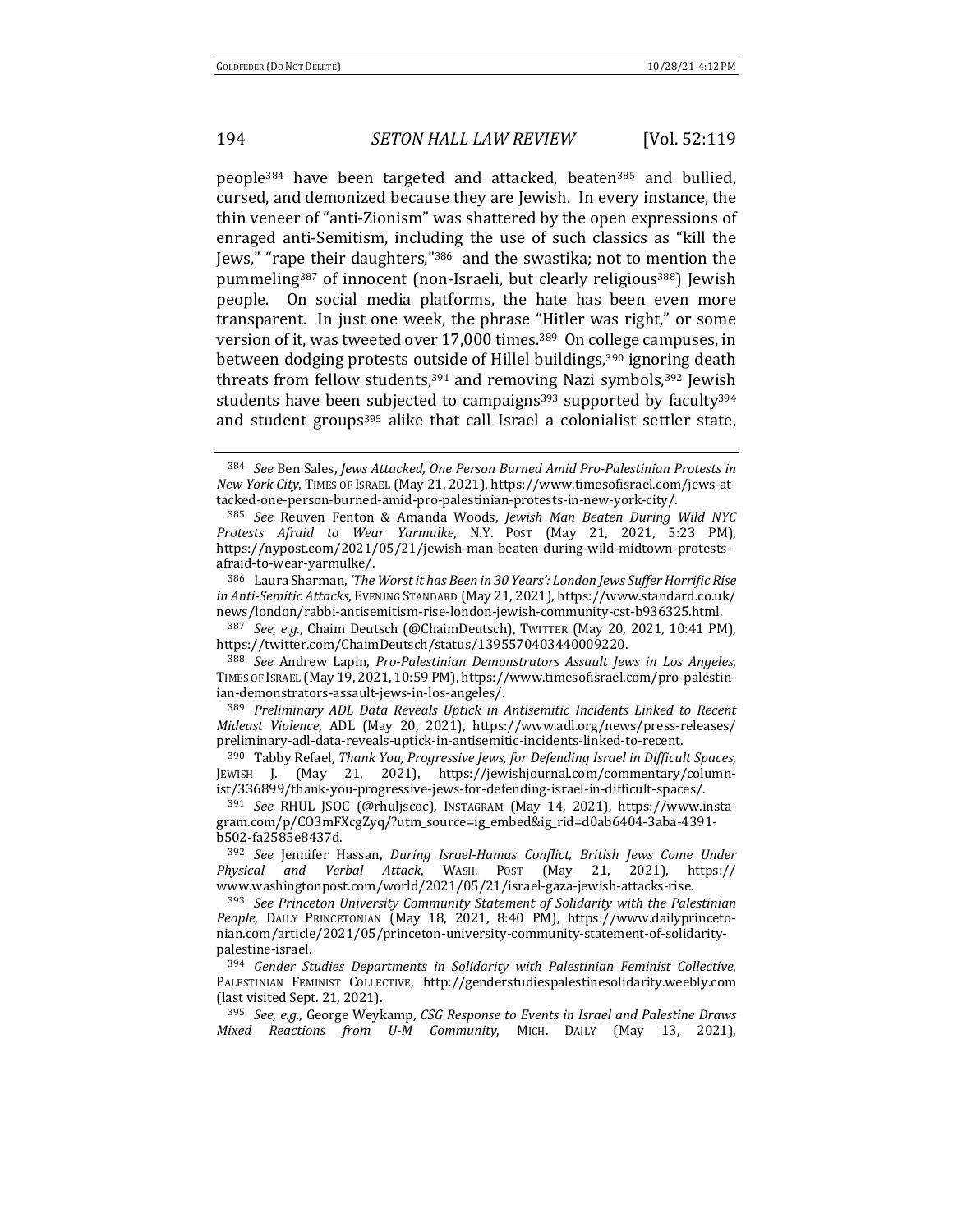negating the history of their people, denying the deep Jewish connection to the Jewish State, and dismissing the lives of their coreligionists as unimportant, if they are even worth mentioning at all.

Of course, none of this is surprising—during the last war in Gaza, there was a predictable  $400$  percent increase<sup>396</sup> in antisemitic incidents. But for those still pretending that anti-Zionism is unrelated to antisemitism or fighting against the adoption of the IHRA definition on those grounds, May and June of 2021 should have been clarifying—and embarrassing.<sup>397</sup> Regardless of your politics and beliefs, ask yourself this question: If anti-Zionism is not related to antisemitism, why are all of these people suddenly attacking Jews around the world, collectively and at random?

There is no clearer demonstration than recent events as to why we need the IHRA, and why the IHRA definition includes examples of problematic anti-Zionism, such as "[h]olding Jews collectively responsible for actions of the state of Israel."398

### IX. CONCLUSION

Until now, the absence of a legal definition of antisemitism has been an Achilles' heel for those who expect the government and/or university systems to take a stronger stand against antisemitism. So long as the meaning of antisemitism has been left murky and inconsistent, it has been easy for officials to shrug their shoulders, or even to look the other way, while failing to enforce existing laws and regulations about bigotry and discrimination.

Valid monitoring, informed analysis and investigation, and effective policy-making all require uniform definitions. While there can be no exhaustive definition of antisemitism—as it can take many forms—the IHRA definition has been an essential definitional tool used to educate people about what antisemitism is, how Jewish people experience it, and how to detect its contemporary manifestations. The government has a responsibility to protect its citizens, and universities have a responsibility to protect students and faculty from acts of hate and bigotry motivated by discriminatory animus—including

https://www.michigandaily.com/student-government/csg-response-to-the-israel-palestine-conflict-draws-mixed-reactions-from-u-m-community/.

<sup>396</sup> Itamar Eicher, *Report: 400% Rise in Anti-Semitic Incidents During Gaza War*, YNET NEWS (Jan. 25, 2015, 12:53 PM), https://www.ynetnews.com/articles/0,7340,L-4618843,00.html.

<sup>397</sup> Mark Goldfeder, *Anti-Semitism's True Nature Reveals Itself*, N.Y. DAILY NEWS (May 25, 2021, 7:30 AM), https://www.nydailynews.com/opinion/ny-oped-anti-semitismstrue-nature-reveals-itself-20210525-yw3dypevcbdejibzlbwkpt56tm-story.html.

<sup>398</sup> *Working Definition of Antisemitism, supra note* 37.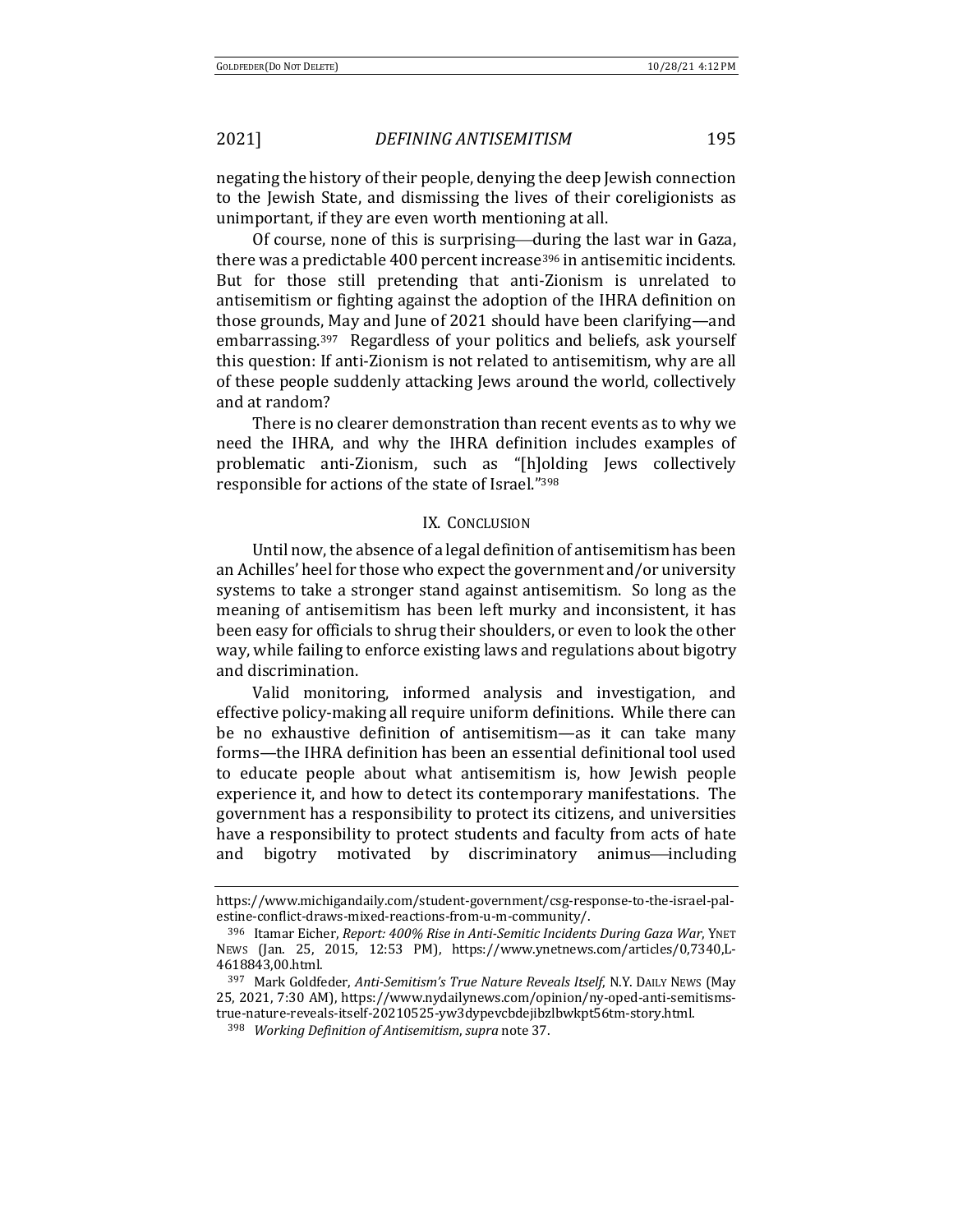196 *SETON HALL LAW REVIEW* [Vol. 52:119]

antisemitism—and they must be given the tools to do so. It is no longer acceptable for officials charged with protecting people from antisemitism to not have an official definition of what antisemitism means. It is equally unacceptable to insist on a definition of antisemitism that does not include the most troubling anti-Zionist sentiments.

Despite what critics say, the IHRA definition is not "new" and it does not include "the formal redefining of antisemitism to include anti-Zionism."<sup>399</sup> Not all criticism of Israel is antisemitism, but when anti-Zionism crosses certain lines it *can* be antisemitic. Critics of the definition generally focus on the danger of governments using it to stifle free speech. $400$  But those concerns are easily answered, primarily by clarifying that the definition should be used  $(a)$  to monitor and respond to antisemitism, and (b) to help evaluate intent in discriminatory conduct cases, which involve actions and *not* free speech.<sup>401</sup>

Embracing the IHRA definition of antisemitism for educational and reporting purposes should be uncontroversial. Adopting it for analyzing discrimination and harassment claims will not affect or regulate free speech. It is only to be used after a person has been credibly accused of engaging in discriminatory acts toward Jewish people; acts so severe or pervasive that they limit the ability of the victim to participate in or benefit from an opportunity. Then and only then should the definition be used as contextual, rebuttable evidence of a discriminatory motive, "to the extent that any examples might be useful as evidence of discriminatory intent," and with the additional caveat that "whether a particular act constitutes discrimination prohibited by Title VI will require a detailed analysis of the specific allegations." $402$  Taken in this light, there should be no concern of chilled speech. If a person is merely criticizing Israel, even harshly, then this policy should not worry them at all. If, however, they are engaging in discriminatory conduct against Jews, to the extent that the Jewish victims are unable to participate in educational opportunities, *and* their motive seems to be based on their race or national origin, then perhaps those in charge of investigating the discriminatory behavior would benefit from utilizing a universal, goldstandard definition of antisemitism to correct for any lack of knowledge

<sup>&</sup>lt;sup>399</sup> *See, e.g., Wielding Antidiscrimination Law to Suppress the Movement for Palestinian Rights*, 133 HARV. L. REV. 1360, 1381 (2020).

<sup>400</sup> *See* Elizabeth Redden, *Trump Signs Order on Campus Antisemitism*, INSIDE HIGHER ED (Dec. 12, 2019), https://www.insidehighered.com/news/2019/12/12/trump-order-antisemitism-campuses-draws-free-speech-concerns.

<sup>401</sup> *See* Goldfeder, *Why We Should Applaud*, *supra* note 137. 

<sup>402</sup> Exec. Order No. 13899, 84 Fed. Reg. 68,779 (Dec. 11, 2019), https:// www.govinfo.gov/content/pkg/FR-2019-12-16/pdf/2019-27217.pdf.